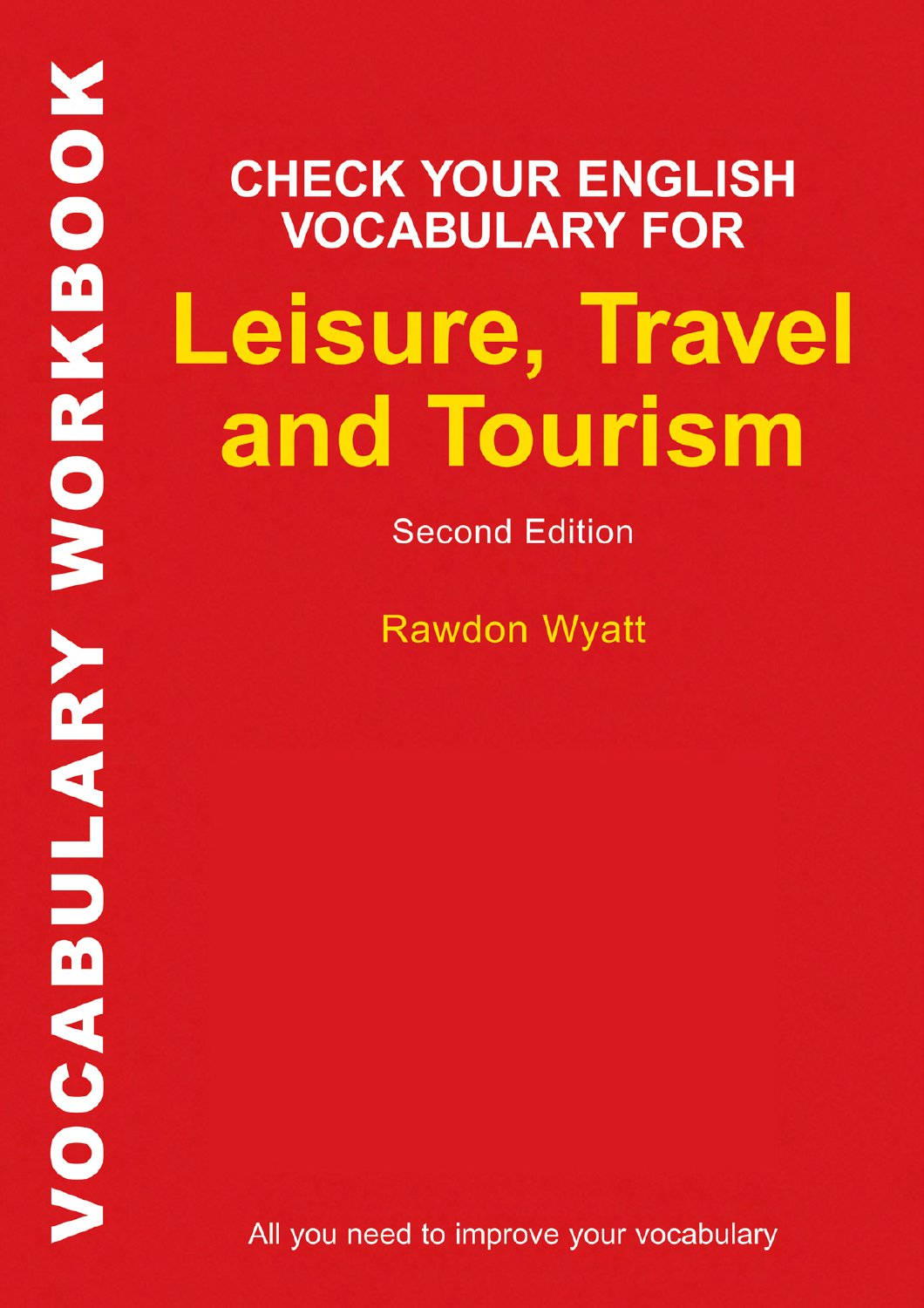# CHECK YOUR ENGLISH VOCABULARY FOR

# LEISURE, TRAVEL AND TOURISM

Second Edition

Rawdon Wyatt

A & C Black • London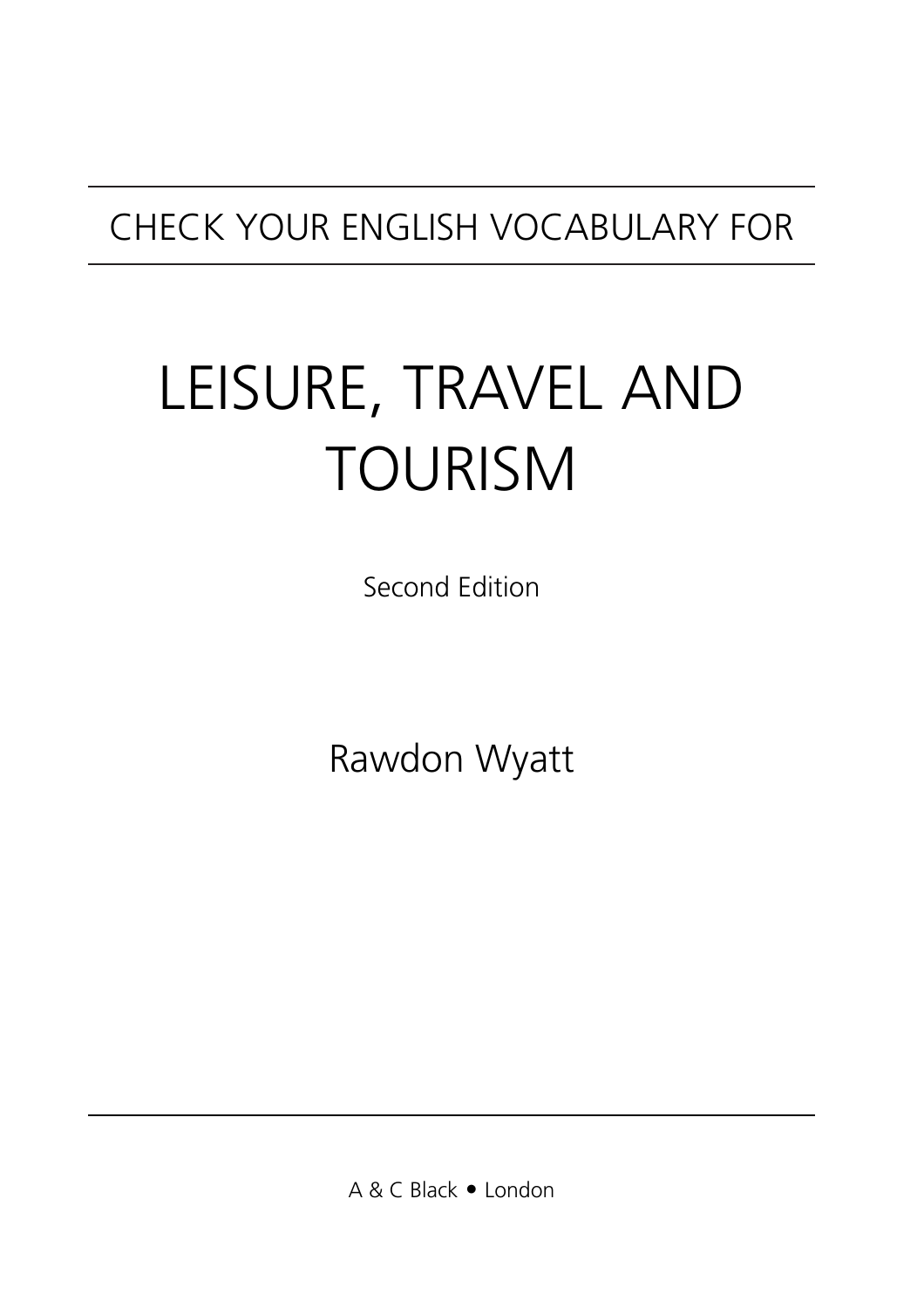First published 1995 by Peter Collin Publishing as *Check Your English Vocabulary for Hotels, Tourism and Catering Management*

> This second edition published 2005 by Bloomsbury Publishing Plc

Reprinted 2007 by A&C Black Publishers Ltd 38 Soho Square, London W1D 3HB

© Copyright Rawdon Wyatt 2007

All rights reserved. No part of this publication may be reproduced in any form without the permission of the publishers.

British Library Cataloguing in Publication Data A catalogue entry for this book is available from the British Library

> ISBN-10 0 7136 8736 3 ISBN-13 978 0 7136 8736 1 eISBN-13: 978-1-4081-0236-7

Text computer typeset by A&C Black Printed in the UK by Caligraving Ltd

*This book is produced using paper that is made from wood grown in managed, sustainable forests. It is natural, renewable and recyclable. The logging and manufacturing processes conform to the environmental regulations of the country of origin.*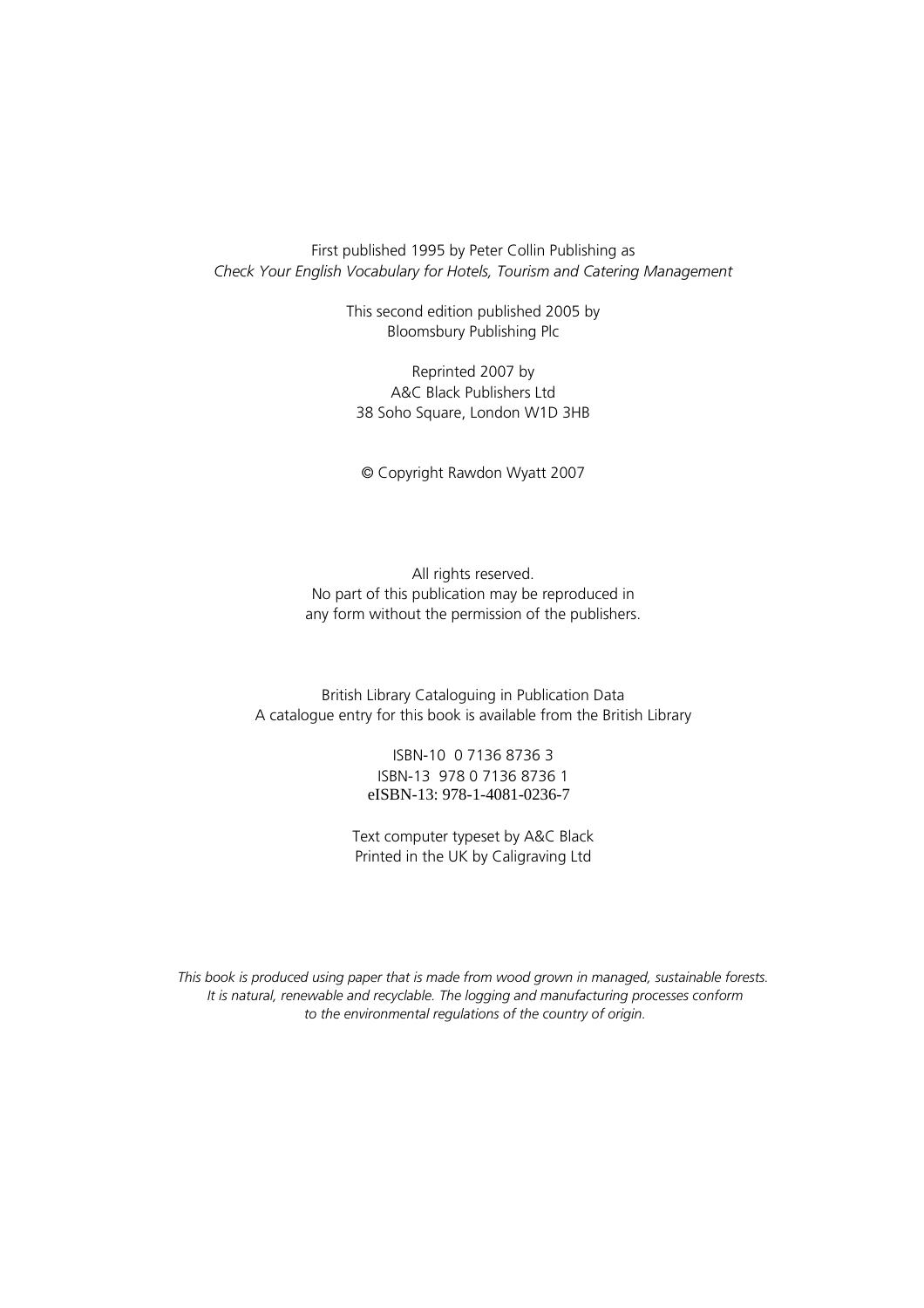### **Introduction**

#### **Who is this book for?**

This book has been written for anyone working, or planning to work, in the leisure, travel and tourism industry, and who wants to develop their vocabulary for this line of work. The various exercises throughout the book focus on the key vocabulary that you would expect to understand and use on a day-to-day basis.

#### **How should you use the book?**

When you use this book, you should not go through the exercises mechanically. It is better to choose areas that you are unfamiliar with, or areas that you feel are of specific interest or importance to yourself.

The exercises are accompanied by a full answer key at the back of the book. This key also gives you lots of other information that might be useful to you, as well as providing other words (opposites, alternative words, etc) that are not covered in the exercises themselves. There are also some tasks that will give you the opportunity to practise using the vocabulary in context.

It is important to record new words and expressions that you learn. Try to develop your own personal vocabulary 'bank' in a notebook or file. Review the words and expressions on a regular basis so that they become an active part of your vocabulary.

The following books were consulted during the writing of this book, and you might find them useful if you want to find out more about leisure, travel and tourism. The vocabulary covered in this book is not completely exhaustive, so you will also find these sources very helpful if you want to develop your travel vocabulary further:

- *Dictionary of Leisure, Travel and Tourism* (Bloomsbury Publishing, 0-7475-7222-4)
- *Dictionary of Travel, Tourism and Hospitality* (S. Medlik, Butterworth Heinemann, 0-7506-5650-6)
- *Tourism Management* (Stephen J Page, Butterworth Heinemann, 0-7506-5752-9)
- *An Introduction to Tourism* (Leonard J Lickorish and Carson L Jenkins, Elsevier, 0-7506-1956-2)
- *In Search of Hospitality* (Edited by Conrad Lashley and Alison Morrison, Butterworth Heinemann, 0-7506-5431-7)
- *The International Hospitality Industry* (Edited by Bob Brotherton, Butterworth Heinemann, 0-7506-5295-0)
- *Check your Vocabulary series* (various authors, Bloomsbury)

The author also made use of a large range of travel- and tourism-related websites on the Internet, as well as holiday brochures and other information freely available from travel agencies and tour operators.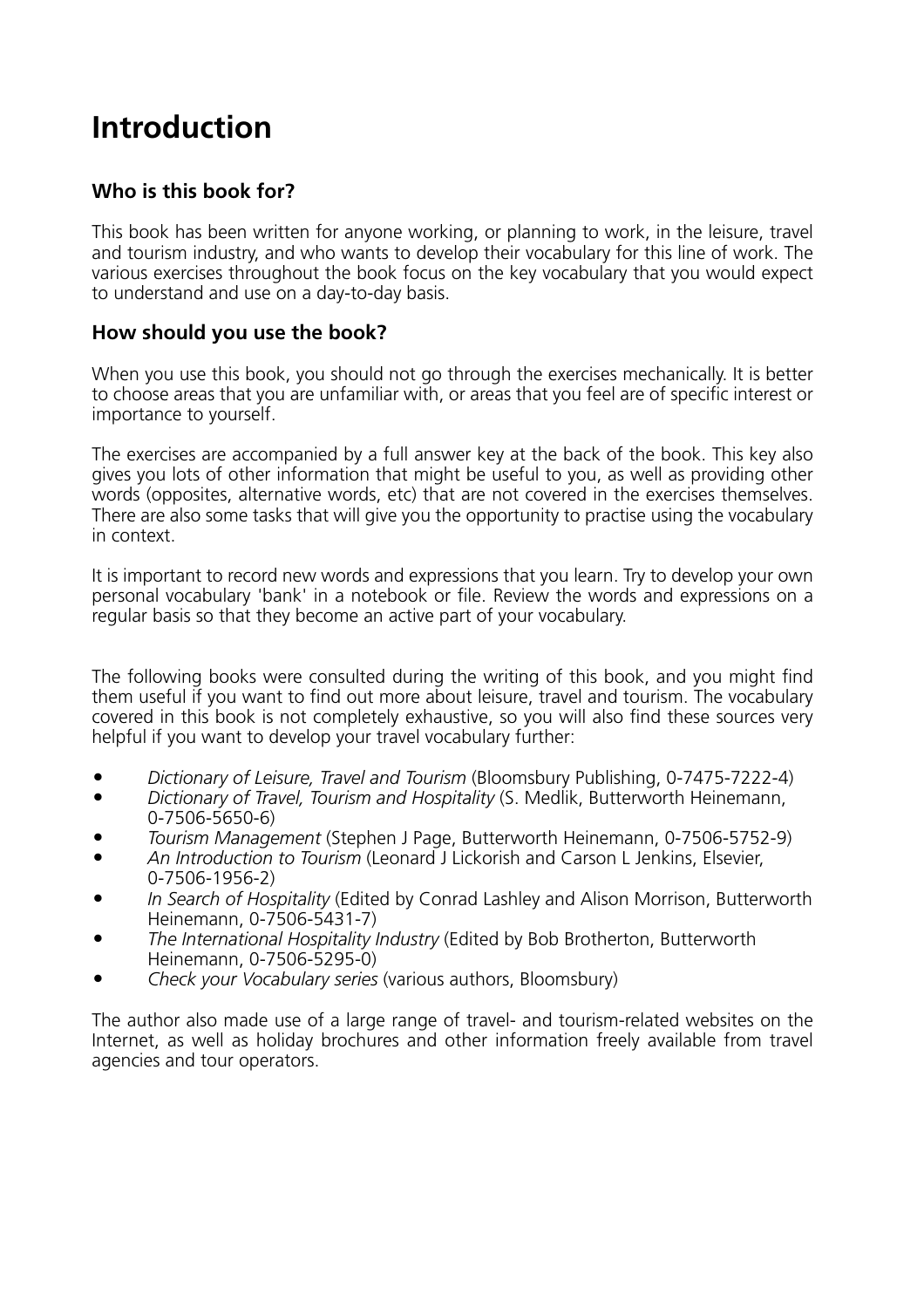### **Contents**

#### Page: Title: Page: Title:

- [1. Abbreviations 1: International](#page-5-0) organisations
- [3. Abbreviations 2](#page-7-0)
- [5. Abbreviations 3: Holiday brochure](#page-9-0)
- [6. Accommodation types and tariffs](#page-10-0)
- [8. Airline terminology](#page-12-0)
- [10. At the airport](#page-14-0)
- [12. At the hotel](#page-16-0)
- [13. Basic foods](#page-17-0)
- [15. British and American English](#page-19-0)
- [16. Currencies](#page-20-0)
- [18. Documents and paperwork](#page-22-0)
- [20. Employment](#page-24-0)
- [21. Environmental and conservation](#page-25-0) issues
- [23. Food issues](#page-27-0)
- [25. Geography and geographical](#page-29-0) features
- [27. Holiday activities and equipment](#page-31-0)
- [29. Idioms 1](#page-33-0)
- [31. Idioms 2](#page-35-0)
- [33. In the air](#page-37-0)
- [35. Money matters](#page-39-0)

- [37. Nationalities](#page-41-0)
- [38. On the road / Car hire](#page-42-0)
- [40. On the water](#page-44-0)
- [42. Positive or negative? \(Common](#page-46-0) adjectives)
- [43. Prepositions](#page-47-0)
- [44. Restaurants and bars](#page-48-0)
- [46. Services, amenities and attractions](#page-50-0)
- [47. Travel equipment](#page-51-0)
- [48. Travel health and safety](#page-52-0)
- [49. Two-word expressions 1: A Z](#page-53-0)
- [50. Two-word expressions 2](#page-54-0)
- [51. Types of holiday](#page-55-0)
- [53. Types of tourism](#page-57-0)
- [54. What has gone wrong? \(Holiday](#page-58-0) mishaps and disasters)
- [56. What is their job 1?](#page-60-0)
- [58. What is their job 2?: Hotel staff](#page-62-0)
- [60. Where are they 1?](#page-64-0)
- [62. Where are they 2?](#page-66-0)
- [64. Answers](#page-68-0)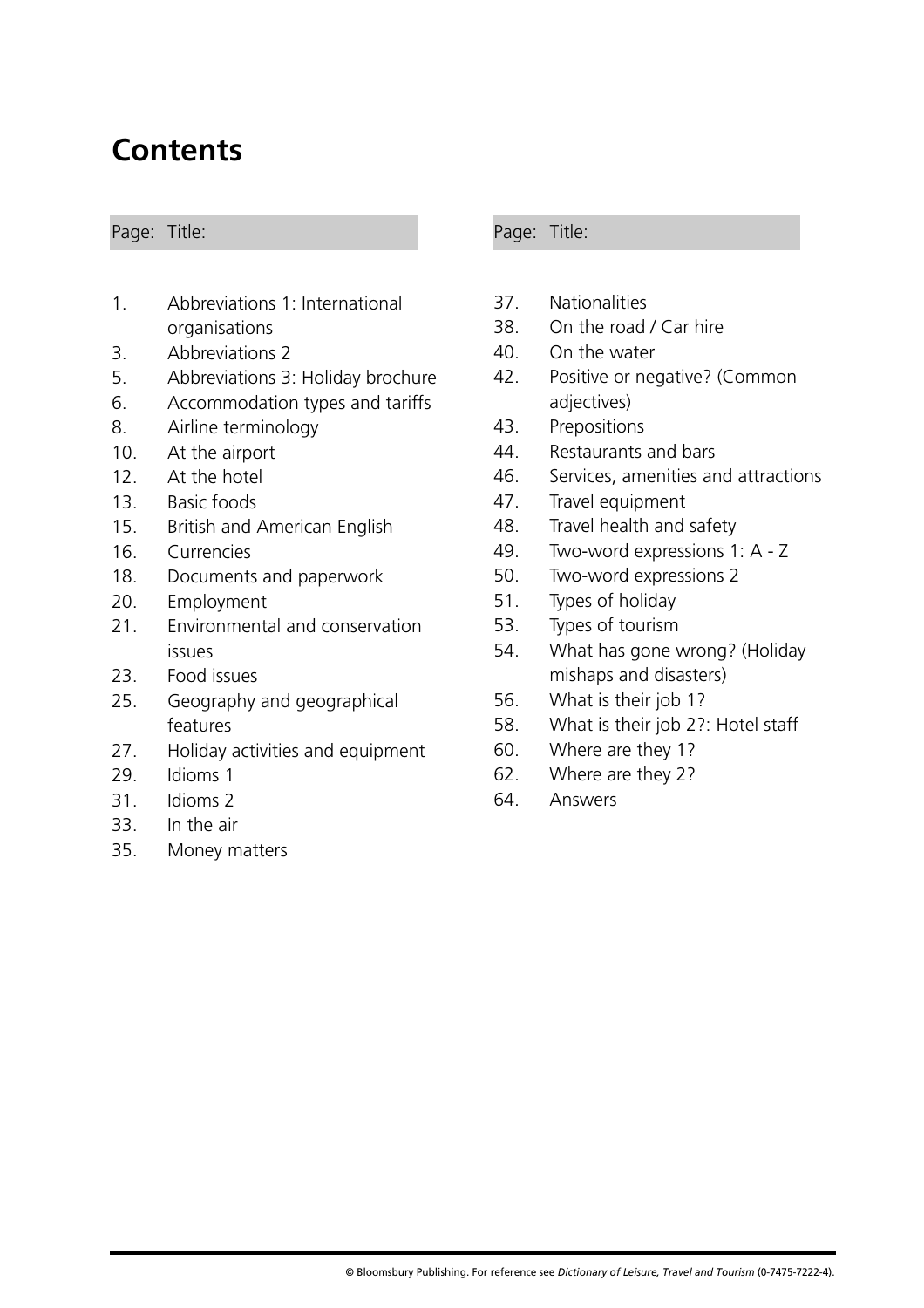### Abbreviations 1

### <span id="page-5-0"></span>**International organisations**

How many of the international organisations below do you recognise? Complete the crossword on the next page with the words that are missing from these organisations. To help you, the abbreviation of each one appears before its full form.

### **Across ()**

- 4. IYHF = International Youth \_\_\_\_\_\_\_\_\_\_ Federation
- 6. UNESCO = United Nations Educational, Scientific and \_\_\_\_\_\_\_\_\_\_ Organization
- 8.  $EU = European$
- 9. ILO = International \_\_\_\_\_\_\_\_\_\_ Organisation
- 10. FICC = International Federation of \_\_\_\_\_\_\_\_\_\_ and Caravanning
- 12. ICAO = International Civil \_\_\_\_\_\_\_\_\_\_ Organization
- 14. IMF = International \_\_\_\_\_\_\_\_\_\_ Fund
- 17. IATM = International Association of \_\_\_\_\_\_\_\_\_\_ Managers
- 18. OAS = Organization of \_\_\_\_\_\_\_\_\_\_ States
- 22. UNEP = United Nations \_\_\_\_\_\_\_\_\_\_ Programme
- 24. FIYTO = Federation of International \_\_\_\_\_\_\_\_\_\_ Travel Organizations
- 28. IATA = International Air \_\_\_\_\_\_\_\_\_\_ Association
- 32. OAU = Organization of African \_\_\_\_\_\_\_\_\_\_
- 34. BITS = International Bureau of \_\_\_\_\_\_\_\_\_\_ Tourism
- 35. ISO = International Organisation for \_\_\_\_\_\_\_\_\_\_
- 36. ASEAN = Association of South-East \_\_\_\_\_\_\_\_\_\_ Nations
- 37. WLRA = World Leisure and \_\_\_\_\_\_\_\_\_\_ Association

### **Down (** $\blacklozenge$ **)**

- 1. OECD = Organisation for Co-operation and Development
- 2.  $CE = Council$  of
- 3. IHRA = International \_\_\_\_\_\_\_\_\_\_ and Restaurant Association
- 4. WHO = World \_\_\_\_\_\_\_\_\_\_ Organization
- 5. WTO = World **Organization**
- 7. EFTA = European Free \_\_\_\_\_\_\_\_\_\_ Association
- 11. WATA = World Association of Travel
- 13. ACI = Council International
- 15. SPTO = \_\_\_\_\_\_\_\_\_\_ Pacific Tourism Organization
- 16. WTTC = World \_\_\_\_\_\_\_\_\_\_ and Tourism Council
- 19. IACVB = International Association of \_\_\_\_\_\_\_\_\_\_ and Visitor Bureaux
- 20. UFTAA = Universal \_\_\_\_\_\_\_\_\_\_ of Travel Agents Associations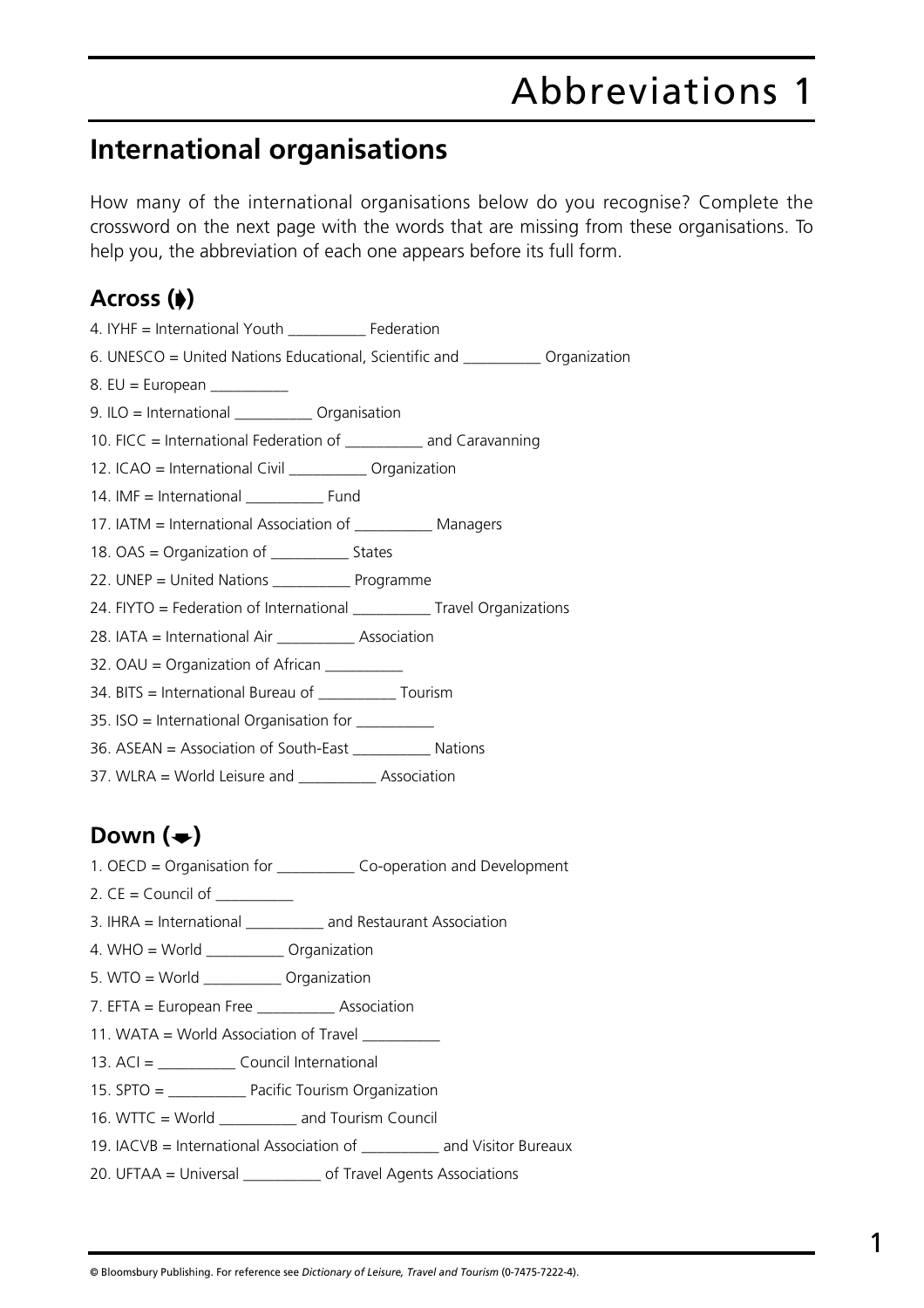### Abbreviations 1 *(cont.)*

- 21. IBRD = International Bank for \_\_\_\_\_\_\_\_\_\_ and Development
- 23. CIS = Commonwealth of \_\_\_\_\_\_\_\_\_\_ States
- 25. IFTO = International Federation of Tour \_\_
- 26. UNDP = United Nations \_\_\_\_\_\_\_\_\_\_ Programme
- 27. FIA = International \_\_\_\_\_\_\_\_\_\_ Federation
- 29. ICS = International Chamber of
- 30. ATA = \_\_\_\_\_\_\_\_\_\_ Travel Association
- 31. WICE = World \_\_\_\_\_\_\_\_\_\_ Council on the Environment
- 33. PATA = \_\_\_\_\_\_\_\_\_\_ Asia Travel Association

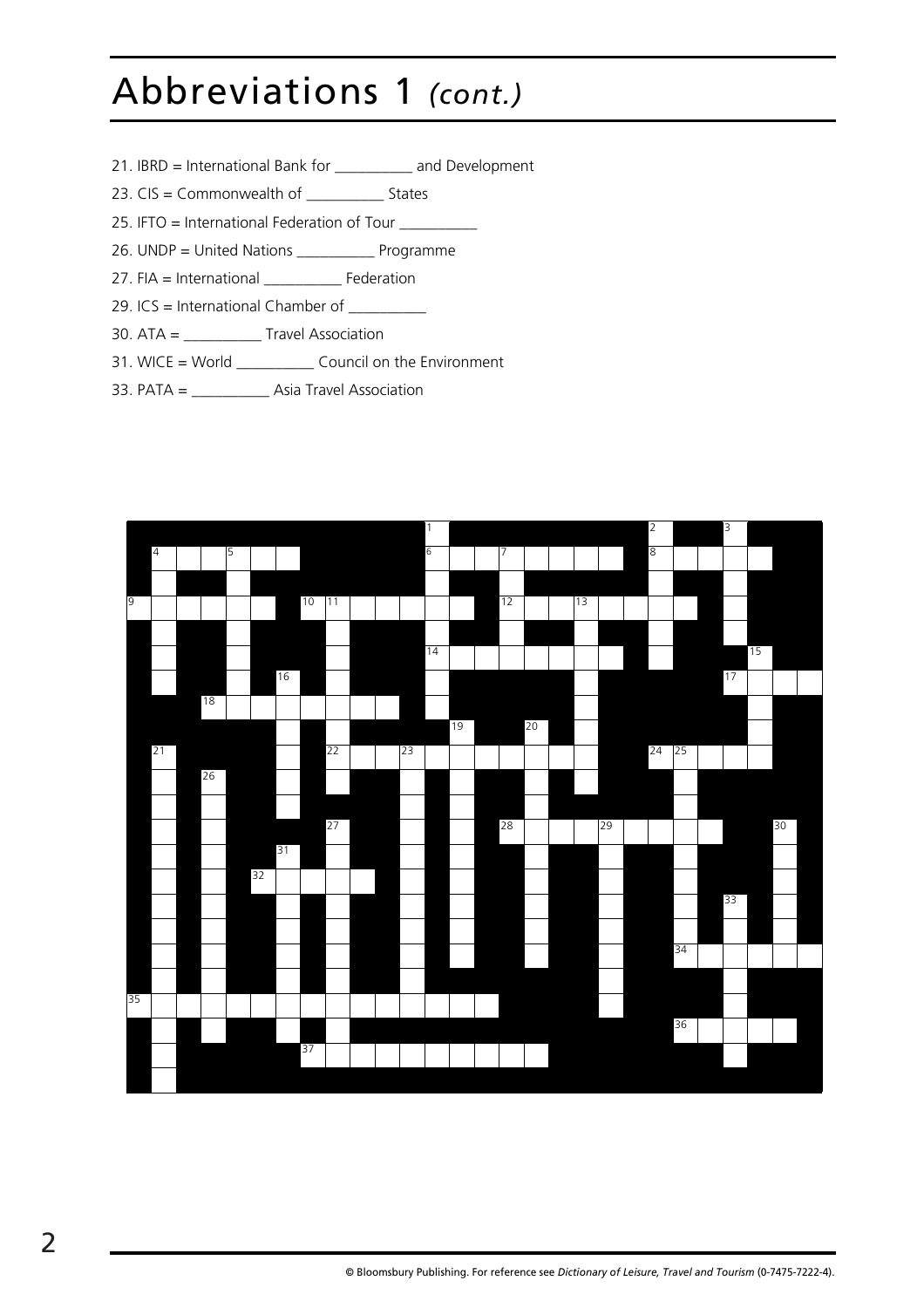# Abbreviations 2

<span id="page-7-0"></span>Complete sentences 1 - 35 with appropriate abbreviations from the box. The answer key at the back of the book will tell you what each abbreviation stands for.

APEX • ASAP • AST • ATM •  $B\&B$  •  $BYO$  •  $CCTV$  •  $CRS$ 

|     | $CSQ$ • $CST$ •<br>DST •<br>E • EHO<br>$\bullet$<br>ESA<br>$\bullet$<br>EST<br>$\bullet$<br>ETA<br>$\bullet$ ETD<br>$\bullet$<br>$\bullet$ FET<br>$\bullet$ 4WD<br><b>FFP</b><br>$\bullet$<br>GDS<br>$\bullet$<br>HAG<br>FAA<br>$\bullet$ F&B<br>GMT •<br>$\bullet$ LRV<br>MST<br>$\bullet$<br>OW<br><b>PNR</b><br>$\bullet$<br>POS •<br><b>PRO</b><br>HQ<br>$\bullet$ IDD<br>$\bullet$<br>$\bullet$<br>ROI<br>$RRP$ $\bullet$<br><b>RTW</b><br><b>VIP</b><br>$\bullet$ ZIP<br><b>PST</b><br><b>RT</b><br>$\bullet$<br>$\bullet$<br>$\bullet$<br>$\bullet$ |  |  |  |  |  |
|-----|------------------------------------------------------------------------------------------------------------------------------------------------------------------------------------------------------------------------------------------------------------------------------------------------------------------------------------------------------------------------------------------------------------------------------------------------------------------------------------------------------------------------------------------------------------|--|--|--|--|--|
| 1.  | A hotel representative will meet you at the airport when you arrive. What's your _________?                                                                                                                                                                                                                                                                                                                                                                                                                                                                |  |  |  |  |  |
| 2.  | After several guests complained about poor quality in the restaurant, the hotel hired a new<br>_________________ manager.                                                                                                                                                                                                                                                                                                                                                                                                                                  |  |  |  |  |  |
| 3.  | I've checked our computer and I'm afraid there's no _____________ for you. Are you sure you have the<br>correct flight details there?                                                                                                                                                                                                                                                                                                                                                                                                                      |  |  |  |  |  |
| 4.  | The ____________ in the USA has banned passengers from taking sharp objects on board aircraft, but<br>mysteriously still allows them to take potentially far more lethal glass bottles on board                                                                                                                                                                                                                                                                                                                                                            |  |  |  |  |  |
| 5.  | As part of airport security, ____________ cameras are being installed in all the terminals.                                                                                                                                                                                                                                                                                                                                                                                                                                                                |  |  |  |  |  |
| 6.  | This is an __________ air ticket, beginning and ending in London, and going via Dubai, Hong Kong,<br>Sydney, San Francisco and New York.                                                                                                                                                                                                                                                                                                                                                                                                                   |  |  |  |  |  |
| 7.  | In order to improve their quality of service, most tour operators ask their customers to fill in a<br>at the end of their holiday.                                                                                                                                                                                                                                                                                                                                                                                                                         |  |  |  |  |  |
| 8.  | Passengers who check in late for their flight might be allowed through to the departure gate if they<br>hurry, but most airlines try to discourage these __________ travellers.                                                                                                                                                                                                                                                                                                                                                                            |  |  |  |  |  |
| 9.  | Some restaurants are attempting to entice customers by offering a ___________ option, and charging<br>a small fee for opening the bottle.                                                                                                                                                                                                                                                                                                                                                                                                                  |  |  |  |  |  |
| 10. | I'm afraid the flight has been delayed. The new ___________ is 21.30, and we hope to begin<br>boarding at 20.45.                                                                                                                                                                                                                                                                                                                                                                                                                                           |  |  |  |  |  |
| 11. | Passengers who experience long delays at airports are entitled to an __________ from their airline so<br>that they can get something to eat and drink.                                                                                                                                                                                                                                                                                                                                                                                                     |  |  |  |  |  |
| 12. | Most travel agencies have a ___________ to assist them in booking flights, hotel rooms, holidays, etc,<br>for their customers.                                                                                                                                                                                                                                                                                                                                                                                                                             |  |  |  |  |  |
| 13. | I bought a cheap _________ air ticket to Madrid.                                                                                                                                                                                                                                                                                                                                                                                                                                                                                                           |  |  |  |  |  |
| 14. | We stayed at a lovely __________ last week. The room was large and comfortable, and the breakfast<br>was excellent.                                                                                                                                                                                                                                                                                                                                                                                                                                        |  |  |  |  |  |
| 15. | For many hotels, their main ____________________for accommodation is now the Internet, but many still rely<br>on travel agents to sell their rooms.                                                                                                                                                                                                                                                                                                                                                                                                        |  |  |  |  |  |
| 16. | This ticket says ____________. If you want to come back, you need one that says ___________.                                                                                                                                                                                                                                                                                                                                                                                                                                                               |  |  |  |  |  |
| 17. | The tour operator isn't very well known. What it needs is a really good _________.                                                                                                                                                                                                                                                                                                                                                                                                                                                                         |  |  |  |  |  |
| 18. | The ______________was £75, but I got it for only £25 in the sale.                                                                                                                                                                                                                                                                                                                                                                                                                                                                                          |  |  |  |  |  |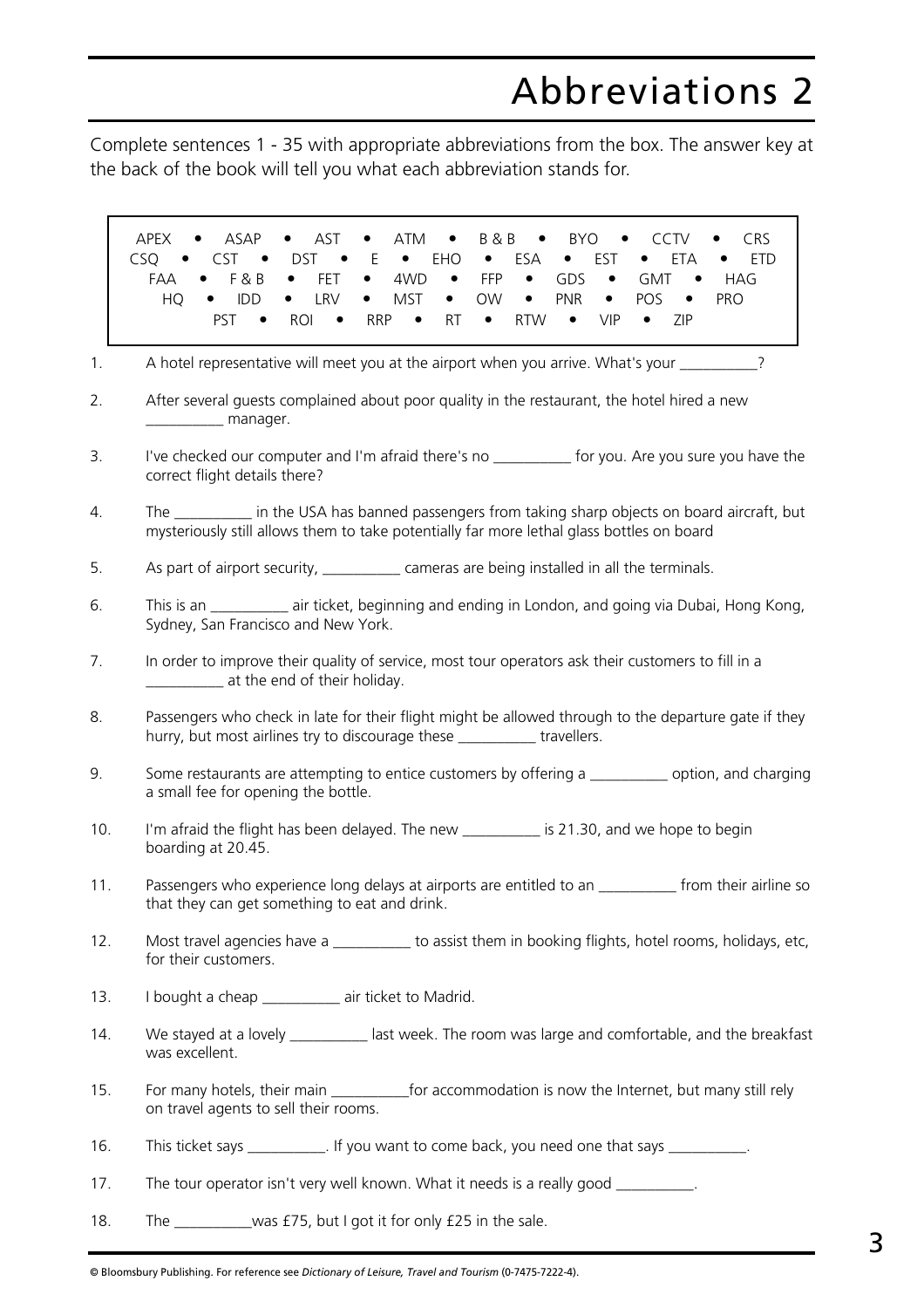### Abbreviations 2 *(cont.)*

- 19. It's very urgent: can you contact her \_\_\_\_\_\_\_\_\_\_?
- 20. First class and Business class passengers get free entry to the suite at the airport.
- 21. The villa is halfway up a mountain, so you'll need a good entirely vehicle to get there and back.
- 22. Singapore is 8 hours ahead of  $\qquad \qquad$ , so when it's midday in London, it's 8pm in Singapore.
- 23. The hotel has telephone facilities, so you don't need to go through the hotel switchboard when you want to make an international phone call.
- 24. The airline has a which offers several rewards and benefits to passengers who use them on a regular basis.
- 25. I need to get some cash. Is there an The art the hotel?
- 26. The closed the hotel when he found a rat in the kitchen and two dead pigeons in the water tank.
- 27. Visitors to the national park are reminded that this is an  $\blacksquare$ , and they should therefore follow all the rules set out at the entrance.
- 28. Many Americans prefer going on an zero when they go abroad, as they feel more secure when someone is there to help them.
- 29. The advantage of a **which as** *Galileo International* or *AMADEUS* is that it is very easy for a passenger who is in Japan (for example) to book a flight from Rome to Edinburgh.
- 30. The airline has decided to move its **the standard from Heathrow Airport to Stansted Airport to help** reduce overheads.
- 31. When you book a flight on the Internet, you usually receive a receipt for an \_\_\_\_\_\_\_\_\_\_-ticket via your email.
- 32. The hotel is at 27 Lombard Street in Boston, but I don't know the \_\_\_\_\_\_\_\_\_\_ code.
- 33. The hotel chain spent \$20m on renovation work, so they are hoping to get a good
- 34. The American and Canadian time zone on the east side of those countries is known as The other time zones in these countries are \_\_\_\_\_\_\_\_\_\_, \_\_\_\_\_\_\_\_\_\_, \_\_\_\_\_\_\_\_\_\_and (in Canada only) \_\_\_\_\_\_\_\_\_\_ (*also called Provincial Standard Time*).
- 35. British Summer Time (BST) when the time is one hour ahead of normal time in summer, is known in some other countries (especially the USA) as  $\qquad \qquad$ .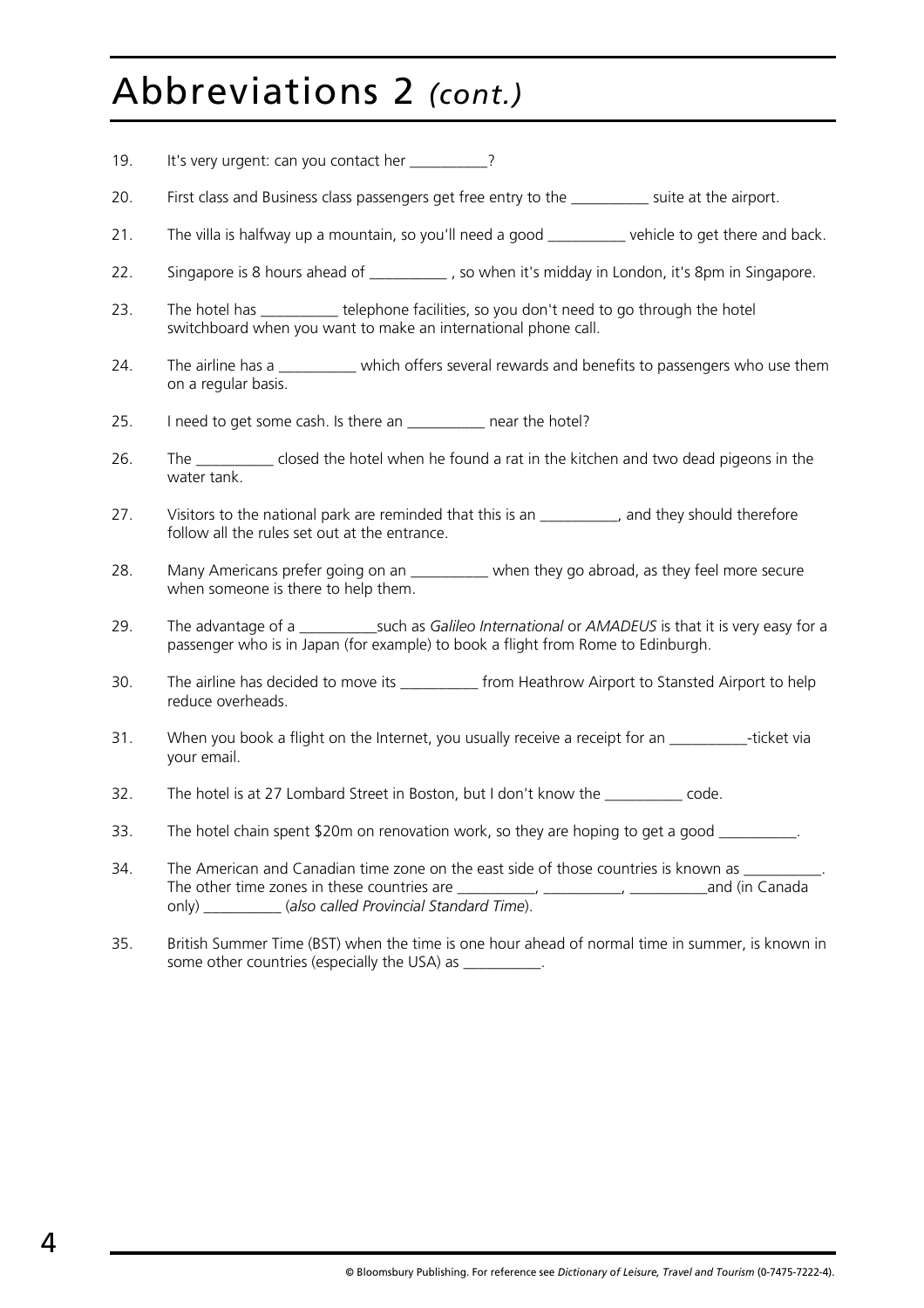# Abbreviations 3

### <span id="page-9-0"></span>**Holiday brochure**

Look at this (very confusing) extract from a holiday brochure, and decide what the abbreviations in **bold** mean or stand for.

|                                             | Fort Guadeloupe Resort                                                                                                                                                                                                                                                                |  |  |  |  |  |  |
|---------------------------------------------|---------------------------------------------------------------------------------------------------------------------------------------------------------------------------------------------------------------------------------------------------------------------------------------|--|--|--|--|--|--|
|                                             | Santa Lucia, Camaguey, Cuba                                                                                                                                                                                                                                                           |  |  |  |  |  |  |
| <b>Prices</b>                               |                                                                                                                                                                                                                                                                                       |  |  |  |  |  |  |
|                                             | Prices are all <b>pp pw</b> (Under 5's free) and <b>incl VAT</b> at 17.5%                                                                                                                                                                                                             |  |  |  |  |  |  |
| SC:<br><b>B&amp;B:</b><br>HB:<br>FB:<br>Al: | £400<br>£440<br>£470<br>£520<br>n/a at this resort.                                                                                                                                                                                                                                   |  |  |  |  |  |  |
| Other information                           |                                                                                                                                                                                                                                                                                       |  |  |  |  |  |  |
|                                             | All our apts have 2 bedrooms, living room with TV and IDD telephone, small k, large b with<br>wc, and a priv garden or terrace. All rooms have fans and a/c. The resort is in an excellent<br>locn nr the beach (5 mins walk). The airport at Camaguey is an est two hrs away by bus. |  |  |  |  |  |  |
|                                             | Accommodation is on 3 floors. Please specify GF, 1F or 2F when booking (although<br>unfortunately we cannot guarantee to provide your choice of room).                                                                                                                                |  |  |  |  |  |  |
|                                             | Also note that there is a <b>min</b> stay period of $7$ nts.                                                                                                                                                                                                                          |  |  |  |  |  |  |
|                                             | We must receive <b>bkgs</b> at least two weeks before you wish to leave in order to arrange visas.<br>We accept payment by cash, credit or debit card, or chq.                                                                                                                        |  |  |  |  |  |  |
|                                             | All fits are with King Air and dep twice wkly on Sat at 8.30 a.m. and Wed at 4.45 p.m.                                                                                                                                                                                                |  |  |  |  |  |  |
|                                             | The resort is closed Apr - Jul.                                                                                                                                                                                                                                                       |  |  |  |  |  |  |
|                                             | Sunlust Travel PLC is a mbr of ATOL and ABTA, and is IATA bonded and IIP accredited. We<br>also support FOC to promote a better environment.                                                                                                                                          |  |  |  |  |  |  |
|                                             | We can arrange insurance, foreign currency and TC at very reasonable rates.                                                                                                                                                                                                           |  |  |  |  |  |  |
|                                             |                                                                                                                                                                                                                                                                                       |  |  |  |  |  |  |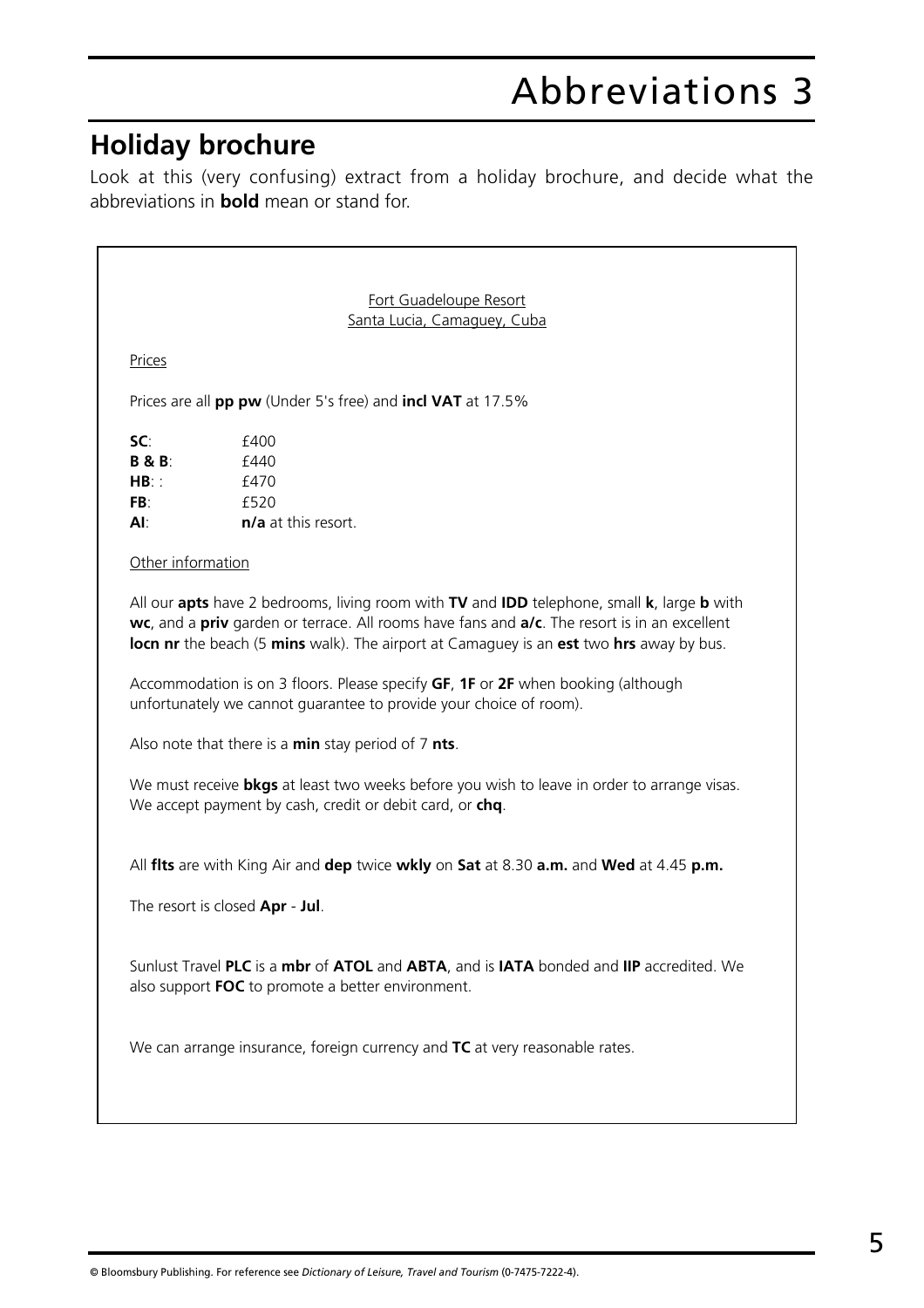# <span id="page-10-0"></span>Accommodation types and tariffs

#### Exercise 1

Complete paragraphs 1 - 12 with the most appropriate word or expression from the box.

| apartment • apartment hotel • boutique hotel • chalet • commercial hotel |                |  |  |
|--------------------------------------------------------------------------|----------------|--|--|
| quest house • hotel garni • luxury hotel • motel • tourist hotel         |                |  |  |
|                                                                          | villa • hostel |  |  |

- 1. The \_\_\_\_\_\_\_\_\_\_ we stayed at was right by the beach. It had three bedrooms (all en-suite), a beautiful living / dining room, a huge kitchen, front, back *and* roof gardens and its own swimming pool.
- 2. The we stayed at when we went skiing in Austria had two double bedrooms, a large living room with open fireplace, a small kitchen and terraces at the front and back with fantastic views over the Alps.
- 3. It's on the fourth floor. It has two twin rooms, a living room with a Murphy, a small kitchen, a wonderful bathroom with a spa bath, and a small balcony overlooking the swimming pool.
- 4. David and Buddug Evans are delighted to invite visitors to spend a long weekend in 'Green Briars', the most delightful \_\_\_\_\_\_\_\_\_\_ in Llandudno. Join us for delicious home cooking, traditional comfort and a real Welsh welcome!
- 5. The 'Ball and Chain' is probably the most exciting and interesting to open in London this year. Not only is it set in the former Chingwall prison, with single, twin and double accommodation in the old cells, but all the fascinating artwork has been done by prisoners in real prisons around the country. Outstanding levels of comfort and service are guaranteed.
- 6. Driving when tired is one of the most common causes of accidents, so why not break your journey at the Crossways \_\_\_\_\_\_\_\_\_\_. Situated on the A542 between Bunnyhutch and Birdiebath, we offer a choice of comfortable rooms, including three large family rooms, two restaurants and a bar. Ample, secure parking is also provided.
- 7. For people who want hotel comfort without all the hotel facilities, the \_\_\_\_\_\_\_\_\_\_ is probably the most suitable type of hotel accommodation. No restaurants, no bars, no pools or tennis courts, just simple, comfortable rooms.
- 8. If you're looking for good, cheap accommodation and don't mind sharing, I'd recommend 'Backpackers' **Example 2** on Wytham View Street. There are three dormitories, each with 12 bunk beds, a café that serves hot drinks and good breakfasts, and the hottest showers in town! The warden is really friendly, too.
- 9. 'The Moathouse', a coutside Derringly, has been designed specifically for businessmen and women visiting the area. Accommodation is in small studio rooms which come with all the necessities for the busy business person. These include complete telephone and Internet facilities, mobile charge points, tea and coffee making facilities and fully soundproofed rooms for a good night's rest.
- 10. In some cities, long-stay visitors can take advantage of \_\_\_\_\_\_\_\_\_\_. Accommodation is in rooms or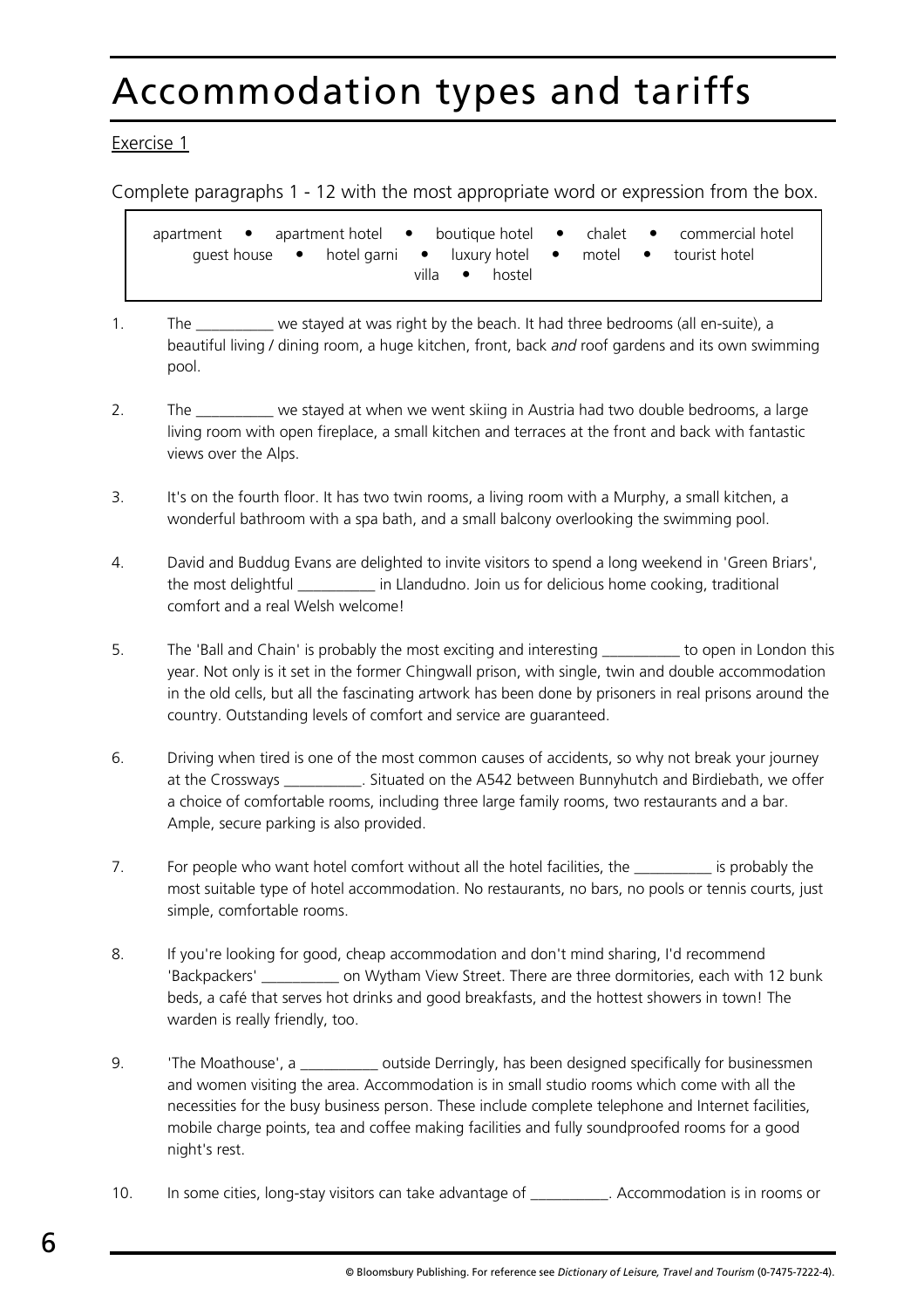suites, each with their own kitchen and bathroom. Normal hotel services are provided, but this type of accommodation generally offers more space and flexibility than a standard hotel.

- 11. For visitors with healthy bank accounts, we recommend the Tam'al Dhobi, a Theory on the banks of the river. All rooms are beautifully appointed with king size beds, full bar facilities and stunning views over the river and surrounding desert. Each room even has its own butler, who will take care of your every need.
- 12. Holidaymakers on package holidays are usually accommodated in fairly basic (2-star) The advantage of these, of course, is that they are cheap. On the other hand, they are not always comfortable, and can often be in noisy or busy surroundings. They also try to put as many guests as possible into one room: triple rooms with space-saving sofa beds, rollaways and Z-beds are common.

#### Exercise 2

Look at the descriptions of different accommodation types in exercise 1, and find words which mean:

- 1. A double bed which is longer and wider than usual.
- 2. A series of hotel rooms (bedroom, living room, etc) with connecting doors.
- 3. Two beds, one on top of the other.
- 4. A hotel room with two small beds (to accommodate two people).
- 5. A hotel room with one small bed (to accommodate one person).
- 6. A bed that can be used as a sofa during the day.
- 7. A bed that folds into a cupboard or the wall during the day.
- 8. A hotel room with one large bed.
- 9. A large room with several beds.
- 10. A hotel room with its own bathroom attached.
- 11. A small room containing a bed that converts to a sofa during the day.
- 12. A hotel room with one large bed and two small beds (to accommodate four people).

#### Exercise 3

The word *tariff* refers to the different rates of costs / charges in hotels and other temporary accommodation.

Match the names of the tariffs in the first box with their description in the second box. In most cases, more than one tariff can be used for each description.

|                            | 1. all-inclusive • 2. American Plan • 3. Continental Plan • 4. bed and board                     |  |
|----------------------------|--------------------------------------------------------------------------------------------------|--|
|                            | 5. bed and breakfast $\bullet$ 6. Bermuda Plan $\bullet$ 7. demi-pension $\bullet$ 8. en pension |  |
|                            | 9. European Plan • 10. full-board • 11. half-board • 12. self catering                           |  |
| 13. Modified American Plan |                                                                                                  |  |

- A. You pay for the room only.
- B. You pay for the room and breakfast
- C. You pay for the room and two meals (breakfast and, usually, dinner)
- D. You pay for the room and three meals.
- E. You pay for the room, all meals and snacks, and drinks.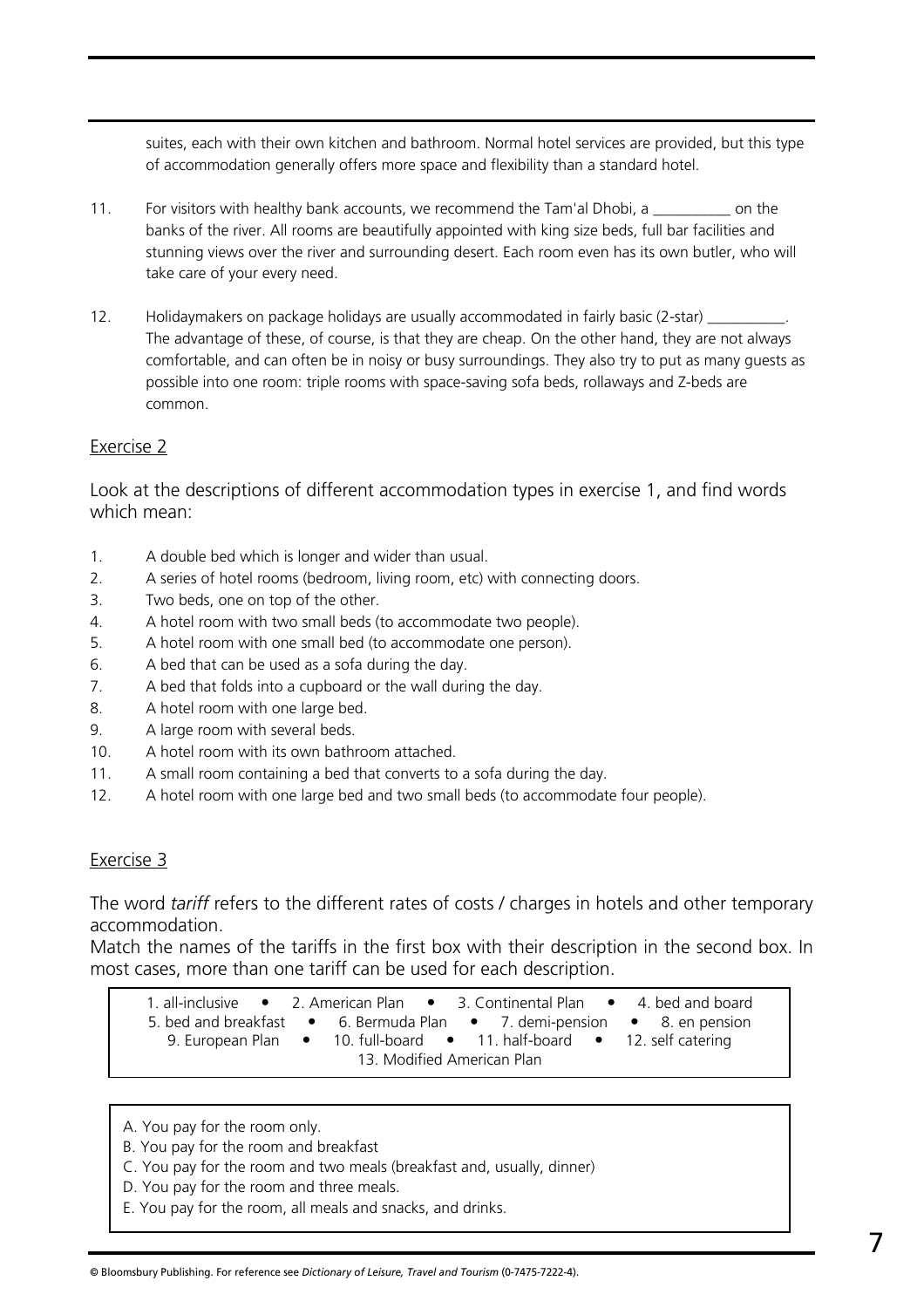# <span id="page-12-0"></span>Airline terminology

How much do you know about airline terminology? Complete the crossword on the next page with the words that are missing from these sentences.

### **Across ( )**

- 2. When the passenger wanted to change his flight time and date, the airline had to \_\_\_\_\_\_\_\_\_\_\_ his ticket so he could fly on the new date.
- 7. \_\_\_\_\_\_\_\_\_\_ is the practice of refusing to let a passenger check in for a flight, even though he has a confirmed reservation, because the flight is already full.
- 9. A company which transports passengers or goods is called a \_\_\_\_\_\_\_\_\_.
- 11. A stay for a short time in a place on a long journey is called a \_\_\_\_\_\_\_\_\_\_\_
- 14. An airline's fare is the standard fare that is listed in its tariff.
- 15. If a passenger's airline ticket has the letters *F* or *P* as its fare code, it indicates that he is travelling \_\_\_\_\_\_\_\_\_\_ class.
- 17. If a passenger experiences *7 across* as a result of *10 down*, he might be entitled to something called *denied boarding* \_\_\_\_\_\_\_\_\_\_ in the form of money or a travel voucher.
- 18. Code is an agreement in which two airlines use the same CRS (computer reservation system) identification code (for example, a passenger booked to fly British Airways to Barcelona might actually fly on Iberia Spanish airlines).
- 20. A passenger who cancels his reservation and asks for his money back will usually have to pay a \_\_\_\_\_\_\_\_\_\_ charge.
- 21. \_\_\_\_\_\_\_\_\_\_\_ tickets are paperless tickets that are becoming more common as people book their flights on the Internet.
- 25. If a ticket is non-<br>
If a ticket (it is nonighthall can only be used by the person whose name is on the ticket (it cannot be used by anyone else).
- 26. When you book a flight, you are given a special passenger number which is entered into the airline's computer system. This number is known as a *record* \_\_\_\_\_\_\_\_\_\_.
- 29. Business class is also often known as **Example 29.** class.
- 31. A passenger who changes from one aircraft to another during transit catches a \_\_\_\_\_\_\_\_\_\_ flight.
- 32. This is a \_\_\_\_\_\_\_\_\_\_ fare, which means that if you want to change your flight time, you will have to pay more money.
- 33. I took a \_\_\_\_\_\_\_\_\_\_ flight from Paris to Beirut. On the way it landed in Damascus, but we didn't have to change planes.

### **Down (**  $\rightarrow$  **)**

- 1. A stage of a journey. For example, most trips involve an *outbound* and a *return* \_\_\_\_\_\_\_\_\_\_.
- 3. I didn't have a confirmed reservation for the flight when I got to the airport, so was put on and waited for a seat to become available.
- 4. When I flew to Melbourne, the flight involved a 12-hour \_\_\_\_\_\_\_\_\_\_ in Tokyo: I had to wait 8 hours for a change of planes.
- 5. In the USA, economy class is known as \_\_\_\_\_\_\_\_\_\_ class.
- 6. If a passenger's airline ticket has the letters *C* or *J* as its fare code, it indicates that she is travelling \_\_\_\_\_\_\_\_\_\_ class.
- 8. A \_\_\_\_\_-\_\_\_\_\_ flight is a flight that doesn't land anywhere except the destination airport.
- 10. \_\_\_\_\_\_\_\_\_\_ is when an airline sells more seats than are available on a particular flight. This happens when they think there might be *23 down* passengers, and may result in *7 across*.
- 12. On my last flight, I exceeded my 23Kg baggage \_\_\_\_\_\_\_\_\_, and had to pay a large amount of excess baggage.
- 13. Fares are usually lower during off-\_\_\_\_\_\_\_\_\_\_\_ times, when fewer people are travelling.
- 16. The airline was advertising flights from London to New York for "from only £50", but \_\_\_\_\_\_\_\_\_\_ at this price was limited to only five places!
- 19. A non-\_\_\_\_\_\_\_\_\_\_ ticket cannot be used on another airline.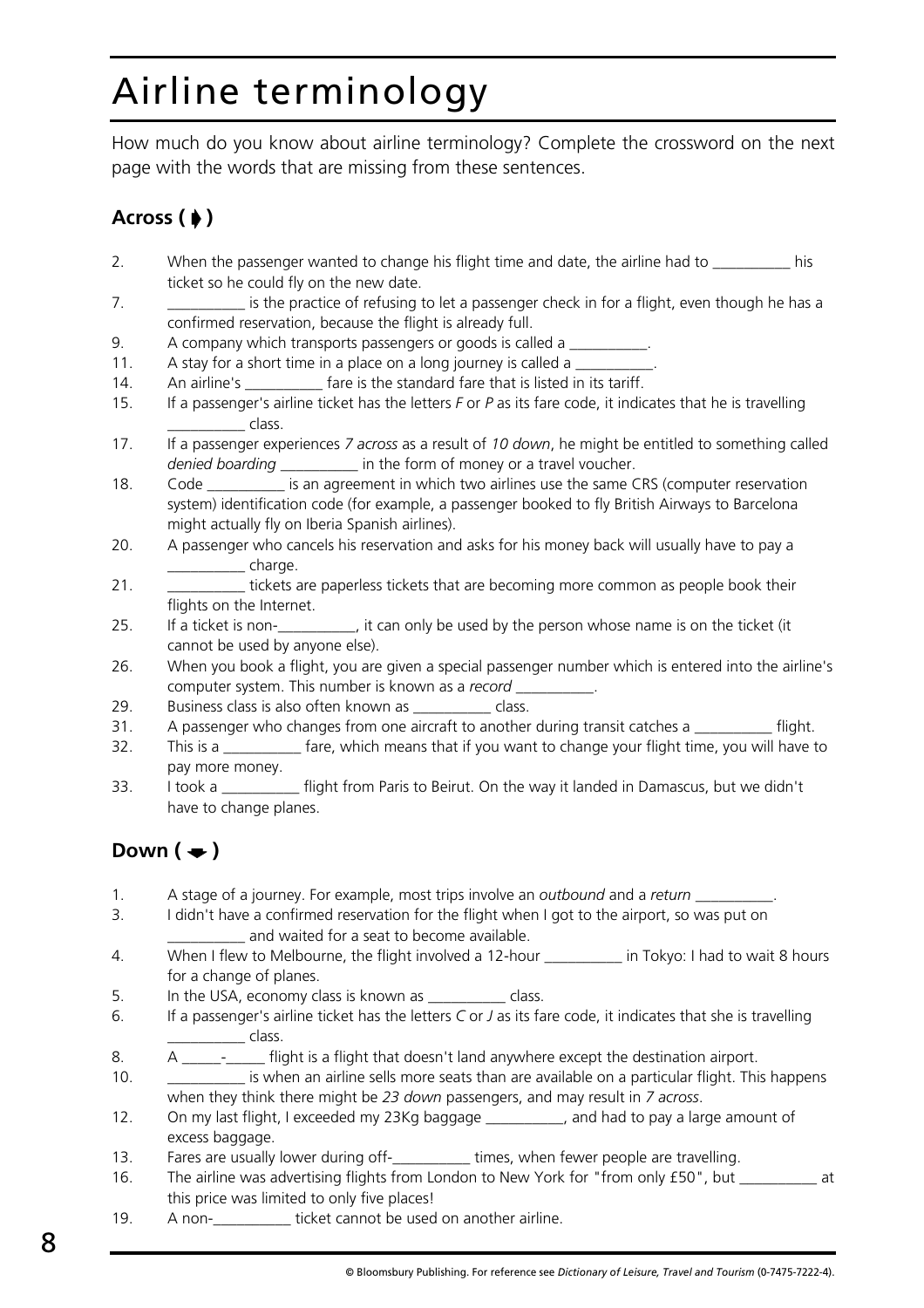- 21. If a passenger's airline ticket has the letter Y as its fare code, this indicates that he is travelling \_\_\_\_\_\_\_\_\_\_ class.
- 22. When I flew from London to Amman, I had to change planes in Frankfurt, but I missed my in Frankfurt because my first flight was late.
- 23. Airlines often overbook their flights because they think there will usually be at least one or two no-\_\_\_\_\_\_\_\_\_\_ passengers who fail to appear or who cancel their flight.
- 24. Flights to Cape Town are usually over  $£600$ , but at the moment the airline is offering a fare of only £350 return.
- 27. When a certain number of seats on a flight are sold at a special reduced fare, these fares are known as \_\_\_\_\_\_\_\_\_\_-controlled fares.
- 28. Even though I had a \_\_\_\_\_\_\_\_\_\_ reservation, the airline wouldn't let me check in
- 30. Your ticket is for a \_\_\_\_\_\_\_\_\_\_ trip. It goes from London to Istanbul, from Istanbul to Ankara and from Ankara to London.



Also see: *At the airport* (page 10) / *In the air* ( page 33)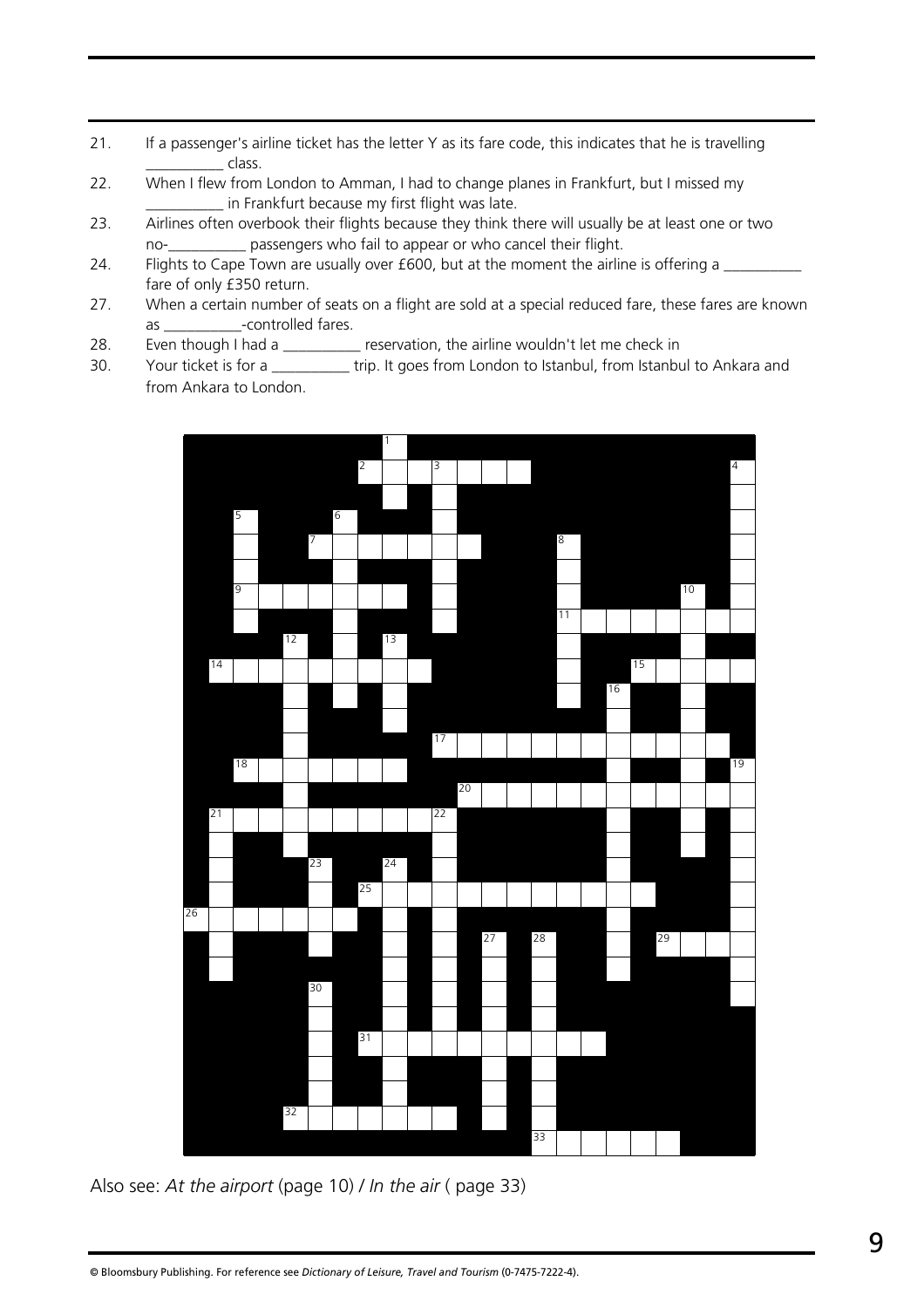# <span id="page-14-0"></span>At the airport

Complete each sentence with an appropriate word, and write the words in the grid on the next page. If you do this correctly, you will reveal something in the shaded vertical strip that international passengers have to go through when they arrive in a country. The first and last letters of each word are already in the grid.

- 1. A passenger who is changing from one aircraft to another at an airport is called a passenger.
- 2. An airport is a main building at an airport where passengers arrive and depart.
- 3. \_\_\_\_\_\_\_\_\_\_ is a word which means 'to get off an aircraft'.
- 4. **\_\_\_\_\_\_\_\_\_** is the section of an airport where passengers arrive.
- 5. (*Heard on the information tannoy*) 'Would the last remaining passengers for flight BA631 to Basel please proceed immediately to \_\_\_\_\_\_\_\_\_\_ 14.'
- 6. All air passengers have to go through a \_\_\_\_\_\_\_\_\_\_ check before they are allowed onto the aircraft. This is to ensure the safety of the aircraft and the other passengers.
- 7. A *scheduled* flight is a regular flight which is in the airline's timetable, and a Thight is one which has been specially arranged for a particular group or purpose.
- 8. \_\_\_\_\_\_\_\_\_\_\_\_\_ is the name of the international computer system which is used to find lost baggage.
- 9. Flights within one country are called \_\_\_\_\_\_\_\_\_\_ flights.
- 10. Airlines have specially set times for taking off from an airport. These are called time \_\_\_\_\_\_\_\_\_\_.
- 11. Each time an aircraft arrives at an airport, it has to pay a state fee.
- 12. \_\_\_\_\_\_\_\_\_\_ baggage is passenger's baggage which is put into the aircraft's hold after he checks in.
- 13. (*Heard on the information tannoy*) 'AF flight 100 for Paris is now ready for \_\_\_\_\_\_\_\_\_\_. Would all passengers please proceed to …….'
- 14. The track, or 'road' on which an aircraft takes off and lands is called the \_\_\_\_\_\_\_\_\_.
- 15. Passengers flying to another country are usually entitled to buy cheap alcohol, cigarettes, etc, from the the free shop.
- 16. The area where an aircraft waits for passengers, is loaded, fuelled, etc, is called the \_\_\_\_\_\_\_\_\_.
- 17. Before an aircraft takes off, it needs permission from air traffic
- 18. **\_\_\_\_\_\_\_\_\_** is a word that means 'permission to take off'.
- 19. To get from the gate onto an aircraft, passengers often use an \_\_\_\_\_\_\_\_\_\_, which connects the aircraft to the terminal building.
- 20. IAPA = International Airline Association.
- 21. FAA = Aviation Administration.
- 22. Baggage which is heavier than the weight allowed as free baggage for a certain category of ticket is called \_\_\_\_\_\_\_\_\_\_ baggage.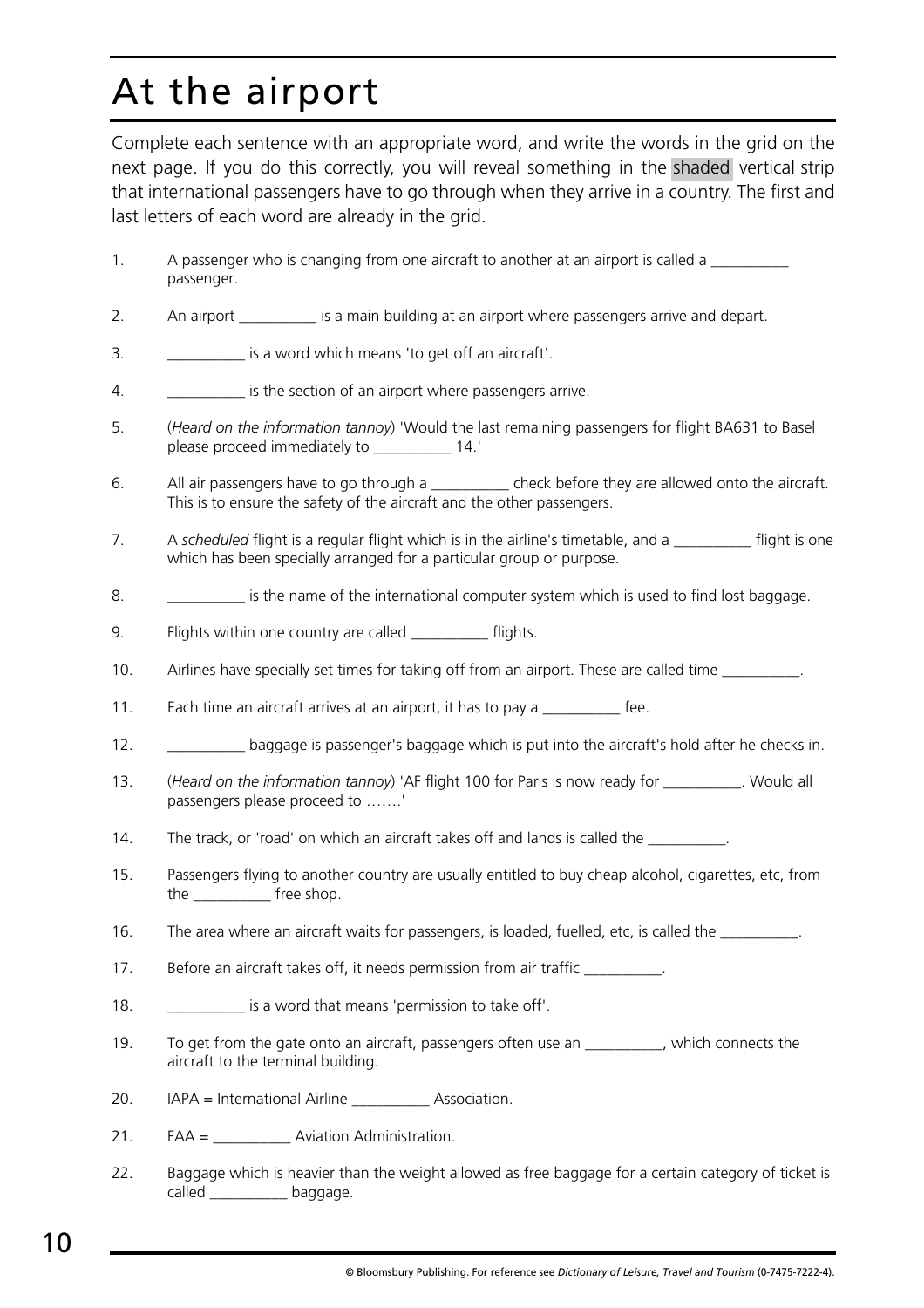- 23. The moving platform where baggage is placed for passengers to collect when their aircraft has landed is called a \_\_\_\_\_\_\_\_\_\_\_.
- 24. The area of a terminal building after the security check and other formalities is known as the of the terminal.
- 25. IATA = International Air \_\_\_\_\_\_\_\_\_\_ Association.
- 26. The area where an aircraft waits to get permission to take off is called a \_\_\_\_\_\_\_\_\_ bay.
- 27. When a passengers land at an airport, they go to the baggage \_\_\_\_\_\_\_\_\_ area to collect their suitcases, etc.
- 28. Airport \_\_\_\_\_\_\_\_\_\_ are letters which are given to identify particular airports (for example, *LHR* for London Heathrow, *JFK* for New York John F Kennedy, etc).



| 12                       |           |  |              |   |  |   |  |   |  |
|--------------------------|-----------|--|--------------|---|--|---|--|---|--|
| 13                       |           |  |              | B |  |   |  | G |  |
| 14                       |           |  | $\mathsf{R}$ |   |  |   |  |   |  |
| 15                       |           |  | D            |   |  |   |  |   |  |
| 16                       |           |  | Α            |   |  | Ν |  |   |  |
| $\overline{\phantom{0}}$ | $\subset$ |  |              |   |  |   |  |   |  |
| 18                       |           |  |              |   |  |   |  |   |  |



| 22 |   |   | Е |   |   |  |   |   |           |
|----|---|---|---|---|---|--|---|---|-----------|
| 23 | ╰ |   |   |   |   |  |   |   |           |
| 24 |   | А |   |   |   |  | - |   |           |
| 25 |   |   |   |   |   |  |   |   | $\mathbf$ |
| 26 |   |   |   | H |   |  |   | G |           |
| 27 |   |   |   |   | M |  |   |   |           |
| 28 |   |   |   |   |   |  |   |   |           |

Also see: *Airline terminology* (page 8) / *In the air* (page 33)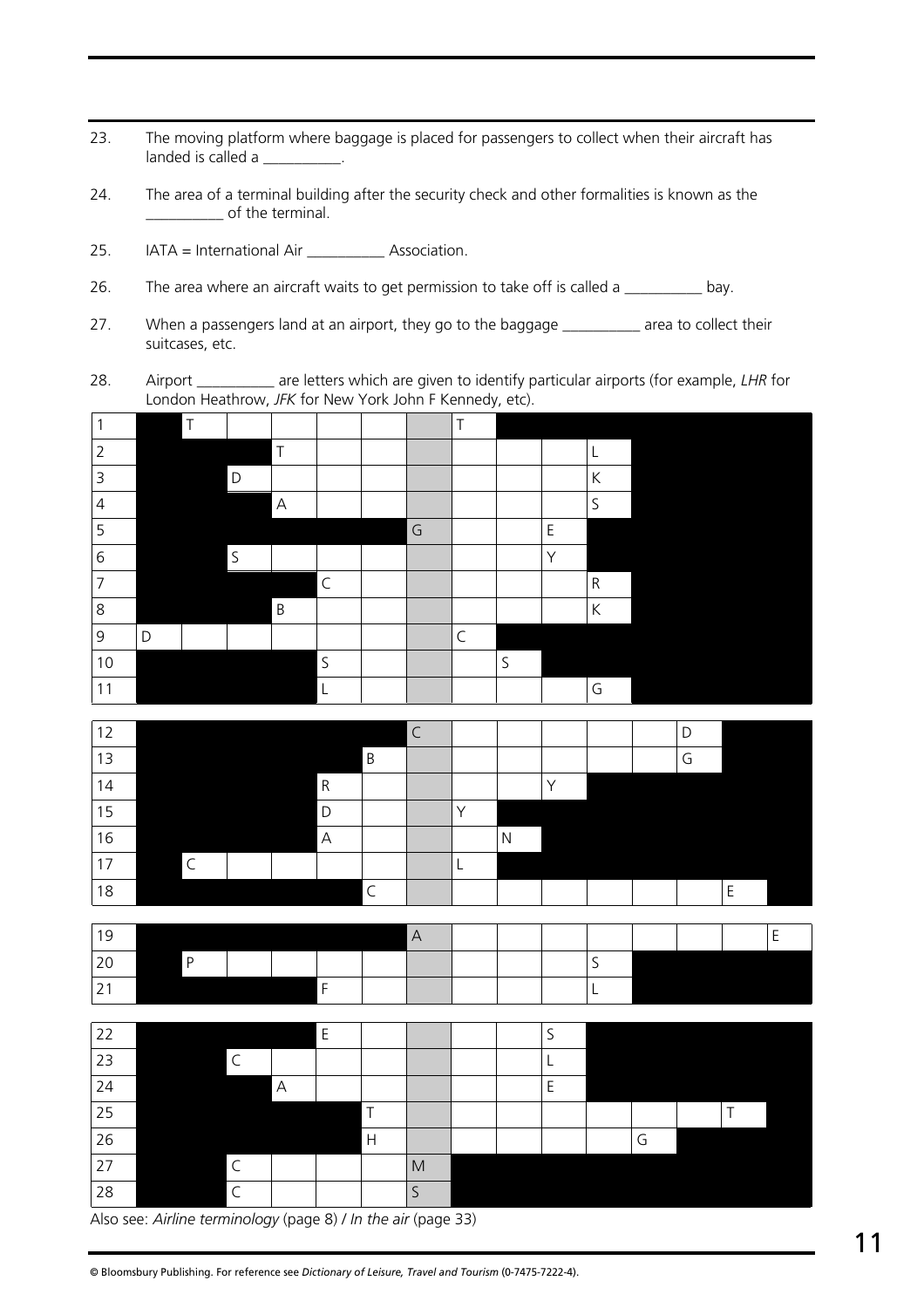# <span id="page-16-0"></span>At the hotel

Complete the sentences with words or expressions from the box. You do not need to use all the words in the box. In some cases, more than one answer may be possible.

adjoining rooms • airport transfer • ADSL connection • balcony • bar business centre • cashier • check in • check-in time • check out check-out time • coffee shop • conference centre • direct-dial telephone emergency exit • en-suite • exchange / bureau de change • gift shop • gym heated pool • honeymoon suite • housekeeping • key card • lift / elevator<br>bby • minibar • non-residents • no smoking • pav-TV • (swimmina) pc  $\bullet$  minibar • non-residents • no smoking • pay-TV • (swimming) pool Presidential suite • rack rate • reception • reception room • registration card reservation • reservations department • residents • restaurant • room service safe (noun) • safety deposit box • sauna • tariff tea- and coffee-making facilities • vacancies • wireless connection

- 1. Our well-equipped \_\_\_\_\_\_\_\_\_ has everything for the busy executive, including a photocopier, full Internet facilities with \_\_\_\_\_\_\_\_\_\_, and \_\_\_\_\_\_\_\_\_\_ to keep you refreshed while you work.
- 2. If you would like some food brought to your hotel room, call same and if you need new towels or if you want your room cleaned, call
- 3. The hotel provides a complimentary \_\_\_\_\_\_\_\_\_ for all quests, so you don't have to get a bus or taxi into town when you arrive.
- 4. If you arrive at a hotel and ask for a room, you usually have to pay the full electron put you will probably get a discount if you make a \_\_\_\_\_\_\_\_ in advance, especially if there are a lot of \_\_\_\_\_\_\_\_\_\_ on the days you want to stay.
- 5. Would guests please note that the latest \_\_\_\_\_\_\_\_\_\_ is midday (12 o'clock) on the day they wish to leave.
- 6. Guests who have just got married might like to use the hotel's \_\_\_\_\_\_\_\_\_\_, although if they've really got lots of money, they could reserve the magnificent \_\_\_\_\_\_\_\_\_\_
- 7. When you arrive at the hotel, go straight to the \_\_\_\_\_\_\_\_\_\_ to \_\_\_\_\_\_\_\_\_. They will ask you to fill in a with your name, address and other information, and then they will give you a \_\_\_\_\_\_\_\_\_\_, which you need to get into your room. Take the \_\_\_\_\_\_\_\_\_\_ if your room is on a high floor.
- 8. My room's small, but there's a \_\_\_\_\_\_\_\_\_\_ full of drinks, chocolate and snacks (although I haven't dared to look at the \_\_\_\_\_\_\_\_\_\_\_!), a \_\_\_\_\_\_\_\_\_\_ where I can keep my passport and other valuables, a \_\_\_\_\_\_\_\_\_\_ so I can call my friends, and a \_\_\_\_\_\_\_\_\_\_\_ where I can stand outside and get a great view of the city. Oh, and there's \_\_\_\_\_\_\_\_\_\_ so I can watch a movie if I get bored.
- 9. The hotel's facilities, including the cocktail \_\_\_\_\_\_\_\_\_\_, the Michelin-starred \_\_\_\_\_\_\_\_\_\_\_ and the outdoor entirely include (which is heated in the winter), can be used by both the sum of the virtual of the virtual of the virtual of the virtual of the virtual of the virtual of the virtual of the virtual of the virtual o staying in the hotel) and (people who are not staying in the hotel).

Also see: *Accommodation types and tariffs* (page 6) and *What is their Job (2)?* (page 58)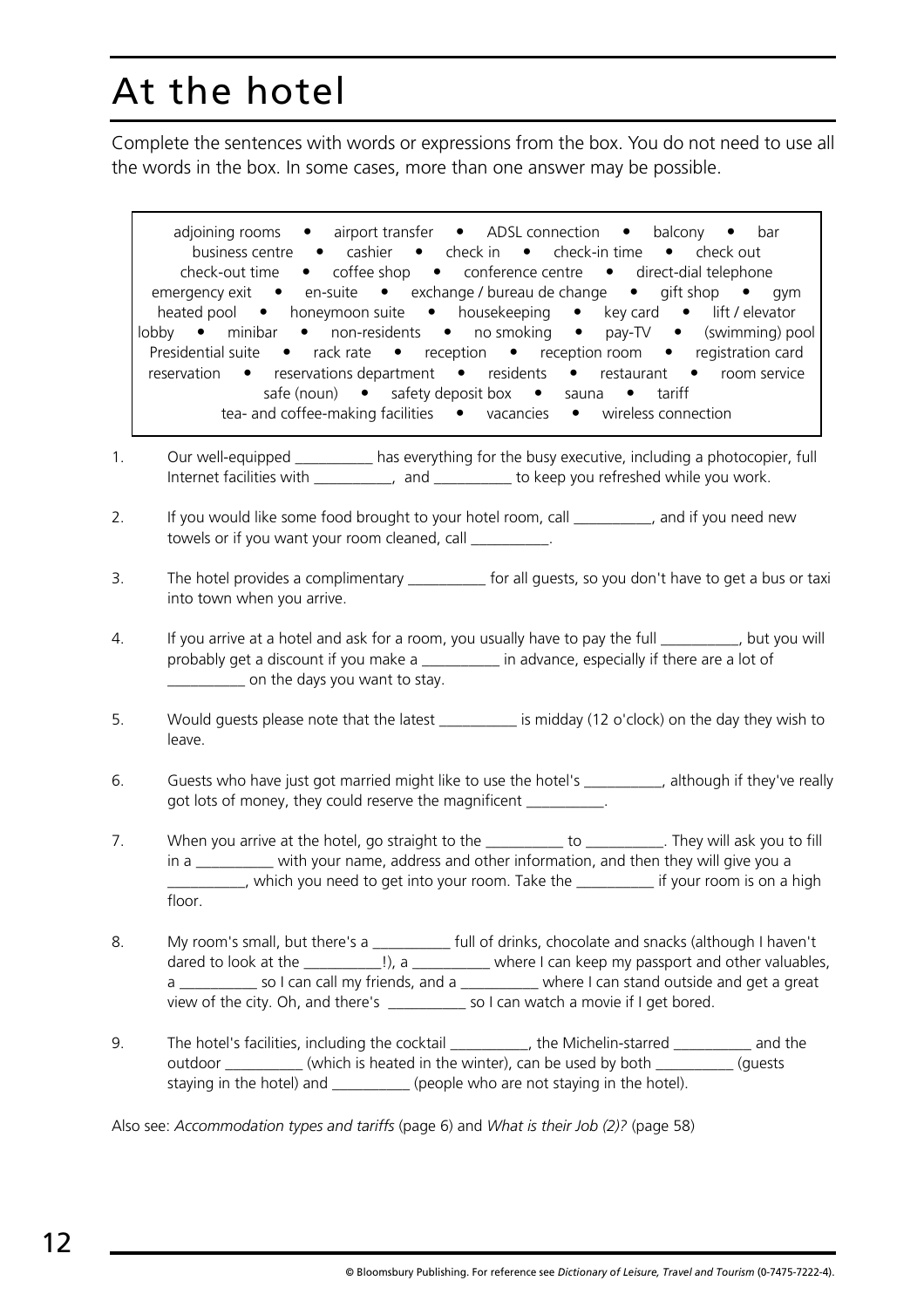# Basic foods

<span id="page-17-0"></span>Match the letters in column A with those in column B to make the names of basic foods. The first one in the first section has been done as an example.

Group 1: Meat and poultry

(Example: *ba*\_\_\_ + \_\_\_*con* = *bacon*)



| mut     | rk   |
|---------|------|
| phea___ | bit  |
| pig___  | al   |
|         | son  |
| rab     | sant |
| ve_     | eon  |
| veni    | ton  |

#### Group 2: Fish and seafood

| Α                                                                                                          | B                                               | Α                                                                                                      | B                                                 |
|------------------------------------------------------------------------------------------------------------|-------------------------------------------------|--------------------------------------------------------------------------------------------------------|---------------------------------------------------|
| $CO_{\_\_\_\_\_}$<br>$cr_{\perp}$<br>$cray$ <sub>____</sub><br>$had_{\_\_\_\_}$<br>$\mathsf{lob}\_$<br>mus | $\_ring$<br>sel<br>_dock<br>ab<br>_ster<br>fish | $OYS$ <sub>____</sub><br>pla___<br>pra___<br>$scal$ <sub>___</sub><br>sal<br>$\mathsf{tro}_{\_}$<br>tu | _lop<br>_mon<br>ice<br>na<br>$_t$ ter<br>wn<br>ut |

### \_\_\_lop \_\_\_mon \_\_\_ice \_\_\_na ter \_\_\_wn  $u$ t

#### Group 3: Vegetables

| Д       | R      |
|---------|--------|
| arti    | gette  |
| aspa___ | flower |
| aub     | coli   |
| broc    | rot    |
| cab     | ragus  |
| car     | mber   |
| cauli   | bage   |
| cour    | choke  |
| cucu    | ergine |

| А | B                                                                            | Α                                                                                             | B                                                             |
|---|------------------------------------------------------------------------------|-----------------------------------------------------------------------------------------------|---------------------------------------------------------------|
|   | gette<br>flower<br>coli<br>rot<br>_ragus<br>mber<br>bage<br>choke<br>_ergine | let<br>mar<br>mush_<br>oni<br>$pe$ <sub>___</sub><br>pep___<br>pump___<br>sweet____<br>tur___ | _tuce<br>corn<br>on<br>kin<br>per<br>room<br>as<br>row<br>nip |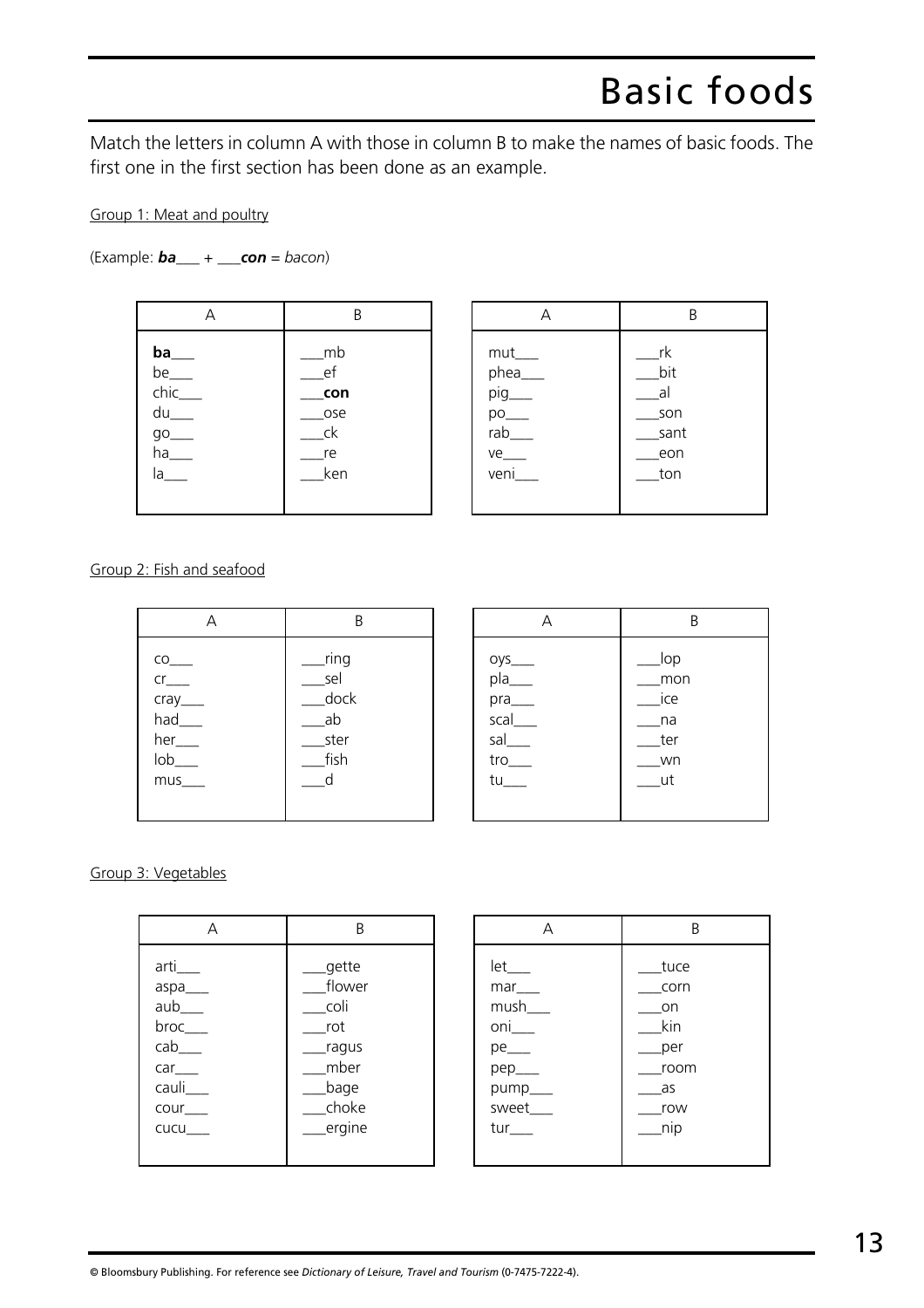## Basic foods *(cont.)*

#### Group 4: Fruits

|                      | R     |
|----------------------|-------|
| apri___              | wi    |
| che                  | berry |
| goose_               | hee   |
| $gra$ <sub>___</sub> | me    |
| ki                   | cot   |
| li -                 | .go   |
| lyc.                 | pe    |
| man_                 | rry   |

| necta_ | rine   |
|--------|--------|
| pl     | berry  |
| pe__   | um     |
| pea_   | ch     |
| pap_   | melon  |
| pine_  | _apple |
| straw_ | aya    |
| water_ | ar     |

#### Group 5: Herbs and spices

| Д      | R     |
|--------|-------|
| chi_   | ger   |
| cinn   | in    |
| cori_  | lic   |
| cum    | ander |
| gar___ | lli   |
| gin    | amon  |
| $nut_$ | gano  |
| ore    | meg   |

|                     | B                             |
|---------------------|-------------------------------|
| $pep$ ____          | me                            |
| pap___              | rika                          |
| par <sub>____</sub> | ron                           |
| rose                | mary                          |
| saff_               | per                           |
| $sa$ <sub>—</sub>   | eric                          |
| turm_               | ge                            |
| thy                 | $\overline{\phantom{a}}$ sley |

#### Group 6: Other basic foods

| $be_{-}$             | am   |
|----------------------|------|
| $bre_{\_}$           | ans  |
| $cer$ <sub>___</sub> | gs   |
| $che_$               | tils |
| $cre_$               | ese  |
| eg_                  | ad   |
| len                  | eal  |

| marg             | ta    |
|------------------|-------|
| noo              | hurt  |
| $0^{\mathsf{i}}$ | dles  |
| oli              | ce    |
| pas_             | ves   |
| ri               | arine |

Also see: *Food issues* (page 23)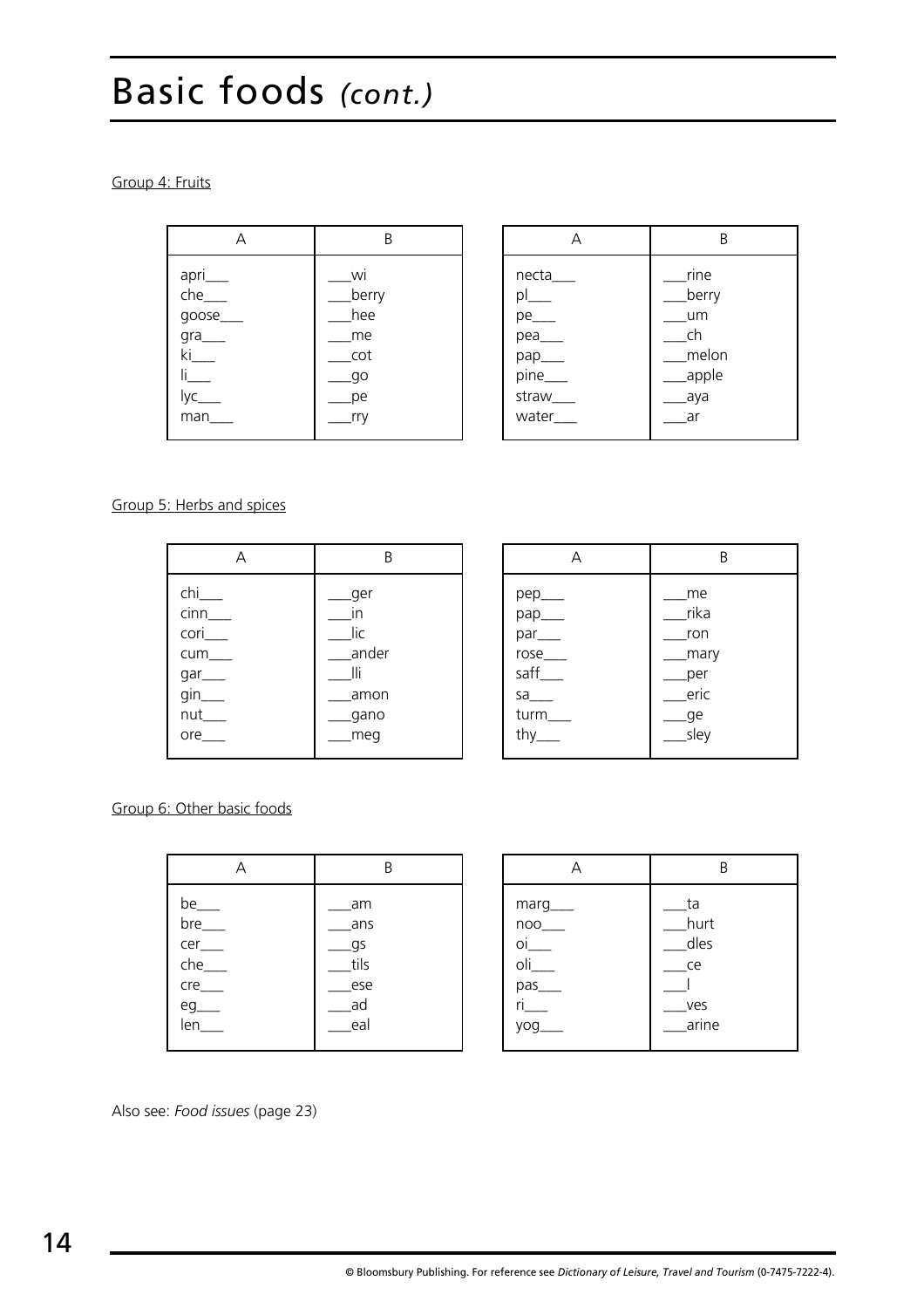### British and American English

<span id="page-19-0"></span>British people and people from North America (the USA and Canada) often use different words to express the same idea. Sentences 1 - 12 below all have words which are specific to British-English in **bold**. Replace them with American-English words, which you will find by reading from left to right  $(\Rightarrow)$  and from right to left  $(\Leftarrow)$  in the box below. These words are not in the same order as those in the sentences.

|  | <b>Start</b> $\Rightarrow$ cookies over pass traff $\Rightarrow$                                                                 |  |  |  |  |  |  |  |                                 |  |  |                |
|--|----------------------------------------------------------------------------------------------------------------------------------|--|--|--|--|--|--|--|---------------------------------|--|--|----------------|
|  | $ \mathcal{F}$ nu ord no cesy d na cel cricci $\mathcal{F}$                                                                      |  |  |  |  |  |  |  |                                 |  |  |                |
|  | $ \mathfrak{B}\rangle$ dtrip gasan yplace cabs ubw $\mathfrak{B}\rangle$                                                         |  |  |  |  |  |  |  |                                 |  |  |                |
|  | $ \mathcal{F}$ klawed is langis retaehty a $\mathcal{F}$                                                                         |  |  |  |  |  |  |  |                                 |  |  |                |
|  | $ \hspace{-.02in}\backslash\hspace{-.1in} \rangle$ pants automobile elevator $\hspace{-.1in}\backslash\hspace{-.1in} \mathbb{D}$ |  |  |  |  |  |  |  |                                 |  |  |                |
|  | $ \mathcal{F}$ eivomspihcllaferotsgurd $\mathcal{F}$                                                                             |  |  |  |  |  |  |  |                                 |  |  |                |
|  | $ \mathbb{Q}$ freeway bell hoponeway mad $\mathbb{Q}$                                                                            |  |  |  |  |  |  |  |                                 |  |  |                |
|  | $ \mathcal{F}$ erotsk cehc II i bssapred nu $\mathcal{F}$                                                                        |  |  |  |  |  |  |  |                                 |  |  |                |
|  | $ \mathbb{Q}$ sick first vacation inters $\mathbb{Q}$                                                                            |  |  |  |  |  |  |  |                                 |  |  |                |
|  |                                                                                                                                  |  |  |  |  |  |  |  | <b>Finish</b> ruoted talfnoitce |  |  | $\mathscr P$ . |

- 1. The guest in room 314 is really **angry**.
- 2. The tour group want to go to the **cinema** to see a **film**.
- 3. The guest told the hotel **porter** to put his suitcase **anywhere**.
- 4. Could you call me a **taxi**?
- 5. After eating so many **sweets**, **biscuits** and **crisps**, the children felt **ill**.
- 6. To get from the **ground** floor to the **first** floor, it's probably quicker to use the stairs than take the **lift**.
- 7. We really enjoyed our **holiday** in Florida this **autumn**.
- 8. I looked for a **chemist**, but was only able to find a **shop** selling **trousers**.
- 9. The customer in the restaurant asked for the **bill**, and paid for his food with a £20 **note**.
- 10. *Passenger on bus*: "City centre, please". *Driver*: "**Single** (2 words) or **return** (2 words)?"
- 11. The driver got into his **car**, turned left at the **crossroads**, went straight over at the **roundabout** (2 words), waited a few moments for the traffic **lights** to change, and then went over the **flyover**. Unfortunately, before he got to the **motorway**, he had a **puncture**. After fixing it, he had to take a **diversion**, and then he ran out of **petrol**.
- 12. Work on the new **underground** station is causing an obstruction on the **pavement**. To avoid it, cross the road using the **subway**.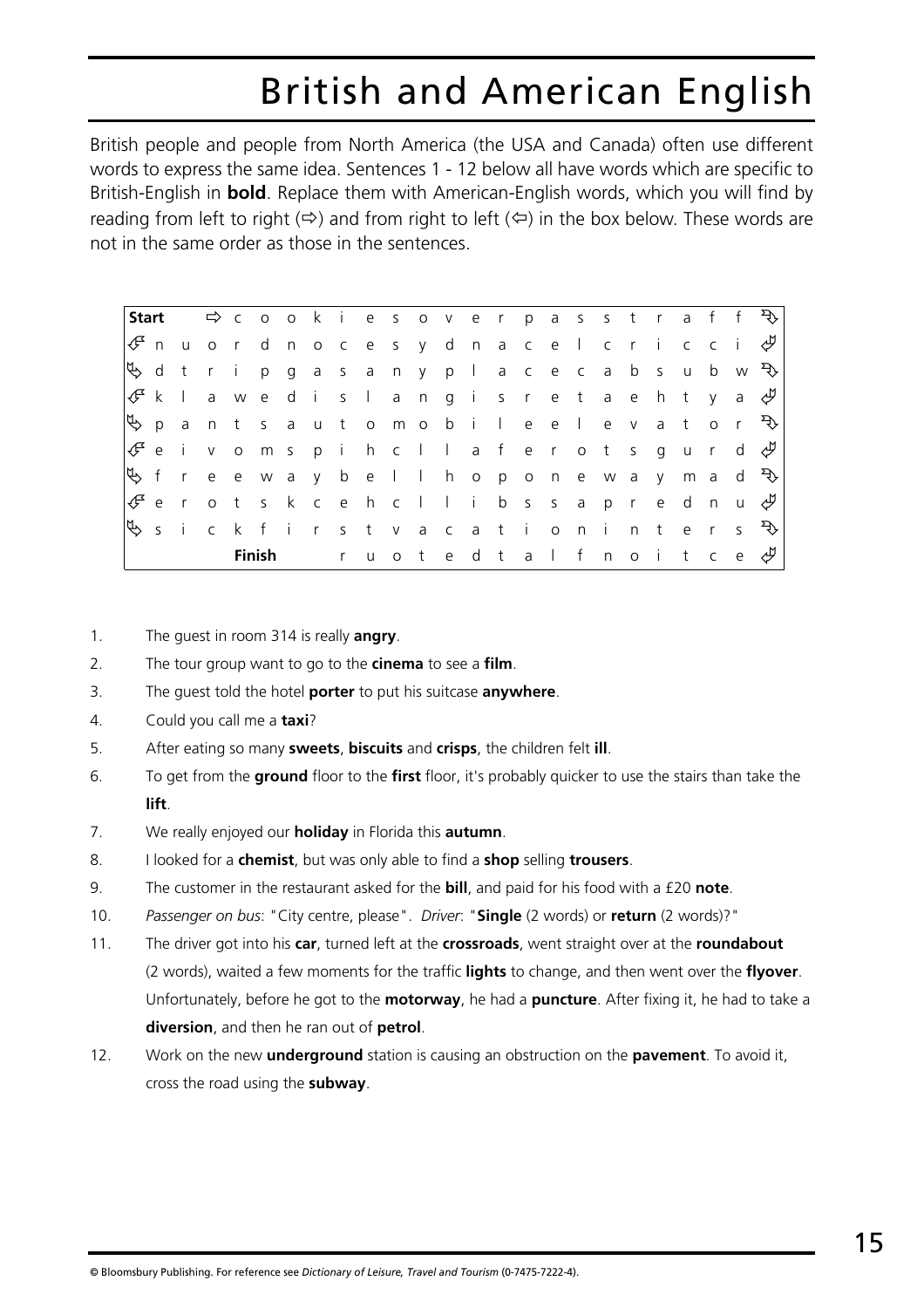### <span id="page-20-0"></span>Currencies

Exercise 1

Look at the national currency codes in the left-hand column of the table below, and complete the other columns with the name of the currency and the name of the country or territory it is used in. Choose your answers from the two boxes. The first one has been done for you.

Note that some standard currency names (e.g., *Dollar*, *Dinar*) are usually preceded by the name (or adjective form) of the country they are used in (e.g., *Singapore Dollar*, *Jordanian Dinar)*.

| Currency:<br>• Baht • Bolivar • (Name of country) Dinar • Dirham<br>(Name of country) Dollar • Dong • (Name of country) Franc • Koruna • Lira<br>• (Name of country) Peso • (Name of country) Pound • Pound Sterling<br>• Real • (Name of country) Rial • Riyal • Rouble • (Name of country) Rupee<br>• Won • Yen • Yuan |
|--------------------------------------------------------------------------------------------------------------------------------------------------------------------------------------------------------------------------------------------------------------------------------------------------------------------------|
| Name of country or territory:<br>• Australia • Brazil • Chile • China • Cyprus • Czech-Republic<br>• Egypt • Hong Kong • India • Iran • Japan • Jordan • Kuwait                                                                                                                                                          |
| • Malta • Russia • Saudi Arabia • Singapore • South Korea • Switzerland<br>• Thailand • United Kingdom • United Arab Emirates • United States of America<br>Venezuela • Vietnam                                                                                                                                          |

|                     | Currency code           | Name of currency | Name of country / territory |
|---------------------|-------------------------|------------------|-----------------------------|
| $\vert$ 1           | SGD                     | Singapore Dollar | Singapore                   |
| $\overline{2}$      | <b>THB</b>              |                  |                             |
| $\overline{\bm{3}}$ | <b>KWD</b>              |                  |                             |
| $\overline{4}$      | <b>INR</b>              |                  |                             |
| $\overline{5}$      | CHF                     |                  |                             |
| $\overline{6}$      | <b>CNY</b>              |                  |                             |
| $\overline{7}$      | <b>GBP</b>              |                  |                             |
| $\overline{8}$      | <b>RUR</b>              |                  |                             |
| $\overline{9}$      | VND                     |                  |                             |
| 10                  | <b>VEB</b>              |                  |                             |
| 11                  | <b>HKD</b>              |                  |                             |
| $\overline{12}$     | <b>CYP</b>              |                  |                             |
| 13                  | <b>KRW</b>              |                  |                             |
| 14                  | <b>USD</b>              |                  |                             |
| 15                  | <b>CLP</b>              |                  |                             |
| 16                  | <b>IRR</b>              |                  |                             |
| $\overline{17}$     | <b>EGP</b>              |                  |                             |
| 18                  | <b>JPY</b>              |                  |                             |
| 19                  | SAR                     |                  |                             |
| $\overline{20}$     | <b>AUD</b>              |                  |                             |
| $\overline{21}$     | <b>AED</b>              |                  |                             |
| 22                  | <b>BRR</b>              |                  |                             |
| $\overline{23}$     | $\overline{\text{CSZ}}$ |                  |                             |
| $\overline{24}$     | JOD                     |                  |                             |
| 25                  | <b>MTL</b>              |                  |                             |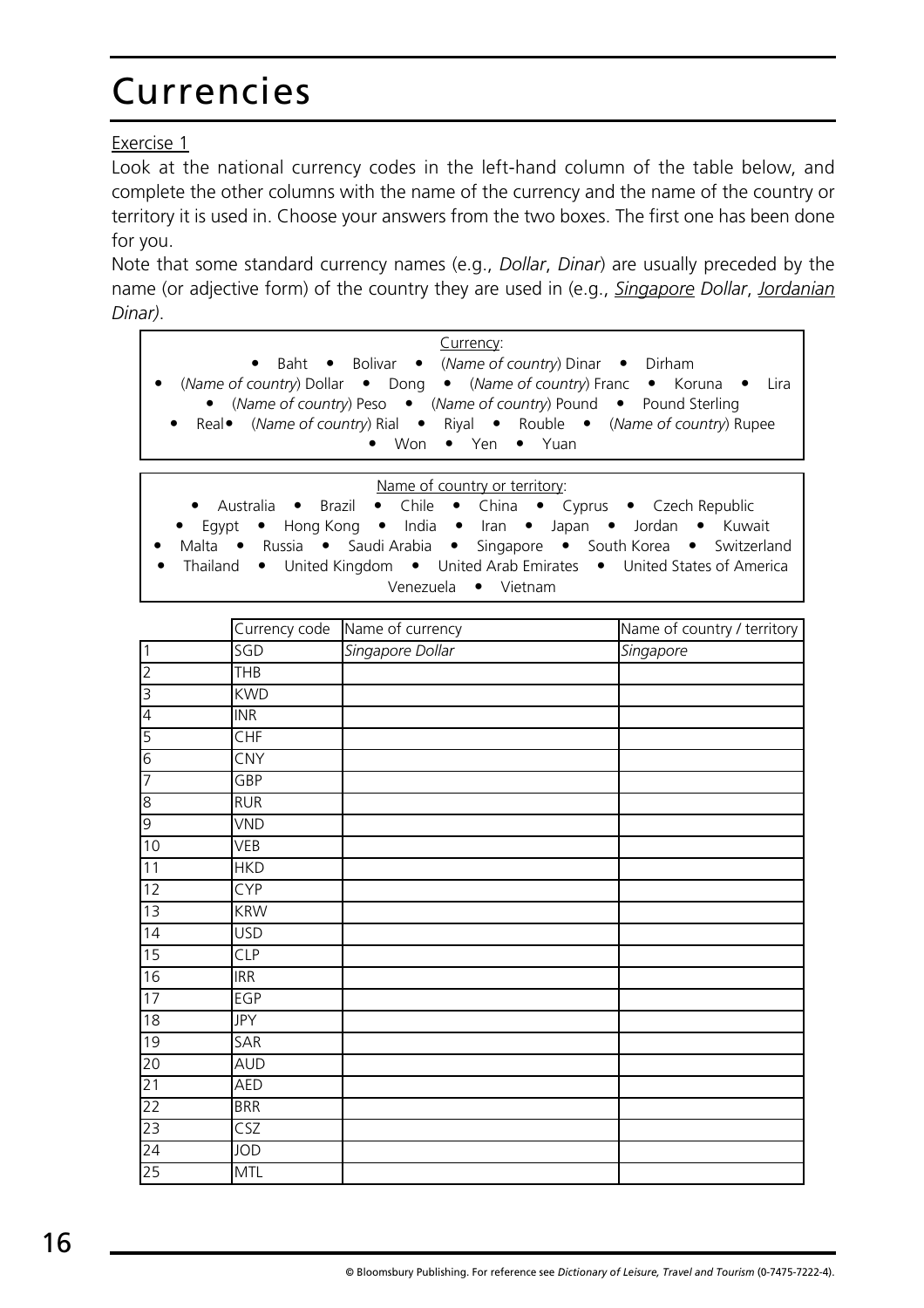#### Exercise 2

Rearrange the letters in **bold** on the left to make the names of the countries where you would spend the currencies on the right. The first one has been done as an example.

1. **RCDEOUA** = \_\_\_*Ecuador*\_\_\_\_\_\_ (Currency = *Dollar*) 2. **EARISL** = \_\_\_\_\_\_\_\_\_\_\_\_\_\_\_\_ (Curreny = Shekel) 3. **NOTIEAS** = \_\_\_\_\_\_\_\_\_\_\_\_\_\_\_\_ (Currency = Kroon) 4. **TUOHS ARIAFC** = \_\_\_\_\_\_\_\_\_\_\_\_\_\_\_\_ (Currency = Rand) 5. **IATLNIAHU** = \_\_\_\_\_\_\_\_\_\_\_\_\_\_\_\_ (Currency = Litas) 6. **TVAALI** = \_\_\_\_\_\_\_\_\_\_\_\_\_\_\_\_ (Currency = Lat) 7. **IAENLOSV** = \_\_\_\_\_\_\_\_\_\_\_\_\_\_\_\_ (Currency = Tolar) 8. **IARAOMN** = \_\_\_\_\_\_\_\_\_\_\_\_\_\_\_ (Currency = Lei) 9. **KIPANAST** = \_\_\_\_\_\_\_\_\_\_\_\_\_\_\_\_ (Currency = Rupee) 10. **EPUR** = \_\_\_\_\_\_\_\_\_\_\_\_\_\_\_\_ (Currency = Sol) 11. **EHANADSGLB** = \_\_\_\_\_\_\_\_\_\_\_\_\_\_\_\_ (Currency = Taka) 12. **AGINUCRAA** = \_\_\_\_\_\_\_\_\_\_\_\_\_\_\_\_ (Currency = Cordoba) 13. **NEUAKIR** = \_\_\_\_\_\_\_\_\_\_\_\_\_\_\_\_ (Currency = Hryvnia) 14. **IASINONDE** = \_\_\_\_\_\_\_\_\_\_\_\_\_\_\_\_ (Currency = Rupiah) 15. **ALASIMYA** =  $(Current)$ 

#### Exercise 3

Below there is a list of the 12 countries (plus their dependencies and incorporated principalities, etc.) which use the *Euro* (€) as their national currency. You will find these by reading from left to right and from right to left, following the directions of the arrows.

|  |  |  |  |  |                                       |  |  |  | Start $\Rightarrow$ A U S T R I A B E L G I U M F I $\Rightarrow$ |               |
|--|--|--|--|--|---------------------------------------|--|--|--|-------------------------------------------------------------------|---------------|
|  |  |  |  |  |                                       |  |  |  | ∉ G H C N E R F E C N A R F D N A L N ا                           |               |
|  |  |  |  |  | & U I A N A G U A D A L O U P E M A R |  |  |  |                                                                   | $\mathcal{F}$ |
|  |  |  |  |  | FANOMETTOYAMEUQINIT                   |  |  |  |                                                                   | $\mathcal{P}$ |
|  |  |  |  |  |                                       |  |  |  |                                                                   |               |
|  |  |  |  |  | FEERGYNAMREGNOLEUQI                   |  |  |  |                                                                   | $\mathscr{P}$ |
|  |  |  |  |  |                                       |  |  |  |                                                                   |               |
|  |  |  |  |  |                                       |  |  |  | $\mathcal F$ O B M E X U L O N I R A M N A S Y L H                |               |
|  |  |  |  |  |                                       |  |  |  | ५ U R G N E T H E R L A N D S P O R T २                           |               |
|  |  |  |  |  |                                       |  |  |  | $\mathcal{F}$ P S A R R O D N A N I A P S L A G U $\mathcal{F}$   |               |
|  |  |  |  |  | & A N I S H N O R T H A F R I C A     |  |  |  | Finish                                                            |               |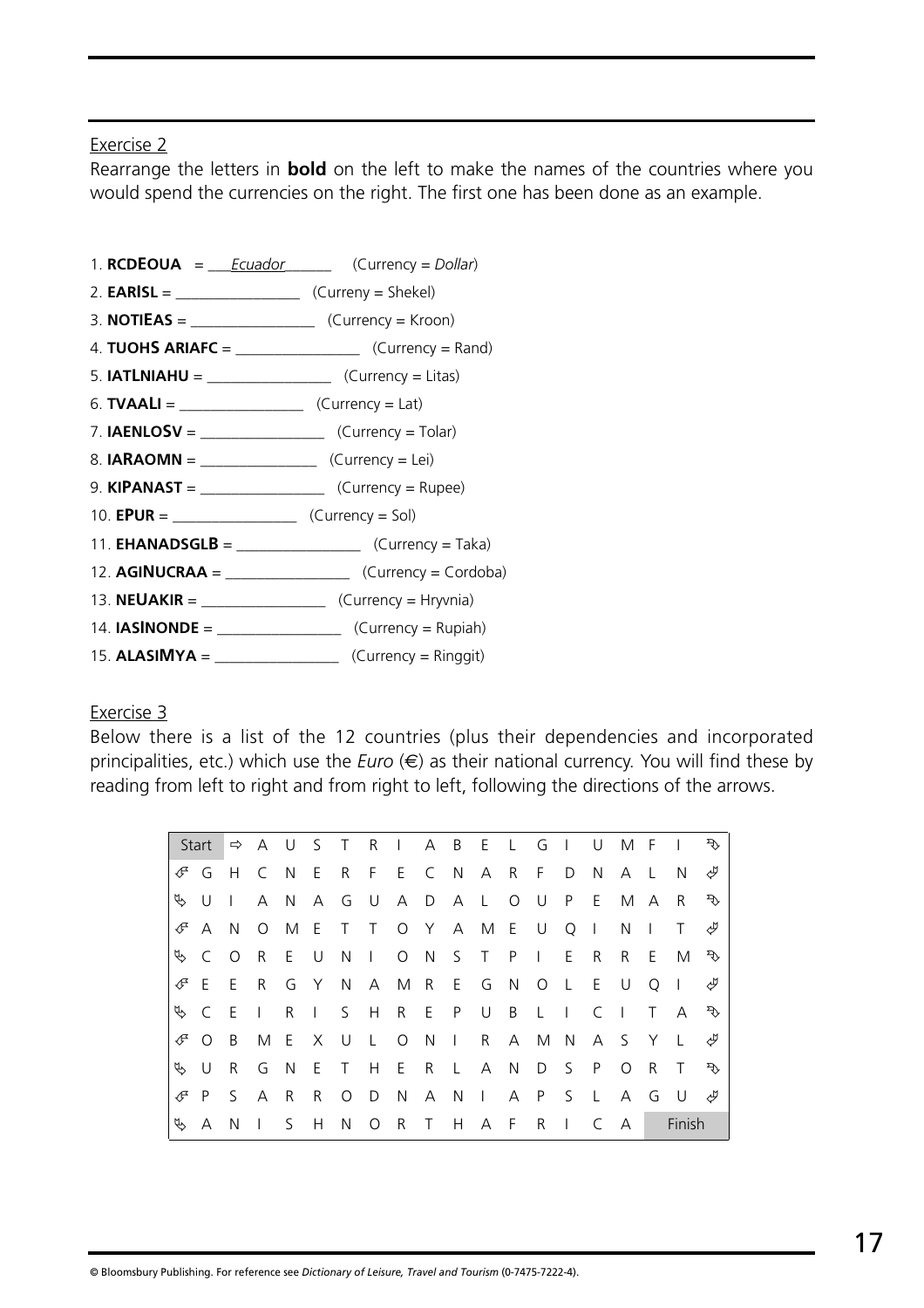### <span id="page-22-0"></span>Documents and paperwork

Complete the sentences with words or expressions from the box.

application form  $\bullet$  baggage check  $\bullet$  boarding pass  $\bullet$  certificate of airworthiness certificate of seaworthiness • claim form • clearance certificate Customer Satisfaction Questionnaire • docket • driving licence exit visa  $\bullet$  flight coupon  $\bullet$  food hygiene certificate  $\bullet$  Form E111 health declaration form • hotel voucher • ID card • landing card multiple-entry visa • passport • Property Irregularity Report • receipt rental agreement  $\bullet$  revalidation sticker  $\bullet$  ticket  $\bullet$  transit visa travel insurance • travel voucher • vaccination certificate • work permit

- 1. Your flight to Tokyo has a 12-hour layover in Moscow. If you want to leave the airport and visit the city, you will need a \_\_\_\_\_\_\_\_\_\_, which you can get from the Russian embassy before you leave.
- 2. Ladies and gentlemen, we will shortly be arriving in Athens. Non-EU citizens will need to fill in a \_\_\_\_\_\_\_\_\_\_ before going through Immigration, and we will be handing these out now.
- 3. This is an advance purchase, promotional, round-trip, off-peak, non-endorsable, non-transferable, non-refundable, economy class, maximum stay, open-ended \_\_\_\_\_\_\_\_\_\_. Do you think you can remember that?
- 4. At the airport, go to the check-in, show them your ticket, give them your baggage and collect your \_\_\_\_\_\_\_\_\_\_, which will show your seat number, boarding time and gate number.
- 5. At the reception, give the receptionist your \_\_\_\_\_\_\_\_\_\_. This shows that you have booked and paid for your room, and also shows that breakfast is included in the price.
- 6. When a customer buys a package holiday, the tour operator will often send \_\_\_\_\_\_\_\_\_\_s to the airline, the hotel, etc, to pay for the holiday.
- 7. European Union residents visiting other European Union countries can get free or reduced-cost medical assistance if they have a \_\_\_\_\_\_\_\_\_\_with them.
- 8. You should always have \_\_\_\_\_\_\_\_\_ when you go on a trip, just in case you lose something valuable, have something stolen or need medical treatment.
- 9. Some countries will not let foreigners in if their \_\_\_\_\_\_\_\_\_\_\_ is valid for less than six months. If this applies to you, you will need to fill in an \_\_\_\_\_\_\_\_\_\_ for a new one.
- 10. There are two parts to your airline ticket: the \_\_\_\_\_\_\_\_\_\_, which the check-in staff keep, and the receipt, which you keep with you.
- 11. When you hire a car, it is very important to read the \_\_\_\_\_\_\_\_\_\_ very carefully before you sign it. You will also need to show your \_\_\_\_\_\_\_\_\_\_.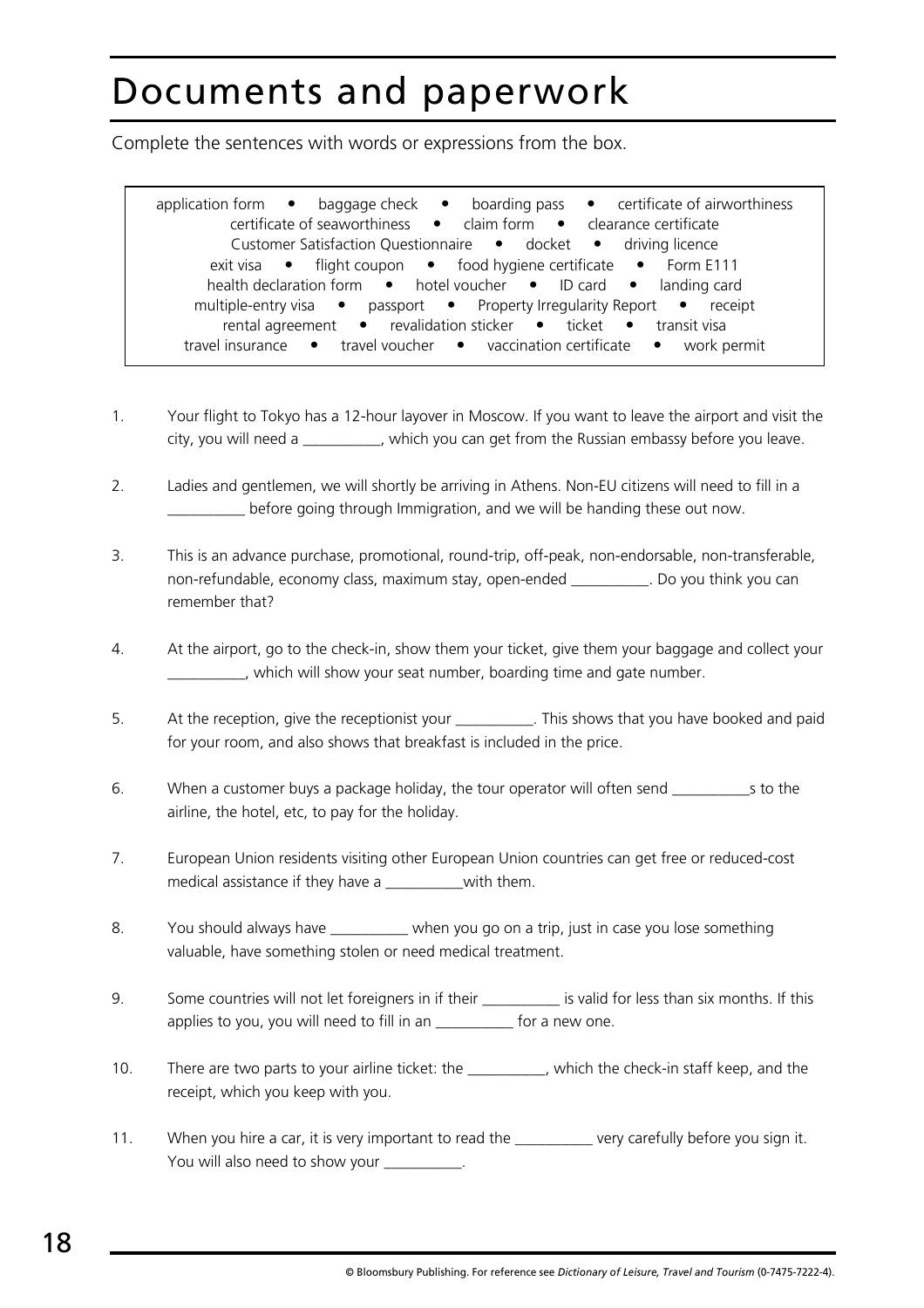- 12. In a lot of countries, you need to carry an \_\_\_\_\_\_\_\_\_\_ at all times, so that you can prove who you say you are.
- 13. Before you start a job in another country, it is usually essential to obtain a
- 14. All aircraft must have a \_\_\_\_\_\_\_\_\_\_\_ before they are allowed to fly. Similarly, a ship must have a \_\_\_\_\_\_\_\_\_\_ before it is allowed to sail.
- 15. Goods that go from one country to another have to be accompanied by a \_\_\_\_\_\_\_\_\_\_ to show that they have been passed by customs.
- 16. Some countries may require foreign visitors to have a \_\_\_\_\_\_\_\_\_\_\_ that shows they are immune to certain diseases that they could catch in that country before they will let them in. Others may ask to see a \_\_\_\_\_\_\_\_\_\_ to show that visitors are in good health and free from contagious diseases.
- 17. If an airline loses a passenger's baggage, they will ask him to fill in a state secribing the item of baggage and its contents. The passenger should give this form, together with his \_\_\_\_\_\_\_\_\_\_ (which shows that his baggage was checked in by the airline) to a member of the ground crew.
- 18. In many countries, a restaurant needs to have a b allow that it is meets national standards of cleanliness.
- 19. Travel companies often ask their quests to fill in a The end of their holiday so that they can find out if they need to make any changes or improvements to the way they operate.
- 20. If you have something stolen while on holiday and want your insurance company to replace it, you will need to fill in a \_\_\_\_\_\_\_\_\_\_\_\_ describing what was stolen and how much it was worth.
- 21. When you buy something, you should always ask for, and keep, the \_\_\_\_\_\_\_\_\_\_ in case you need to return it.
- 22. When the hotel takes a delivery of something, it is important to check the accompanying to make sure that everything the hotel ordered is there.
- 23. If an airline passenger decides to change her flight times or another aspect of her flight, it is not always necessary to give her a new ticket. Sometimes a \_\_\_\_\_\_\_\_\_\_ is placed on her original ticket to show that a change has been made.
- 24. This is a \_\_\_\_\_\_\_\_, which means that you can enter and leave the country as many times as you like during a set time period.
- 25. Some countries require travellers to have an \_\_\_\_\_\_\_\_\_\_\_ before they let them leave the country.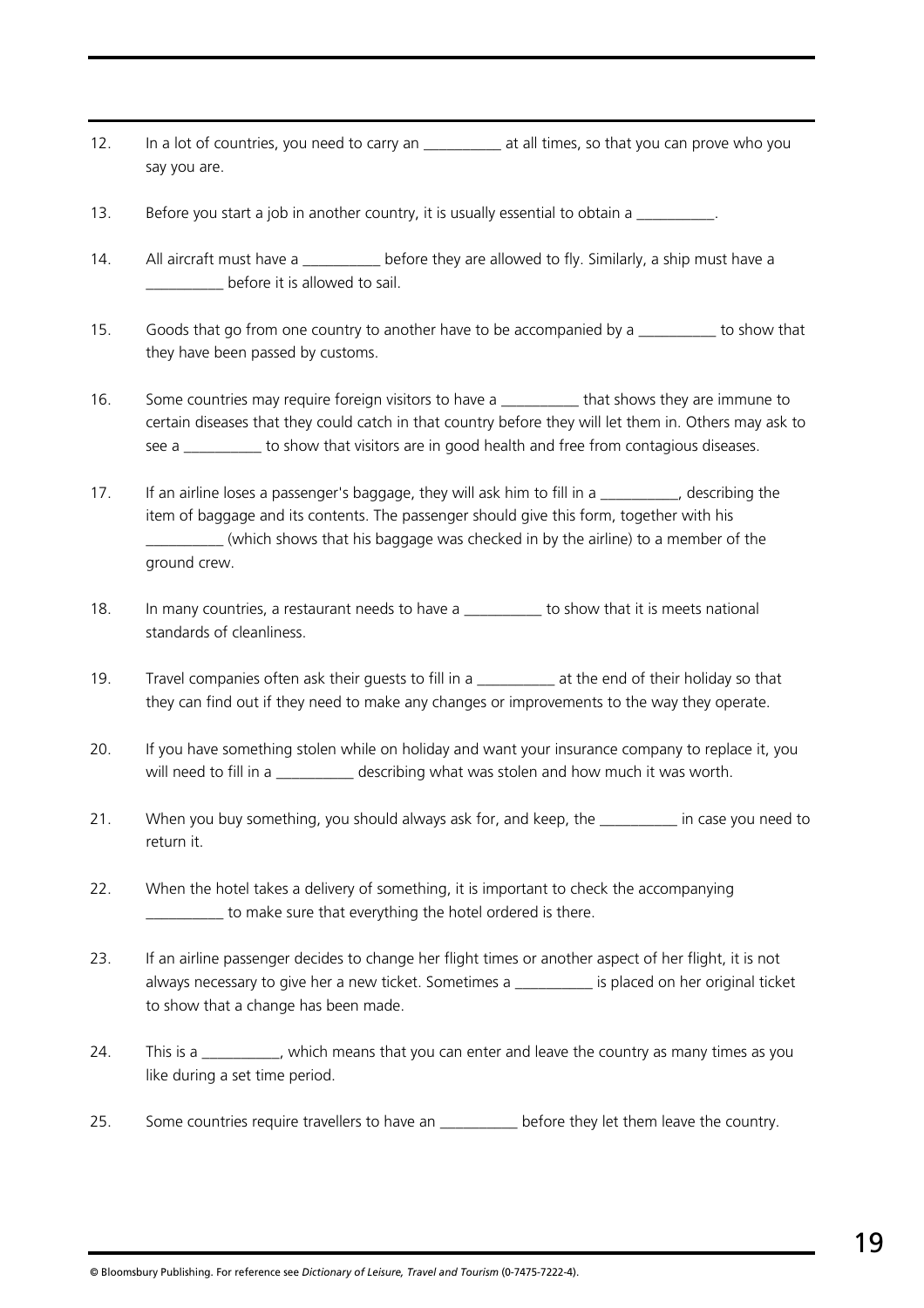# <span id="page-24-0"></span>Employment

Use the words and expressions in the box to complete the text.

|  | afternoon shift • allowed time • application • back-of-house       |  |
|--|--------------------------------------------------------------------|--|
|  | benefits • break • casual • contract • core-time • discrimination  |  |
|  | double time • duties • employees • employers • equal opportunities |  |
|  | experience • fixed • flexitime • front-of-house • full-time        |  |
|  | interview • leave • minimum wage • morning shift • night shift     |  |
|  | on call • open-ended • overtime • part-time • peak • permanent     |  |
|  | personnel • report • rewards • salaries • seasonal • shift         |  |
|  | short-handed • split-shift • work permit                           |  |

The Four Winds holiday resort in Hibiscus Bay is one of the island's biggest **1**.\_\_\_\_\_\_\_\_\_\_, with an excellent record of treating its **2**.\_\_\_\_\_\_\_\_\_\_ fairly. It pays generous **3**.\_\_\_\_\_\_\_\_\_\_ (which are above the government's set **4**.\_\_\_\_\_\_\_\_\_\_) and offers other **5**.\_\_\_\_\_\_\_\_\_\_ and fringe **6**.\_\_\_\_\_\_\_\_\_\_, such as free meals, free dental and medical care, and paid 7.\_\_\_\_\_\_\_\_\_\_ of up to 4 weeks a year. The resort is an **8**.\_\_\_\_\_\_\_\_\_\_ employer, and makes a concerted effort to avoid any kind of **9**.\_\_\_\_\_\_\_\_\_\_. It will employ staff from other countries provided they have a valid **10**.\_\_\_\_\_\_\_\_\_\_ .

The resort has both **11**.\_\_\_\_\_\_\_\_\_\_ staff (those who work all day for five or six days a week) and **12**. Staff (those who only work for three or four hours a day, or just two or three days a week). Everyone receives a **13**. Which lists his or her **14**. These are usually and responsibilities. These are usually **15**.\_\_\_\_\_\_\_\_\_\_ for a period of 3, 6 or 12 months, although some are **16**. \_\_\_\_\_\_\_\_\_\_. The resort also has a number of **17**. \_\_\_\_\_\_\_\_\_ workers that it employs from time to time (usually when a specific job needs doing). It likes all its staff to be **18**. Let us twenty four hours a day in case it suddenly needs them. All staff members **19**.\_\_\_\_\_\_\_\_\_\_\_ to a line manager (for example, head of housekeeping, head of catering, etc), and they in turn answer to the main hotel manager. Most of the work in the resort is **20**.\_\_\_\_\_\_\_\_\_\_ (usually during the **21**.\_\_\_\_\_\_\_\_\_\_ holiday period from May through to October), although it does keep some **22**.\_\_\_\_\_\_\_\_\_\_ staff on the books all year.

For most **23**.\_\_\_\_\_\_\_\_\_\_ staff (waiters, receptionists, bar staff, etc), the resort operates a **24**.\_\_\_\_\_\_\_\_\_\_ system: these are the **25**.\_\_\_\_\_\_\_\_\_\_ from 6 am to 2 pm, the **26**.\_\_\_\_\_\_\_\_\_\_ from 2 pm to 10pm, and the **27**.\_\_\_\_\_\_\_\_\_\_ from 10pm to 6am. **28**.\_\_\_\_\_\_\_\_\_\_ staff (those in the office, for example) can take advantage of the **29**.\_\_\_\_\_\_\_\_\_\_ system, which means that they can start and finish when they like, as long as they work a certain number of hours each week (although there is a **30**.\_\_\_\_\_\_\_\_\_\_ between 11am and 1pm when everybody must be present). Animators and other entertainment staff work on a **31**.\_\_\_\_\_\_\_\_\_\_ system, working from 9am to 1pm, and then again from 6pm to midnight. Everybody has twenty minutes of **32**.\_\_\_\_\_\_\_\_\_\_ for every three hours they work, in addition to a 45-minute lunch **33**.\_\_\_\_\_\_\_\_\_\_ (if their hours coincide with lunch). If anybody is asked to work more than the hours they are contracted to work, they receive **34**.\_\_\_\_\_\_\_\_\_\_ pay (usually time-and-a-half, but they get **35**.\_\_\_\_\_\_\_\_\_\_ if they work on public holidays).

We're a little **36**.\_\_\_\_\_\_\_\_\_\_ at the moment. If you would like a job, fill in this **37**.\_\_\_\_\_\_\_\_\_\_ form and we can arrange for you to have an **38**.\_\_\_\_\_\_\_\_\_\_ with the **39**.\_\_\_\_\_\_\_\_\_\_ manager. Do you have any **40**.\_\_\_\_\_\_\_\_\_\_ in the hospitality trade?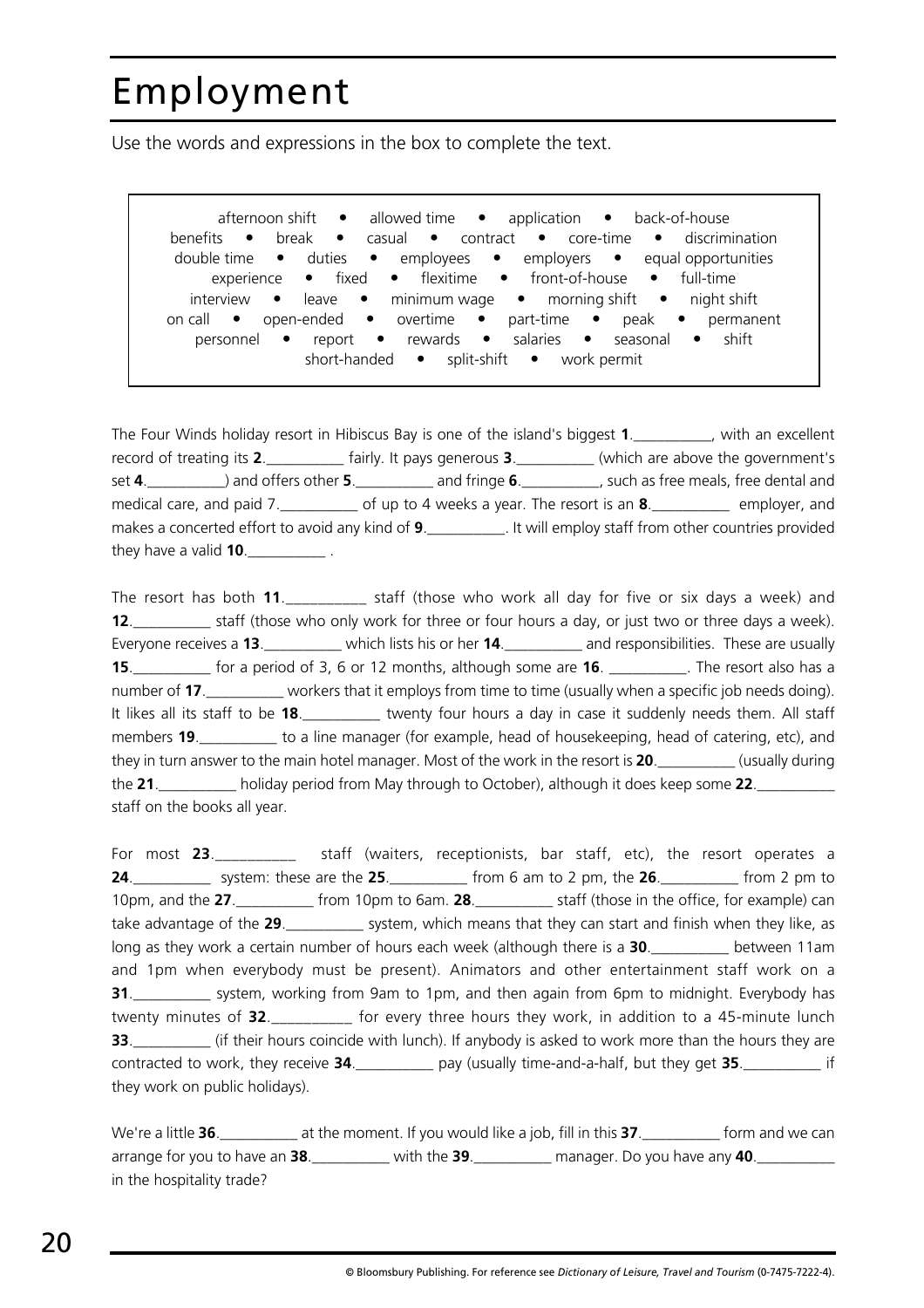### Environmental issues

#### <span id="page-25-0"></span>Exercise 1

Fill in the gaps in this essay with appropriate words or expressions from the box.

acid rain • audits • biosphere reserves • Blue Flag • deforestation degradation • depleted • depletion • ecosystems • ecotourism energy management  $\bullet$  Environmentally Sensitive  $\bullet$  erosion  $\bullet$  fossil fuels global warming • Green Globe • Greenpeace • habitats • impact • mass natural • overcrowded • ozone layer • pollution • resources • responsible Special Protection • sustainable • waste • wildlife • World Heritage

The last thirty years have seen a huge rise in **1**. \_\_\_\_\_\_\_\_\_\_ tourism, and this has inevitably led to environmental **2**. \_\_\_\_\_\_\_\_\_\_ in all areas. Land **3**. \_\_\_\_\_\_\_\_\_\_ such as minerals and fertile soil have been seriously **4**. \_\_\_\_\_\_\_\_\_\_ in order to supply the tourist industry with building materials and food. **5**. \_\_\_\_\_\_\_\_ of wooded areas and the restructuring of beaches to build resorts have led to soil **6**. \_\_\_\_\_\_\_\_\_\_, while **7**. \_\_\_\_\_\_\_\_\_\_ has suffered as many animals' natural **8**. \_\_\_\_\_\_\_\_\_\_ have been destroyed. Cars, aircraft, hotels, restaurants and resorts, etc, cause **9.** \_\_\_\_\_\_\_\_\_\_ by burning **10.** \_\_\_\_\_\_\_\_\_\_ , and this has led to a **11**. \_\_\_\_\_\_\_\_\_\_ of the **12**. \_\_\_\_\_\_\_\_\_\_ , **13**. \_\_\_\_\_\_\_\_\_\_ , which damages trees and buildings, and a steady rise in **14**. **14. 14. 14.** At the same time, dumped rubbish and other **15**. **14. 11.** pollutes soil and water tables, or is burnt to create even more air pollution. What were once areas of **16**. \_\_\_\_\_\_\_\_\_\_ beauty or historical sites are now little more than **17**. \_\_\_\_\_\_\_\_\_\_ rubbish tips, while towns and cities groan under the weight of thousands of visitors.

All over the world, concerted efforts are being made to prevent tourism having a major negative impact on the world's **18**. \_\_\_\_\_\_\_\_\_\_. In many countries, for example, an environmental **19**. \_\_\_\_\_\_\_\_\_\_ assessment has to be carried out before any major tourist development is started, while environmental **20**. \_\_\_\_\_\_\_\_\_\_ are carried out on existing organisations to assess what impact they are having on the environment. UNESCO and The EU are playing a major role. UNESCO has designated some places as **21**. \_\_\_\_\_\_\_\_\_\_ Sites (to protect culturally and naturally important buildings, cities and sites) and **22**. \_\_\_\_\_\_\_\_\_\_ (to protect areas of natural beauty, and to protect wildlife). The EU have designated some areas as **23**. \_\_\_\_\_\_\_\_\_\_ Areas (where they encourage traditional farming methods in order to reduce soil depletion, protect the landscape and protect wild animals), and **24**. \_\_\_\_\_\_\_\_\_\_ Areas, to protect wild birds. The EU has also created the **25**. \_\_\_\_\_\_\_\_\_\_ award, given to beaches which are clean and have tourist facilities which have minimal negative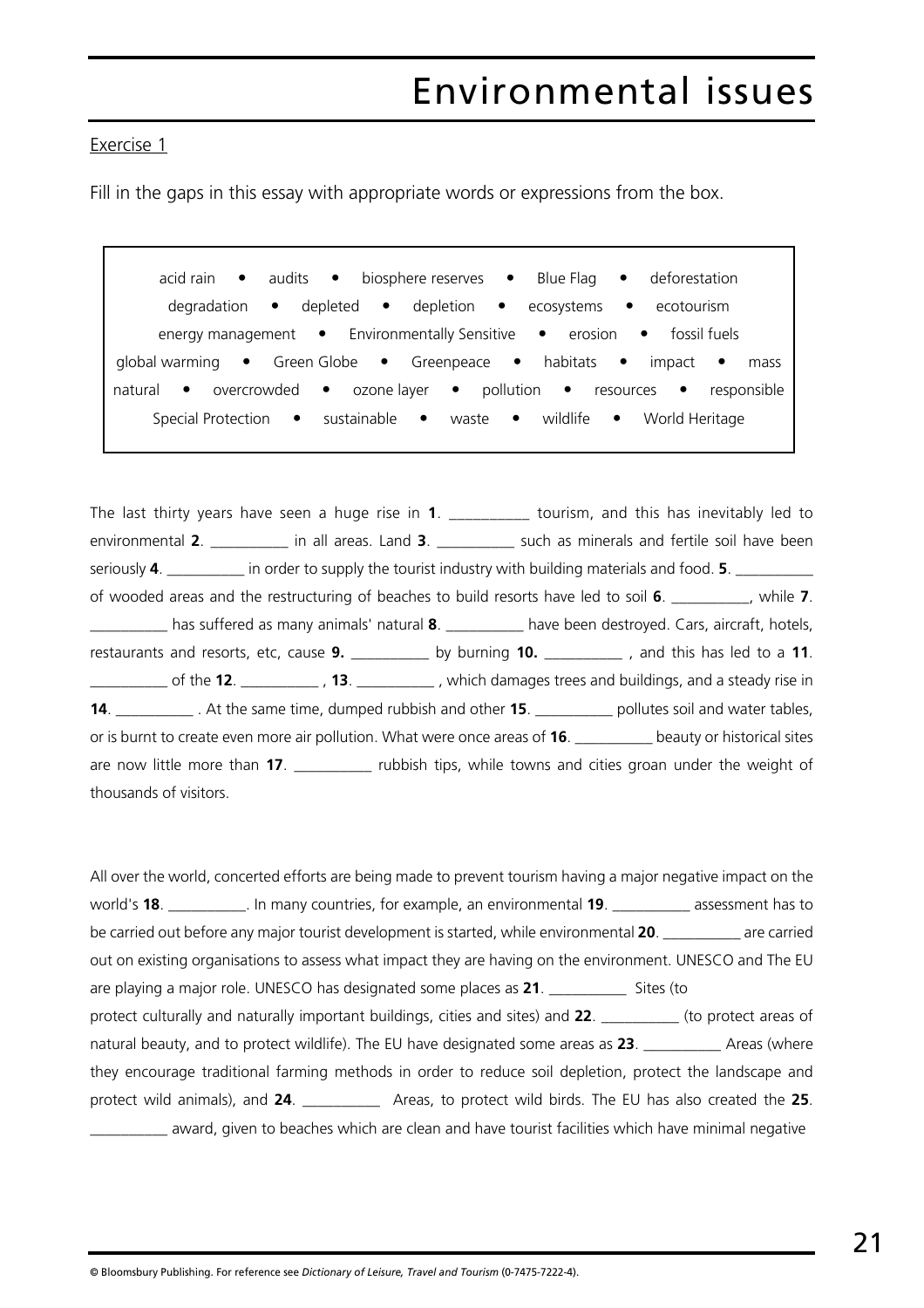### Environmental issues *(cont.)*

impact on the environment. Meanwhile, the WTTC runs the **26**. educational programme for travel companies that are concerned about the environment. **27**. The programmes are also carried out by many travel companies, which not only benefits the environment but also helps those companies cut down on their running costs.

Is this enough? Environmental support groups such as **28**. \_\_\_\_\_\_\_\_\_\_, *Friends of the Earth* and *Friends of Conservation* do not think so, which is why they will continue to encourage **29**. \_\_\_\_\_\_\_\_\_\_ (and other aspects of **30**. \_\_\_\_\_\_\_\_\_\_ and **31**. \_\_\_\_\_\_\_\_\_\_ tourism), and put pressure on governments and organisations that abuse and damage the environment for the sake of earning tourist dollars.

#### Exercise 2

Choose the correct word in **bold** to complete these sentences.

- 1. Paper, glass and aluminium can all be easily **recycled / recharged**.
- 2. Some local governments **subside / subsidise** public transport so that they can charge their passengers less.
- 3. Whales, pandas and tigers are all **endangered / dangerous** species.
- 4. Unless it is checked, mass tourism will seriously **injure / damage** the environment.
- 5. It is everybody's responsibility to help **protect / defend** the environment.
- 6. At the **World / Earth** Summit in 1992, several guidelines on environmental action for the 21st century were proposed.
- 7. The **Tokyo / Kyoto** Agreement of 1997 introduced international laws to reduce greenhouse gases.
- 8. Many restaurants have responded to the increased demand for **organic / organised** meat and vegetables.
- 9. Until **genetically / generically** modified food has been proved to be safe, people are reluctant to eat it.
- 10. Hotels can help to **preserve / conserve** energy by turning down their heating and discouraging the use of air conditioning.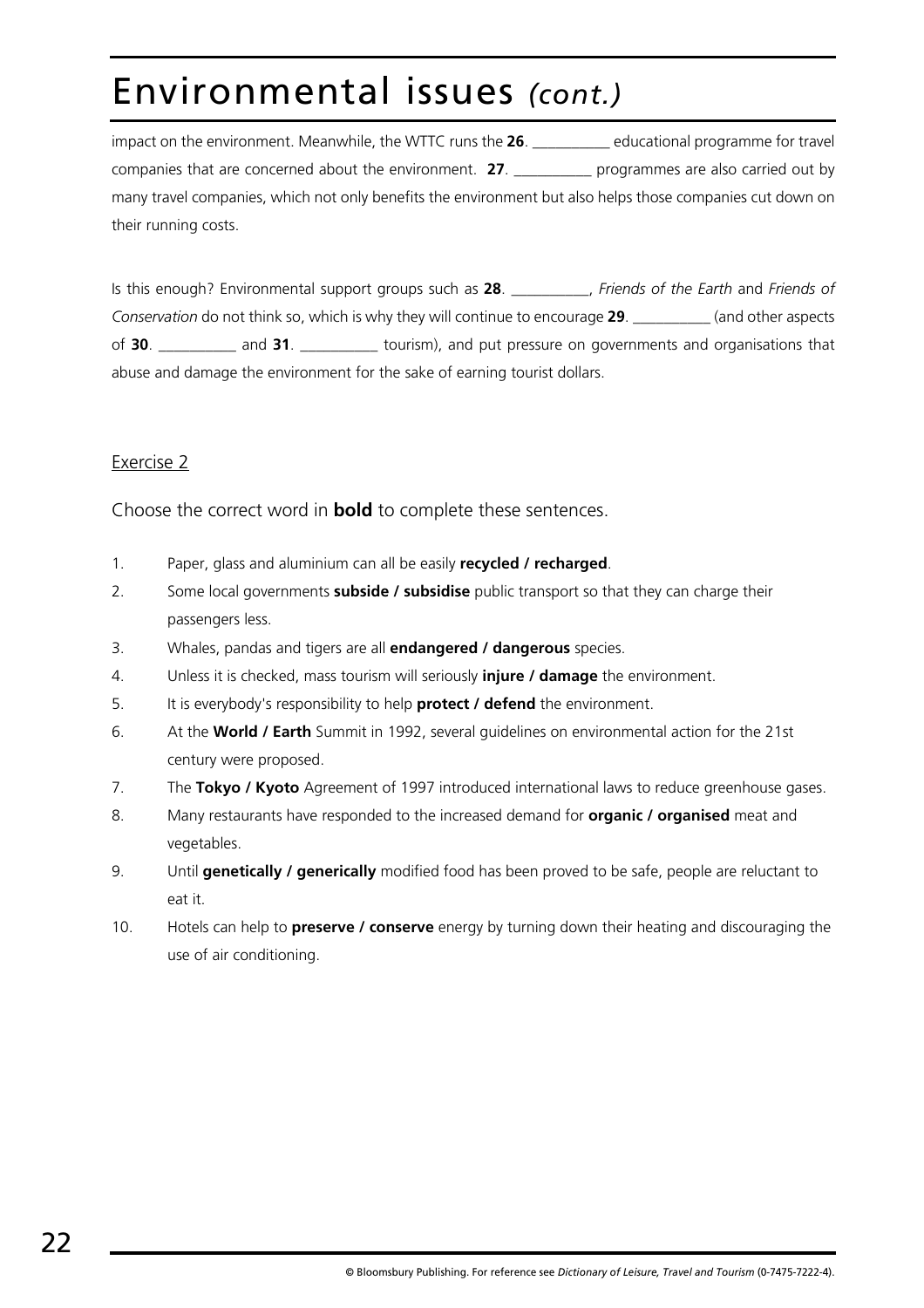### Food issues

<span id="page-27-0"></span>Complete the paragraphs with appropriate words from the box.

|                                                                  | additives • allergic • allergy • analysis • anaphylactic    |  |  |
|------------------------------------------------------------------|-------------------------------------------------------------|--|--|
|                                                                  | blue • boiling • calories • control • cut down on • diet    |  |  |
| E-numbers • environmental • fat • fibre • free range • frying    |                                                             |  |  |
|                                                                  | give up • grilling • halal • health • hygiene • intolerance |  |  |
| intolerant • kosher • medium (or medium-rare) • minerals • moral |                                                             |  |  |
|                                                                  | organic • pesticides • rare • raw • religion • roasting     |  |  |
|                                                                  | steaming • vegan • vegetarian • vitamins • well-done        |  |  |

- 1. Somebody who doesn't eat meat is called a \_\_\_\_\_\_\_\_\_\_. Somebody who doesn't eat any animal products at all is called a
- 2. Some people refuse to eat meat or other animal products for easons (they want to remain fit and healthy), some people refuse to eat it for \_\_\_\_\_\_\_\_\_\_ reasons (they believe it is wrong to eat animals) and some people refuse to eat it because of their \_\_\_\_\_\_\_\_\_\_ (belief in God).
- 3. A lot of people are \_\_\_\_\_\_\_\_\_\_ to certain foods, so cannot eat them. If they have an \_\_\_\_\_\_\_\_\_\_ to foods and accidentally eat them, they will become ill. In very serious cases, they may suffer from shock, which causes shock, breathing difficulties and sometimes death.
- 4. Some people are \_\_\_\_\_\_\_\_\_\_\_ to certain foods, so they try to avoid them as their bodies have difficulty processing them. Food **in the same is more common in developed countries.**
- 5. Good restaurants and hotels will often send their kitchen staff on an HACCP course to learn how to handle food. The letters HACCP stand for '*health* \_\_\_\_\_\_\_\_\_\_ and *critical* \_\_\_\_\_\_\_\_\_\_ *point*'. In European Union countries, all restaurant kitchens are required to have a food \_\_\_\_\_\_\_\_\_\_ certificate to show that they can (and do) handle and prepare food safely. If they break the rules, they can be closed down by an \_\_\_\_\_\_\_\_\_\_ health officer who is employed by local councils or the government.
- 6. The healthiest way of cooking food is by \_\_\_\_\_\_\_\_\_\_\_ it over hot water, which helps the food retain most of its  $($ valuable metals and other elements) and  $($ naturally occurring substances required by the human body). Other methods of preparing food include \_\_\_\_\_\_\_\_\_ in oil, \_\_\_\_\_\_\_\_\_\_ in hot water, \_\_\_\_\_\_\_\_\_\_ in an oven and \_\_\_\_\_\_\_\_\_\_ (also called *broiling*) under a grill.
- 7. Food which has been prepared according to Moslem law is called \_\_\_\_\_\_\_\_\_\_ food, and food which has been prepared according to Jewish law is called food.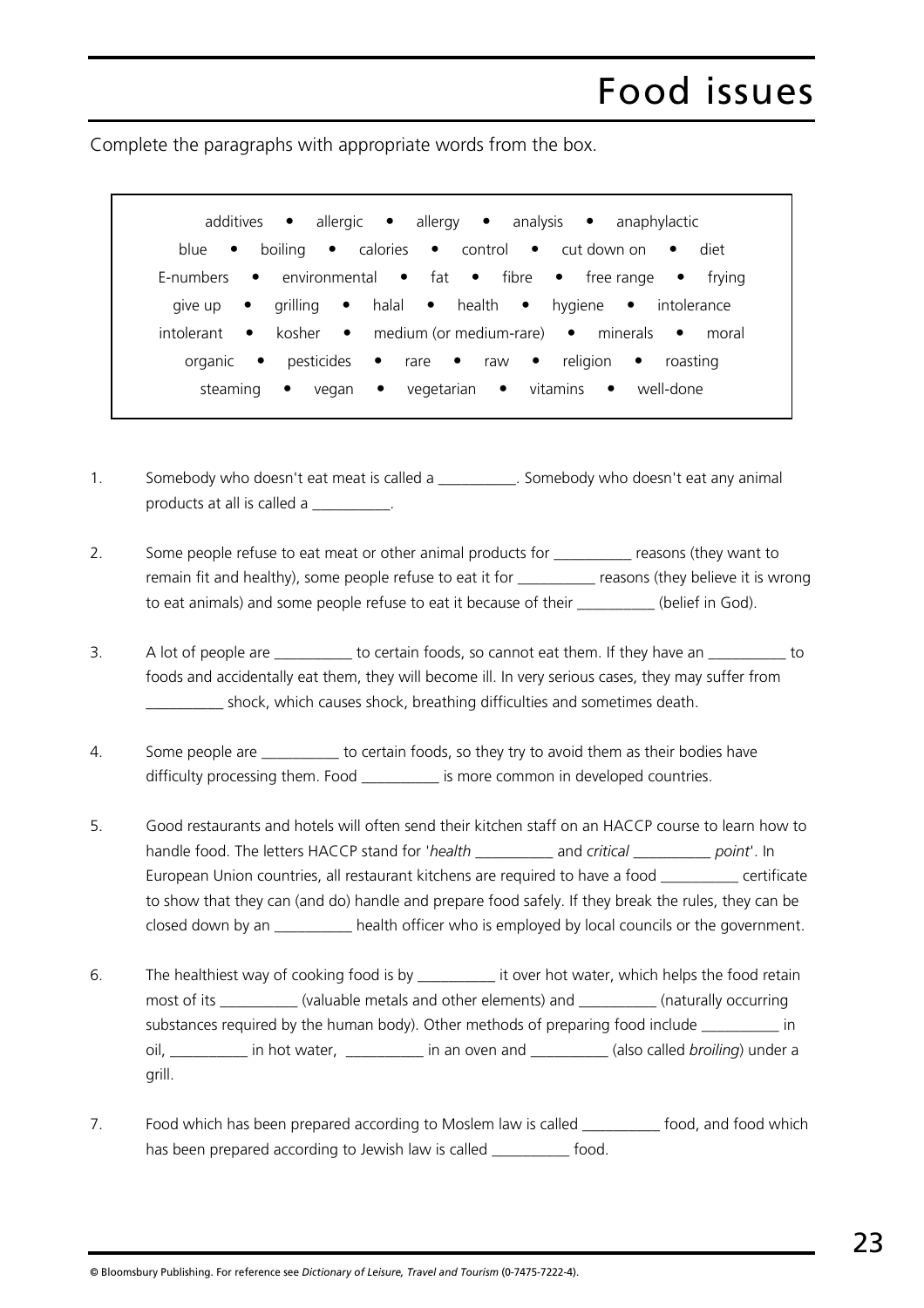### Food issues (cont.)

- 8. Meat such as beef and lamb that is cooked so that it is still pink or red inside can be described as \_\_\_\_\_\_\_\_\_\_. If it is still slightly pink (but set) inside, it is described as \_\_\_\_\_\_\_\_\_\_. If there is no pink left inside, we say that it is \_\_\_\_\_\_\_\_\_\_\_. Some meat and seafood can be served \_\_\_\_\_\_\_\_\_\_ (not cooked at all, such as Italian *carpaccio*, French steak *tartare* and Japanese *sashimi*), and some meats can be served \_\_\_\_\_\_\_\_\_\_\_ (cooked so that they are brown on the inside, but not cooked at all on the inside).
- 9. \_\_\_\_\_\_\_\_\_\_ food (food that has been produced naturally without using chemical fertilisers or \_\_\_\_\_\_\_\_\_\_) is becoming more popular in Britain. People are also eating more \_\_\_\_\_\_\_\_\_\_ meat (from animals which can move around and express natural behaviour). A lot of people try to avoid food that has a lot of \_\_\_\_\_\_\_\_\_\_ (such as monosodium glutamate and other \_\_\_\_\_\_\_\_\_\_).
- 10. If you go on a \_\_\_\_\_\_\_\_\_, you \_\_\_\_\_\_\_\_\_\_ some foods (you eat less of them) and you other foods (you stop eating them altogether) in order to lose weight. You should try to reduce the number of \_\_\_\_\_\_\_\_\_\_\_ you consume, and eat foods which are high in \_\_\_\_\_\_\_\_\_\_\_ and low in \_\_\_\_\_\_\_\_\_\_.

How many other words do you know that are connected with food and cooking?

#### Exercise 2

The following sentences all talk about food that cannot or should not be eaten. Rearrange the letters in **bold** to make appropriate words and expressions.

- 1. When the foods taken from the restaurant kitchen were examined in a laboratory, they were discovered to be **tnotcmdiaaen** with **ribceaat** such as *Bacillus cereus*, *Clostridium botulinum*, *Escherichia coli* and *alamoSllne* spp, all of which can cause **dofo pignosoin**.
- 2. Don't serve this bread to anyone: it's well past its **sue-yb etda** of 2 July. It will either be **lates**, or it will have **dumol** growing on it.
- 3. The shop was taken for court for selling food that was almost a week past its **lels-yb etad** of 14 November.
- 4. Uurgh! This milk tastes really **usro**. It's **nego fof**.
- 5. We can't serve this meat in our restaurant. It's **totrne**! There are even maggots in it!
- 6. This butter smells **cridan**. Throw it in the bin.
- 7. This chicken has been **okdeunrcoed**. It looks all right on the outside, but its still pink on the inside.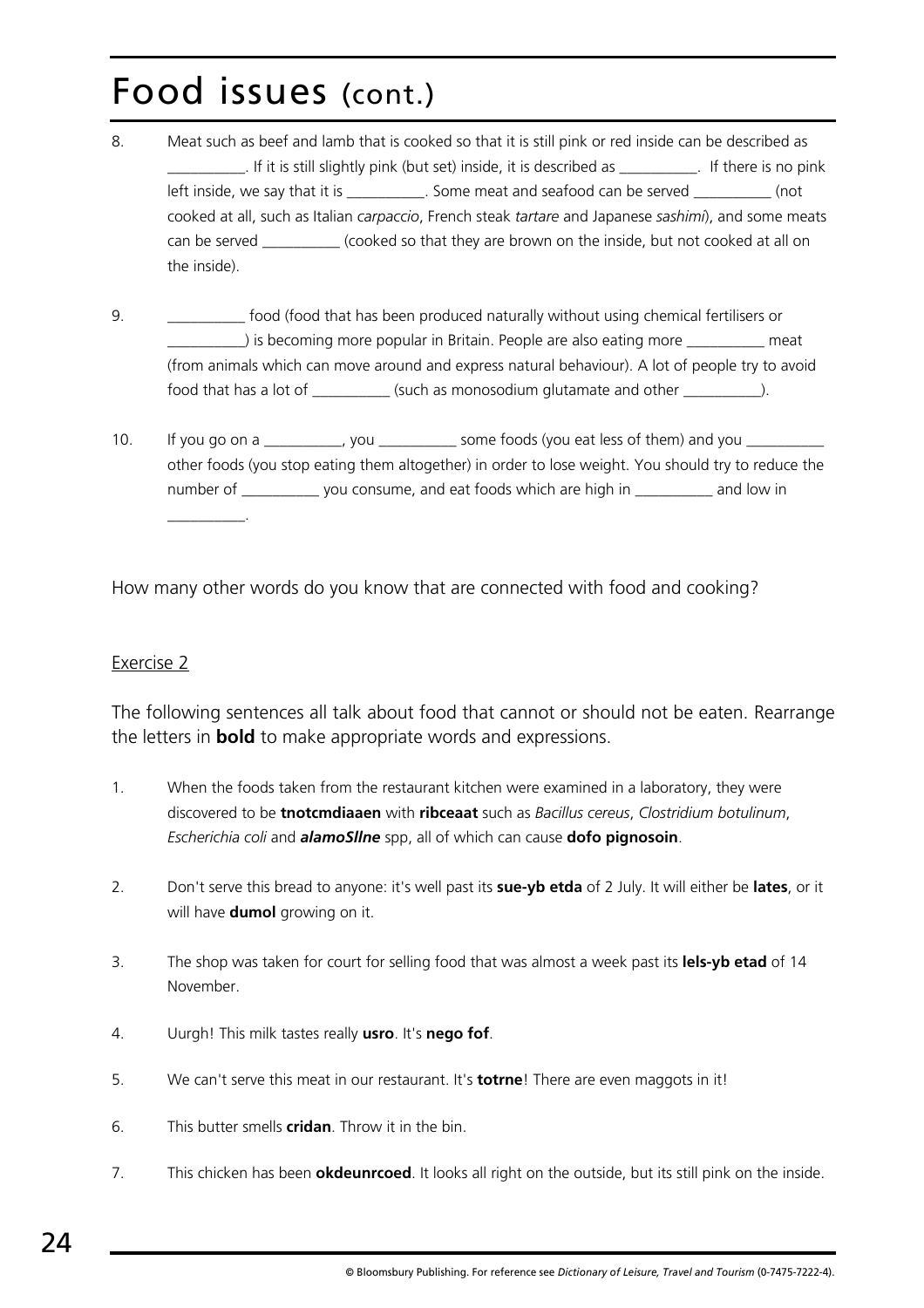## Geography

<span id="page-29-0"></span>A. Put the words in each group in order according to their size (the smallest first, the largest last). In each list there is one word that does not belong with the others.

| 1. | city     | continent | tributary | county  | country |  |
|----|----------|-----------|-----------|---------|---------|--|
| 2. | road     | peak      | footpath  | track   | lane    |  |
| 3. | mountain | hillock   | shore     | hill    | range   |  |
| 4. | forest   | tree      | copse     | beach   | wood    |  |
| 5. | pond     | lake      | ocean     | sea     | cape    |  |
| 6. | gorge    | plain     | waterfall | hollow  | valley  |  |
| 7. | qulf     | ridge     | inlet     | bay     | cove    |  |
| 8. | cliff    | brook     | river     | estuary | stream  |  |
|    |          |           |           |         |         |  |

B. Put the words and expressions in the box into their correct category in the table below and on the next page. Some can be included in more than one category.

| beach • cape • capital • cliff • coast • coastline               |
|------------------------------------------------------------------|
| congestion • conurbation • cosmopolitan • densely-populated      |
| depopulation • desert • fertile • glacier • highlands            |
| industrialised • irrigation • mountainous • mouth • overcrowding |
| peak • peninsula • plateau • pollution • (coral) reef • ridge    |
| shore • source • summit • tide • tributary • under-developed     |
| urban sprawl • vegetation • waterfall • wave                     |

| Geographical features associated with water and | Geographical features associated with land, hills |
|-------------------------------------------------|---------------------------------------------------|
| the sea:                                        | and mountains:                                    |
|                                                 |                                                   |
| Words and expresssions associated with          | Words and expressions associated with towns       |
| agriculture and rural land:                     | and cities:                                       |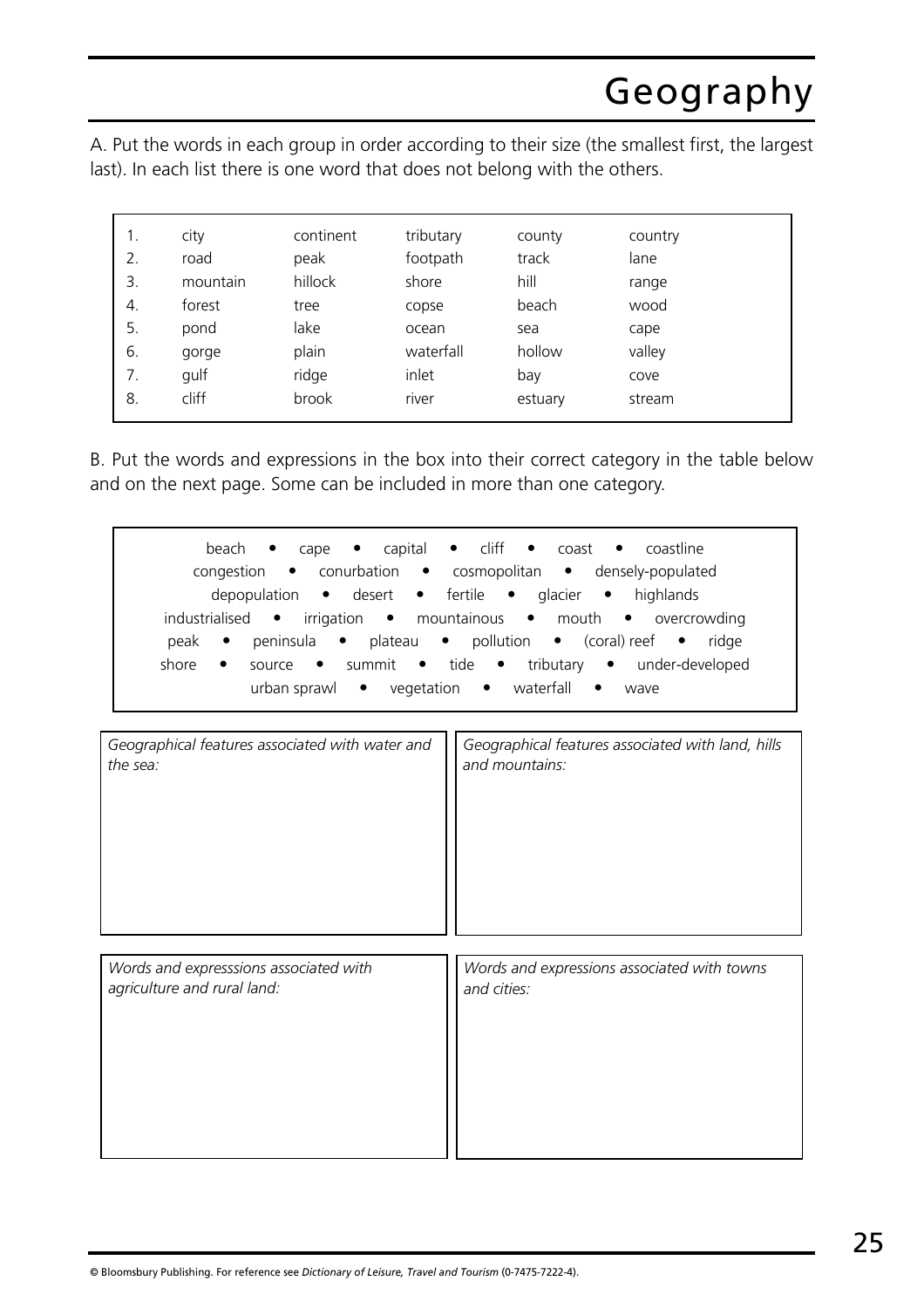### Geography *(cont.)*

C. Now look at this report of a journey and fill in the gaps with one of the words or expressions from Tasks A and B. In some cases, more than one answer may be possible. You may need to change some of the word forms.

We began our journey in the country's **1**. \_\_\_\_\_\_\_\_\_, Trinifuegos, a **2**. conurbation of almost ten million. It is not a pretty place: heavily **3**.\_\_\_\_\_\_\_\_\_\_, with huge factories belching out black fumes, and miles of **4**.\_\_\_\_\_\_\_\_\_\_ as housing estates and shopping centres spread out from the 5. The second centre for miles. t was a relief to leave.

As soon as we got into the countryside, things improved considerably. The climate is hot and dry and it is difficult to grow anything, but thanks to **6**. The sum which helps bring water in from the Rio Cauto (the huge river with its **7**.\_\_\_\_\_\_\_\_\_\_ high up in the snow-covered **8**.\_\_\_\_\_\_\_\_\_\_ of the Sierra Maestra **9**.\_\_\_\_\_\_\_\_\_\_), the land is fertile enough to grow the sugar cane on which much of the economy is based. We saw few people, however, as many have moved to the towns and cities to look for more profitable work. It is largely due to this rural **10**. The standard that agriculture in the area is suffering.

Further south, and we entererd the Holguin **11**. The with mountains rising high above us on both sides. The land here drops sharply to the sea and the slow-moving waters of the Rio Cauto give way to **12**. Noting which tumble over cliffs, and small, fast-moving **13**.\_\_\_\_\_\_\_\_\_\_ which are not even wide enough to take a boat. At this point, the road we were travelling along became a **14**.\_\_\_\_\_\_\_\_\_\_, which was only just wide enough for our jeep, and then an unpaved **15**. \_\_\_\_\_\_\_\_\_\_ which almost shook it to pieces.

And then suddenly we turned a corner and the Pacific **16**. Was in front of us. Our destination was the town of Santiago de Gibara, built on a **17**.\_\_\_\_\_\_\_\_\_\_ sticking out into the blue waters. The countryside here undulates gently, with low **18**.\_\_\_\_\_\_\_\_\_\_ covered in rich tropical jungle. The open **19**.\_\_\_\_\_\_\_\_\_\_ surrounding the **20**.\_\_\_\_\_\_\_\_\_\_ of the Rio Cauto as it reaches the ocean is rich and **21**.\_\_\_\_\_\_\_\_\_\_, ideal for growing the tobacco plants which need a lot of warm, damp soil.

That night I lay in my cheap hotel, listening to the **22**. That night apping the sandy **23**.\_\_\_\_\_\_\_\_\_\_, and when I eventually fell asleep, I dreamed of the people who had first inhabited this **24**.\_\_\_\_\_\_\_\_\_\_ almost two thousand years before.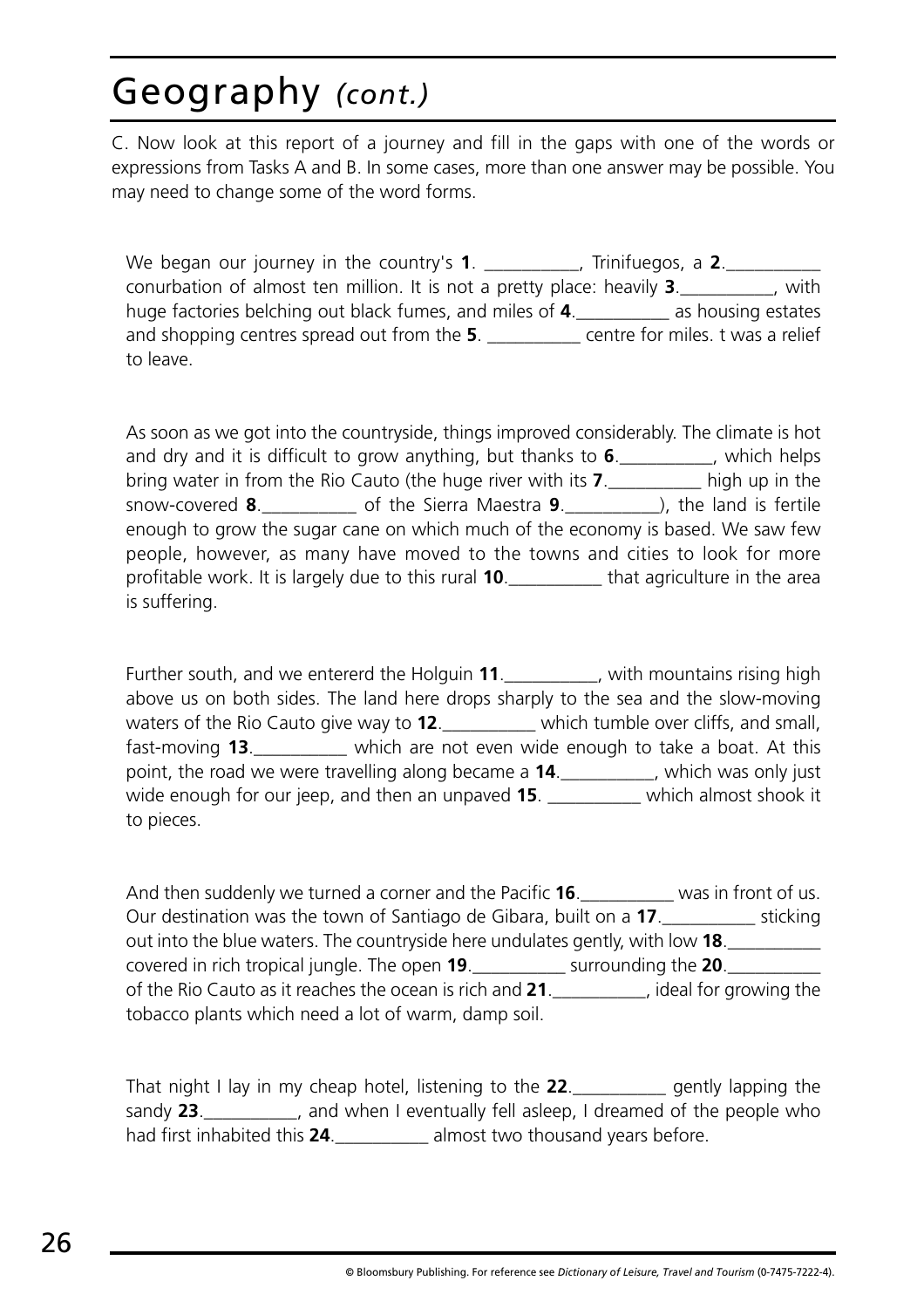### Holiday activities and equipment

#### <span id="page-31-0"></span>Exercise 1

Look at the list of holiday activities in the box, then look at the descriptions of equipment, etc, that are needed for some of them. Match each description to one of the activities. There are more activities than there are descriptions.

| abseiling • bungee jumping • clubbing • cycling • eating out        |
|---------------------------------------------------------------------|
| golf • jeep safari • scuba diving • fishing / deep-sea fishing      |
| go-karting • hang-gliding • horse riding • Inter-railing            |
| parachuting • parasailing • photography • rock or mountain climbing |
| sailing • sightseeing • skiing • snowboarding • sunbathing          |
| surfing • swimming • tennis • volleyball • walking / hiking         |
| water skiing • windsurfing                                          |

- 1. A camera, a guidebook, a hat to protect me from the sun, a pair of glasses to protect my eyes from UV rays, and a comfortable pair of shoes.
- 2. A helmet, a very strong length of elastic, a bridge or a crane, good insurance and lots of courage!
- 3. The best tackle I can afford (I insist on using the best rods, reels and lines available), plenty of bait, a net and a boat.
- 4. Definitely a swimming costume, and maybe a pair of goggles, a pair of flippers and a snorkel. Armbands and rubber rings for the children.
- 5. A swimming costume, a pair of sunglasses, plenty of high-factor suncream, a towel to lie on, a parasol and a pair of sandals or flip flops so that I can walk around from time to time. Oh, and somebody to bring me lots of ice-cold drinks.
- 6. A wetsuit, a mask, a pair of flippers, gloves, an oxygen tank and a PADI-qualified buddy.
- 7. A good off-road vehicle or other RV, a map, a walkie-talkie so that I can keep in touch with the other drivers, a valid driving licence and a sense of adventure!
- 8. A pair of very comfortable walking shoes, a map, a hat or cap, waterproofs in case it rains, a compass so that I know which direction I'm going in, a water bottle and a good picnic.
- 9. A racquet, some balls, a court (grass or hard), an umpire to settle any arguments and a partner who isn't as good as me!
- 10. A set of clubs, plenty of balls, a course (of course), a caddy if I can afford one and a partner with roughly the same handicap.
- 11. A helmet, a good strong rope, gloves or chalk for my hands, boots, crampons, a reliable safety harness, a pick, a firm grip, a good sense of balance and a head for heights.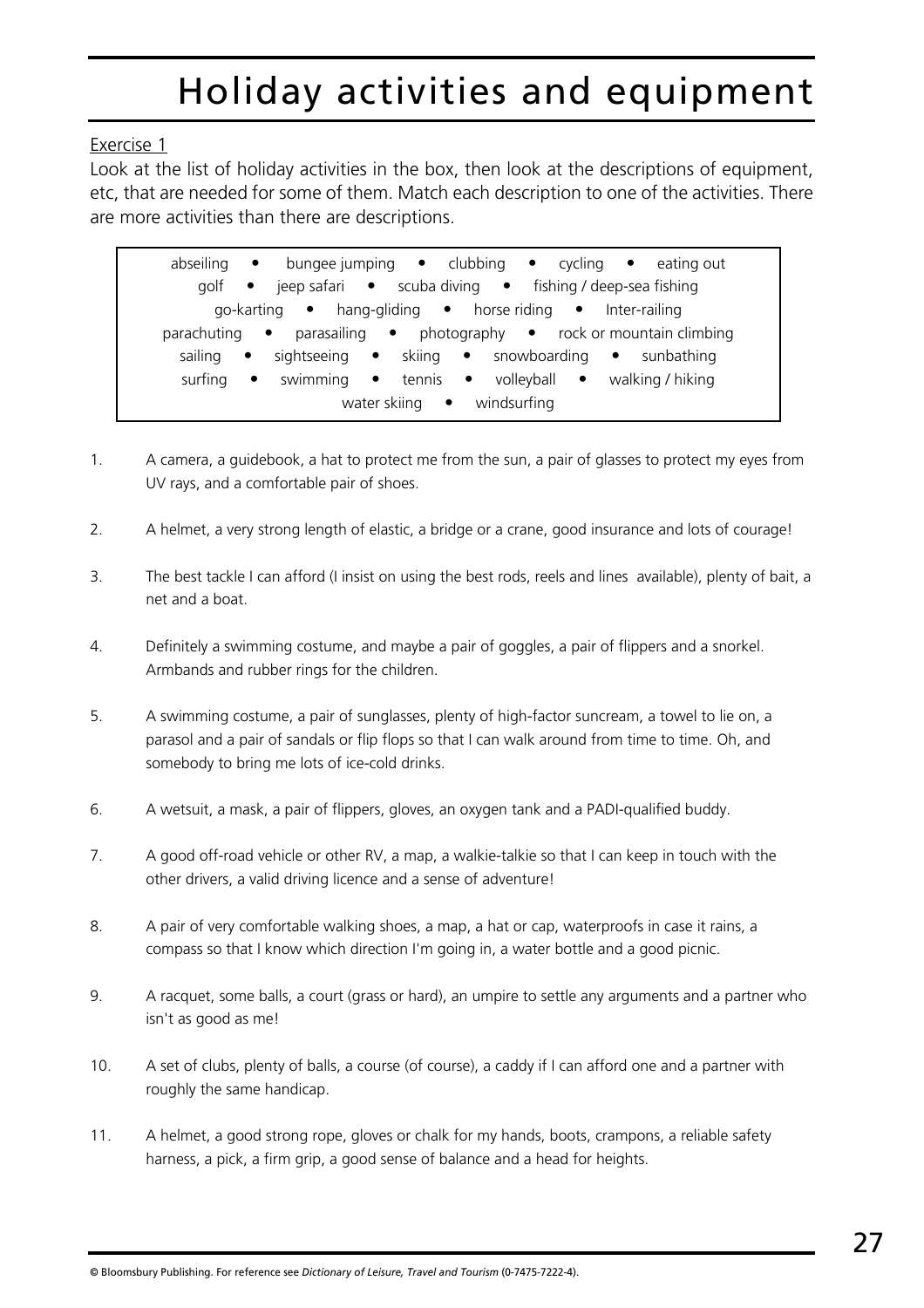### Holiday activities *(cont.)*

- 12. A lifejacket, waterproofs, a yacht, a strong breeze and some good seasickness pills.
- 13. Goggles or sunglasses, two strong poles, plenty of warm clothing (preferably waterproof), boots, a really good piste and a cable-car or chair lift to take me to the top. Have I forgotten anything?
- 14. A helmet, some *really* tight, colourful clothes, sunglasses or goggles, a water bottle that be attached to the handlebars, a pump, a puncture repair kit and of course a really good pair of wheels.
- 15. A smart dress for me, a jacket and tie for my husband, plenty of money or a credit card, and a big appetite!
- 16. Casually smart , comfortable clothes, comfortable shoes (although the fashion these days is to go barefoot), plenty of money for drinks (which are always expensive in places like this) and lots and lots of stamina so that I can keep going until the early hours!
- 17. When I travel, I always take my SLR, a tripod, a wide-angle and a telephoto lens, a flashgun, filters and several rolls of fast film. Sometimes I just take my digital point-and-shoot.

Look at the descriptions again, and underline the words and expressions that helped you to decide what the activities were in each one.

#### Exercise 2

Look at these dictionary definitions. Each one describes a piece of equipment that you need for doing different activities. Each one was mentioned in Exercise 1. Without looking back at the exercise, how many can you name?

- 1. Close-fitting glasses worn to protect your eyes.
- 2. A solid hat, used as protection.
- 3. Light shoes with an open top, made of straps.
- 4. Cream you put on your skin to prevent it being sunburnt.
- 5. Clothing that is made of material that does not let water through.
- 6. Long flat pieces of rubber which you attach to your feet to help you swim faster.
- 7. Strong shoes which cover your feet and go above your ankles.
- 8. Equipment used for fishing.
- 9. An air-filled or cork-filled coat to help you float in water.
- 10. A round, air-filled belt that children use to help them float in water (usually used before they can swim)
- 11. A portable two-way radio.
- 12. Rubber clothes worn by swimmers and divers to keep themselves warm in the water.
- 13. Clothing worn on your hands (to protect them from the cold, or to protect them from being hurt)
- 14. A drawing which shows a place such as a town or a country, as it is seen from the air.

Also see *Travel items and equipment* on page 47.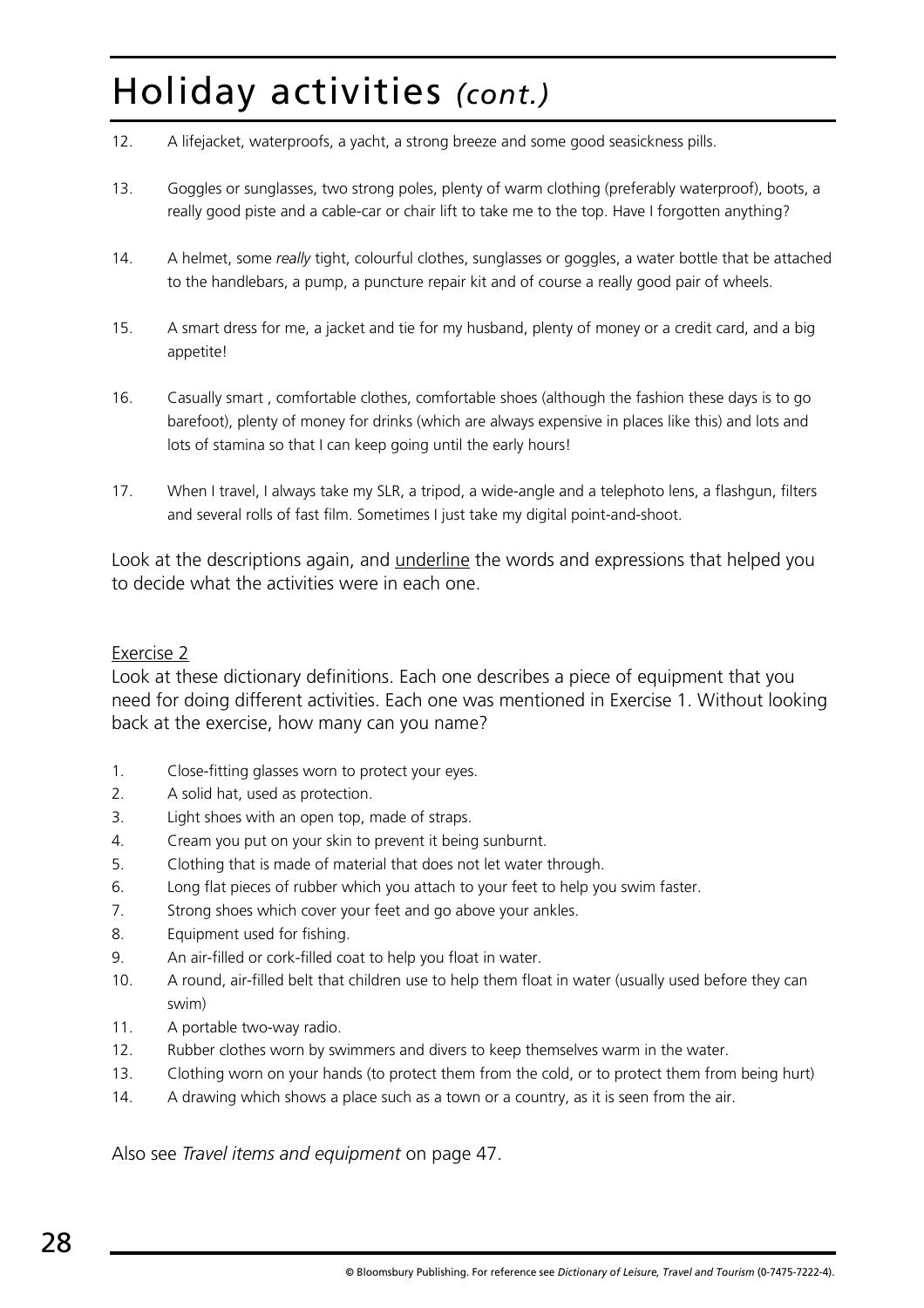### Idioms 1

<span id="page-33-0"></span>An idiom is an informal expression often used in spoken English. In many cases, the words do not have their literal meaning (for example, to *paint the town red* means to go out and have a good time in the evening).

Complete each idiom in **bold** with an appropriate word from A, B or C. Each idiom is explained in *italics* after each sentence.

- 1. Despite a huge variety of restaurants selling excellent local dishes, many tourists prefer to eat \_\_\_\_\_\_\_\_\_\_ **food**. (*fast food / convenience food such as hamburgers, pizzas, etc, which are not very healthy for you*) **A. rubbish B. junk C. garbage**
- 2. Airlines are reluctant to admit that delays, poor in-flight service and cramped, uncomfortable seating are the cause of **air** \_\_\_\_\_\_\_\_\_\_. (*anger and aggression often experienced by air travellers and directed towards air crew or fellow passengers*) **A. rage B. fury C. anger**
- 3. The motorway is the quickest way of getting from Paris to Marseilles, but many drivers prefer to take the slower \_\_\_\_\_\_\_\_\_\_ **route**. (*a road that goes through an area of natural beauty, such as mountains, countryside, etc*) **A. pretty B. picturesque C. scenic**
- 4. He's always going on holiday to interesting and exciting places. He's such a **globe-**\_\_\_\_\_\_\_\_\_\_. (*somebody who travels a lot*) **A. runner B. hopper C. trotter**
- 5. Many tourists staying in the area are kept in **tourist** where they rarely get a chance to meet the local people and experience local culture. (*an enclosed resort surrounded by high fences, etc, designed to keep local people out and tourists in*) **A. ghettoes B. slums C. dives**
- 6. Although the flight was fully booked, there were several seats available at the last minute because of **no-**\_\_\_\_\_\_\_\_\_\_. (*people who have booked a seat on an aircraft or in a restaurant, a room in a hotel, etc, and don't arrive*) **A. appears B. arrives C. shows**
- 7. This hotel is dirty and uncomfortable. It's a real \_\_\_\_\_\_\_\_\_\_! (*a dirty, uncomfortable and, usually, cheap hotel)* **A. doghouse B. fleapit C. chicken coop**
- 8. I've got bad \_\_\_\_\_\_\_\_\_\_ **belly**: I shouldn't have had that prawn salad last night. (*stomach ache caused by eating unhygienically-prepared food*) **A. Birmingham B. Delhi C. Bangkok**
- 9. If you miss the last bus, you should take a taxi back to the hotel: don't try to \_\_\_\_\_\_\_\_\_\_ a lift. (*hitch-hike*) **A. thumb B. finger C. hand**
- 10. The resort was **in the middle of** \_\_\_\_\_\_\_\_\_\_, so there was nothing interesting to see or do. (*isolated from any towns, villages, etc*) **A. everywhere B. somewhere C. nowhere**
- 11. Local restaurants are very cheap, so you won't \_\_\_\_\_\_\_\_\_\_ **the bank** by eating out every night. (*spend a lot of money*) **A. rob B. bankrupt C. break**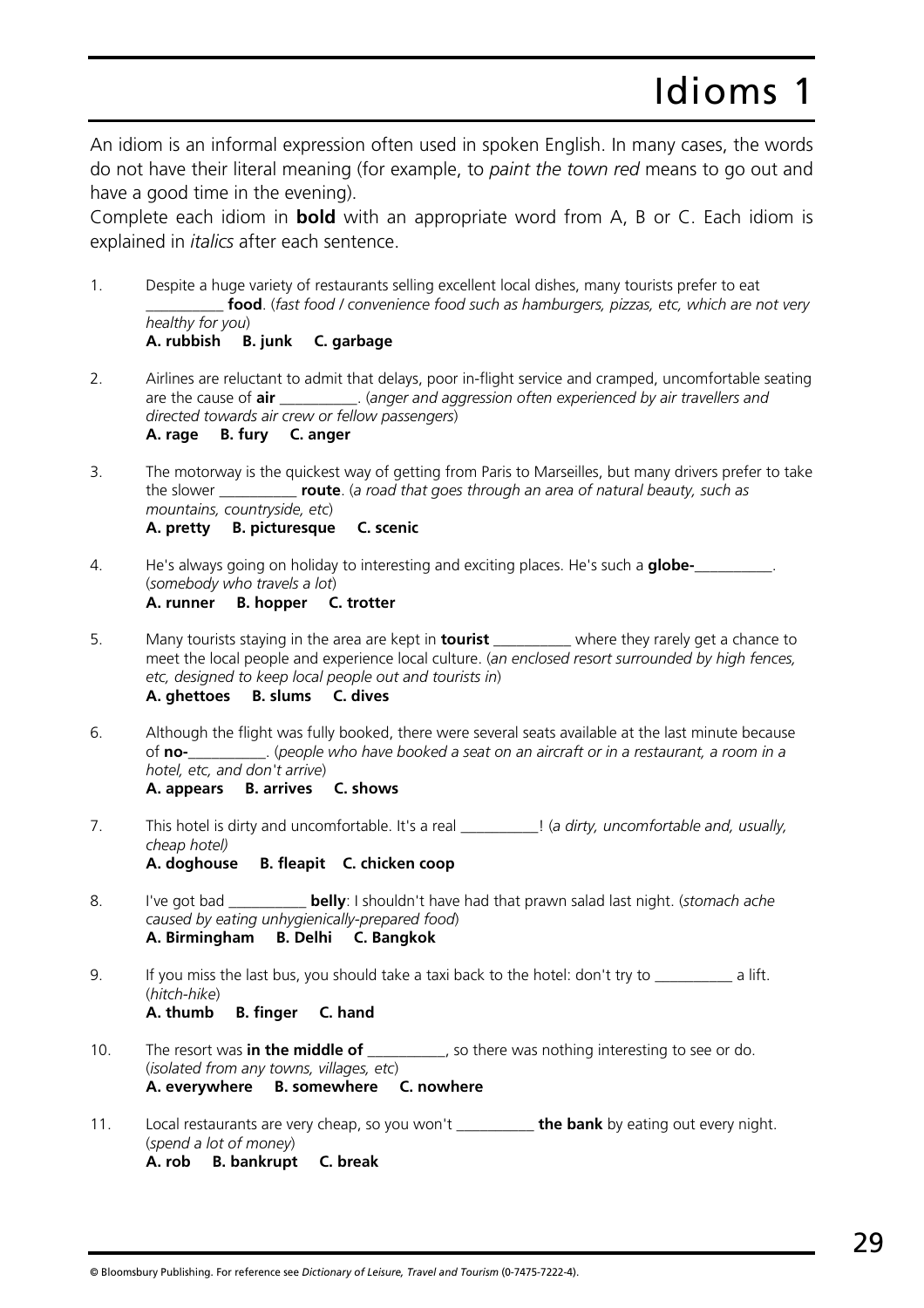# Idioms 1 *(cont.)*

| 12. | I travel a lot on business, so I seem to spend most of my life <b>living out of a</b> ___________. (to be<br>away from home a lot)<br>A. bag B. suitcase C. rucksack                                                                                           |
|-----|----------------------------------------------------------------------------------------------------------------------------------------------------------------------------------------------------------------------------------------------------------------|
| 13. | I really enjoyed the cruise, but it took me a few days to find my sea __________. (to adapt to being<br>be on a ship without feeling seasick)<br>A. stomach B. legs C. head                                                                                    |
| 14. | £2 back. (to cheat someone by not giving him the correct money in change)<br><b>B.</b> short C. little<br>A. small                                                                                                                                             |
| 15. | I hadn't been anywhere for years, and then suddenly I got __________ feet and decided to do some<br>travelling. (a desire to travel and see different places)<br>A. itchy B. scratchy C. tickly                                                                |
| 16. | I always try to <b>travel</b> __________ when I go on holiday. I usually just take a very small suitcase and<br>nothing else. (to take very little luggage with you when you travel)<br>A. light B. gentle C. easy                                             |
| 17. | I don't like staying in busy resorts. I prefer to go somewhere that's <b>off the _________ track</b> . (away<br>from popular areas)<br>A. beaten B. well-walked C. tramped                                                                                     |
| 18. | When I arrive in a foreign city, I can't wait to __________ the sights. (to go sightseeing)<br>A. run B. play C. do                                                                                                                                            |
| 19. | Passengers flying from Britain to Australia often __________ the journey for a day or two in<br>somewhere like Hong Kong or Singapore. (stop somewhere for a short time during a long journey)<br>A. split B. crack C. break                                   |
| 20. | One of the biggest problems anyone faces when they travel abroad is <b>culture</b> __________.<br>(confusion or anxiety that travellers experience when visiting a different country)<br>A. surprise B. shock C. daze                                          |
| 21. | Applying for a visa often involves dealing with a lot of __________ tape. (bureaucracy)<br>A. blue B. white C. red                                                                                                                                             |
| 22. | <b>B.</b> tear<br>C. pull<br>A. rip                                                                                                                                                                                                                            |
| 23. | Don't eat in that restaurant. It looks nice from the outside, but it's a real <b>tourist</b> _________. (a<br>place that is in a good location to attract tourists, but is overpriced and generally provides poor<br>service)<br>C. trick<br>B. trap<br>A. pit |
| 24. | Last year we went on a _________ visit to Europe: we did seven capital cities in seven days! (a very<br>short visit)<br><b>B.</b> flying<br>C. hurrying<br>A. running                                                                                          |
| 25. | The manager insisted our trip to Madrid was for business, but everyone knew it was really a<br>. (a trip that people pretend is for business, but which is really for relaxation and<br>pleasure)<br>C. trumpet<br>A. junket<br><b>B.</b> crumpet              |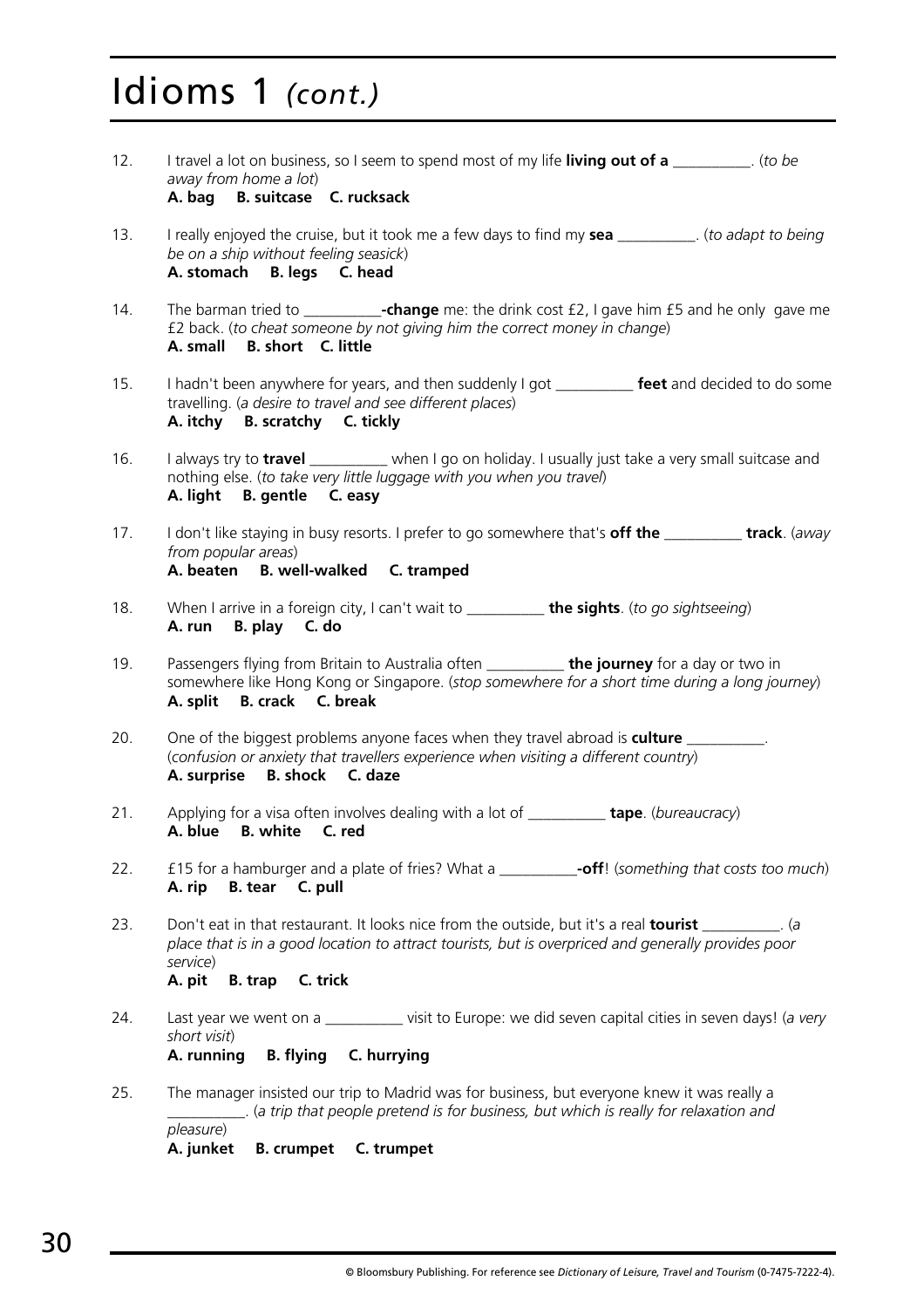# Idioms 2

<span id="page-35-0"></span>Read the paragraphs below, and match the idioms in **bold** with the definitions on the next page.

#### A.

You should always **read between the lines** when you look in a holiday brochure. I chose a hotel that was described as being in a quiet location **a stone's throw** from the beach. That was true to a certain extent, but really they were **pulling a fast one**. You see, the hotel was **in the back of beyond**, and it was on a cliff looking down at the beach two hundred feet below! The only place to go in the evening was the hotel bar, and that was a **pick-up joint**.

#### B.

The brochure told me that the hotel was the best in the area, but to be honest it **fell short of my expectations**. First of all you had to **pay through the nose** for food and service which **wasn't really up to the mark**, and secondly, the manager was a real **misery guts** who complained all the time and kept **laying down the law** ('Don't leave your window open, Don't smoke in your room, Don't make any noise after 10pm, and so on). I met someone who used to stay at the hotel, but he told me it had **gone to the dogs** since a new company had taken it over.

#### $\mathcal{C}_{\mathcal{C}}$

Prices for long-haul flights are usually a bit **steep**. However, competition between airlines has **brought prices down** recently, and if you **shop around** you can usually get a **good deal**, especially if you go to a **bucket shop** or search on the Internet. I managed to get a **cut-price** flight to Perth - £350 return! - but the flight left London at **an unearthly hour** and went **round the houses** (we flew via Dubai, Karachi, Colombo, Kuala Lumpur and Jakarta.) before we reached our destination!

#### D.

We had a guest staying at our hotel last week. She was a very **tough customer**, always complaining and **picking holes in everything**. Anyway, when she checked out, she demanded a refund, but our manager calmly and politely explained that this was **out of the question**. She **flew off the handle**, told him to **pull his socks up**, and **stormed out** of the hotel without paying! It's bad enough when you get a **skipper**, but when housekeeping went to clean her room, we also discovered she had **nicked** the towels!

E.

I really recommend the restaurant on the corner. You always **get your money's worth**. The **grub** is good and plentiful, and the house **plonk** is **cheap'n'cheerful** (although it might **take the skin off your teeth**). The place is popular with the **natives**, so that's a good sign.

F.

The Aphrodite Hotel in Kyrenia is **out of this world**, and if you stay there you'll know that you're **in good hands**. When I was there, the staff **went out of their way** to make me feel welcome, and the manager **fell over himself** to make sure everything was perfect. He knew I was **dog-tired** when I arrived, so asked all his staff to **keep the noise down**, and of course I **slept like a log**!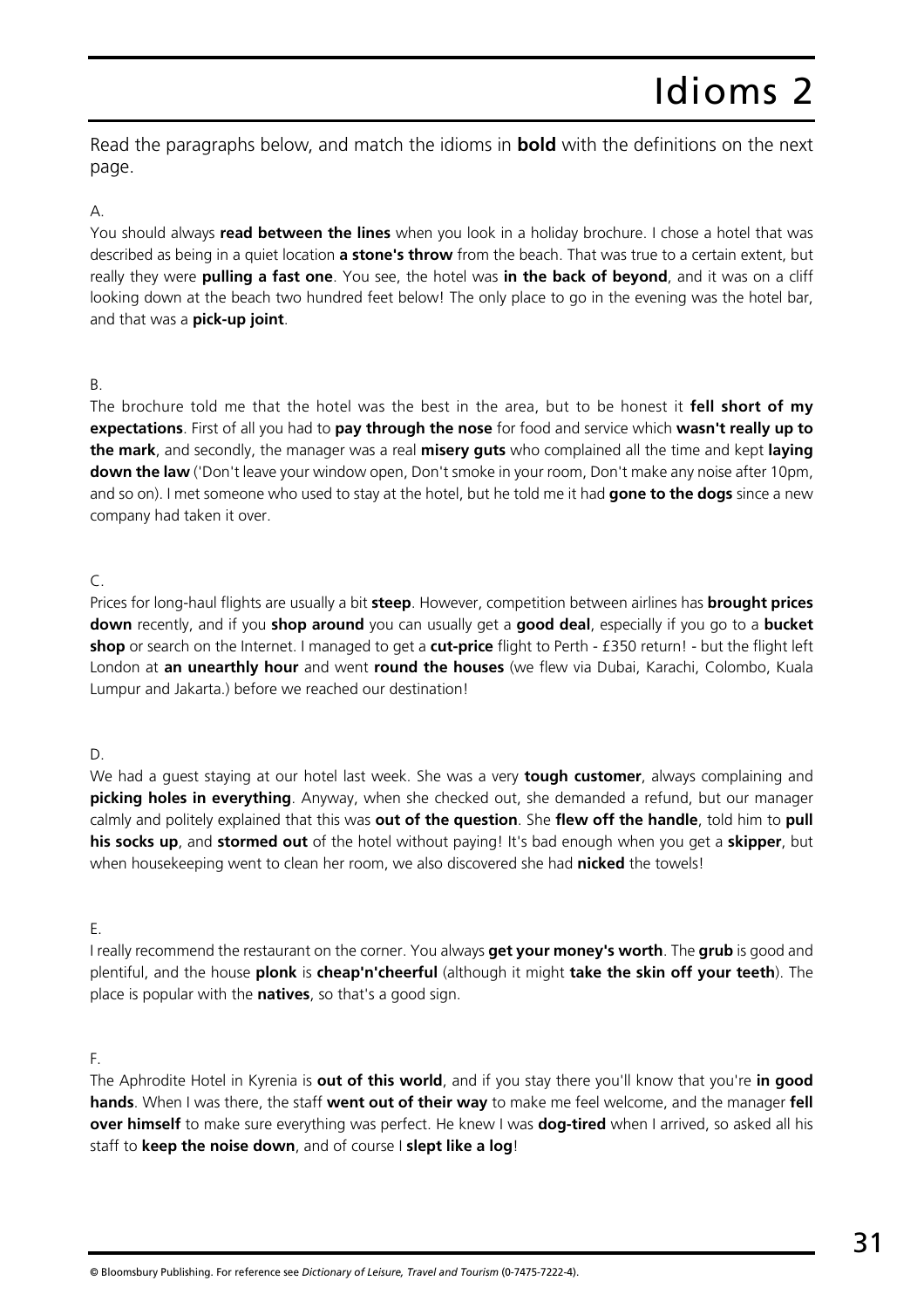### Idioms 2 *(cont.)*

1. Get something that is worth the amount of money you paid. 3. Very tired. 5. Look for the cheapest prices. 7. Stolen. 9. Did everything possible (two expressions). 11. Local people. 13. Declined in quality. 15. Very near. 17. Very rough tasting. 19. Not being completely honest. 21. Made things cheaper. 23. Very early, or during the night. 25. Finding faults all the time. 27. Wasn't as good as I expected. 29. Decide what somebody really means when they say or write something. 31. (Cheap) wine. 33. Very cheap (but not always very good quality) (two expressions). 35. Very remote, a long way from main towns. 37. A hotel guest who leaves without paying his / her bill. 2. Not possible. 4. Very good / Excellent. 6. A place where men go to try to meet women. 8. Slept very well. 10. Safe and well cared for. 12. Somebody who is always in a bad mood. 14. A place where you can buy cheap travel tickets. 16. Food. 18. Walked out of a room angrily. 20. Somebody who demands the very best quality and service. 22. Telling everyone what to do and how to behave. 24. Became very angry. 26. Wasn't good enough. 28. Pay a lot of money. 30. Be quiet. 32. Make an effort to improve. 34. Something which is very cheap and good value. 36. A very indirect route. 38. Expensive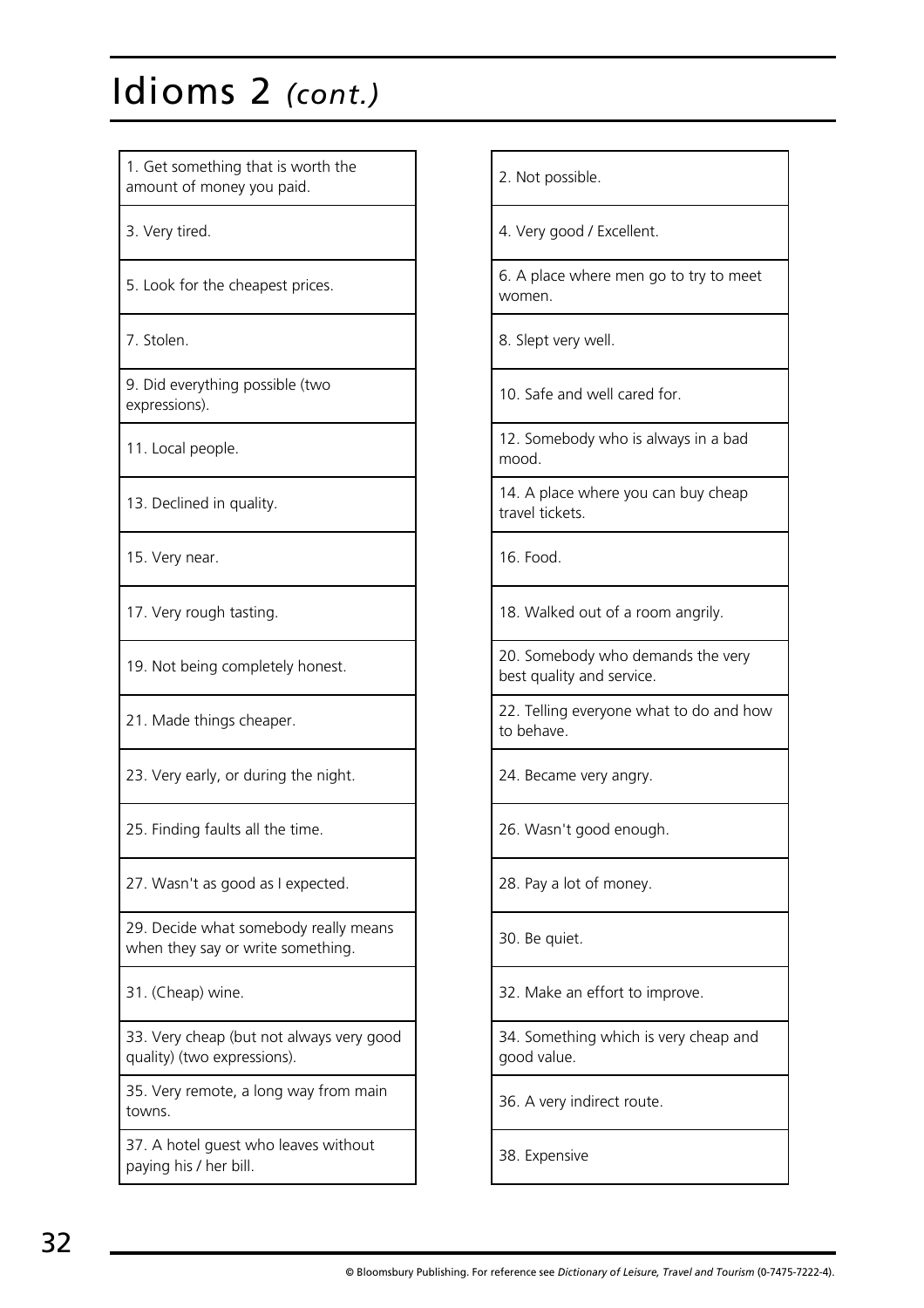# In the air

Exercise 1

Complete these sentences with one or two words, and write these words in the grid on the next page. If you do this correctly, you will reveal the name of a system that is shared and run by several international airlines (including British Airways, Qantas and Cathay Pacific). The first and last letters of each word or word pair are already in the grid.

- 1. A captain on an airliner is helped by a co-pilot, who is also known as the \_\_\_\_\_\_\_\_\_\_\_. (2 words)
- 2. Aircraft which fly faster than the speed of sound are called supersonic aircraft, and those that fly slower than the speed of sound are called \_\_\_\_\_\_\_\_\_ aircraft.
- 3. The airline equivalent of a *bareboat charter* (see *On the Water* on page 40) is called a \_\_\_\_\_\_\_\_\_\_. (2 words)
- 4. Aircraft such as the Boeing 737 and 757, which have six seats or fewer across the cabin (in economy class), are called \_\_\_\_\_\_\_\_\_\_ aircraft. (2 words)
- 5. Aircraft such as the Boeing 747 and 767, which have more than six seats across the cabin, are called \_\_\_\_\_\_\_\_\_\_ aircraft. (2 words)
- 6. Most modern airliners are powered by jet engines, but smaller airliners are often powered by \_\_\_\_\_\_\_\_\_\_, which are propellers driven by turbine engines.
- 7. Business class is often called \_\_\_\_\_\_\_\_\_ class.
- 8. The area at the front of an airliner where the pilots sit is called the \_\_\_\_\_\_\_\_\_. (2 words).
- 9. When a lot of airliners are trying to land at an airport, \_\_\_\_\_\_\_\_\_\_\_\_ usually occurs. This means that the aircraft fly round in circles while they descend until they get permission to land.
- 10. A \_\_\_\_\_\_\_\_\_\_ is an aircraft with a large propeller (called *rotor blades*) on top which allows it to lift straight off the ground.
- 11. On an airliner, passengers can have a window seat, a middle seat or an \_\_\_\_\_\_\_\_\_\_\_ seat.
- 12. The \_\_\_\_\_\_\_\_\_\_ are the people who look after passengers on an airline. (2 words)
- 13. Small airliners (usually with fewer than 20 seats) which fly short routes between cities are often called \_\_\_\_\_\_\_\_\_\_. (2 words)
- 14. A flight that covers a big distance (for example, Tokyo to San Francisco, London to New York, etc) is called a \_\_\_\_\_\_\_\_\_\_ flight. (2 words)
- 15. In the USA, economy class is called \_\_\_\_\_\_\_\_\_\_ class.
- 16. A small jet (usually with fewer than 10 seats, and often used by businesspeople) is called an \_\_\_\_\_\_\_\_\_\_ jet.

<sup>©</sup> Bloomsbury Publishing. For reference see *Dictionary of Leisure, Travel and Tourism* (0-7475-7222-4).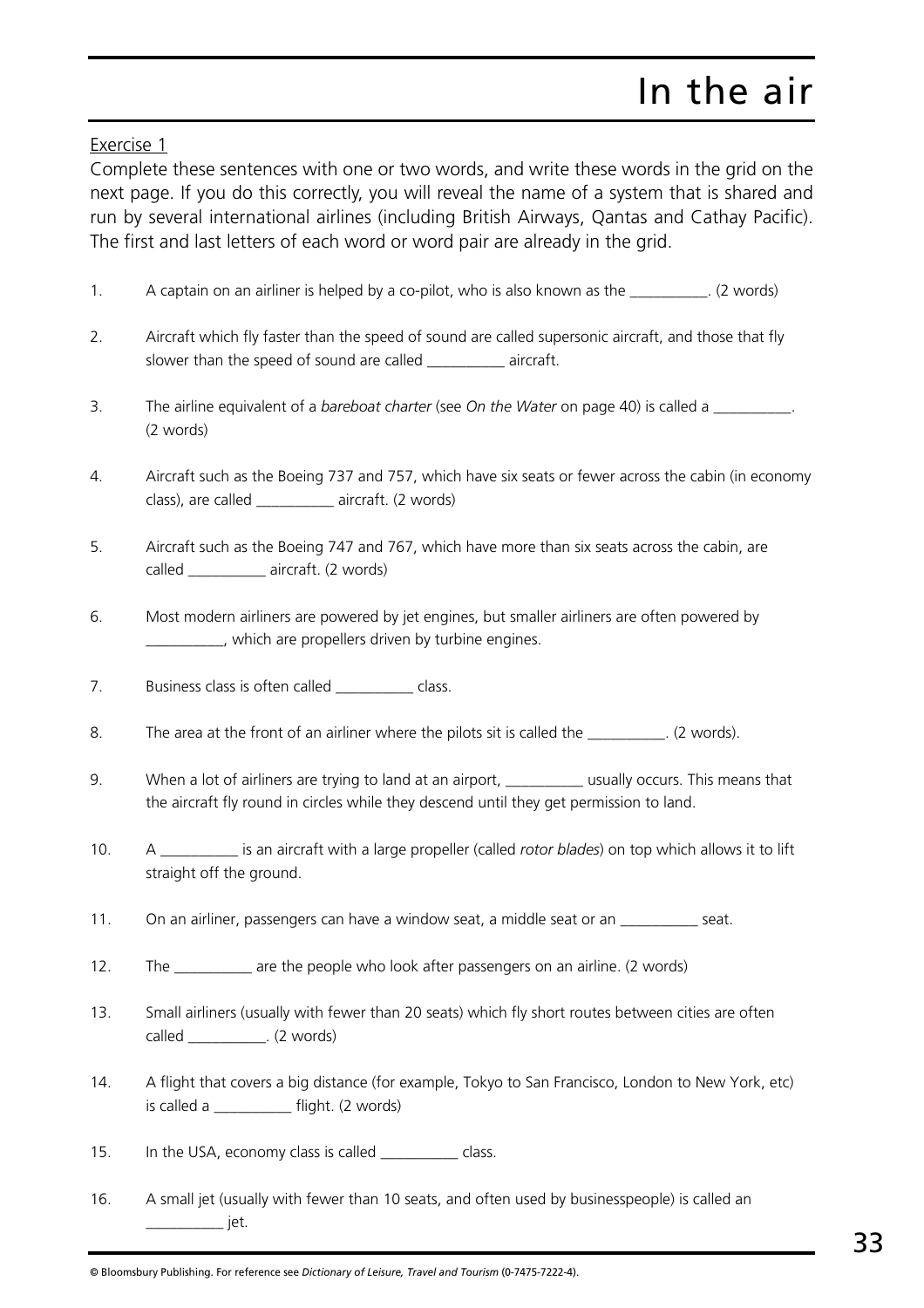## In the air *(cont.)*



### Exercise 2

In the box below there are lots of other words and expressions that airlines use, but they have been joined together. Can you separate them into individual words and expressions? Do this by reading from left to right only.

| $\mathsf{A}$ | D.           | D.           | C             | O                                      | $\Box$  | L E                                                                                                                                                                                                                                  |              | C T                     |                | A | D                                                           |              | D O N F        |                |                 | A R           |                | E            | A            | D.           | V       | A              | N                        |
|--------------|--------------|--------------|---------------|----------------------------------------|---------|--------------------------------------------------------------------------------------------------------------------------------------------------------------------------------------------------------------------------------------|--------------|-------------------------|----------------|---|-------------------------------------------------------------|--------------|----------------|----------------|-----------------|---------------|----------------|--------------|--------------|--------------|---------|----------------|--------------------------|
| C            | E.           | P            | U             | R.                                     | $C$ H   |                                                                                                                                                                                                                                      |              | A S E F                 |                |   |                                                             | A R          | $\mathsf{E}^-$ | $A \mid$       |                 | R             | $\perp$        | $\mathbf{L}$ | N.           | E.           | D       | F.             | S                        |
| $\mathbf{L}$ | G            | N            | $\mathsf{A}$  | T                                      | $\circ$ | ${\sf R}$                                                                                                                                                                                                                            | $\mathsf{A}$ | $\mathbf{1}$            | R.             | P | $\circ$                                                     | $\mathsf{R}$ | $\mathsf{T}$   | $\overline{C}$ | $\circ$         | D             | E              | A            | $\mathbb{R}$ | R            | P       | ∩              | R                        |
| T            | T.           | A            | $\times$      | B                                      |         | A S E F                                                                                                                                                                                                                              |              |                         | A              | R | E.                                                          | B            | $\mathsf{L}$   | $\mathsf{A}$   | C K             |               | $\circ$        | U            | $\top$       | $\mathsf{P}$ | E       | R              | $\overline{\phantom{a}}$ |
| O            | D.           | - C          | H             | A                                      | N G E   |                                                                                                                                                                                                                                      |              | OF E                    |                |   |                                                             |              |                |                | Q U I P M E     |               | N              | T C          |              | $\Box$       | $\top$  | Y P            |                          |
| A            | $\mathbf{L}$ | R            | $\subset$     |                                        | O M M U |                                                                                                                                                                                                                                      |              | T E                     |                | R |                                                             |              |                |                | AFFILI          |               | A T            |              | E C          |              | - 0     | N              | D                        |
| $\mathbf{L}$ | $\top$       | $\perp$      | $\circ$       | N                                      |         | A L F                                                                                                                                                                                                                                |              | A R                     |                | E | D O                                                         |              |                |                | UBLE            |               | B              | $\circ$ O    | $\circ$      | K            | $\Box$  | N              | G                        |
| F.           | $\mathsf{A}$ | - R          | E             | B                                      |         |                                                                                                                                                                                                                                      |              | A S I S C O D E G A T E |                |   |                                                             |              |                |                |                 |               |                | W A Y C      |              |              | $\Box$  | T.             | Y                        |
| G            | R            | O            | - U           | N                                      |         | D E                                                                                                                                                                                                                                  | D            | H U                     |                | B | I N T E                                                     |              |                |                | R               | $\perp$       | $\blacksquare$ |              | - E          | C            | $\circ$ | N              | - N                      |
| E.           | C            | $\top$       | $\mathcal{L}$ | $\circ$                                | - N     |                                                                                                                                                                                                                                      |              | L O W E S T F A R       |                |   |                                                             |              |                |                |                 |               | E L O W E      |              |              |              | S T     | A V            |                          |
| A            | $\mathbf{L}$ | L A          |               | B L                                    |         | E.                                                                                                                                                                                                                                   |              | F A R                   |                | E |                                                             |              | M A X I        |                | M U             |               |                | MS T         |              |              | A Y     | M I            |                          |
| N.           | $\mathbf{L}$ | M U          |               | M S                                    |         |                                                                                                                                                                                                                                      |              | T A Y M I               |                |   | N                                                           | $\mathbf{1}$ |                | M U            | M C             |               | $\circ$        | - N          | N.           | E            | C       | T <sub>1</sub> |                          |
| N.           | G            | $\mathsf{T}$ | $\Box$        | M E                                    |         | $\circ$                                                                                                                                                                                                                              |              | FFLI                    |                |   |                                                             | N E          | $C$ O          |                | NNE             |               |                | $\subset$    | $\top$       | $\Box$       | O       | N.             | O                        |
| P            | E            | N.           | $\top$        | $\begin{array}{ccc} & & C \end{array}$ |         | K E                                                                                                                                                                                                                                  |              |                         | T O P          |   | E                                                           | N            |                |                | J A W T I C K E |               |                |              |              |              | $\top$  | P.             | A                        |
| S.           | <sub>S</sub> | E            | <sup>N</sup>  | G                                      | - E     |                                                                                                                                                                                                                                      | $R$ F        | A C                     |                |   | $\begin{array}{ccc} & \vdots & \vdots & \vdots \end{array}$ |              |                |                | T Y C H A       |               |                | R            | G            | - E          | P       | O              | $\Box$                   |
| N.           | T.           | $\top$       | $\circ$       | P.                                     | $\circ$ | <b>The Contract of the Contract of the Contract of the Contract of the Contract of the Contract of the Contract of the Contract of the Contract of the Contract of the Contract of the Contract of the Contract of the Contract </b> | N.           | T P                     |                | R | E                                                           | P            |                | $A \mid$       |                 | $D$ T $\perp$ |                | C            | K            | - E          | $\top$  | $\mathsf{A}$   | - D                      |
| V            | $\mathbf{1}$ | C            | E             | R                                      | E       | R                                                                                                                                                                                                                                    | $\circ$      | - U                     | T E            |   | R                                                           |              |                |                | E S T R I C     |               |                | T E          |              | D.           | $\top$  | $\circ$        | A                        |
| $\mathbf{L}$ | R            | P            | $\circ$       | R.                                     | T C     |                                                                                                                                                                                                                                      | $H$ E        |                         | $\overline{C}$ | K | $\mathbb{R}$                                                |              |                |                | N S A T U       |               | R              | D            | A Y          |              | N       | $\mathbb{R}$   | G                        |
| H.           | $\top$       | S T          |               |                                        | A Y U N |                                                                                                                                                                                                                                      |              | R E S T R I C T E D     |                |   |                                                             |              |                |                |                 |               |                | $-F$         | $\mathsf{A}$ | - R          | E       |                |                          |

Also see: *Airline terminology* (page 8), *At the airport* (page 10)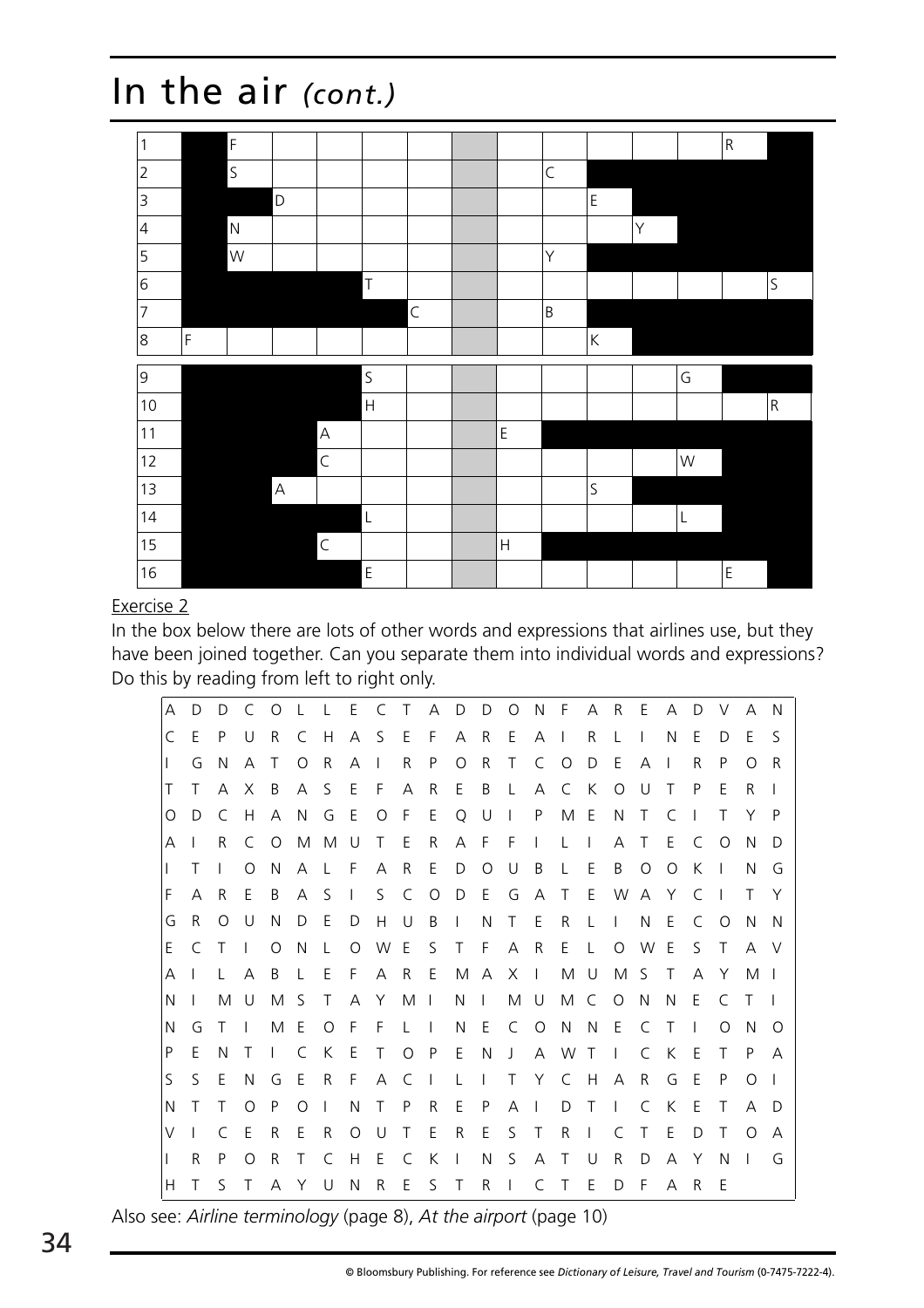### Money matters

### Exercise 1

Use the words and expressions in the box to complete these paragraphs.

advance • bureau de change • cash • commission • credit card credit limit • debit card • exchange rate • hard currency • interest in the black  $\bullet$  in the red  $\bullet$  soft currencies  $\bullet$  strong transaction • traveller's cheques • weak

When you go travelling, it is always a good idea to take a bit of **1**. (coins and notes) with you: preferably a **2**.\_\_\_\_\_\_\_\_\_\_ like US dollars or British pounds\*. A lot of places will refuse to change **3**.\_\_\_\_\_\_\_\_\_\_ from countries with weak economies.

The British pound is **4**.\_\_\_\_\_\_\_\_\_\_ at the moment, so when British travellers go to the USA, their pound will buy more dollars. When it is **5**.\_\_\_\_\_\_\_\_\_\_, they will get fewer dollars for their money.

You can change **6**. \_\_\_\_\_\_\_\_\_\_\_ at any bank or **7**. \_\_\_\_\_\_\_\_\_\_\_ in the city, but check the **8**. \_\_\_\_\_\_\_\_\_ they are offering you first, and also check how much **9**.\_\_\_\_\_\_\_\_\_\_ you will be charged (this can be as high as £5, or 8% of your total **10**.\_\_\_\_\_\_\_\_\_\_, in some places.

If you are using a cash machine abroad to withdraw money, it is better to use a **11**.\_\_\_\_\_\_\_\_\_\_ (where money is taken directly from your bank account) rather than get an **12**.\_\_\_\_\_\_\_\_\_\_ on a **13**.\_\_\_\_\_\_\_\_\_\_ (such as *American Express*, *Visa* or *Mastercard*) as you don't have to pay **14**.\_\_\_\_\_\_\_\_\_\_ to the card company. This usually only works, however, if your bank account is **15**. \_\_\_\_\_\_\_\_ and you have sufficient funds. If your account is **16**.\_\_\_\_\_\_\_\_\_\_ (there is no money in your account and / or you owe your bank money), you may not be able to withdraw money from it (unless your bank gives you a good **17**.\_\_\_\_\_\_\_)

(\*also called the *pound sterling*)

### Exercise 2

Instructions as above.

| backhander<br>$\mathsf{qood}$ deal $\bullet$ |                                   | • bankrupt • bargain • compensation • discount<br>group rate • haggle • kickback • overcharged |        |
|----------------------------------------------|-----------------------------------|------------------------------------------------------------------------------------------------|--------|
|                                              | single supplement • special price | overpriced • rack rate • recommended retail price •                                            | refund |

British travellers should choose a travel company that is ABTA-bonded. That way, they know that if the company goes **1**. **before their holiday, they will get a complete <b>2**.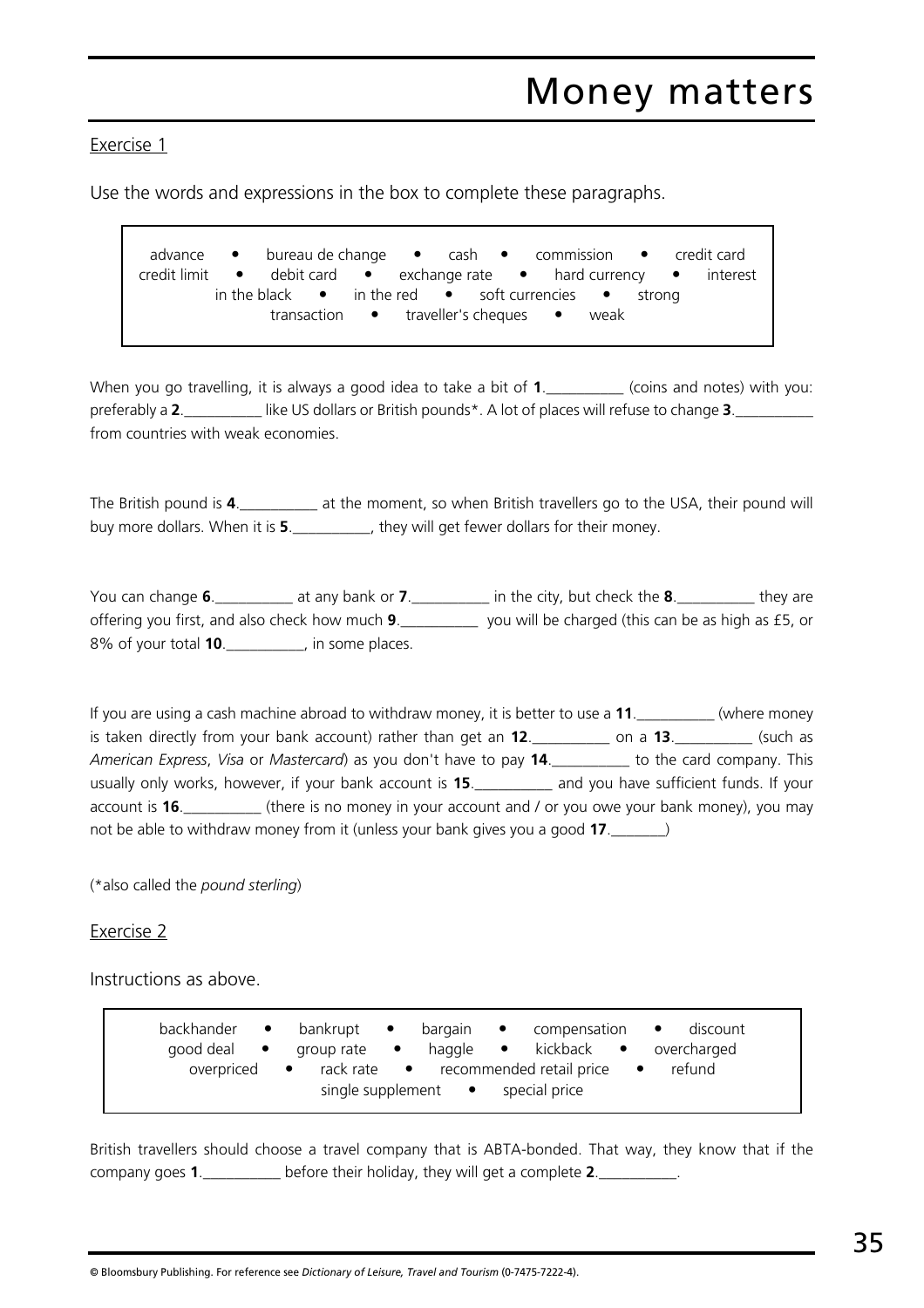### Money matters *(cont.)*

If you arrive at a hotel and want to book a room, you will probably have to pay the **3**.\_\_\_\_\_\_\_\_\_\_ (this is the hotel's full price). However, if you book in advance, you might get a **4**.\_\_\_\_\_\_\_\_\_\_ (sometimes as much as 50 or 60%). And if there are several of you, you might get a special **5**.\_\_\_\_\_\_\_\_\_\_ (although this will probably mean you have to share rooms: if you want your own room, you will probably have to pay a **6**.

One of my favourite places to go shopping is the grand bazaar in Istanbul. However, unlike a supermarket or department store, nothing has a **7**.\_\_\_\_\_\_\_\_\_\_: you have to be prepared to **8**.\_\_\_\_\_\_\_\_\_\_ in order to get a **9**.\_\_\_\_\_\_\_\_\_\_, and you shouldn't believe everyone when they say they are giving you a **10**.'\_\_\_\_\_\_\_\_\_\_'! If you are astute, however, it possible to get a real **11**.\_\_\_\_\_\_\_\_\_\_.

The restaurant we went to was terrible: it was **12**.\_\_\_\_\_\_\_\_\_\_, the food was practically inedible and we were **13**.\_\_\_\_\_\_\_\_\_\_ for the drinks. We discovered that our holiday rep only took us there because she got a generous **14**.\_\_\_\_\_\_\_\_\_\_ from the owner (a €5 **15**.\_\_\_\_\_\_\_\_\_\_ for every customer she took!). I'm still trying to get **16**.\_\_\_\_\_\_\_\_\_\_ for the food poisoning I got there, but the tour company refuses to accept responsibility.

### Exercise 3

Instructions as above.

|                                                                    |  | backward pricing • commission • cost-plus •<br>fee-based pricing • inclusive • maintenance • | dutv<br>penalty |
|--------------------------------------------------------------------|--|----------------------------------------------------------------------------------------------|-----------------|
| predatory pricing • price cutting • price discrimination • service |  | surcharge • VAT (Value Added Tax)                                                            |                 |

When you buy an airline ticket, there are several questions you should ask yourself. First of all, is the price you are being charged **1**.\_\_\_\_\_\_\_\_\_\_? For example, does it include **2**.\_\_\_\_\_\_\_\_\_\_ (in Britain, this will add another 17.5% to the cost of your ticket), an airport **3**. \_\_\_\_\_\_\_\_\_\_ charge, airport **4**.\_\_\_\_\_\_\_\_\_\_ tax or (in the UK) Air Passenger **5**. <sup>2</sup> Also, if you change the date or time of your flight, will you have to pay a financial **6**.\_\_\_\_\_\_\_\_\_\_? You should also be aware that you might be required to pay a **7**.\_\_\_\_\_\_\_\_\_\_ before you fly (for example, to pay for unexpected rises in fuel costs)

Many tour operators, airlines, etc, have a policy of **8**. They check their competitors' prices before setting their own), and this can result in serious **9**.\_\_\_\_\_\_\_\_\_\_, which is great news for travellers. Sometimes they charge different prices for different groups of people: this policy of **10**.\_\_\_\_\_\_\_\_\_\_ can result in very cheap prices for travellers who are more flexible with dates, times and so on. Some operators have recently been accused of **11**.\_\_\_\_\_\_\_\_\_\_ in order to prevent their competitors from succeeding in the market (or in some cases, to prevent new competitors entering the market). When travel agencies sell holidays or tickets for travel, they either receive a **12**.\_\_\_\_\_\_\_\_\_\_ from the tour operator, or have a **13**.\_\_\_\_\_\_\_\_\_\_ system (usually on a **14**.\_\_\_\_\_\_\_\_\_\_ basis), where they add a percentage to the tour operators' prices (agreed in advance with the tour operator) and charge this to the customer.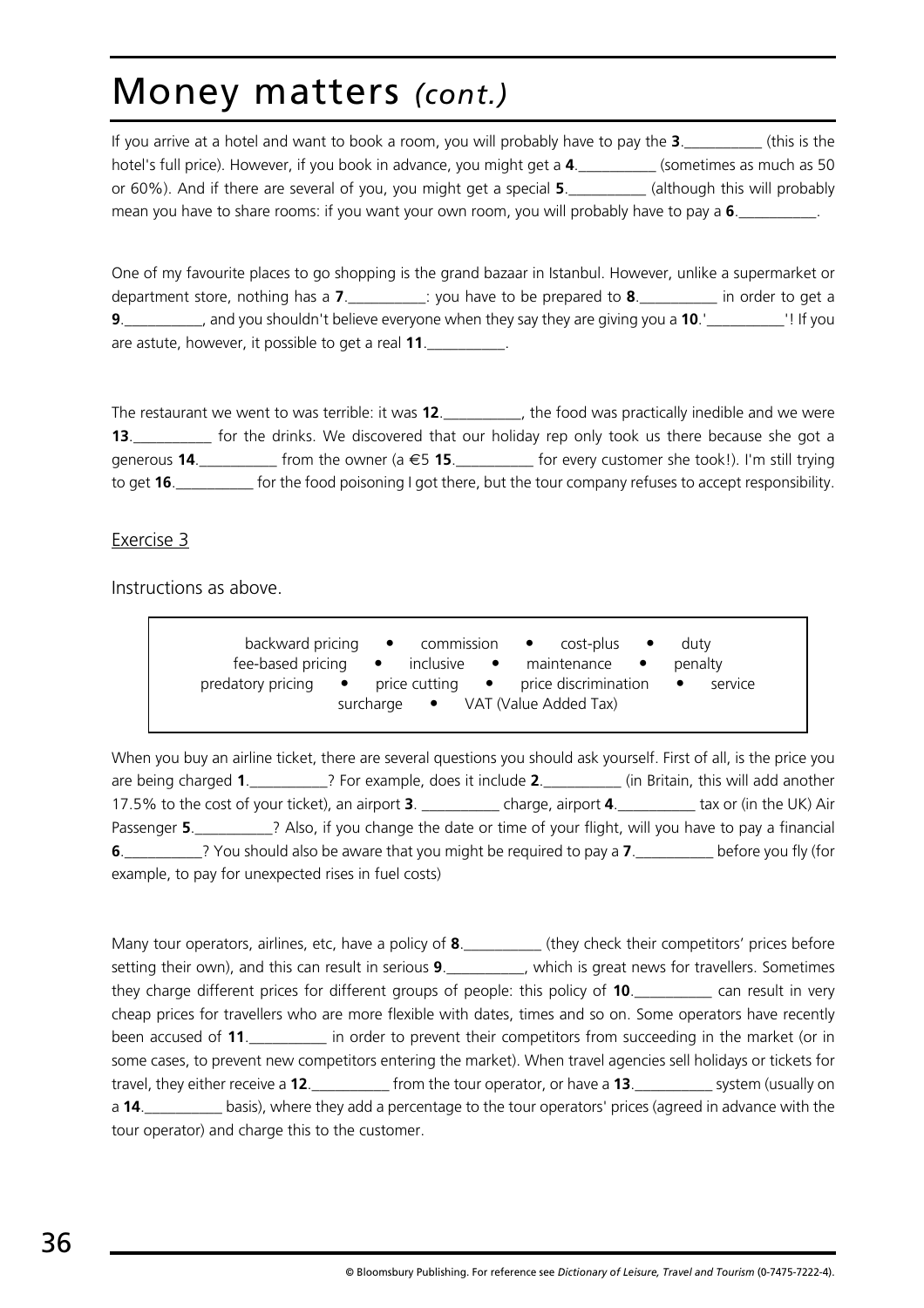## Nationalities

What are the nationalities of the people who come from the countries and territories listed below? (For example, *Dr Kali comes from Afghanistan, so he is Afghan*). Set yourself a time limit of 10 minutes and write down as many as you can.

| 1. Afghanistan     | 29. Morocco                  |
|--------------------|------------------------------|
| 2. Argentina       | 30. Myanmar                  |
| 3. Australia       | 31. Nepal                    |
| 4. Belgium         | 32. The Netherlands          |
| 5. Brazil          | 33. New Zealand              |
| 6. Canada          | 34. Norway                   |
| 7. Chile           | 35. Oman                     |
| 8. China           | 36. Peru                     |
| 9. Cuba            | 37. The Philippines          |
| 10. Cyprus         | 38. Russia                   |
| 11. Czech Republic | 39. Saudi Arabia             |
| 12. Denmark        | 40. Singapore                |
| 13. Egypt          | 41. Slovakia                 |
| 14. Finland        | 42. South Korea              |
| 15. France         | 43. Spain                    |
| 16. Greece         | 44. Sudan                    |
| 17. Hong Kong      | 45. Sweden                   |
| 18. India          | 46. Switzerland              |
| 19. Iran           | 47. Syria                    |
| 20. Iraq           | 48. Thailand                 |
| 21. Japan          | 49. Turkey                   |
| 22. Jordan         | 50. Ukraine                  |
| 23. Kazakhstan     | 51. United Kingdom           |
| 24. Kenya          | 52. United States of America |
| 25. Kuwait         | 53. Venezuela                |
| 26. Laos           | 54. Vietnam                  |
| 27. Libya          | 55.Yemen                     |
| 28. Malta          | 56. Zimbabwe                 |
|                    |                              |

How many other countries and their nationalities can you name?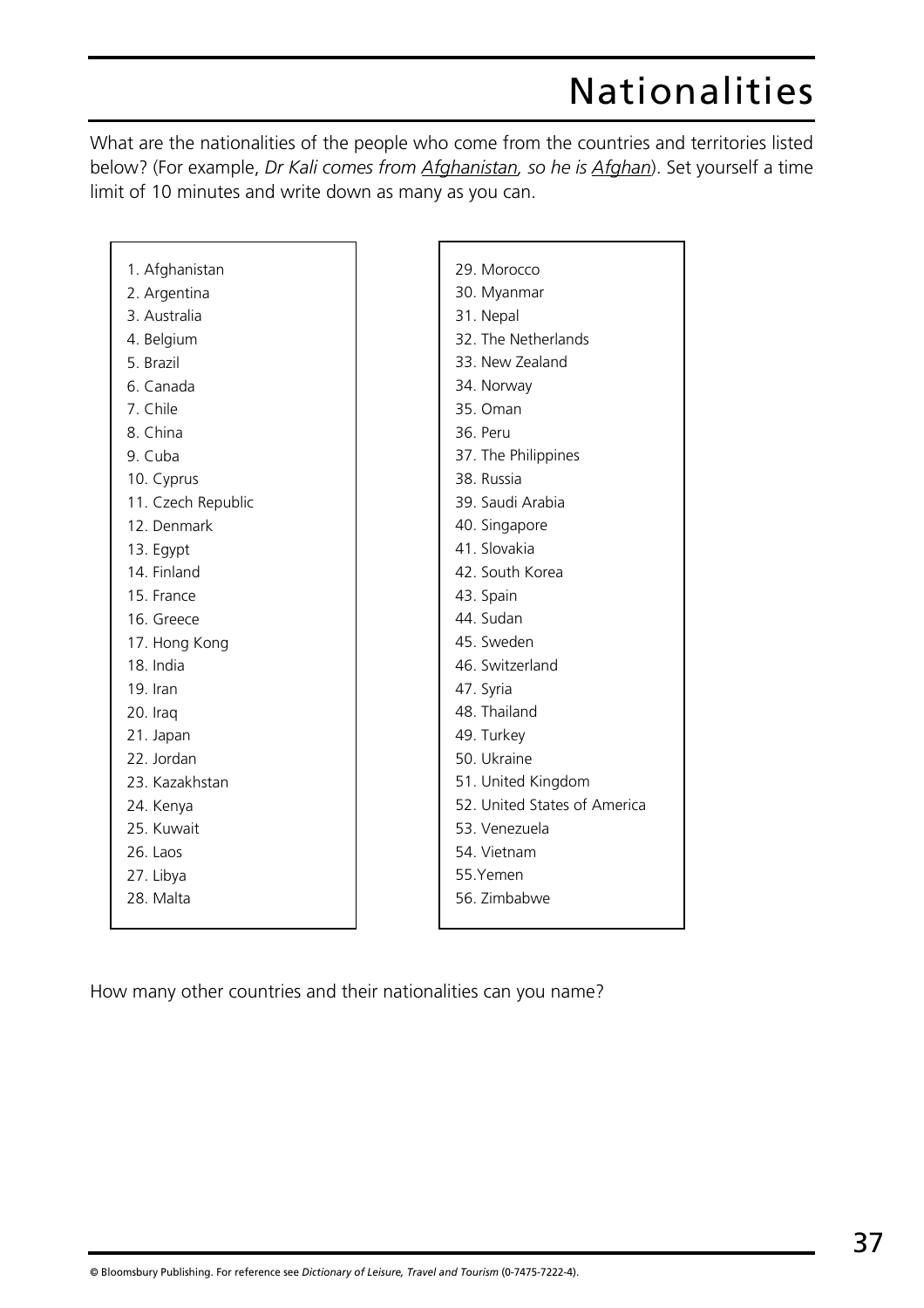# On the road / Car hire

Test your knowledge with this quiz.

- 1. In German it is an *autobahn*, in French it is an *autoroute*, in Italian it is an *autostrada*. What are the British and American words for this kind of road?
- 2. What is the British expression for a road that you have to pay to use? What is the American equivalent?
- 3. What is the name of a main road that goes around a town or city (so that drivers on their way to another place do not have to go through the city? Is it: (a) a circle road (b) a through road (c) a ring road (d) a round road (e) a pass road
- 4. What is the name given to a minor road which runs through beautiful countryside (often advertised as a tourist attraction)? Is it:

```
(a) a pretty route (b) a nature route (c) a beauty route (d) an eco-route 
(e) a scenic route
```
5. Match the British-English words (which are all connected with cars and the road) in the *first* box with their American equivalent in the *second* box:

| indicator •<br>$\bullet$<br>flyover<br>petrol<br>$\bullet$<br>traffic lights $\bullet$ | bonnet (of a car) $\bullet$ boot (of a car) $\bullet$ diversion $\bullet$ dual carriageway<br>$\frac{1}{2}$ junction • main road • pavement<br>puncture • roundabout • subway<br>$\bullet$<br>taxi<br>tyre • verge • windscreen •<br>wing (of a car) |
|----------------------------------------------------------------------------------------|------------------------------------------------------------------------------------------------------------------------------------------------------------------------------------------------------------------------------------------------------|
| cab<br>detour •                                                                        | divided highway $\bullet$ fender $\bullet$ flat (noun)                                                                                                                                                                                               |
| highway<br>$\bullet$<br>gas                                                            | hood •<br>intersection •<br>$\bullet$<br>overpass                                                                                                                                                                                                    |
| shoulder (of a road)                                                                   | tire •<br>traffic circle<br>sidewalk •<br>$\bullet$                                                                                                                                                                                                  |
| traffic signal $\bullet$ trunk                                                         | turn signal • underpass • windshield<br>$\bullet$                                                                                                                                                                                                    |

6. Rearrange the letters in bold in this sentence to make words and expressions: Drivers in Britain need a driving **eiclecn** to show that they have passed their driving test and are qualified to drive, **enisarcnu** in case they have an accident, and **ador axt** (money paid to the government which allows them to use the road) before they can drive their cars on public roads. If they take their car to another country, they need a **nerge drac** to show that they are insured to drive.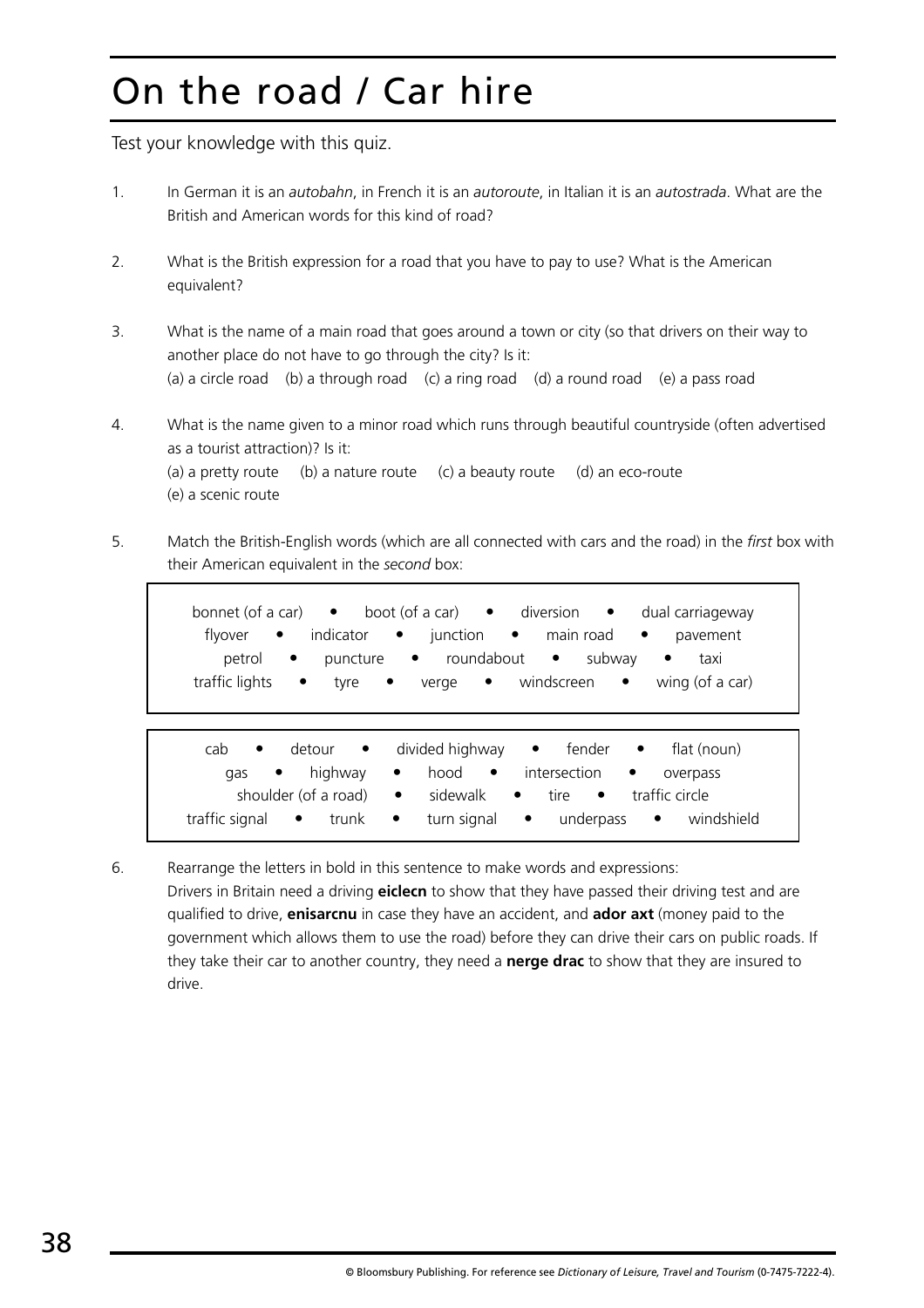- 7. Match the definitions in the first box with the vehicle being described in the second box.
	- (A) A car with (usually) four doors which can carry four or five people
	- (B) A vehicle with an open back for carrying goods.
	- (C) A two-wheeled cycle, powered by an engine.
	- (D) A car where the back opens upwards and is used as a door for goods.
	- (E) A very small car (often for two people) which is very economical to run.
	- (F) A large car with a flat space behind the seats where parcels or suitcases can be put.
	- (G) A large car for up to eight people.
	- (H) A small motorcycle with a curving shield in front of the seat and a platform for the feet.
	- (I) A fast car, often for just two people.
	- (J) A vehicle designed to drive over rough ground.
	- (K) A car with a roof that folds back or can be removed.
	- (L) A large comfortable bus operated for long-distance travellers.

| city car • coach • convertible • estate • |  |                                               |  | 4x4 |  |
|-------------------------------------------|--|-----------------------------------------------|--|-----|--|
|                                           |  | hatchback • motorcycle • MPV                  |  |     |  |
|                                           |  | pick-up truck • saloon • scooter • sports car |  |     |  |

#### 8. Complete this passage about car hire with words from the box.

|  |                                |  |  | $CDW \bullet$ classes $\bullet$ conditions $\bullet$ contract |
|--|--------------------------------|--|--|---------------------------------------------------------------|
|  |                                |  |  | drop-off • LDW • paperwork • personal                         |
|  | refuelling • terms • unlimited |  |  |                                                               |

When you hire a car, you can choose from several different (A) \_\_\_\_\_\_\_\_\_, or groups, of car (anything from a small group A economy car to a large group 7M people carrier). Before you sign the  $(B)$  \_\_\_\_\_\_\_\_, it is very important to check the  $(C)$  \_\_\_\_\_\_\_\_\_\_\_(the documents the car hire company gives you) and to make sure you agree to the (D) \_\_\_\_\_\_\_\_\_ and (E) \_\_\_\_\_\_\_\_\_ of hire. A good car hire company will include the following: (F) \_\_\_\_\_\_\_\_\_\_, which is daily insurance that covers damage to a hire car if you have an accident; (G) \_\_\_\_\_\_\_\_\_\_, which covers the loss, theft or vandalism of the car; (H) \_\_\_\_\_\_\_\_\_\_ accident insurance, which provides life and medical insurance for the driver and passengers; (I) \_\_\_\_\_\_\_\_\_\_\_ mileage, which means that you can drive as far as you like without paying any more to the car hire company. Note that if you hire the car in one place and return it to another, you may have to pay a  $(J)$  \_\_\_\_\_\_\_\_\_\_\_\_ charge (this helps the car hire company with the cost of returning the car to its original location). You may also have to pay a  $(K)$ service charge to pay for any petrol that you didn't replace to top up the petrol tank to its original level.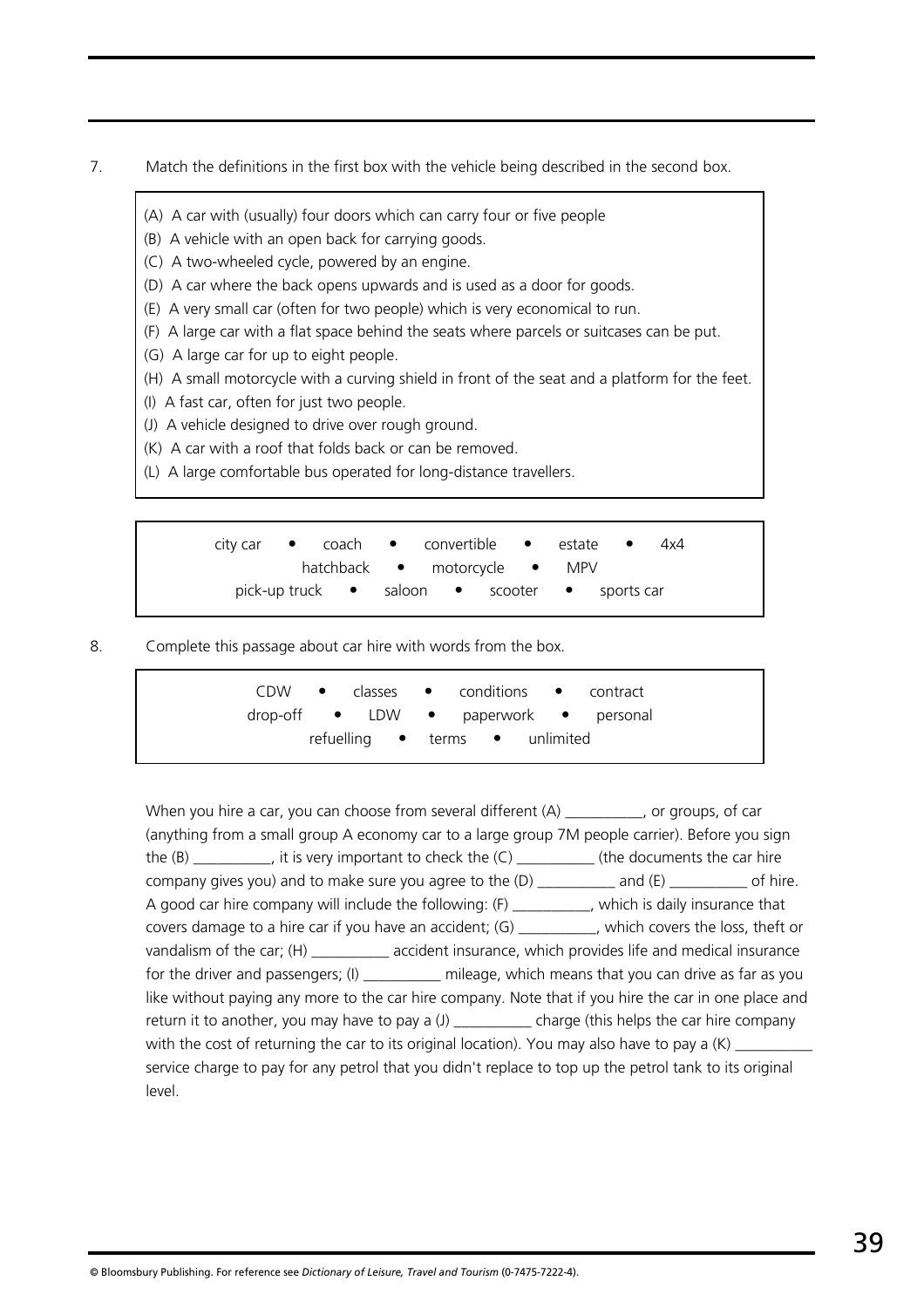# On the water

Exercise 1

Match the types of water vessel in the first box with an appropriate definition in the second box.



- 1. A boat used to rescue passengers from a sinking ship.
- 2. A small boat powered by an engine. These can usually go quite fast.
- 3. A small boat for two or three people, with either sails or oars.
- 4. A boat which moves quickly over water on thin, retractable legs.
- 5. Similar to the boat described above, but with a gas turbine engine to make it go faster.
- 6. A sailing boat, or a boat used for pleasure and sport.
- 7. A general word for a large boat that carries passengers or cargo across the sea.
- 8. A vehicle which moves over water or land on a cushion of air.
- 9. A small boat which is moved forward by one or two people using paddles.
- 10. A large boat with special areas for people to sleep in.
- 11. A large boat that carries people and (often) cars and trucks to and fro across a stretch of water.
- 12. A large ship which is used to carry passengers on a cruise.
- 13. A long narrow boat with high ends which is moved forward by one person standing at the back (this boat is usually associated with Venice)
- 14. A boat that sells food and other provisions to bigger boats.
- 15. A long narrow boat used as a holiday home (usually on a canal).

### Exercise 2

Decide if these statements are **True** or **False**. If they are false, correct them.

- 1. A *provisioned charter* is a system of chartering a ship where the owner provides only the ship, but *not* the crew, fuel or insurance,
- 2. Before a ship can carry paying passengers, it must have a *certificate of airworthiness* to show that it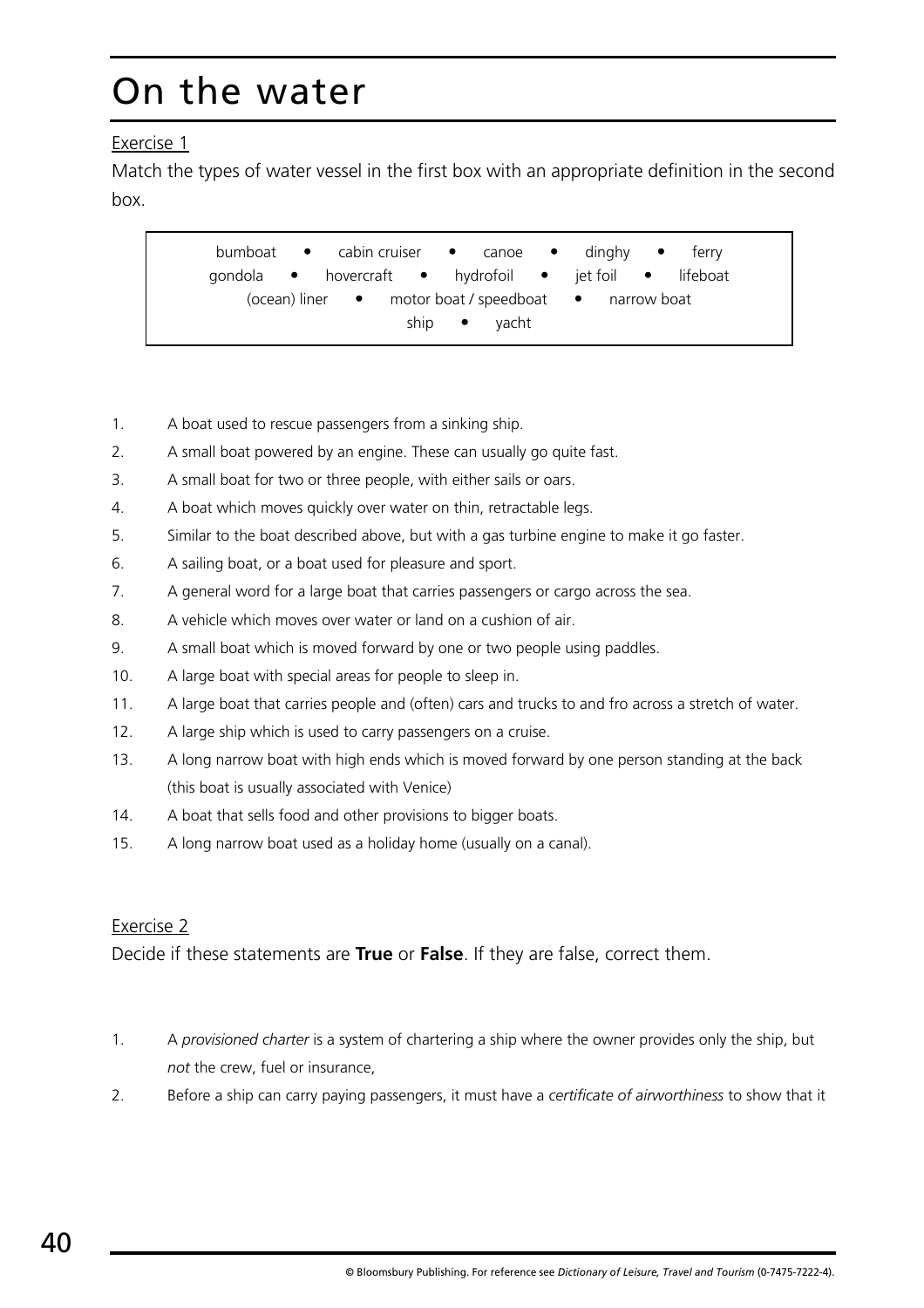complies with safety regulations.

- 3. A boat's speed is measured in *bows* (for example, '*The ship travels at twelve bows*').
- 4. The *stern* is the front of a ship and the *bow* is the back of a ship.
- 5. The *starboard* is the right-hand side of a ship and the *port* is the left-hand side (when facing forwards).
- 6. The maximum weight a ship can carry (including crew, passengers, fuel, etc) is called the *gross tonnage*.
- 7. A ship usually has several floors which are called *companionways*. These are connected by staircases called *bridges*. The *deck* is the top part of the ship where the captain stands.
- 8. When a large number of boats sail together, usually following one main boat, this is called *flotilla cruising*.

### Exercise 3

Rearrange the letters in **bold** to make words. Two words are used twice.

- 1. A small harbour for boats is called a **ramian**, and consists of individual **hetsbr** where boats can dock.
- 2. A **nibca** is a room on a boat or ship, and usually contains **hbsert** for passengers to sleep on. An **eiduots acnib** has a window (small round windows on ships are called **htolepsor**).
- 3. Ferries where vehicles drive on at one end before the trip begins, and then drive off at the other end when the ferry docks are called **lorl-no-orll-fof** ferries.
- 4. There are several international organisations concerned with sea and water transportation. These include the International **ehaCbmr** of Shipping, the International Shipping **tiadeFnero** and the International **airmeitM** Organisation.
- 5. **rmbkEa** is a verb which has the same meaning as board or get on (a ship or aircraft). The opposite is **idbrkmsea**.
- 6. **cesikSsasne** caused by the movement of a ship can be relieved by taking pills.
- 7. There is an excellent ferry service between the islands, with eight **noscsrsig** a day in the summer.
- 8. Many ships sail under a flag of **ninvecoecen**, which means that they are registered in another country from that which they operate from (for various reasons, such as tax purposes, more flexible employment regulations, etc).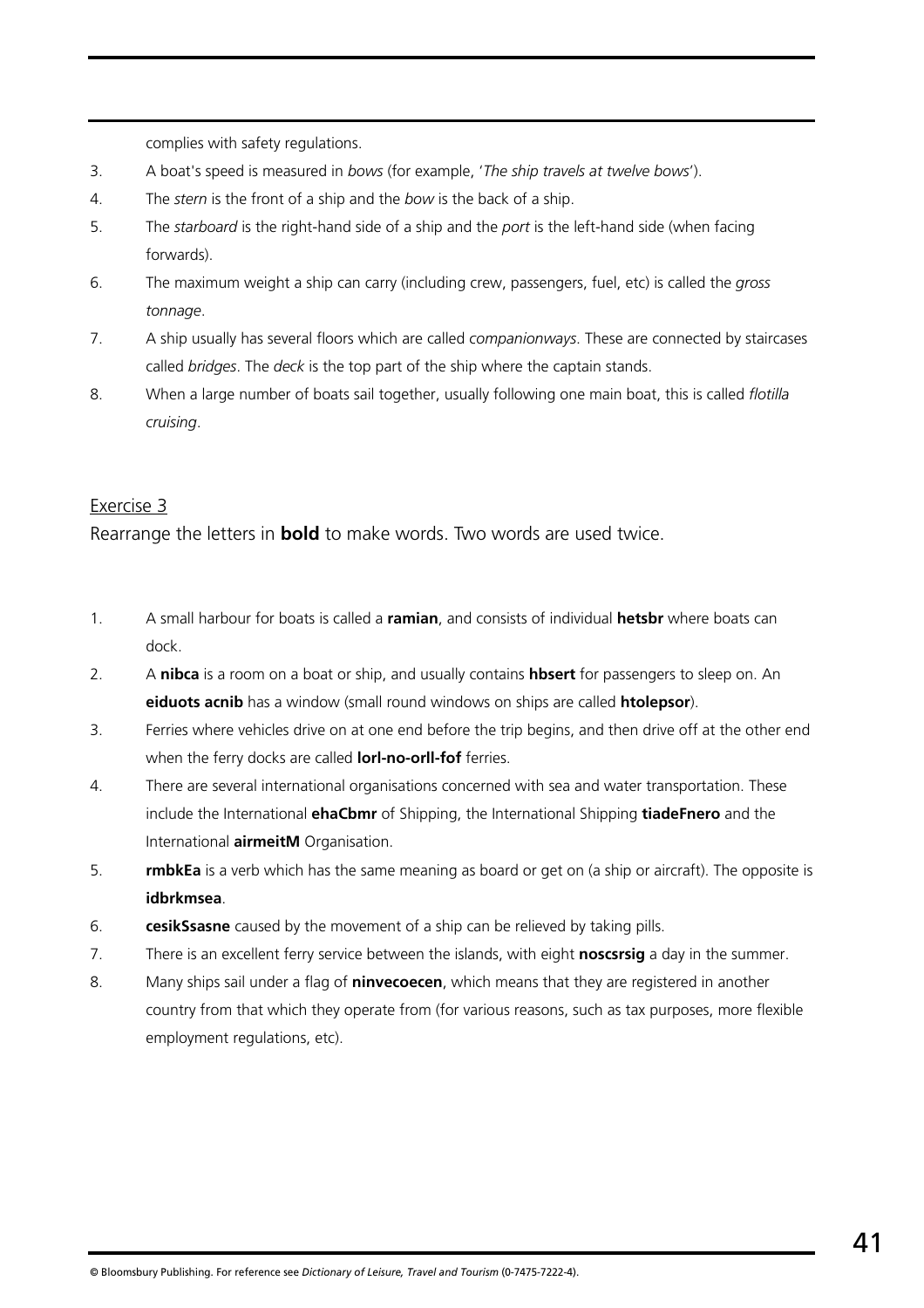## Positive or negative?

Look at the words and expressions in the boxes below, and decide whether each one has a *positive* connotation (☺: the customer was happy with it) or a *negative* connotation  $(\odot)$ : the customer wasn't happy with it).

### *My hotel room was*:

airy basic boiling bright charming claustrophobic clean comfortable comfy cosy cramped damp dark dingy dirty disgusting draughty filthy freezing homely horrible huge icy luxurious noisy pokey pretentious quiet roomy scruffy seedy smelly spacious spartan spotless squalid sumptuous tiny uncomfortable well-kept well-maintained

### *The hotel food was*:

awful bland boring delicious different done to a turn disgusting excellent fatty filling greasy healthy horrible inedible indifferent lovely mouth-watering nondescript oily overcooked overpriced perfect revolting repetitive rubbery scrumptious succulent sumptuous tasteless tasty unappetising undercooked uneatable unhealthy vile wonderful yucky yummy

### *The hotel staff were*:

affable aggressive amiable approachable attentive considerate courteous discourteous discreet efficient genial helpful impolite inattentive indifferent inefficient insolent kind knowledgeable lazy lovely off-hand officious pleasant polite rude scruffy slack smart surly unapproachable unhelpful unpleasant warm welcoming well-mannered

*The tour we went on was*:

amazing boring dull educational fascinating interesting intriguing mind-numbing monotonous riveting stimulating soul-destroying stultifying tedious

*The beach was*:

| beautiful   |                |       | crowded dirty heaving lovely overcrowded |
|-------------|----------------|-------|------------------------------------------|
| picturesque | polluted rocky | stony | windswept<br>stunnina                    |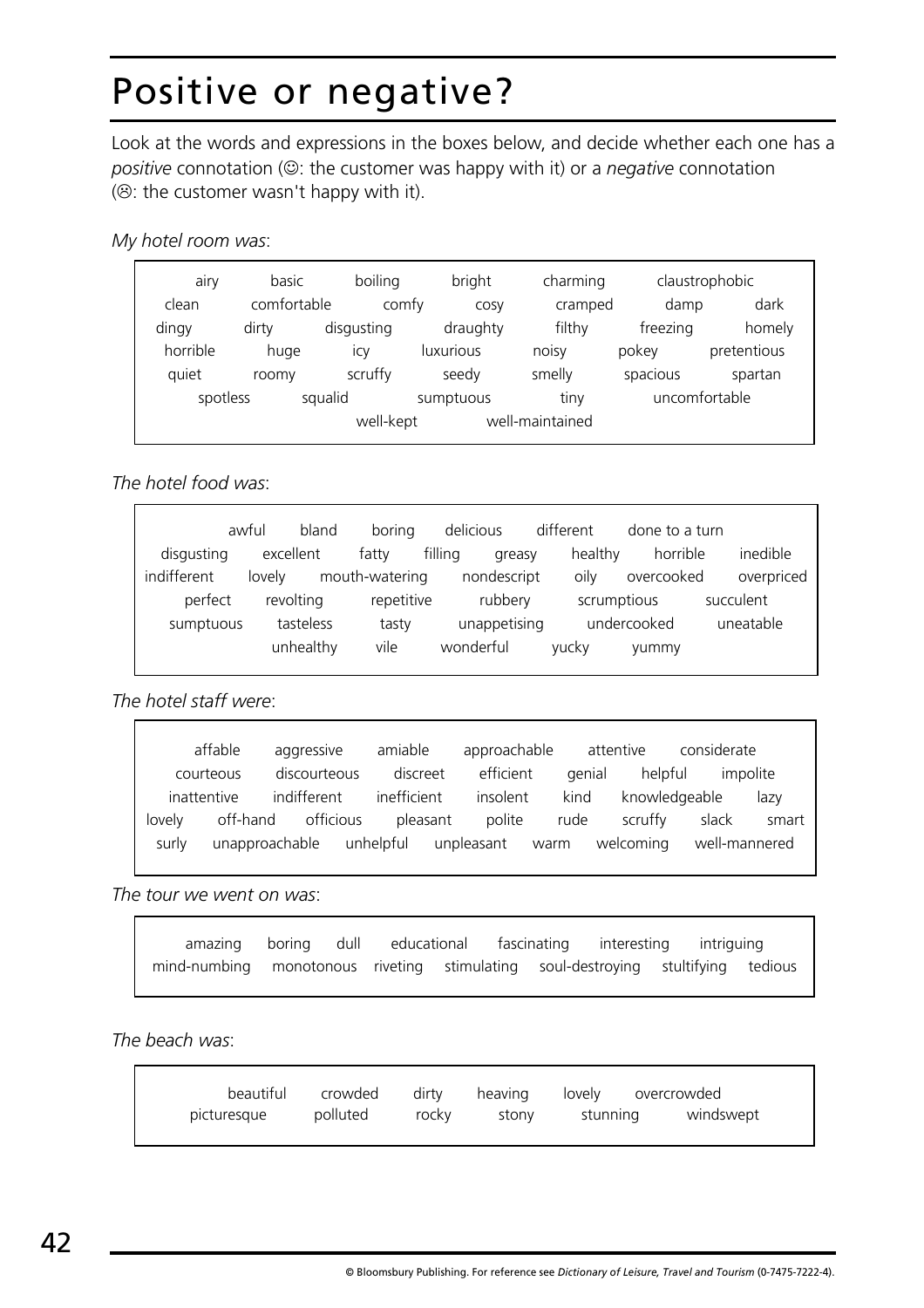## Prepositions

Complete these sentences with appropriate prepositions (*in*, *at*, *on*, etc). In some cases, more than one answer may be possible.

- 1. The bureau de change is open every day \_\_\_\_\_ 8.30am \_\_\_\_\_ 6.30pm, but it closes \_\_\_\_\_ lunchtime \_\_\_\_\_ Sundays, and \_\_\_\_\_ the off-peak season it is closed \_\_\_\_\_ weekends. It is also closed \_\_\_\_\_ December 25th and January 1st.
- 2. Most people go bus or taxi the suburbs the city centre, but sometimes it's quicker to go \_\_\_\_\_\_ foot.
- 3. The flight lands \_\_\_\_\_ Heathrow Airport \_\_\_\_\_ half past eight, and it should take you about 45 minutes to collect your baggage \_\_\_\_\_ the carousel and get \_\_\_\_\_ immigration and customs. If you take the airport express, you should arrive \_\_\_\_\_ the city centre by ten o'clock.
- 4. As soon as you've checked \_\_\_\_\_ your hotel, meet me \_\_\_\_\_ the lobby and we can go \_\_\_\_\_ a drink \_\_\_\_\_ the bar.
- 5. Your guide, who is an authority \_\_\_\_\_\_ Roman architecture, will meet you \_\_\_\_\_ the ticket office \_\_\_\_\_ the ampitheatre, and then you'll go \_\_\_\_\_ the ampitheatre \_\_\_\_\_ a tour.
- 6. We stayed \_\_\_\_\_ a wonderful hotel \_\_\_\_\_ the sea, and it was only a minute's walk \_\_\_\_\_ a beautiful beach. I would recommend it \_\_\_\_\_ anyone!
- 7. All our steaks are served \_\_\_\_\_ salad or seasonal vegetables, and come \_\_\_\_\_ a choice \_\_\_\_\_ five different sauces.
- 8. We've just been \_\_\_\_\_ Italy, where we stayed \_\_\_\_\_ a really nice Italian family who we've known years (ever we met them in London in 1998).
- 9. We're not satisfied the service here. Who is responsible dealing with customer complaints, and are they free \_\_\_\_\_ help us now?
- 10. If you have a complaint or a problem, please speak \_\_\_\_\_ the manager. He is usually available \_\_\_\_\_ the mornings. \_\_\_\_\_ the evenings or \_\_\_\_\_ night you can discuss any problems \_\_\_\_\_ the duty manager.
- 11. We apologise \_\_\_\_\_\_ the delay, and are grateful \_\_\_\_\_ all our passengers \_\_\_\_\_ their patience and understanding.
- 12. The city is famous its beautiful architecture, and it is very rich history and culture. The people who live there are very proud \_\_\_\_\_ their heritage, and are always friendly and welcoming \_\_\_\_\_ visitors.
- 13. Alison works \_\_\_\_\_ a receptionist in a small hotel (just \_\_\_\_\_ me). Her manager makes her work \_\_\_\_\_ a slave (just \_\_\_\_\_ mine!).
- 14. We would like to compliment the chef \_\_\_\_\_ an excellent meal, and thank the waiters and waitresses \_\_\_\_\_ all their hard work. Between them, they have succeeded \_\_\_\_\_ making the evening a great success.
- 15. Tourists often suffer \_\_\_\_\_ minor stomach upsets when they are \_\_\_\_\_ holiday. This is usually the result \_\_\_\_\_\_ a sudden change of diet, but sometimes it indicates poor standards of hygiene \_\_\_\_\_\_ the kitchen.
- 16. Henry travels all \_\_\_\_\_ the world \_\_\_\_\_ business. He's just gone \_\_\_\_\_ Kuala Lumpur and will be back \_\_\_\_\_\_ a few days.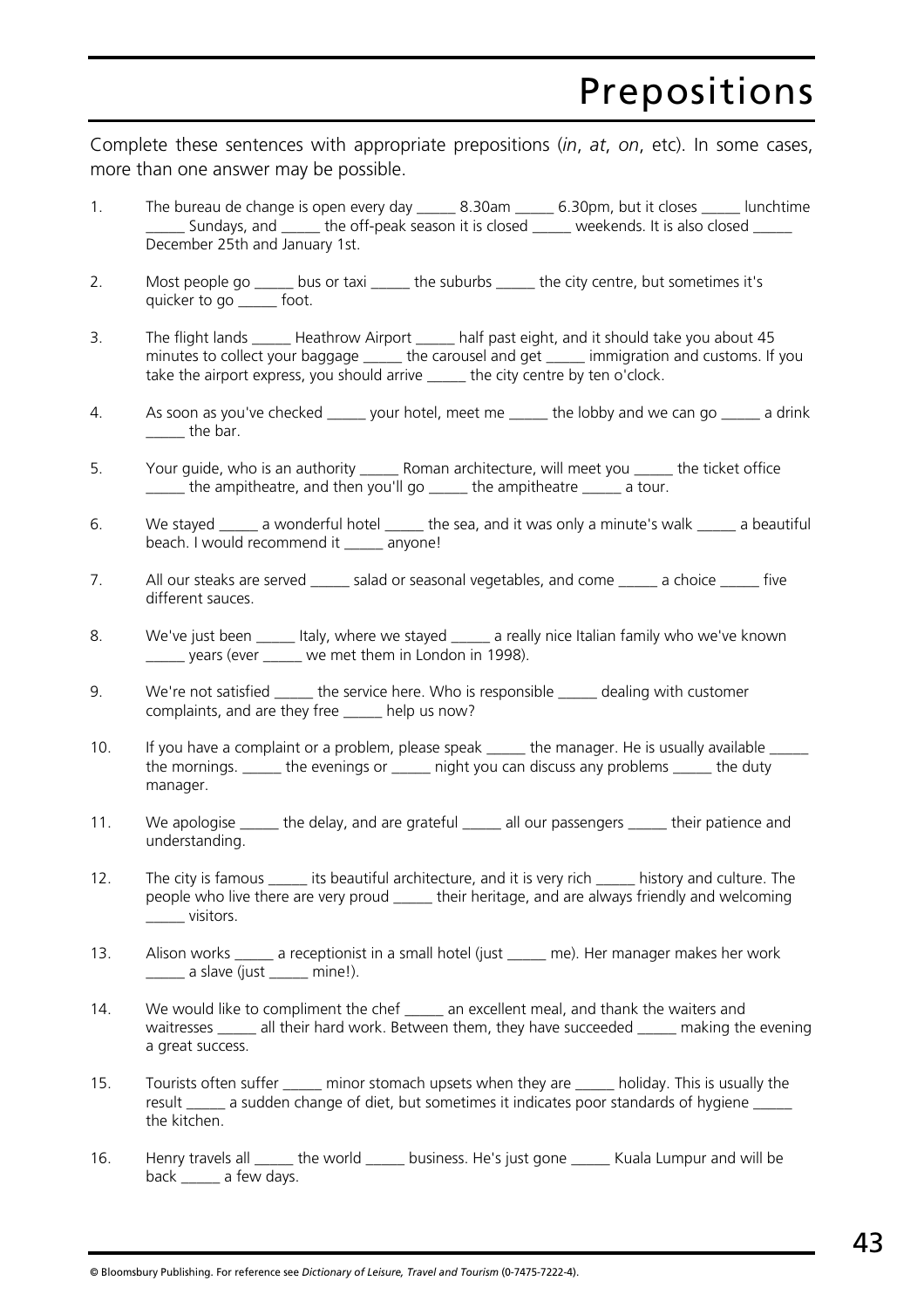## Restaurants and bars

Read this passage, and match the names of the restaurants and bars in bold with the type of establishment they are on the next page.

There are lots of different places where you can eat in my home town. I'd like to tell you about some of them.

Let's start with the High Street, which has the highest concentration of restaurants in town. First of all, at number 7 you will find '**Wok and Roll**', which specialises in food from Beijing and Canton. You can't actually eat your food here, but they put your food in special containers that keep it hot until you get it home. Next door at number 9 is '**Curry in a Hurry**', the best place in town for spicy dishes from south Asia. Opposite, at number 11, is '**Wetback's**', which does excellent *fajitas*, *burritos*, *quesadillas* and *chillis*, and two doors further down is '**Frank's Plaice**', which does lovely crispy battered cod and haddock in the good old traditional British style. There's also '**The Big Munch**' nearby. This place is fine if you are in a hurry and need something quick to eat, but I personally wouldn't touch their burgers, fries and fried chicken without really good insurance: their food hygiene record is really terrible! However, if you like *good* (and safe!) American food, check out '**Souperman**', which is behind the supermarket. There are only six tables, so get there early. Great State-side cooking, and really friendly service.

At the end of the street, there's a new Spanish place, '**Bar Celona**'; as the name suggests, it's a bar rather than a restaurant, but you can get lots of small dishes to eat while you drink. If you want a proper sit-down Spanish meal, try '**Alhambra**' nearby. Their *paella* and *gazpacho* are particularly good. Directly opposite is '**Wasabi-Go!**', which is a great place if you like Japanese-style raw fish; their *nigiri* and *temaki* are the best I've ever tasted! Also on the High Street, you'll find the Westbridge Shopping Centre, and on the first floor you'll find '**Tastes**'. This is the perfect place to eat if you've been shopping in the centre, as there are lots of different outlets selling different kinds of cooked food; you buy what you like and then eat in a central seating area. The food is good and cheap, and there is a huge variety.

Denmark Street is at the end of High Street. There are no restaurants here, but '**The Red Lion**' is a great place for a drink before or after dinner. It's very traditional: no jukebox, no fruit machines and absolutely no big-screen television. Oh, and the beer there is out of this world.

Go to the end of Denmark Street, and you'll get to Mill Street. There are several more places to eat here, starting with '**Mamma Mia's**' at number 4: when it comes to the perfect pizza, the chef in this restaurant knows the importance of having a really good thin and crispy base and fresh toppings. If you like Italian food, you could also try '**Pasta Master**' at number 8. Their speciality is pasta, of course, but they also do wonderful meat, including a veal dish which is, er, *veally* good. Ha ha! For those who prefer French food, you have '**Aux Trois Cloches**' at number 6. This is a small, informal, friendly place with good tasty cooking at very reasonable prices. If you have money to burn, you could try the much more formal '**Le Poisson d'Or**' at number 18 (although be warned, even the starters won't cost you less than £20 each, and the waiters are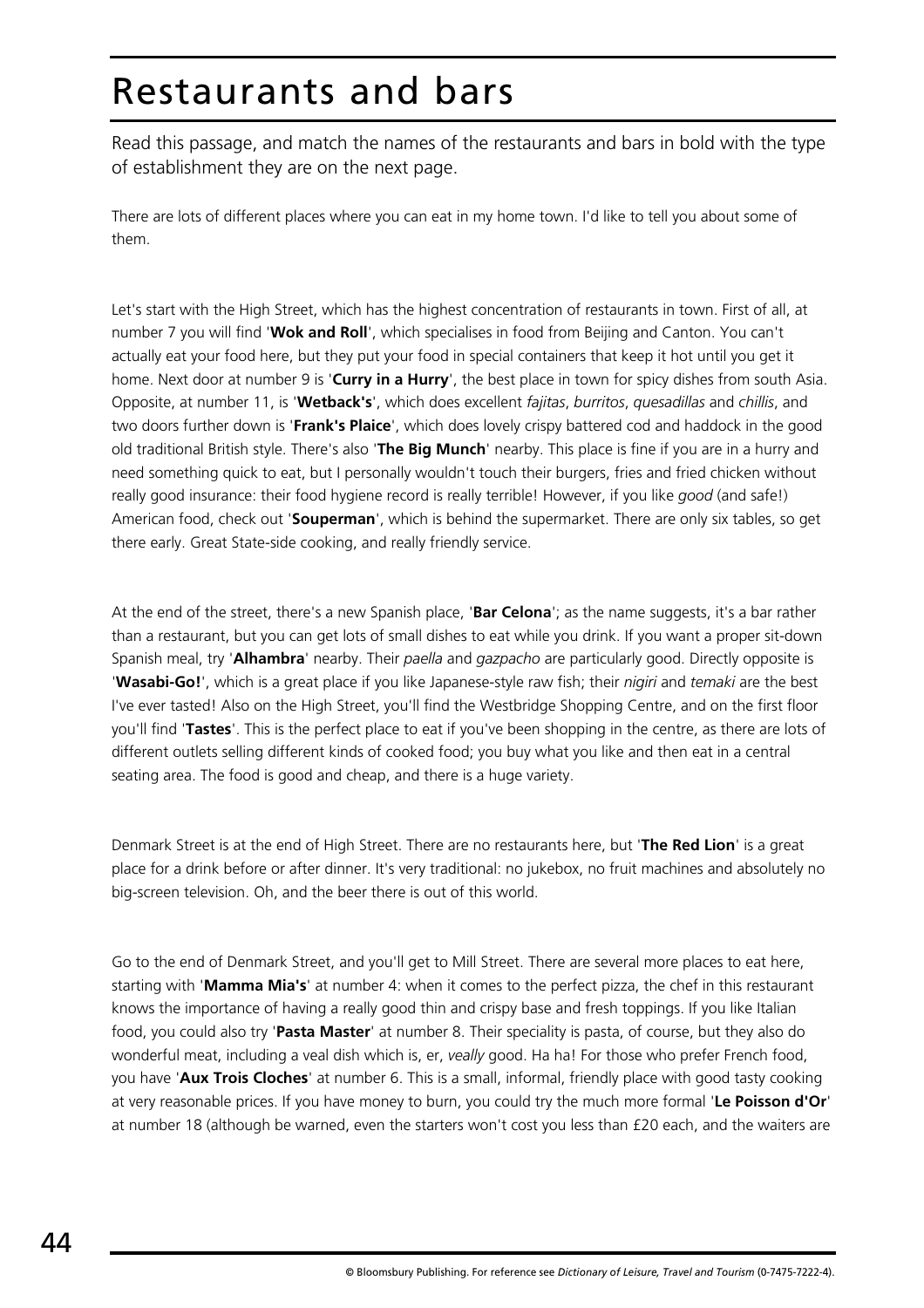a bit snobby, especially the sommelier and the Maitre d'. And they won't let you in without a jacket and tie).

Mill Street leads to Venice Square, and there are a few more places here. For a traditional British roast dinner, I would recommend '**Silverthorne's**'. You help yourself to a selection of vegetables and sauces or gravies from a buffet, and then a chef cuts you a portion of beef or lamb. For something equally British but less extravagant, you might like to try '**Rosie Lee's**' for a nice cup of tea and a slice of cake (or you could try their wonderful cream teas). On the other side of the square is '**Jimmy's**', where you can get things like pies, sandwiches and light meals. The best place to eat here, however, is '**The George and Dragon**'. This used to be a terrible place: warm beer, the stink of cigarette smoke, fights on a Saturday night. Then two years ago it was bought by a professional chef and he's turned it round completely. You can still drink here, but there's now also a restaurant section serving superb food. Last month the chef received his first Michelin star!

The station is just behind Venice Square. If you're waiting for a train and you're hungry, you could go to '**Choo-Choo's**', which is in the station itself. However, unless you like stale pork pies, sandwiches that curl at the corners and coffee that tastes like mud, I would avoid this place.

| 1. Wok and Roll |  |  |  |  |
|-----------------|--|--|--|--|
|-----------------|--|--|--|--|

- 2. Curry in a Hurry
- 3. Wetback's
- 4. Frank's Plaice
- 5. The Big Munch
- 6. Souperman
- 7. Bar Celona
- 8. Alhambra
- 9. Wasabi-Go!
- 10. Tastes
- 11 The Red Lion
- 12. Mamma Mia's
- 13. Pasta Master
- 14. Aux Trois Cloches
- 15. Le Poisson d'Or
- 16. Silverthorne's
- 17. Rosie Lee's
- 18. Jimmy's
- 19. The George and Dragon
- 20. Choo choo's

tapas bar food court tea room buffet pizzeria Tex-Mex restaurant Fish and chip shop gastropub snack bar relais diner sushi bar fast food restaurant Indian restaurant bodega pub Chinese takeaway bistro carvery trattoria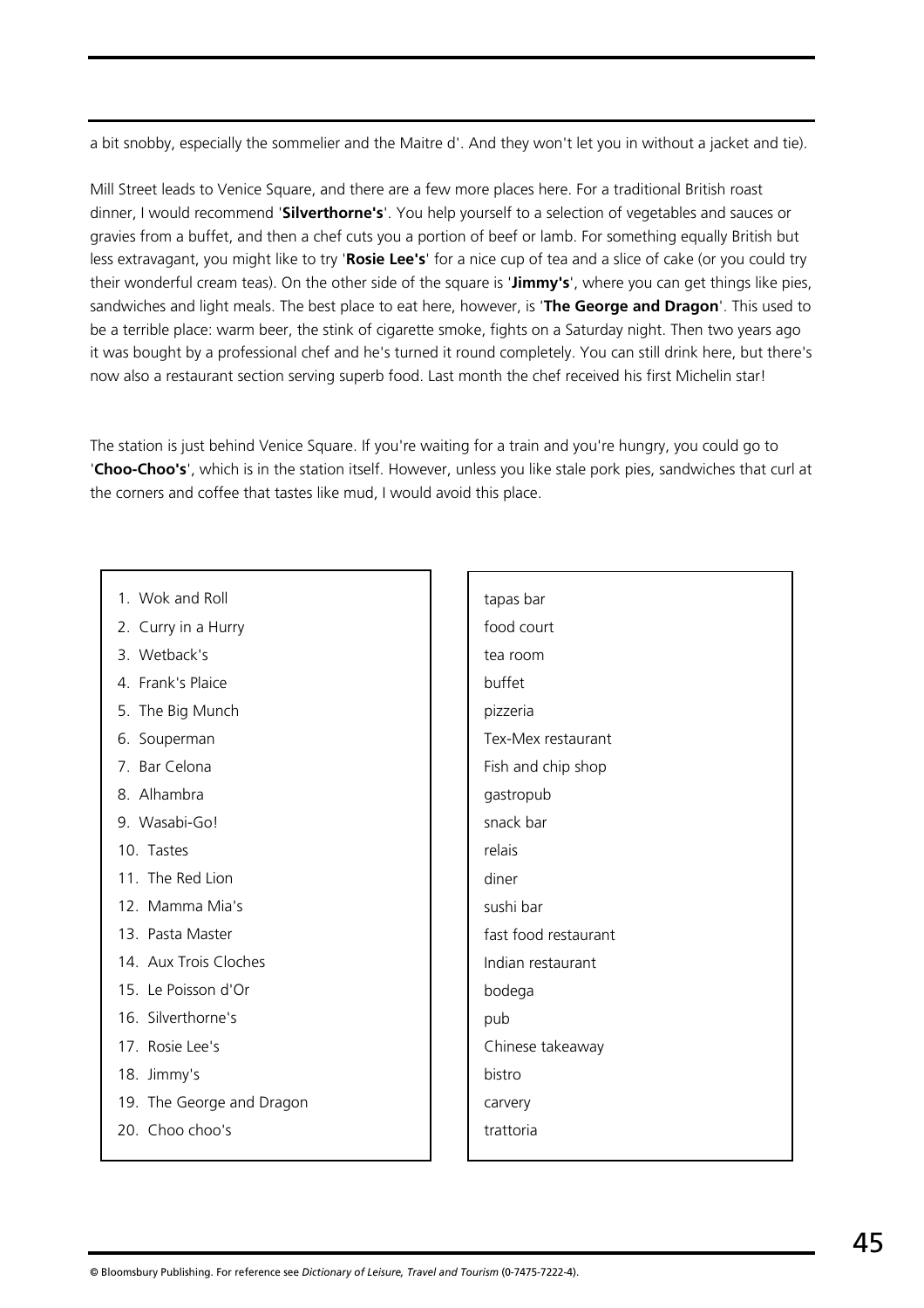## Services, amenities and attractions

Complete each sentence with one or two words. These can all be found by reading from left to right in the box at the bottom of the page. You do not need all the words in the box.

- 1. I need to get some cash and the banks are closed. Is there a/an \_\_\_\_\_\_\_\_\_\_ near here that will take my card?
- 2. To get from Summertown to the city centre, take the number 2 or the number 7. There's a \_\_\_\_\_\_\_\_\_\_ in front of the supermarket. Try to have the correct fare.
- 3. The \_\_\_\_\_\_\_\_\_\_, which is at the end of Nathan Road, contains thousands of species of tropical plants, including some very rare orchids.
- 4. If you want to get a ferry to one of the islands, you will need to get one from the \_\_\_\_\_\_\_\_\_\_ in Piraeus.
- 5. I want to send an email to my friends to let them know I'm well and having a good time. Is there a/an \_\_\_\_\_\_\_\_\_\_ near the hotel?
- 6. The hotels are full because of the public holiday, but there's an excellent \_\_\_\_\_\_\_\_\_\_ just outside the city centre which is much cheaper but just as comfortable.
- 7. The Blue \_\_\_\_\_\_\_\_\_\_ in Istanbul, with its towering minarets and huge dome, is a wonderful example of Islamic architecture.
- 8. The *Fondation Beyeler* in Basel is a/an \_\_\_\_\_\_\_\_\_\_ that contains famous works by Picasso, Miró, Max Ernst and other 20th century artists and sculptors.
- 9. Somebody's stolen my wallet. Could you tell me where the \_\_\_\_\_\_\_\_\_ is, please?
- 10. Every Wednesday there's a really good food \_\_\_\_\_\_\_\_\_\_ in the main square where you can buy lots of delicious local delicacies to take home.
- 11. If guests become ill, the hotel will call a doctor. Alternatively, they can go to his \_\_\_\_\_\_\_\_\_\_, which is just round the corner.
- 12. I've broken my glasses and I need to find a/an so that I can get them replaced.

| $\mathsf{C}$ |              | N            | E            | M            | A            | A      |              | R T G A L    |              |              |          | $\perp$      | E            | R            | Y            | P        | A            | R.       | K.     |
|--------------|--------------|--------------|--------------|--------------|--------------|--------|--------------|--------------|--------------|--------------|----------|--------------|--------------|--------------|--------------|----------|--------------|----------|--------|
| L            | $\mathbf{I}$ | B            | R            | A            | R            | Y      | C            | A S          |              | $\mathbf{L}$ | N        | 0            | А            | $\perp$      | R.           | P        | O            | R        | Τ      |
| S            | H            | $\Omega$     | P            | P            | $\mathbf{L}$ | N      | G            | C            | - E          | N            | Τ        | R            | E            | M            | A            | R        | K            | Ε        | $\top$ |
| Α            | M            | U            | S            | Е            | M            | E      | N            | Τ            | $\mathsf{P}$ | A            | R        | K            | S            | T            | A            | D        | $\mathbf{I}$ | U        | M      |
| Y            | O            | -U           | Τ            | Н            | H            | O      | S            | T            | - E          | L.           | N        | $\mathbf{L}$ | G            | Н            | T            | C        | L            | U        | B      |
| P            | $\Omega$     | $\mathbf{I}$ | $\mathbf{L}$ | C            | Ε            | S      | $\mathsf{T}$ | A T          |              | $\perp$      | $\Omega$ | N            | B            | $\cup$       | S            | S        | $\top$       | $\Omega$ | P      |
| S.           | T            | A            | Τ            | $\mathbf{L}$ | O            | N      | Н            | E.           | A            | L            | Τ        | H            | C            | $\mathsf{L}$ | U            | B        | A            | $\top$   | M      |
| R            | E            | S.           | T            | A            | U            | R      | A            | <sup>N</sup> | $\top$       | $\mathsf{P}$ | O        | R            | Τ            | C            | Α            | -S       | $\top$       | L        | Ε      |
| B            | A            | N            | K            | G            | U            | E      | S            | $\top$       | H O          |              | - U      | S            | Ε            | Ζ            | $\Omega$     | $\Omega$ | P            | $\cup$   | B      |
| M            | $\cup$       | S.           | Ε            | U            | M            | $\top$ | O            | W            | <sup>N</sup> | H            | Α        | $\mathsf{L}$ | L.           | M            | $\circ$      | -S       | Q            | U        | E      |
| IT.          | E            | M            | P            | L.           | Ε            | S      | U            | R            | G            | E            | R        | Y            | T            | H            | E.           | A        | T            | R        | E      |
| S            | P            | $\Omega$     | R            | $\top$       | S            | C      | E            | N            | $\top$       | $\mathsf{R}$ | E        | T            | A            | X            | $\Box$       | R        | A            | N        | К      |
| P            | $\Omega$     | S.           | T            | O            | F            | F.     | $\mathbf{I}$ | C            | E            | Β            | Α        | R            | C            | H            | E            | M        | $\perp$      | S        | Τ      |
| IΤ           | R            | A            | - V          | E.           | $\mathsf{L}$ | A      | G            | E            | <sup>N</sup> | C            | Y        | P            | Н            | O            | N            | E        | B            | O        | X      |
|              | N            | T            | E            | R            | N            | E.     | $\top$       | $\subset$    | A            | $-F$         | Ε        | 0            | P            | T            | $\mathbf{L}$ | C        | $\mathbf{I}$ | A        | N      |
| B            | $\Omega$     | T            | A            | N            | $\mathbf{L}$ | C      | G            | A            | R            | D            | Ε        | N            | $\mathbf{I}$ | C            | Ε            | R        | $\mathbf{I}$ | N        | K      |
| D            | E            | N            | $\top$       | $\perp$      | S            | Τ      | Н            | O            | -S           | P            | $\perp$  | T            | Α            | $\mathsf{L}$ | B            | E        | A            | C        | H      |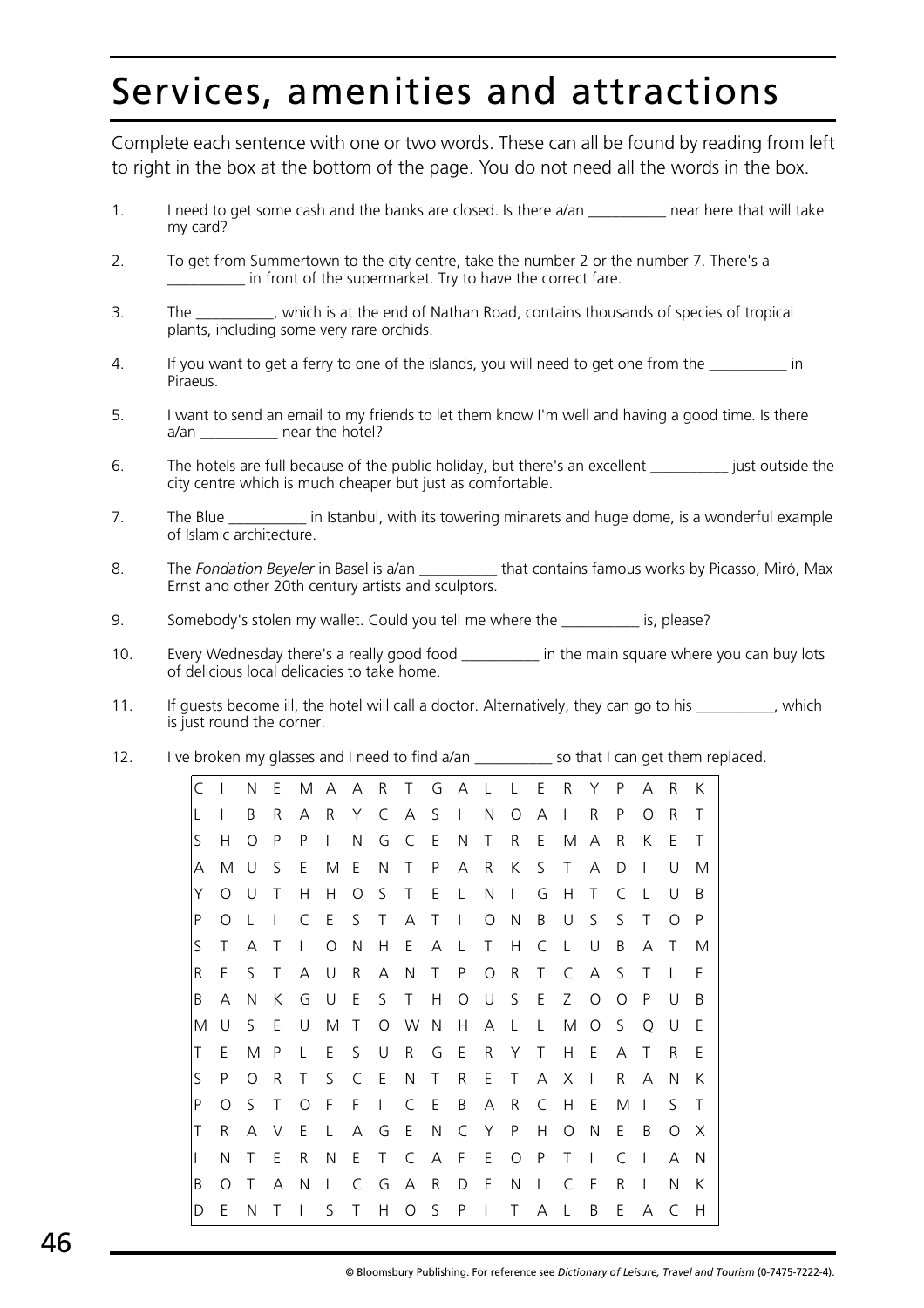# Travel equipment

Look at these dictionary definitions, and complete each one with one or two words. These are essential or useful things that people take with them when they go on holiday or visit another country for other purposes.

Write your answers in the grid at the bottom of the page. If you do this correctly, you will reveal a word in the shaded vertical strip which is a general word for things you use to clean yourself (e.g., soap, shampoo, toothpaste, etc).

- 1. A \_\_\_\_\_\_\_\_\_ is a box with a handle which you carry your clothes in when you are travelling.
- 2. A \_\_\_\_\_\_\_\_\_\_ is a small portable electric lamp.
- 3. A \_\_\_\_\_\_\_\_\_\_ is a small knife that folds up so that you can carry it in your pocket.
- 4. A cancelling a soft bag for carrying clothes, etc, when travelling.
- 5. A \_\_\_\_\_\_\_\_\_\_ is a piece of paper or a card which allows you to travel on (for example) a plane, ship or train.
- 6. A contract a head of the same of the same of the same of the same of the same of the same of the same of the same of the same of the same of the same of the same of the same of the same of the same of the same of the sa an emergency.
- 7. Travel \_\_\_\_\_\_\_\_\_\_ is an agreement with a company by which you are paid compensation if you have an accident, lose your belongings or have them stolen.
- 8. A \_\_\_\_\_\_\_\_\_ is an official stamp on your travel documents that allows you to enter a country.
- 9. A \_\_\_\_\_\_\_\_\_\_\_ \_\_\_\_\_\_\_\_\_\_\_ is an official document that lets you work in another country.
- 10. A can be a an official document allowing you to pass from one country to another.

| 1.  |  |  |  |  |  |
|-----|--|--|--|--|--|
| 2.  |  |  |  |  |  |
| 3.  |  |  |  |  |  |
| 4.  |  |  |  |  |  |
| 5.  |  |  |  |  |  |
| 6.  |  |  |  |  |  |
| 7.  |  |  |  |  |  |
| 8.  |  |  |  |  |  |
| 9.  |  |  |  |  |  |
| 10. |  |  |  |  |  |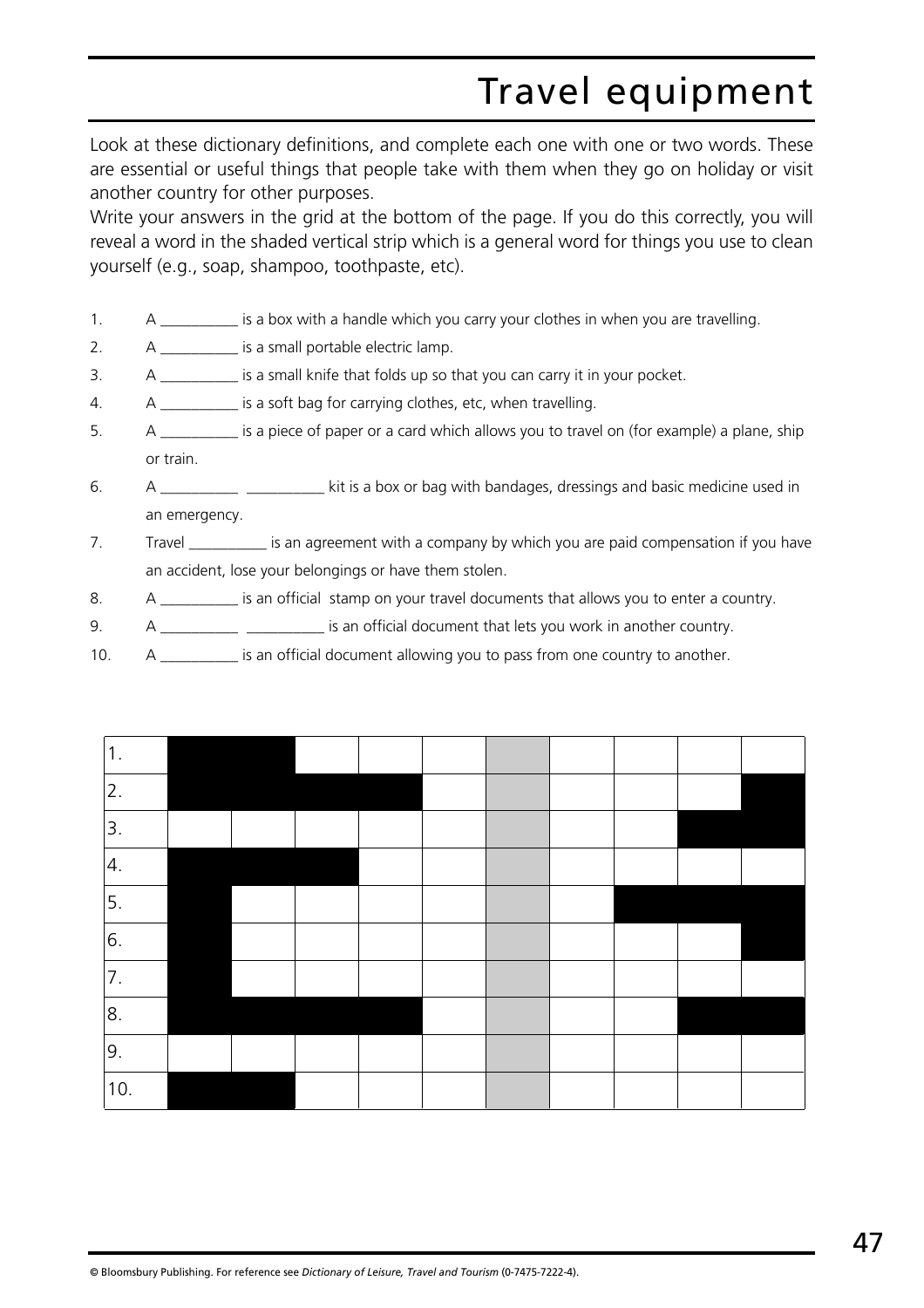# Travel health and safety

Use the words and expressions in the box to complete the sentences.

|                                                                              |                                                                                         | air sickness • altitude sickness • assembly point • carbon monoxide detectors    |
|------------------------------------------------------------------------------|-----------------------------------------------------------------------------------------|----------------------------------------------------------------------------------|
|                                                                              |                                                                                         | contagious • deep vein thrombosis (DVT) • emergency exits • fire alarm           |
|                                                                              | fire blankets $\bullet$ fire doors $\bullet$ fire extinguishers $\bullet$ first aid kit |                                                                                  |
| food poisoning $\bullet$ health declaration form $\bullet$ hygiene $\bullet$ | smoke detectors • upset stomach                                                         | immunization<br>motion sickness • notifiable • safety announcement • safety card |

- 1. All restaurant kitchens should have a \_\_\_\_\_\_\_\_\_\_\_ containing bandages and other emergency medical equipment. \_\_\_\_\_\_\_\_\_\_\_\_ should also be available to wrap around anyone who is engulfed by fire.
- 2. Walkers in the Himalayas often experience \_\_\_\_\_\_\_\_\_\_\_ because they are not used to being so high up.
- 3. If a guest discovers a fire, he / she should alert other guests and staff in the hotel by setting off the nearest and then evacuating the building.
- 4. Airlines recommend that air passengers should take light exercise (for example, a walk) during long haul flights to avoid
- 5. Passengers on a commercial flight should listen carefully to the \_\_\_\_\_\_\_\_, read the \_\_\_\_\_\_\_\_\_\_ in the seat pocket in front of them, and make a note of where the \_\_\_\_\_\_\_\_\_\_ are, bearing in mind that the nearest one might be behind them.
- 6. An ill feeling caused by being in a moving vehicle is called  $\qquad$  (it is also called when travelling in an aircraft).
- 7. Hotels should ensure that \_\_\_\_\_\_\_\_\_\_ are kept closed but unlocked at all times.
- 8. \_\_\_\_\_\_\_\_\_\_ should be installed in corridors and in all rooms, and tested on a weekly basis. Their batteries should be changed every six months. Buildings that use gas heating or have gas boilers should also consider installing \_
- 9. *E. coli* and *Salmonella* are just two of the bacteria that can cause very serious \_\_\_\_\_\_\_\_\_\_.
- 10. In the event of a fire, quests should lease their rooms immediately and go to the  $\blacksquare$ , which is in the hotel car park.
- 11. There are two \_\_\_\_\_\_\_\_ on each floor to use in the event of a fire. One of these contains carbon dioxide and one contains water.
- 12. Before travelling to some countries, it is necessary to receive against some of the diseases you could catch.
- 13. Some countries require visitors to provide a state of providing to show that they are free from illness and diseases.
- 14. \_\_\_\_\_\_\_\_\_\_ diseases are dangerous diseases which have to be reported to a health authority when a patient is diagnosed.
- 15. Many travellers experience an \_\_\_\_\_\_\_\_\_ when they visit foreign countries, usually as a result of a change in diet, but sometimes as a result of poor \_\_\_\_\_\_\_\_\_\_ in restaurants.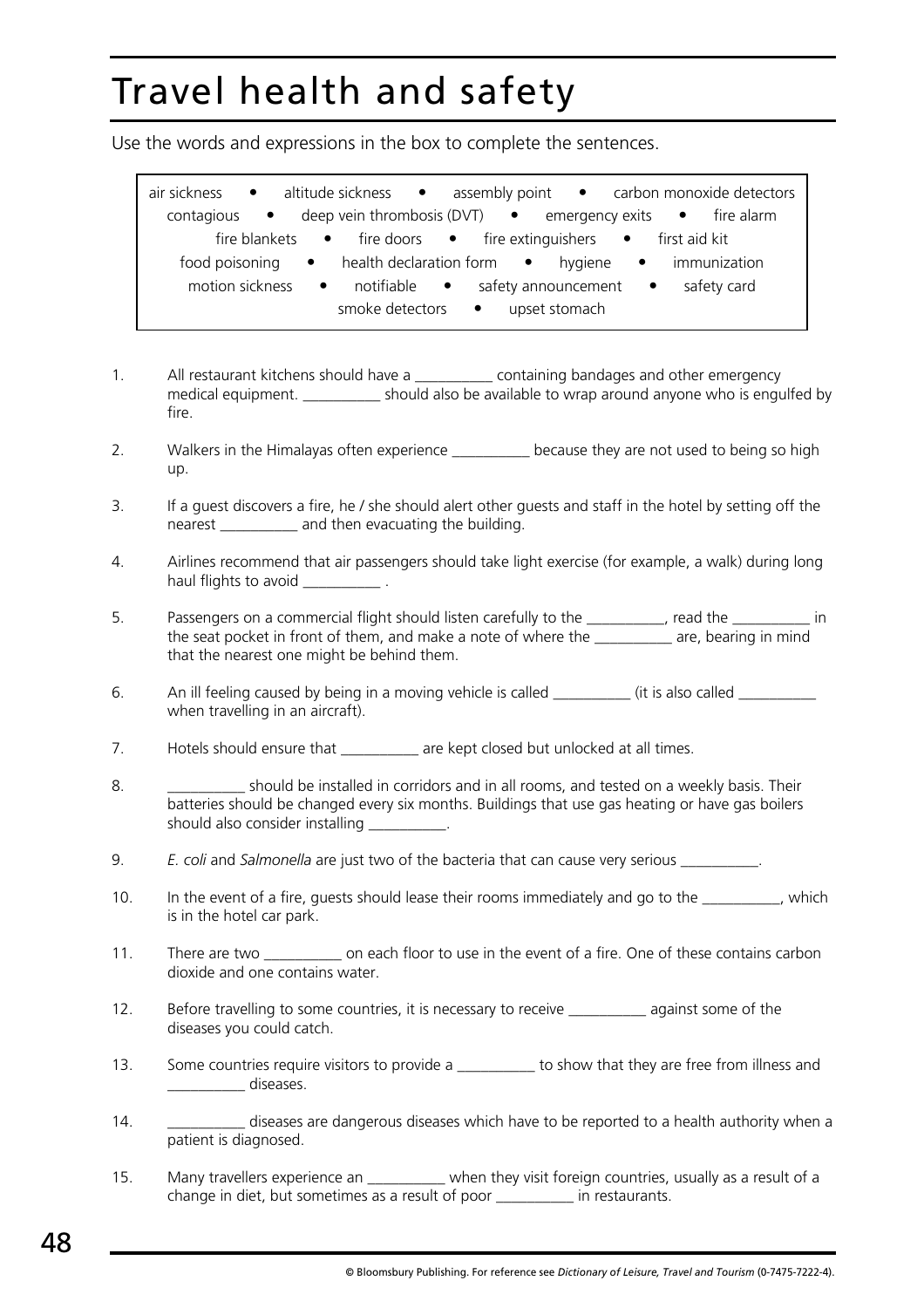## Two-word expressions 1: A - Z

### Exercise 1

Complete the words in the grid to make two-word expressions connected with Travel and Tourism. You have been given the first letter of each word, and you can find the rest of each word in the box below the grid. The first one has been done as an example.

| accredited agent   | b<br>pass     | crew             |
|--------------------|---------------|------------------|
| d<br>tax           | charge<br>e — | poisoning        |
| manager<br>q       | charge<br>h.  | document         |
| lag                | k<br>card     | card             |
| sickness<br>m      | -show<br>n    | rate<br>$\Omega$ |
| holiday<br>$p_{i}$ | control<br>a  | number           |
| charge<br>ς        | building      | baggage<br>u     |
| service<br>$\vee$  | service<br>W  | hostel           |

\_ackage \_aiter \_alet \_anding \_andling \_abin <del>\_ccredited</del> \_ccupancy \_dentity \_eneral \_eparture \_erminal \_ervice \_et \_ey \_naccompanied ntrance oarding o ood oom otion outh uality

### Exercise 2

Complete these sentences with a two-word expression from above.

- 1. During the flight, our \_\_\_\_\_\_\_\_\_\_\_\_\_\_\_\_\_\_\_\_\_\_\_\_\_ will be serving you a light meal and offering you a selection of drinks from the bar.
- 2. The best way to avoid \_\_\_\_\_\_\_\_\_\_\_\_\_\_\_\_\_\_\_\_\_\_\_\_\_\_ when you fly across time zones is to try to stay awake in your new time zone until it gets dark.
- 3. During the winter months, the \_\_\_\_\_\_\_\_\_\_\_\_\_\_ \_\_\_\_\_\_\_\_\_\_ in most hotels falls considerably: some are almost empty for most of the season.
- 4. A contract A controller includes the price of the flight, transfers, accommodation and local taxes.
- 5. Some museums have an \_\_\_\_\_\_\_\_\_\_\_\_ \_\_\_\_\_\_\_\_\_\_, but others let visitors in for free.
- 6. Travellers can avoid **the same of the such as salmonella by only eating in reputable** restaurants with a high standard of hygiene and cleanliness, and by making sure that everything is thoroughly cooked.
- 7. Here's your \_\_\_\_\_\_\_\_\_\_\_\_\_\_\_\_\_\_\_\_\_\_\_\_\_. You're in row 37, seat G. Watch the screens for information and a gate number.
- 8. Many restaurants add a 10% \_\_\_\_\_\_\_\_\_\_\_\_\_ \_\_\_\_\_\_\_\_\_\_\_ to their bills, which can increase the cost of a meal significantly.

9. If you need anything cleaning, the hotel offers an excellent

10. The bank will add on a 5% \_\_\_\_\_\_\_\_\_\_\_\_\_ \_\_\_\_\_\_\_\_\_\_ for changing traveller's cheques.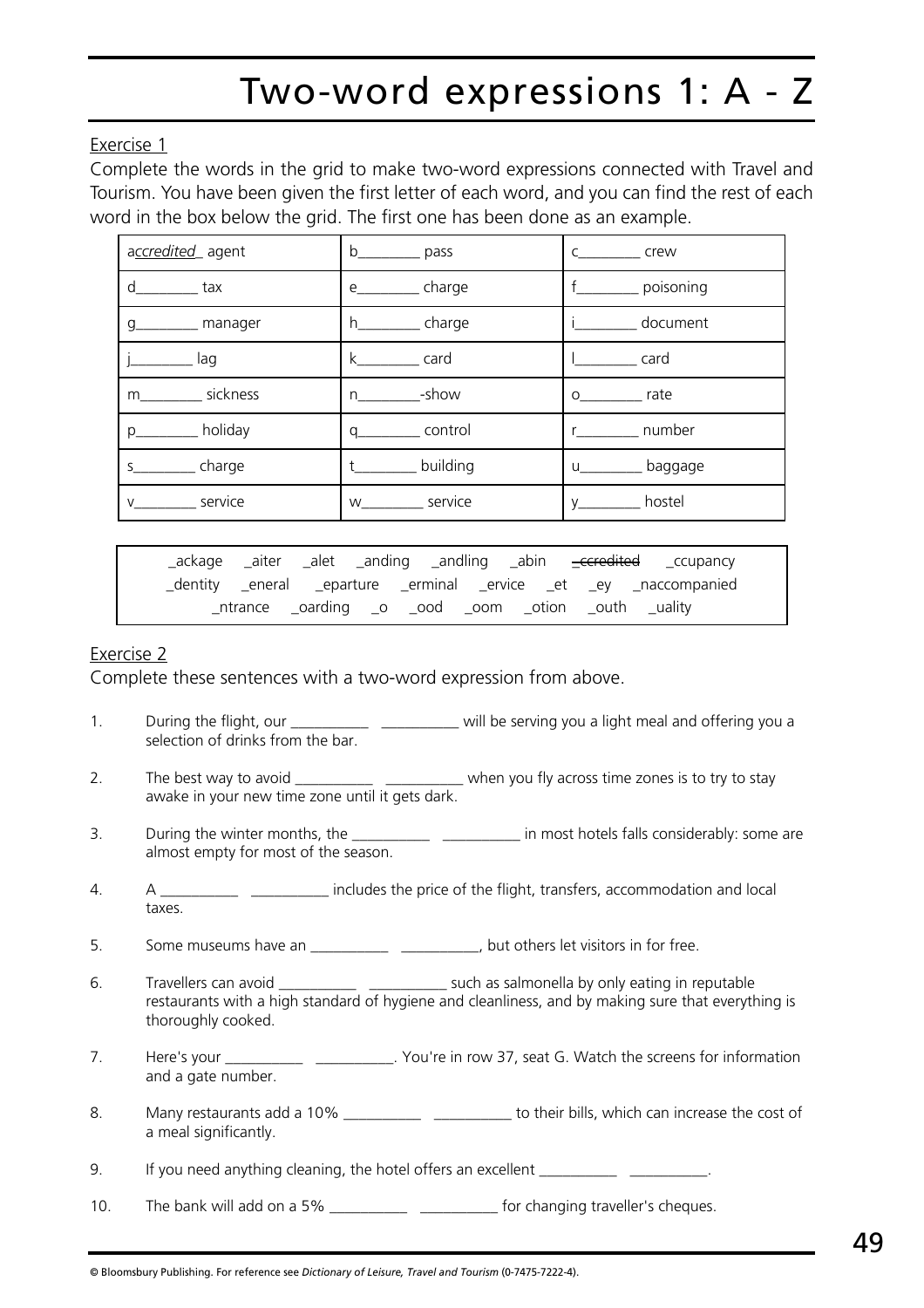## Two-word expressions 2

Choose one word from the first box and one word from the second box to make two-word expressions defined by the sentences. To help you, the *last* letter of one expression is the *first* letter of the next expression. There are some words in the boxes that you do not need.

| sightseeing $\bullet$                   | Warsaw •                     | Eighth • English • excess • ground • Gulf • Labour<br>Mardi • Middle • nature • poste • reception • round<br>sleeper • terminal •<br>transit • trunk<br>yellow |
|-----------------------------------------|------------------------------|----------------------------------------------------------------------------------------------------------------------------------------------------------------|
| $breakfast$ $\bullet$<br>fare $\bullet$ | reserve • restante •<br>tour | building • call • Convention •<br>Day • East<br>fever • freedom • Gras • handling • passenger<br>room •<br><b>States</b><br>seat •<br>trip<br>$\bullet$        |

- 1. A world-wide agreement which defines an airline's responsibilities to, and liabilities for, its passengers and their baggage on international flights.
- 2. A special area where wildlife is protected.
- 3. A morning meal that typically consists of cereal, bacon, eggs, toast and marmalade.
- 4. A traveller changing from one aircraft to another at an airport.
- 5. An American-English expression for a journey from one place to another and back again.
- 6. A system where letters can be addressed to someone at a post office where they can be collected (called *General Delivery* in American English).
- 7. Extra money to be paid on trains, planes, etc (such as for travelling first class with a second class ticket, or for travelling further than originally intended).
- 8. An airline's right to carry passengers between cities in a foreign country (for example, British Airways' right to carry passengers between New York and San Francisco).
- 9. A festival at the beginning of the period of Lent, and celebrated with carnivals in cities such as New Orleans, Rio de Janeiro and Nice.
- 10. A small journey (one day or less) which involves visiting the sights of a town or city.
- 11. A large room in a hotel suitable for big groups of people (for example, for a wedding party).
- 12. A general geographical name for the area which includes countries situated around the Persian Gulf (but which sometimes also includes Egypt and other countries *not* on the Gulf).
- 13. The main building at an airport where passengers arrive and depart.
- 14. The department and staff of an airline who deal with passengers at an airport after their plane has landed
- 15. A collective name for the countries on the Persian Gulf.
- 16. A comfortable seat on an aircraft, boat, etc, which can be reclined so that passengers can sleep more easily.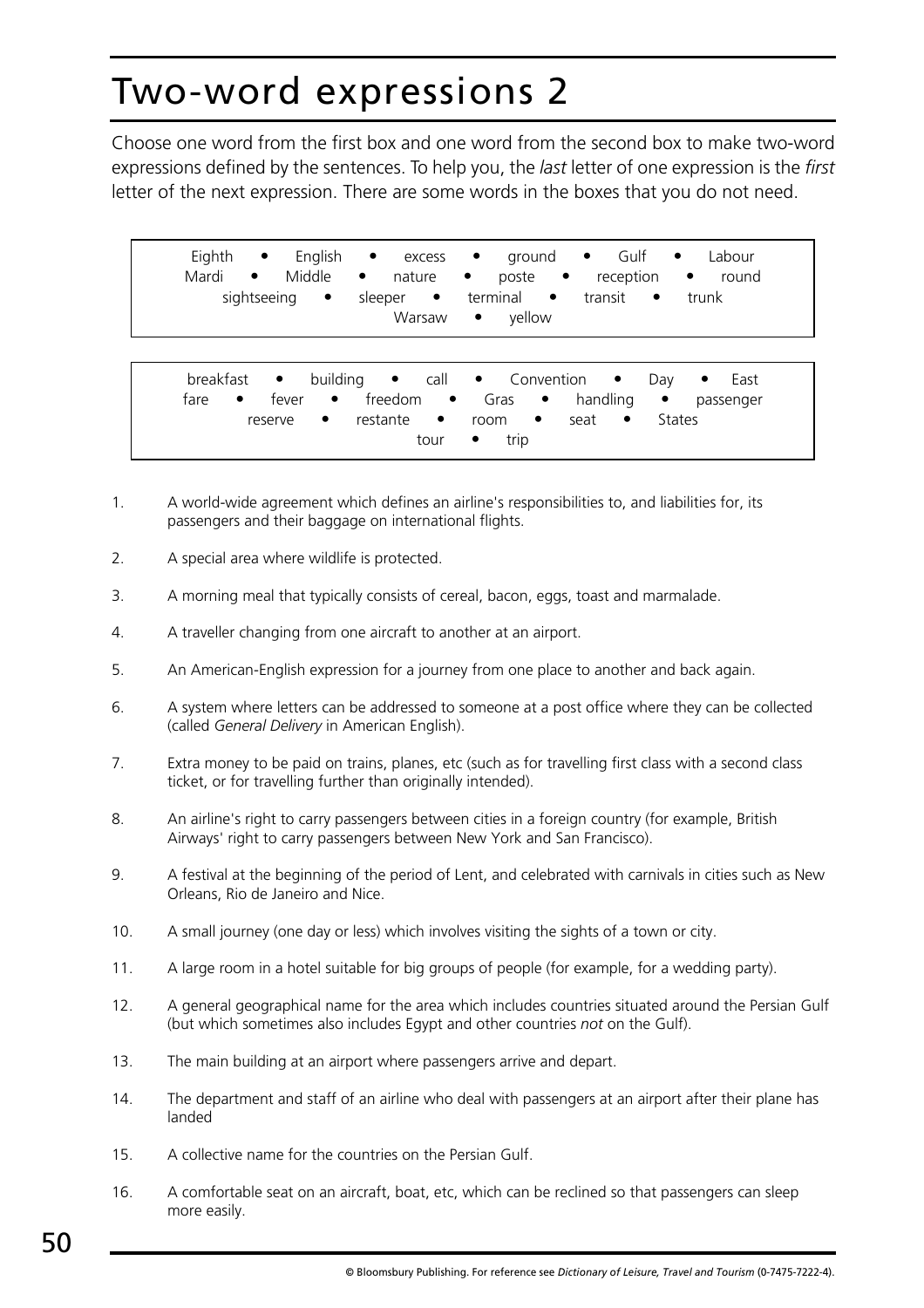# Types of holiday

<span id="page-55-0"></span>Look at extracts 1 - 17, which come from different holiday brochures and advertisements, and match each one with the type of holiday it is describing. Choose the holidays from the box below.

| adventure holiday • all-inclusive holiday                         | beach holiday<br>$\bullet$           |
|-------------------------------------------------------------------|--------------------------------------|
| camping holiday • cruise • diving holiday • environmental holiday |                                      |
| hiking holiday • package holiday • safari • sailing holiday       |                                      |
| self-catering holiday •                                           | sightseeing holiday • skiing holiday |
| special interest holiday<br>tour<br>$\bullet$                     | working holiday<br>$\bullet$         |

- 1. The Maria Holiday Resort consists of 24 self-contained apartments around a large swimming pool. Each apartment has a well-equipped kitchen where guests can prepare their meals. Alternatively, there are several good restaurants within easy walking distance.
- 2. What gets your adrenaline pumping? White-water rafting? Bungee jumping? Parachuting? Gliding? Rock climbing? Whatever your choice, Thrash Tours offers it all!
- 3. White sands, crystal water, waves gently lapping the shore, palm trees swaying in the breeze, a bright sun floating in an azure sky. If this is your idea of paradise, then the Seychelles are for you. So stop dreaming, and book your trip today!
- 4. The only site in the region to be awarded five stars, the Solero de Risa has pitches for 200 tents, and has its own pool, restaurants, bars and even a small shopping complex. An ideal base for those who like to spend their holiday under canvas.
- 5. Cabins are luxuriously appointed, and all have a view of the sea. Not that you'll be spending much time in them: with a wide range of activities on deck during the day, and a fabulous entertainment programme at night, you won't want to sleep! And of course with ten cities to explore over three weeks, you'll be out and about the rest of the time.
- 6. Prices begin from £350 per week, and include return flights from Gatwick or Manchester, visas, taxes, transfers and accommodation. We can even arrange your travel insurance and foreign currency - at very reasonable rates.
- 7. All our chalets are located within walking distance of the most popular slopes, including the nursery slope. For the more adventurous and experienced, a cable car can get you to the top of the most exciting black-run pistes within half an hour.
- 8. After a day exploring the area in an open-top jeep, we head for the water-hole at dusk. This is then the focus of all the activity, with hippos, giraffes and elephants competing for space with flamingos and egrets. After that, we return to the lodge for dinner and bed.
- 9. The walk, which takes in some of the country's most beautiful scenery, takes five days to complete, and we cover an estimated 20 kilometres a day. Accommodation is in youth hostels and guest houses along the way, with breakfast and dinner provided. We strongly recommend that you bring waterproofs and a water bottle, and wear comfortable walking shoes.
- 10. The Cuatro Vientos resort at Santa Lucia has everything you could possibly want for the perfect holiday. The price of £850 for two weeks includes all flights, taxes, transfers, meals, snacks, locally produced drinks and entertainment.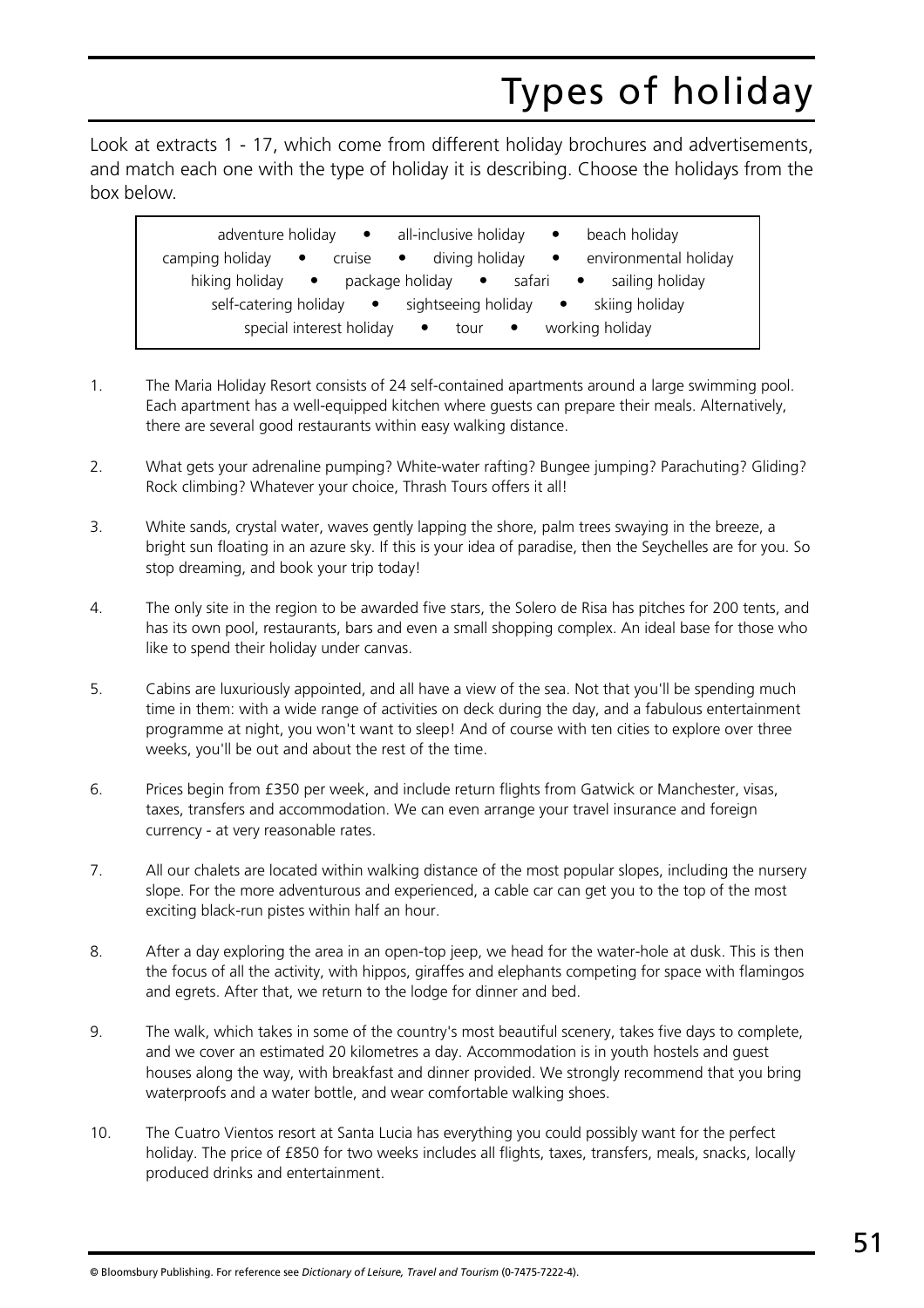# Types of holiday *(cont.)*

- 11. We arrive at Marco Polo airport in the morning and transfer to the city by private water taxi. After checking into our hotel, we meet our guide, who will take us around Saint Mark's Square, the Doge's Palace and the beautiful Basilica di San Marco. We then proceed on foot to the famous Rialto Bridge over the Grand Canal, where you will get the chance….
- 12. You provide the warm clothes and the enthusiasm, we provide the waterproofs, the lifejackets and, of course, the boats. After a day's training in the safety of peaceful Poliparut harbour, you then head for the open sea for a real taste of life on the ocean wave!
- 13. The Arrowhead Conservation Centre offers committed greenies the chance to really do their bit for the planet while having fun and getting away from the pressures of daily life. Activities include tree planting, building windbreaks, monitoring pollution levels on the beach and coordinating local recycling programmes. Prices begin from £1200 a week….
- 14. Day 1: Depart London Gatwick. Arrive at Camaguey. Transfer to Los Pinchos hacienda for one night. Day 2: After breakfast, coach to Trinidad. Lunch in Trinidad, followed by a walk around the town. Coach to Cienfuegos, staying at the Hotel Jose Martin for two nights. Day 3: Local bus to botanic gardens for informed tour. Afternoon at leisure, or optional excursion (supplement payable) to Burette lagoon and crocodile farm.
- 15. Explore some of the most beautiful coral reefs in the world, from the Red Sea to Australia's Great Barrier Reef, which has some of the most exotic underwater flora and fauna in the world. Alternatively, check out some fascinating wrecks dotted around the British Isles. All our instructors are PADI trained and certified…
- 16. They say that a change is as good as a break. With Hands-On Holidays, you can do both! Grape picking in France or Italy, olive harvesting in Greece and helping to run a bar in Spain are just a few of the temporary, short-term jobs we have on our books. So if you want to have fun and earn a bit of money, contact us today!
- 17. Take some coconut milk, lemon grass, chillies, garlic, ginger, and fish sauce, mix it together, add some tiger prawns and you've got the perfect Thai meal. Well, almost! Why not find out how to cook real Thai food on one of our residential courses on the beautiful island of Phuket, off Thailand's west coast? Under the tutelage of some of the areas best chefs, we will show you how to dish up the perfect Thai feast!

Look at the descriptions again, and underline the words and expressions that helped you to identify what kind of holiday it was.

Also see: *Types of tourism* [\(page 53\)](#page-57-0)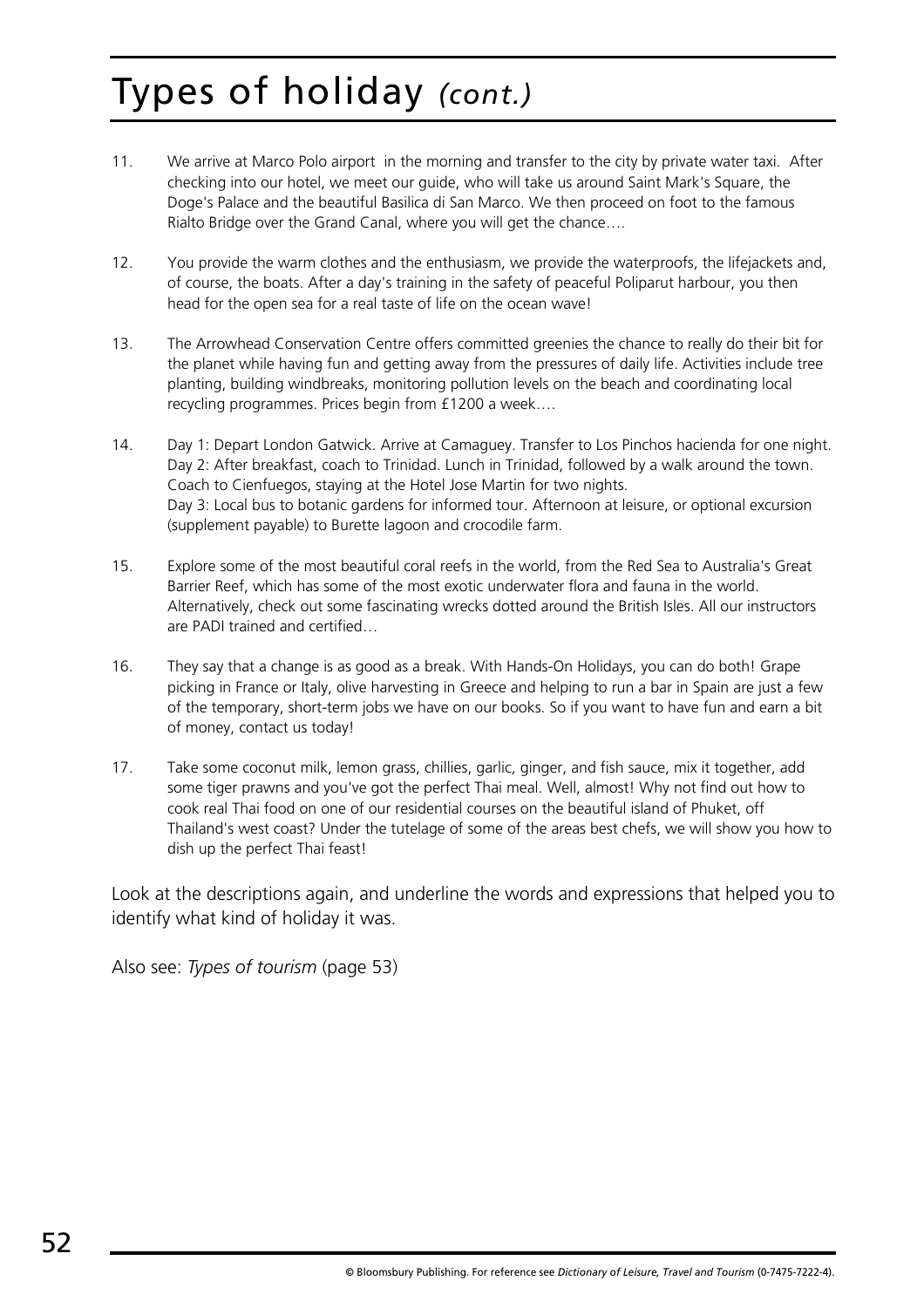# Types of tourism

<span id="page-57-0"></span>Decide what kinds of tourism are being described, and write the answers in the grid. If you do this correctly, you will reveal another type of tourism in the shaded vertical strip (to help you, the first letter and last letter of each word are already in the grid).

- 1. Robert's travel company specialises in tourism that tries not to have an adverse effect on the places that its customers visit.
- 2. The travel company that Olivia works for only provides holidays for people who want to visit other countries, and not stay in their own country.
- 3. Rebecca's company offers trips to travellers who want to meet and observe indigenous people in their native locations.
- 4. If you're interested in visiting castles, other old buildings and famous historical sights, the agency that Harry works for would be ideal.
- 5. Have you been feeling under the weather recently? Whether you want a month in a spa, or just a few days breathing clean mountain air, Harriet's tour company will get you back in the pink again!
- 6. Fed up with the beach? Can't face another skiing holiday? Well, what about a week on a farm instead? Andy's Tours has a wide range of cottages, caravans and other accommodation in some of the country's most beautiful locations.
- 7. Bert's tour operator provides transport, accommodation and other travel services for some of the biggest companies in the country.
- 8. Hilda's Holidays has some of the loudest, liveliest and most exciting resorts available. Why spend a fortnight sitting on a beach when you can spend it drinking yourself under the table?!
- 9. Ian's company provides accommodation, transport and tours for visitors coming from outside the country.
- 10. If you want to visit some of the world's most important holy places, Rachel's company is the one to have faith in.
- 11. Many companies like to reward their employees for working hard and getting good results. Some of them use Imogen's tour operator to book holidays and trips for their best staff to say 'Thank you for all your good work'.

| 1.  |              |                          | ${\sf R}$     |               |             |   |                           |   |   |             | $\mathsf E$ |
|-----|--------------|--------------------------|---------------|---------------|-------------|---|---------------------------|---|---|-------------|-------------|
| 2.  |              |                          |               | $\circ$       |             |   |                           |   |   | D           |             |
| 3.  | ${\sf R}$    |                          |               |               | $\mathsf S$ |   |                           |   |   |             |             |
| 4.  | $\mathsf{H}$ |                          |               |               |             |   | E                         |   |   |             |             |
| 5.  |              |                          | H             |               |             |   | $\boldsymbol{\mathsf{H}}$ |   |   |             |             |
| 6.  |              | $\overline{A}$           |               |               |             |   |                           |   |   |             |             |
| 7.  | $\sf B$      |                          |               |               |             |   | S                         |   |   |             |             |
| 8.  |              |                          |               | $\mathsf{H}%$ |             | D |                           |   |   |             |             |
| 9.  |              |                          | $\vert \vert$ |               |             |   |                           | D |   |             |             |
| 10. |              |                          | ${\sf R}$     |               |             |   |                           |   |   | $\mathsf S$ |             |
| 11. |              | $\overline{\phantom{a}}$ |               |               |             |   |                           |   | E |             |             |

Also see: *Types of holiday* [\(page 51\)](#page-55-0)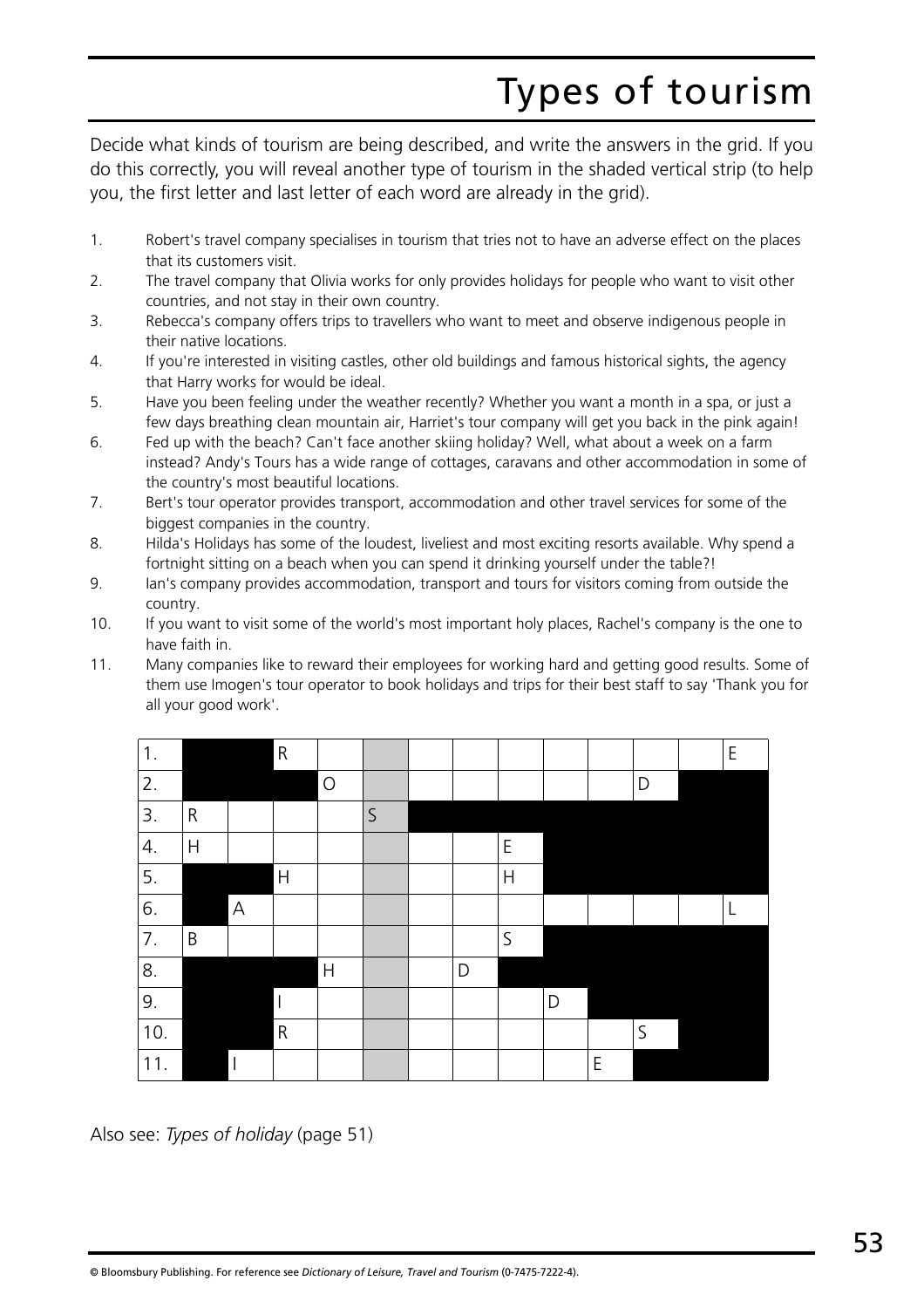## What has gone wrong?

Look at the situations and what the people are saying on the next two pages, and decide what has happened in each case. Complete each situation with an appropriate word from the first box. You do not need all of the words in the box.

| broken •      | bumped • burnt • cancelled •<br>damaged                                      |
|---------------|------------------------------------------------------------------------------|
| delaved       | • diverted • double-booked •<br>killed<br>lost<br>$\bullet$                  |
| misinformed • | opened • overcharged •<br>mugged •<br>overcooked                             |
|               | robbed • run over / knocked down (by a car)<br>poisoned • re-routed •        |
|               | undercharged $\bullet$<br>short-changed $\bullet$<br>stolen •<br>undercooked |

Situation 1: A customer in a restaurant is talking to a waiter: "*I asked for it to be well-done, but this is rare. In fact, it's almost raw*!" His food has been \_\_\_\_\_\_\_\_\_\_.

Situation 2: The same customer is talking to the waiter again: *"I think there's a mistake on my bill. I didn't order half of these things".* He has been \_\_\_\_\_\_\_\_\_\_.

Situation 3: An airline passenger is at the airport: *"We were supposed to take off an hour ago. I keep checking the boards for information, but all it says is 'Wait in lounge'."*  Her flight has been \_\_\_\_\_\_\_\_\_\_.

Situation 4: An airline passenger is talking to a member of the airline's ground-crew staff: *"Look, I've got two baggage checks, so where's my second item? I've been waiting here for half an hour and it hasn't come through on the luggage carousel."* Some of his luggage has been \_\_\_\_\_\_\_\_\_\_.

Situation 5: A tourist is talking to a police officer: "*I was walking back to my hotel when someone hit me on the head and stole my wallet*" The tourist has been \_\_\_\_\_\_\_\_\_\_\_\_\_.

Situation 6: A hotel receptionist is talking to a customer. "*I'm sorry, madam, I don't know how it happened, but it looks like the room you reserved has been given to someone else*". The customer's room has been  $\blacksquare$ 

Situation 7: A train passenger is complaining to a member of railway staff. "*Your ticket booking office told me that the train leaves at nine o'clock every morning, but when I got to the station, I discovered it leaves at half past eight*". The passenger has been \_\_\_\_\_\_\_\_\_\_.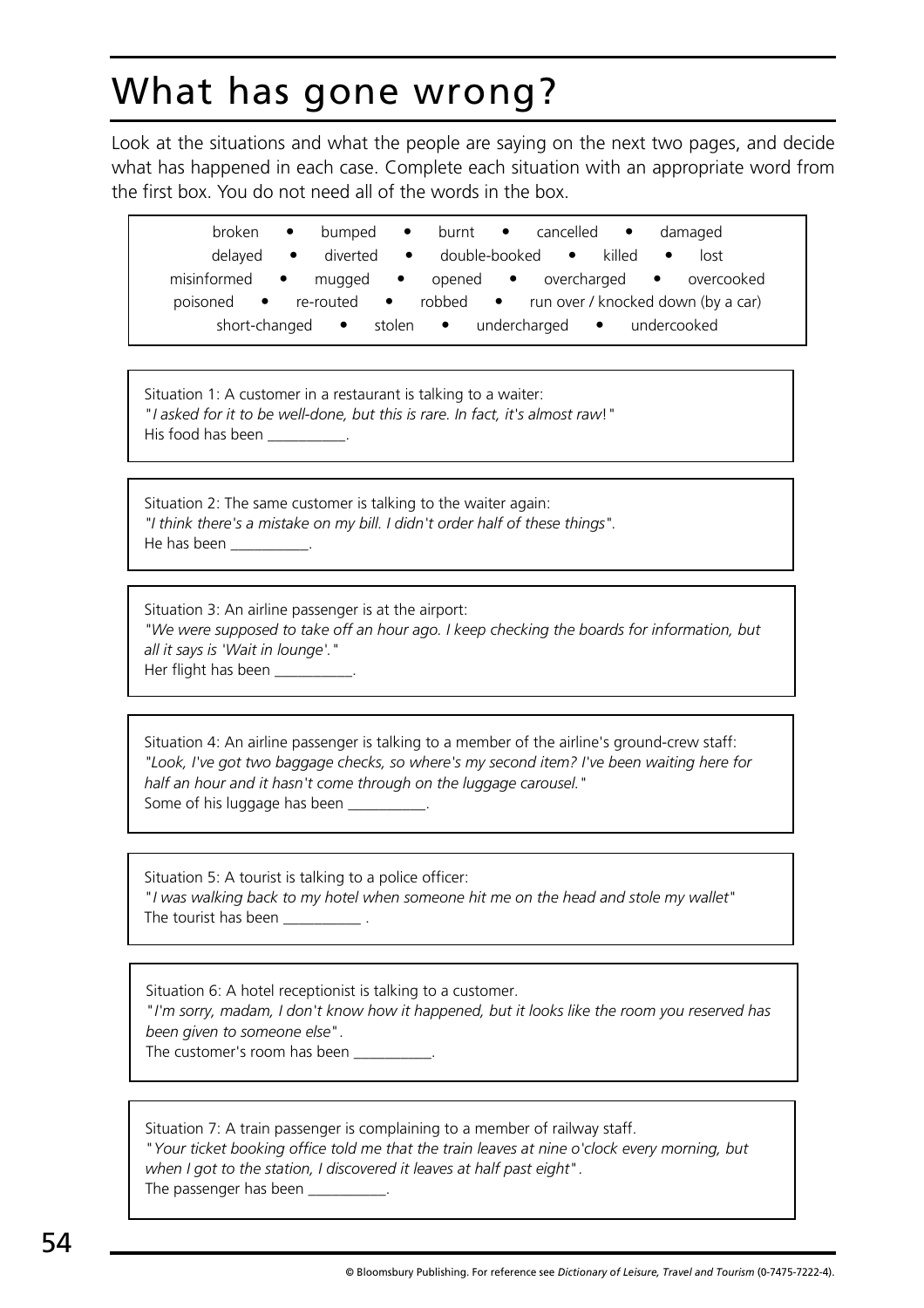Situation 8: An airline passenger is calling her family from an aircraft phone.

"*We can't land at O'Hare because of the snow, so they're flying us on to Des Moines and then putting us on a bus*".

The passenger's flight has been \_\_\_\_\_\_\_\_\_\_ because of bad weather.

Situation 9: A passenger in a taxi is complaining to the driver. "*According to your meter, the fare from the airport is €18. I gave you a €50 note, and you've only given me €20 back.*" The taxi driver has **the has** his passenger.

Situation 10: A woman is at the doctor. "*I'm getting continual stomach cramps, I've got awful diarrhoea and I can't stop vomiting. It must have been the shellfish I had for dinner last night. I thought it tasted strange*" The woman has been by eating bad seafood.

Situation 11: A customer in a bar is talking to the barman. "*I only put the mobile down on the table for a few moments, and when I next looked it had gone. Are you sure you didn't see anything?*" The customer's mobile phone has (probably) been  $\blacksquare$ 

Situation 12: A man is at the chemist. "*I didn't realise how strong the sun was. I fell asleep, and when I woke up I was red and sore from head to toe. Can you give me something to help it?*" He has been by the sun.

Situation 13: A hotel guest is talking to the hotel manager. "*When I got back to my room, I discovered that my safe had been broken into, and my passport and money stolen*". The guest's hotel room has been \_\_\_\_\_

Situation 14: A hotel guest is complaining to the hotel's laundry manager. "*This suit was in perfect condition when I gave it to you to be washed. Now there are three buttons missing and a large tear in one of the jacket sleeves*". The guest's suit has been \_\_\_\_\_\_

Situation 15: An airline passenger is talking to the check-in assistant. "*I have a valid ticket for this flight, and I'm in plenty of time to check in, so why are you telling me there are no seats available?*" The passenger has been by the airline.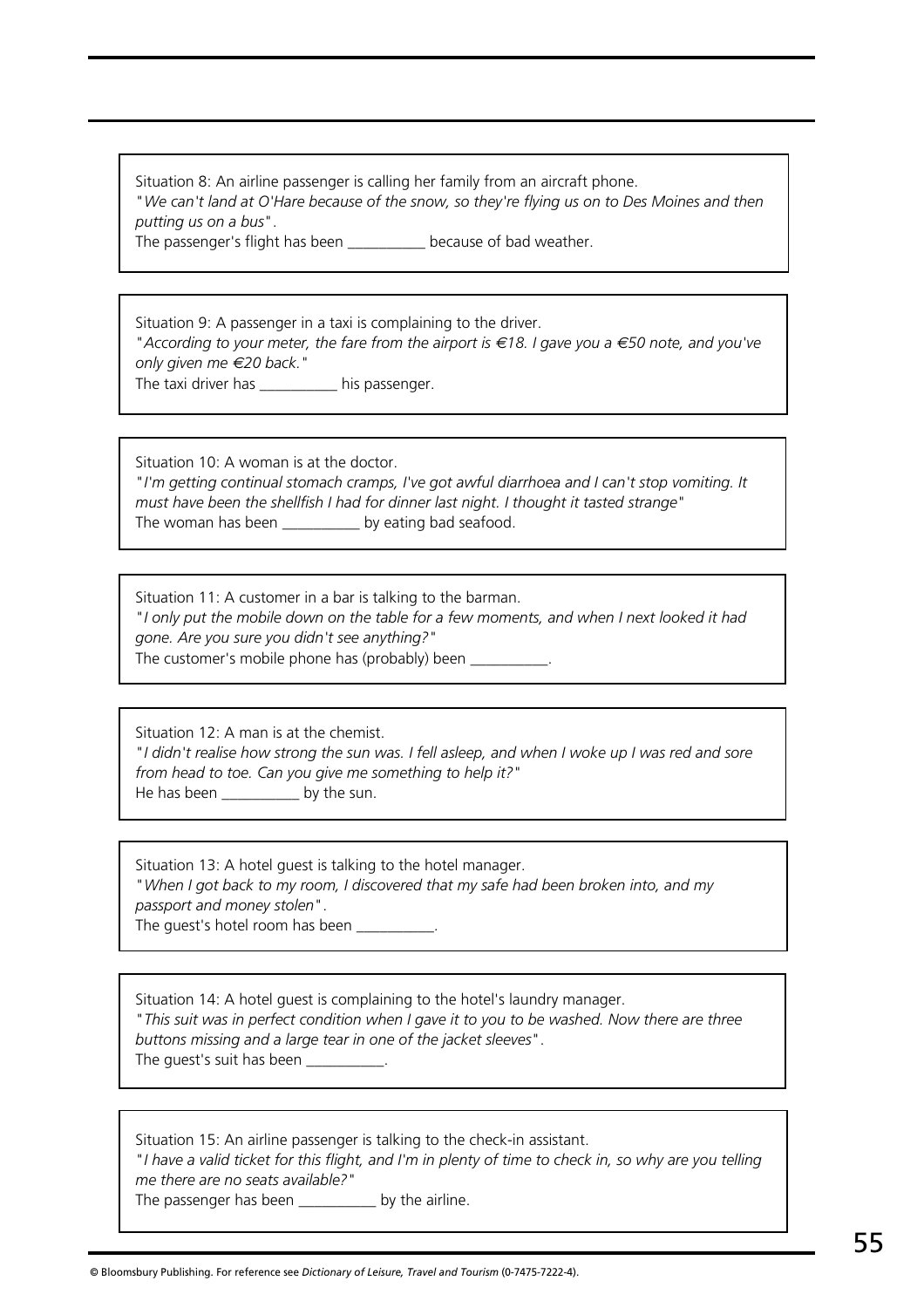# What is their job 1?

Read these descriptions given by people working in jobs related to the travel, tourism and entertainment industry. Can you work out what their jobs are from some of the key words and phrases they use?

- 1. People call us trolley dollies, but we do much more than just feed people and give them drinks. For a start, we need to make sure that everyone has fastened their safety belt and that their seats are in the upright position before we take-off. We are responsible for demonstrating the safety procedures, and for making sure that people obey the rules during the flight. If there's an accident, we need to make sure that everyone gets out.
- 2. It's not so bad with small groups, but with big groups it can get really confusing, especially if the place we're visiting is very busy. People might accidentally join another group, or wander off to take a photograph and then get lost, and I spend all my time running around looking for them, waving my umbrella in the air. Most people are attentive and well-behaved, but some don't listen and then ask really stupid questions, or interrupt you to say 'But my quidebook says......'.
- 3. It's usually quiet until the second sitting at 8 o'clock, then things get really busy. On some nights, there can be as many as 50 covers. There's always so much to remember: who ordered what, whether they wanted still or sparkling water, whether they wanted the meat done rare or medium, was it the house red or the Pinot Noir they wanted, who had the allergy to nuts, who couldn't eat cheese, and so on. And then there are the complainers to deal with. For them, things are always too hot, too cold, overcooked, undercooked, arrived too late, too early or not at all, etc.
- 4. After receiving our briefing and route, we meet the cabin crew. The first officer and I do a 360 degree outside check, then board and run another complete check on the flight deck. We wait for instructions from the tower, and as soon as we have our slot, we push-back from the terminal building. We taxi across the apron towards the runway and join the queue of others waiting for clearance to take off. Minutes later, we're off the ground and on our way.
- 5. The job is very routine. We cross-check people's tickets with the information on the computer, then look at their passports to make sure they are who they say they are. We ask them how many items of baggage they have (we need to know what is going in the hold and what they are taking on as hand baggage), whether they packed them themselves, whether they are carrying any sharp or illegal objects in their hand baggage, and whether anyone could have interfered with their bags. We then ask them if they have a seat preference - window or aisle - give them their boarding cards and tell them which gate to go to.
- 6. Most people want a simple package tour, and come to us for a brochure. Of course, we do a lot more than just hand out brochures. We book holidays, look for the cheapest flights, check accommodation availability, confirm bookings, sell traveller's cheques, foreign currency and insurance, make recommendations and suggestions and generally answer people's travel enquiries. We also have several corporate clients who use us for their business trips. We're a member of ABTA, and have ATOL, by the way, so you know you're in good hands.
- 7. My duties include meeting our customers at the airport and making them feel welcome, accompanying them to their accommodation and giving them some basic information to familiarise them with their surroundings. The next day, I meet them to tell them about the area, and also to tell them about some of the things they can do and places they can visit. I try to sell them tours, but a lot of people (especially the more independent travellers) tend to make their own arrangements. I also deal with customers' problems as they arise.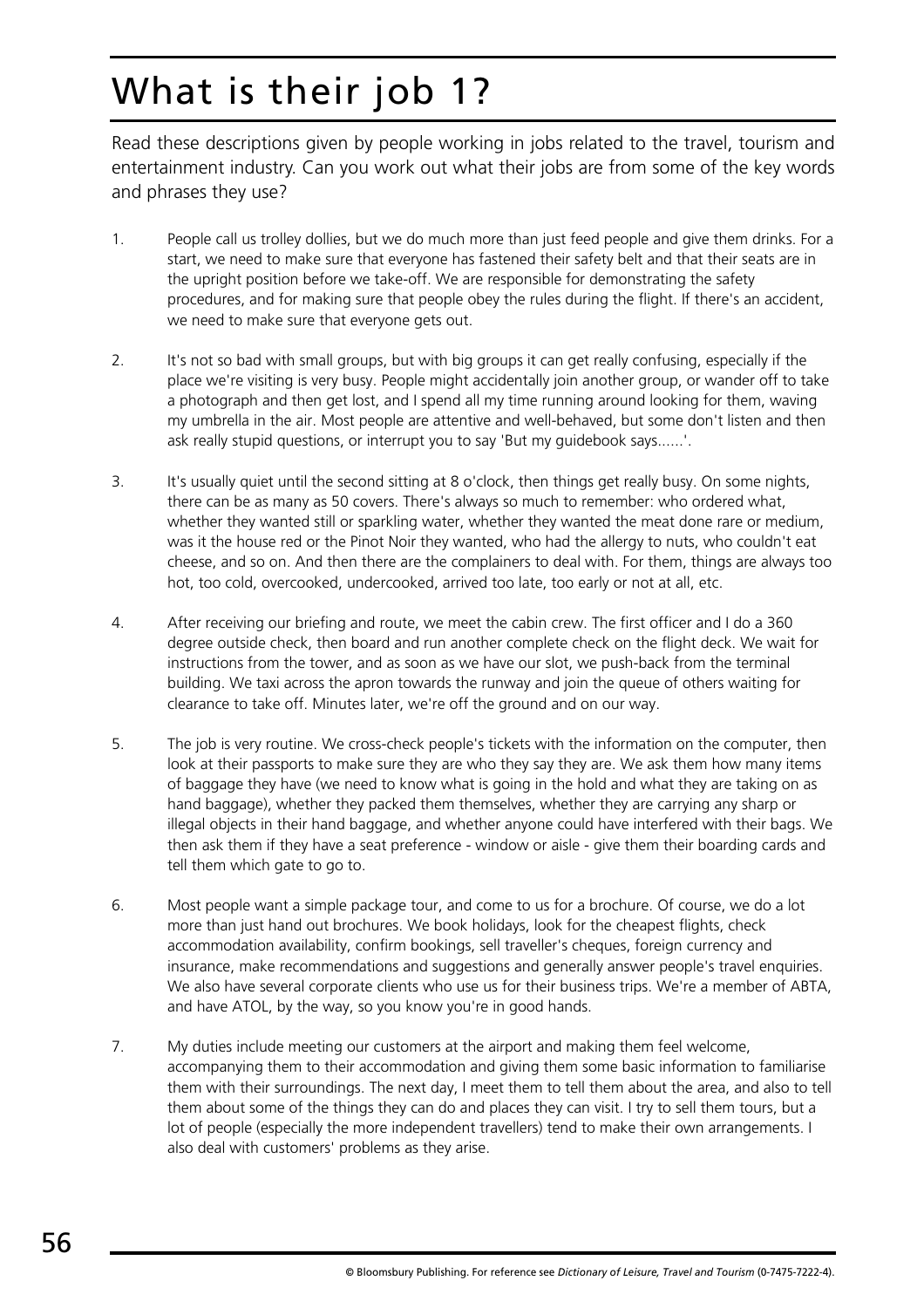- 8. I really enjoy my job. I'm quite a sociable person, so it gives me the chance to meet a lot of people. Of course, when things get really busy, I just say 'What can I get you?' or 'Would you like ice and lemon with that?', so the conversation isn't always so great. Sometimes, people have a bit too much and get drunk, which is OK unless they get aggressive too, and start fights. I'm on my feet most of the time, so after a hard night's work I can be absolutely exhausted. Oh, and the money is terrible, but I sometimes get good tips from the customers.
- 9. I don't usually talk to the fares I pick up at the rank, but occasionally I get a friendly or talkative customer. Mind you, it can be a bit distracting if I'm trying to concentrate on the road, especially during rush hour, and there's someone in the back seat chatting away. I don't really mind, though, especially if they give me a good tip.
- 10. For some people, I'm an essential part of their entertainment experience, to others I'm just a noise (sometimes a rather irritating noise!) in the background. But I like to think that most people enjoy having a nice tune going on in the background, something they can hum or even sing along to while they sip their cocktail. I get requests, as well, so my repertoire of 500 songs can really come in handy. I don't sing along, though, as I have a terrible singing voice. In fact, I'm almost completely tone deaf!
- 11. My beat is usually from eight a.m. to 4 p.m. . I spend most of my time on my feet, so at the end of the day I'm quite exhausted. My duties are quite varied, and range from keeping an eye out for pickpockets, ticket touts, dishonest taxi drivers and other rip-off merchants to dealing with tourists who have been victims of crime, and occasionally dealing with a case of shoplifting. The most important thing is to remain highly visible at all times (the uniform helps, of course), so that the bad guys keep away and the tourists can see I'm there to help them if they have problems.
- 12. A lot of people are happy to spend their days lounging by the pool, but quite a few actually want to do something, so that's where I come in. A typical day goes like this: at nine, I do a session of pool aerobics, then at ten there's beach volleyball, followed by face painting for the children. After lunch, I give a cooking demonstration and this is followed by some silly games on the beach, which are great fun for adults and children. In the late afternoon, I take the guests on a walk to a nearby village, where we all have a drink. In the evening, there's usually karaoke, a casino night or a disco to organise.
- 13. After collecting their things from the carousel, most people go through the green channel: very few go through the red channel, even if they're over the limit on their duty free allowance. It's my job to stop anyone who's trying to get through without paying the relevant import duty. It's also my job to make sure that people don't bring anything illegal into the country. This includes drugs, firearms and explosives. You would be amazed at the things people do to try to smuggle things into the country; last week we stopped someone with twenty gold watches hidden in an artificial leg!

Look at the descriptions again, and underline the key words and expressions that helped you to identify the jobs.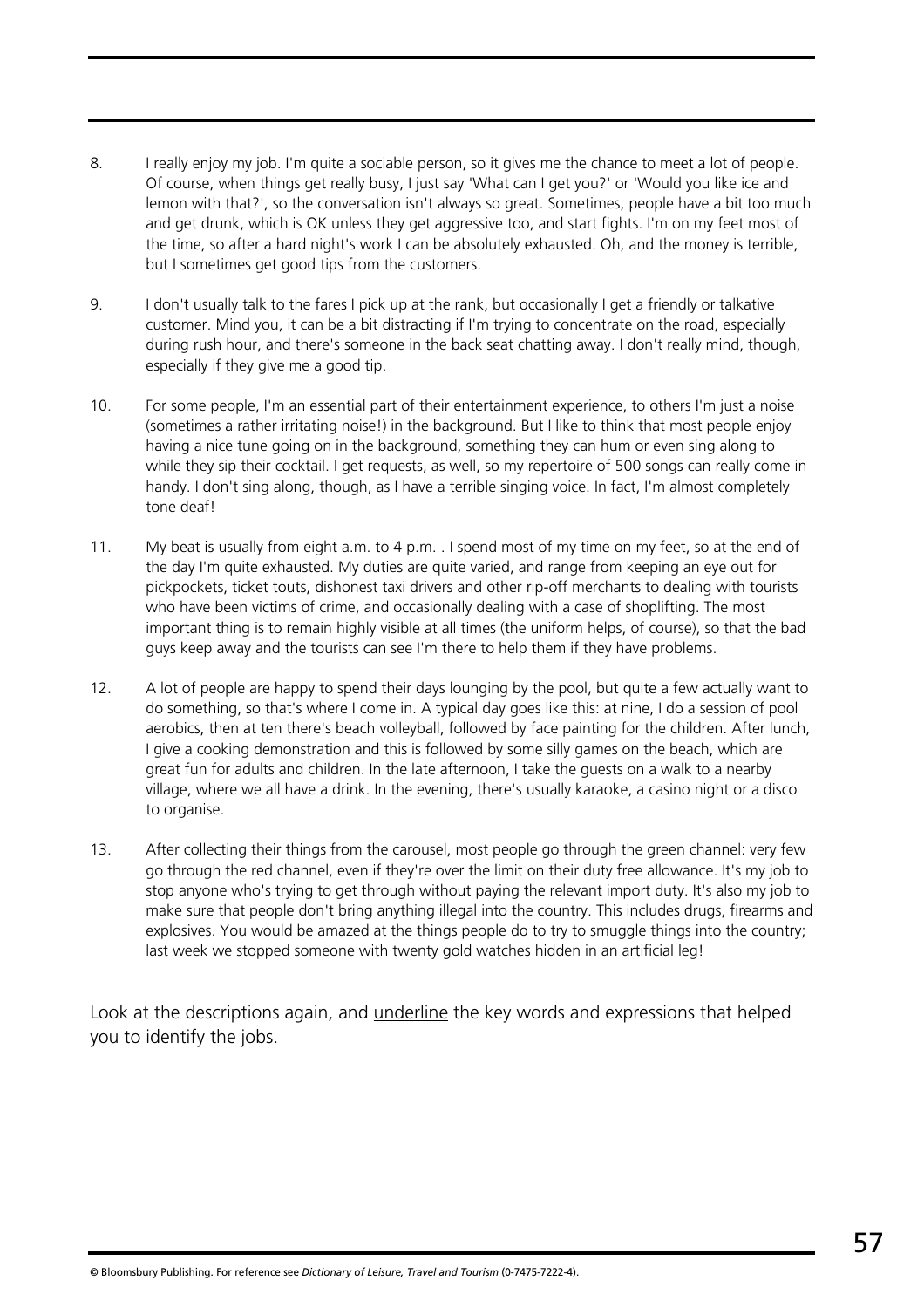# What is their job 2?: Hotel staff

Read this description of a hotel, and match the names of the people in **bold** with their jobs on the next page.

Hello, and welcome to Eynsham Towers International Hotel. My name's **Lisa Apps**, and I'm responsible for the successful running of the hotel. Let me take you round and introduce you to the rest of the staff.

Let's begin at the front. The man standing by the entrance in the uniform and funny hat is **Richard Taylor**. When guests arrive, he's usually the first person they meet. He'll open your taxi door for you, then welcome you into the hotel. The young man standing next to him is **Geoff Walton**, who will carry your bags in and up to your room. The other young man with them is **Mark Adamson**. If you arrive in your own vehicle, he'll take your keys and park up for you. To tell you the truth, he's a terrible driver: I certainly wouldn't trust him with *my* Ferrari!

All right, let's go inside. The man behind the desk by the door is **Brian Richards**. If you want to book a taxi, get tickets for a show, hire a tour guide or anything like that, you should talk to him. The woman behind the desk at the back of the foyer is **Jane Byrne**. She's the person who checks guests in, gives them their keys, takes messages for them, and so on. Next to her is **Jack Grant**. He's the person that guests pay when they leave, and he'll also change traveller's cheques or get you cash on your credit or debit card. The woman behind the desk to your right is **Imogen Bradley**: if guests want to book an air or train ticket, make a reservation at another hotel somewhere else or even book a full package holiday, they can speak to her.

Let's go through this door. We're now in housekeeping, and this is **Emma Ranscombe**, one of the people who cleans the rooms, makes the beds, provides guests with sheets, clean towels, toiletries and so on. The next door takes us through to the administration office, where I work. The young lady sitting at that desk deals with all my correspondence and helps me out with general duties; her name's **Felicity Mills**. Over there by the window is **Jennifer Bryant**. Our hotel has facilities for business meetings and so on, and it's her job to organise these for the companies who use this facility. The man at the other desk is **Robin Buxton**, who is in charge of the hotel finances. Hi, Robin. Is that a new Rolex you're wearing? Very nice.

OK, let's go into the restaurant. It's really busy at the moment because we've just started lunch. This is the person who is responsible for the successful running of the restaurant: **Roger Samson**. Good morning, Roger. The two people over there are **Maria Wade** and **Peter Mann**, who take customers orders and serve their food. The man standing by the bar with the big red nose is **Martin Blackwell**. He's our resident wine expert, and he will help you to choose the perfect bottle of wine to go with your meal. And this young lady is **Kitty Hannah**. She meets customers when they come in and takes them to their table. She also adds up the customers' bills. Hello, Kitty.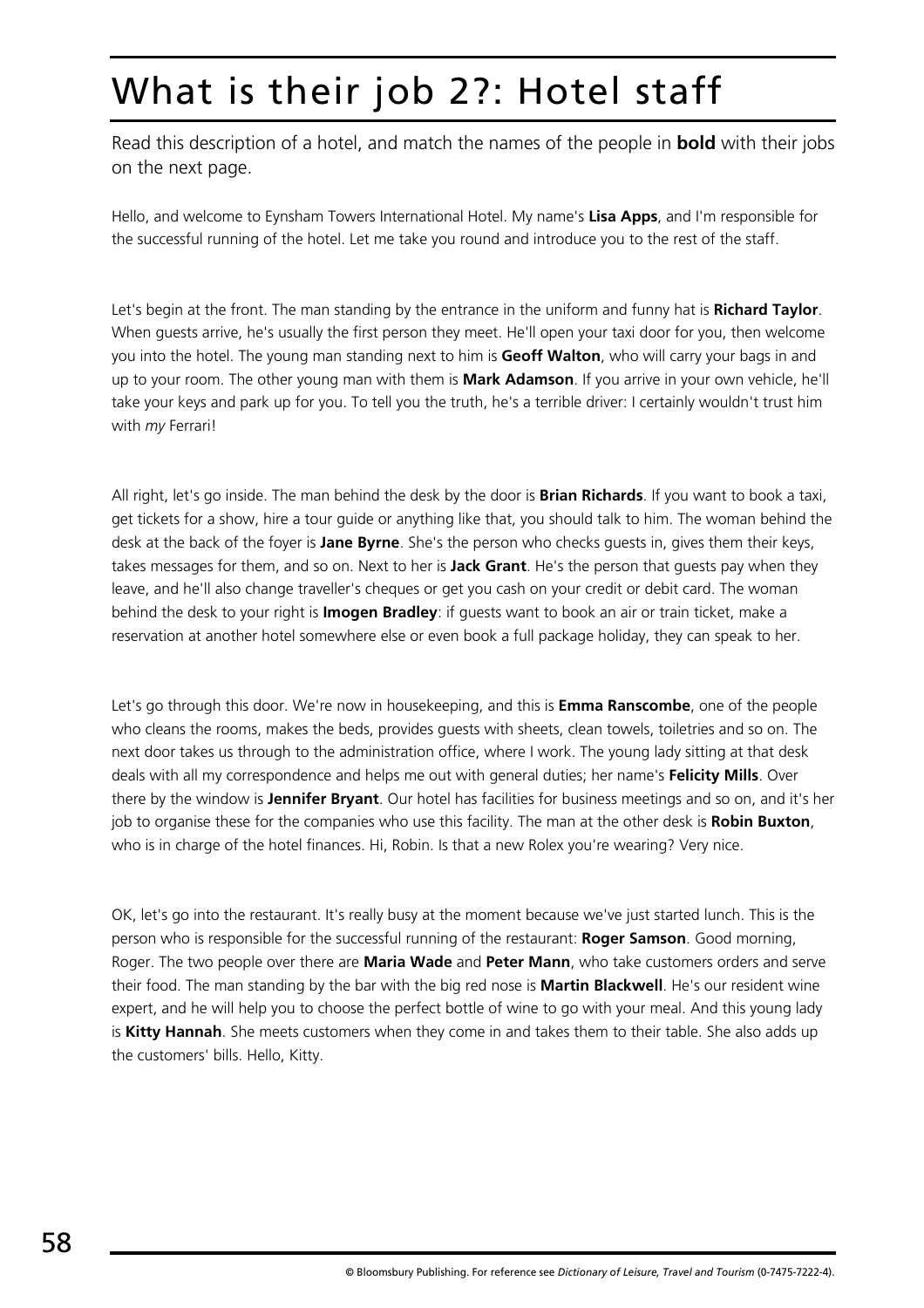Finally, let's go through to the kitchen. It's hot and noisy, isn't it? Right, well, the woman stirring that big pot is **Hilary Eccleston**, and she's one of the people who assists the man over there shouting at everyone. His name's **Gordon Rhodes-Thomson**, and he is in charge of the kitchen. Good morning, Gordon, how are things going? I beg your pardon? Well, really! The same to you. Finally, the young man washing the plates and glasses is **Laurence Bailey**. Uh, Laurence, that glass you just dropped is coming out of your wages, lad.

- 1. Lisa Apps
- 2. Richard Taylor
- 3. Geoff Walton
- 4. Mark Adamson
- 5. Brian Richards
- 6. Jane Byrne
- 7. Jack Grant
- 8. Imogen Bradley
- 9. Emma Ranscombe
- 10. Felicity Mills
- 11. Jennifer Bryant
- 12. Robin Buxton
- 13. Roger Samson
- 14. Maria Wade
- 15. Peter Mann
- 16. Martin Blackwell
- 17. Kitty Hannah
- 18. Hilary Eccleston
- 19. Gordon Rhodes-Thomson
- 20. Laurence Bailey

meetings and conventions planner chambermaid concierge head chef waiter cashier commissionaire sommelier porter waitress manager plongeur sous chef travel agent Maitre d'hôtel comptroller valet greeter personal assistant receptionist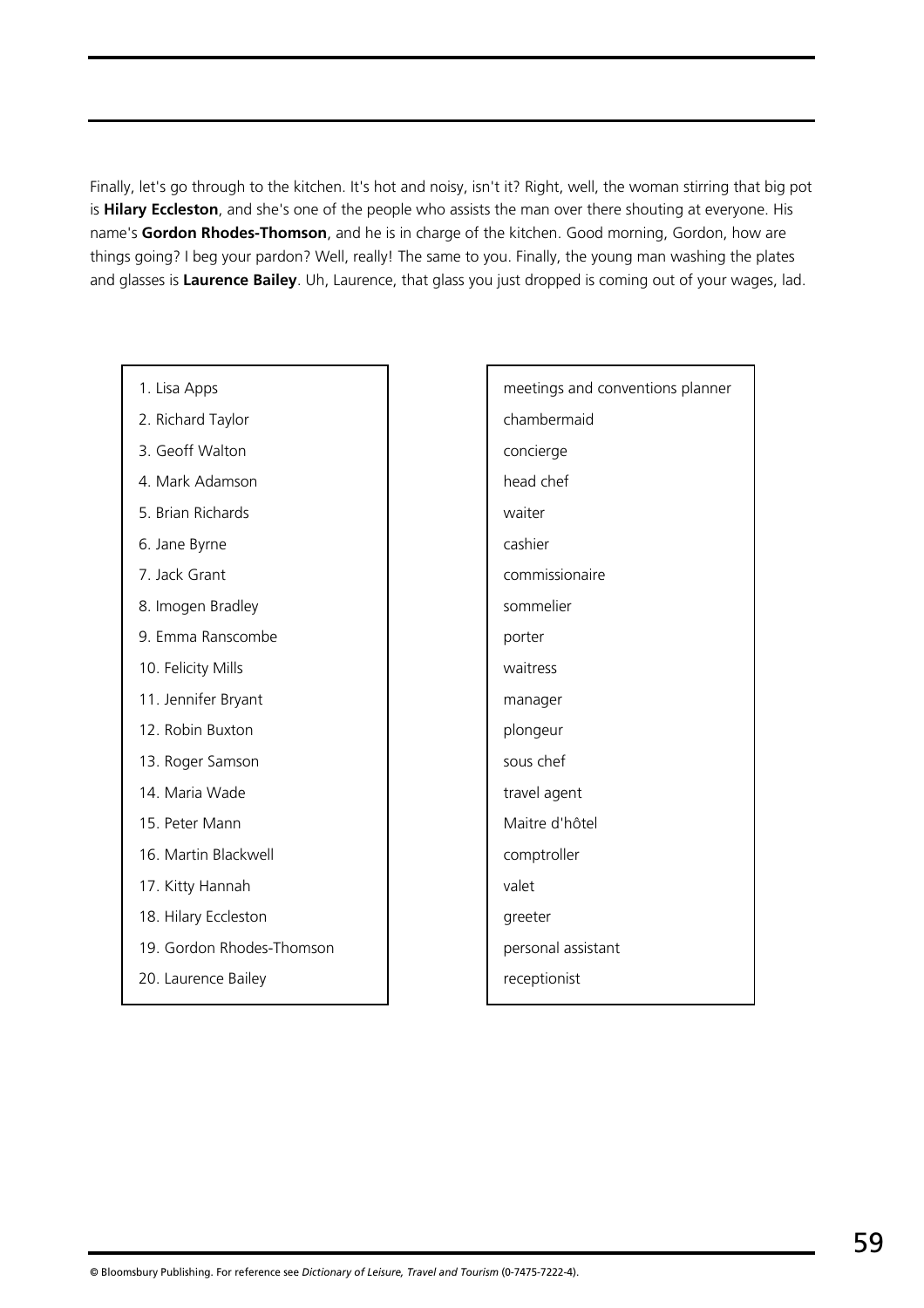# Where are they (1)?

Look at these extracts from conversations, notices, etc, and decide where you would hear or read each one. Choose from the list in the box. Underline the key words that help you decide your answer. Answers may be used more than once.

> At the airport  $\bullet$  At a ferry terminal  $\bullet$  On a bus  $\bullet$  On a cruise ship On a safari  $\bullet$  On a sightseeing tour  $\bullet$  On the beach  $\bullet$  On an aircraft In a pub or bar  $\bullet$  In a hotel  $\bullet$  In a museum  $\bullet$  In a restaurant In a taxi  $\bullet$  In a theatre  $\bullet$  In an Internet café

1. (On the phone)

Speaker 1: I'd like to order some food, please. Speaker 2: Certainly, madam. I'll put you through to room service. Speaker 1: Oh, and I don't seem to have any towels. Speaker 2: I'll get housekeeping to send some up. Room 501, isn't it?

- 2. (Notice) This is a residential district. In the interest of our neighbours, customers are politely requested to keep noise to a minimum when leaving this establishment.
- 3. All passengers are requested to assemble at the muster point on deck level 3 for a lifeboat drill at half past ten. The pool, bars and restaurants will be closed for the duration of the drill. Please ensure that your cabin doors are securely locked and windows or portholes closed during the drill.
- 4. Speaker 1: How many bags? Speaker 2: Just the suitcase to check in. And one piece of hand baggage. Speaker 1: Did you pack the case yourself? Speaker 2: I did. Speaker 1: And could anyone have interfered with the bag since then?
- 5. Speaker 1: Good evening, sir. How many? Speaker 2: Four, but I don't have a reservation. Speaker 1: That's no problem. Would you like smoking or no smoking? Speaker 2: I don't mind. Actually, would it be possible to seat us on the terrace?
- 6. I must ask everyone to stay inside the vehicle, and try not to make too much noise. These animals are wild, remember, and can be very dangerous. We've arrived at the busiest time of the day for spotting wildlife, so there's plenty of activity. You can see two hippos on the far side of the water hole, and....
- 7. Speaker 1: Could you put your seat up please, madam? We're landing shortly. Speaker 2: Oh, right. Speaker 1: And fold your table away as well. And raise the window blind?
- 8. Speaker 1: I'd like two for tonight's performance, please. Speaker 2: We've got seats in the stalls for £20, or in the circle for £15. Speaker 1: Can you see the stage all right from the circle?
- 9. Your lifejacket is situated under your seat. In the event of an emergency landing on water, place it over your head, and tie the strings around your waist. To inflate it, pull the orange toggle. There is a tube to help keep it fully inflated, a light, and a whistle for attracting attention....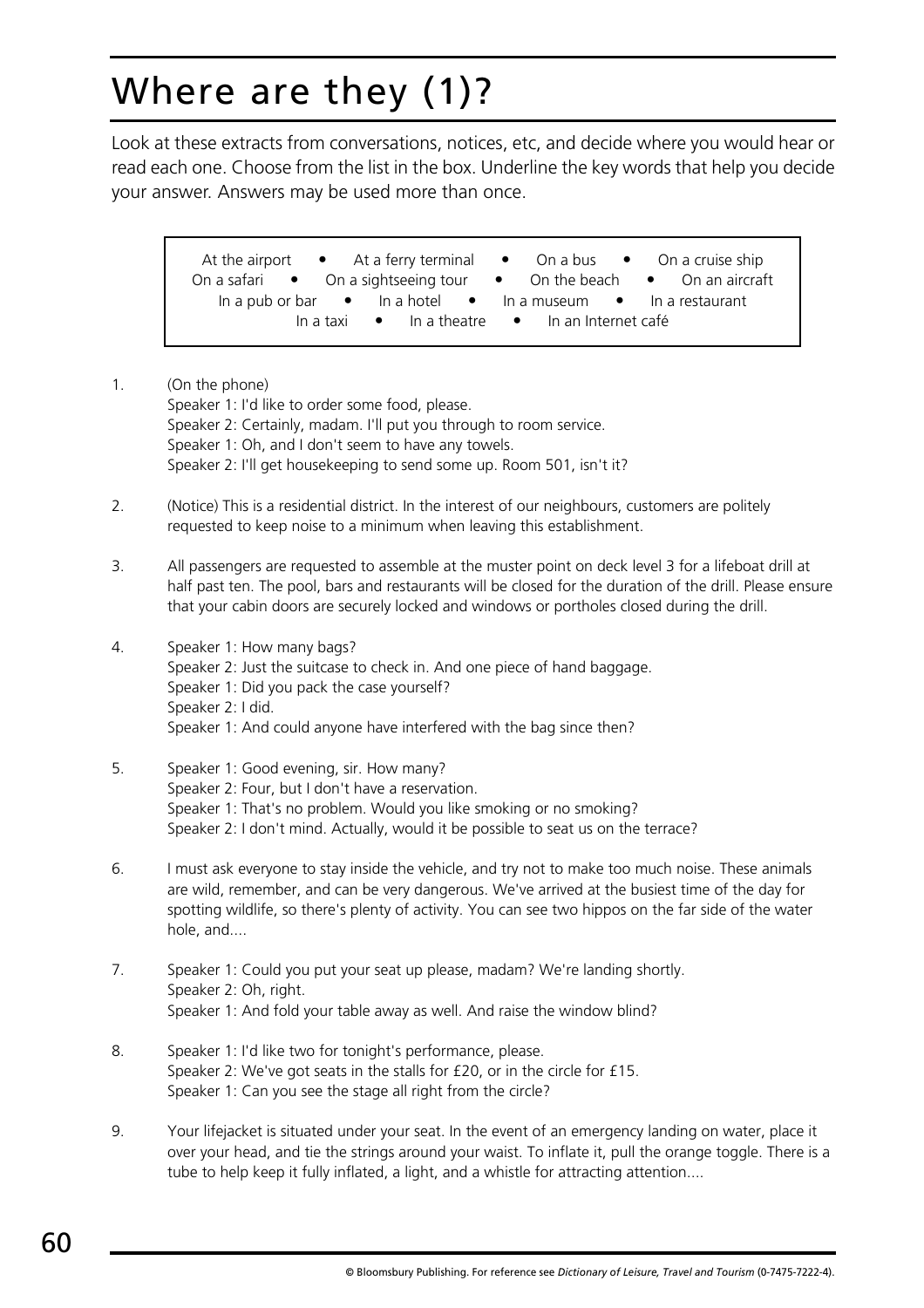- 10. Speaker 1: Thank you. What's the fare? Speaker 2: That's £8.20. Speaker 1: Here's £10. Keep the change.
- 11. Speaker 1: Summertown, please. Speaker 2: Single or return? Speaker 1: Return. Speaker 2: That's £1.20. Speaker 1: Here you are. Could you tell me when we get there please?
- 12. Speaker 1: A pint of Spitfire and a dry white wine please. Do you serve food? Speaker 2: We do. There's a list on the board by the door. Find a table, then give me your order when you're ready Speaker 1: That's great, thanks.
- 13. Speaker 1: Excuse me, I asked for well done, and this is rare. Speaker 2: I'm sorry, madam. I'll ask the chef to put it under the grill a bit longer.
- 14. (On a notice): ½ hour: €1. 1 hour: €1.50. Printing; 10C per sheet. Please be careful not to spill food or drink on the keyboards. Smoking is strictly prohibited.
- 15. Directly in front of you are two columns, one with a statue of Saint Mark and one with a statue of Saint Theodore. Ahead and on your left is the famous Doge's Palace. Directly to our left is Saint Mark's Basilica, and the campanile on your right, which was completely rebuilt after it collapsed, can be climbed for a marvellous view of the city.
- 16. Speaker 1: Day return for one car and five passengers, please. Speaker 2: If you leave on the next sailing, that will be £65. It's the peak hour, you see. The sailing after that is off-peak and will only cost you £30. You'll have to wait about an hour. Speaker 1: OK, we'll take the second sailing. Is there somewhere here we can get a coffee? Speaker 2: There's a café on the far side of the harbour.
- 17. Speaker 1: Two adults and two children please. Speaker 2: That's £7 please. Would you like a guide? They're free. Speaker 1: Yes please. We're particularly interested in the Egyptian section. Where is that? Speaker 2: On this floor, go past the gift shop and the portrait gallery and turn left just before you get to the natural history section.
- 18. Speaker 1: How much do the deckchairs cost? Speaker 2:  $\in$ 2 per hour, or  $\in$ 10 for the whole day. Umbrellas are  $\in$ 1 per hour or  $\in$ 5 for the day.
- 19. Speaker 1: What would you recommend with that, the Chablis or the Riesling? Speaker 2: I'll get the sommelier for you sir. Speaker 1: Thank you. And could we have some water? Speaker 2: Certainly. Still or sparkling?
- 20. Speaker 1: Please take off your coat and remove all metallic objects from your pocket. Speaker 2: And take off my watch? Speaker 1: Yes please. You can put everything in one of these trays.

Also see *Where are they 2?* on the next page

<sup>©</sup> Bloomsbury Publishing. For reference see *Dictionary of Leisure, Travel and Tourism* (0-7475-7222-4).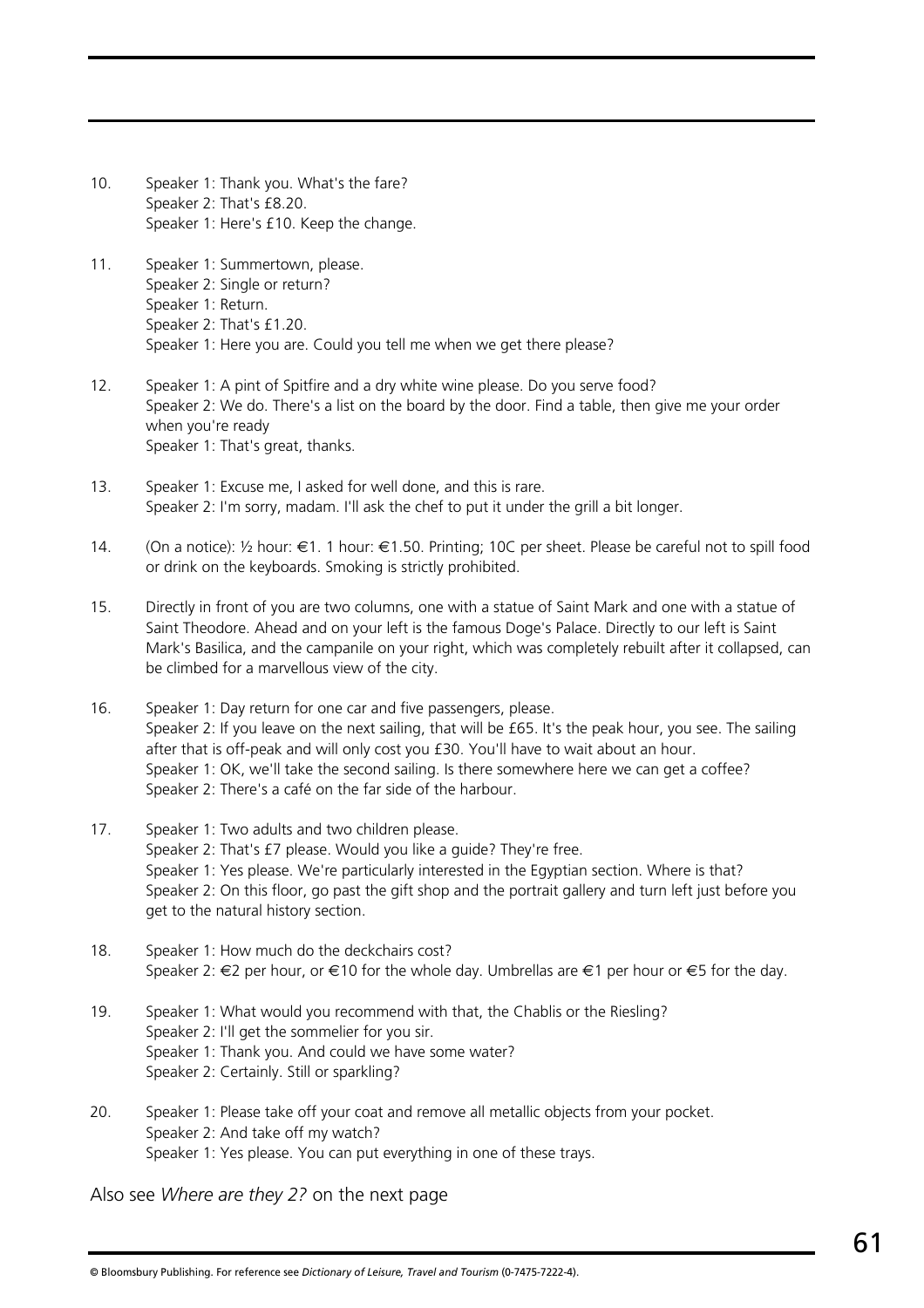# Where are they 2?

Look at these extracts from conversations, notices, etc, and decide where you would hear or read each one. Choose from the list in the box. Underline the key words that help you decide your answer.

| At the airport $\bullet$ At a ferry terminal $\bullet$ On a bus $\bullet$ On a cruise ship                                   |  |
|------------------------------------------------------------------------------------------------------------------------------|--|
| On a sightseeing tour $\bullet$ On the beach $\bullet$ On an aircraft $\bullet$ In a pub or bar                              |  |
| In a hotel $\bullet$ In a museum $\bullet$ In a restaurant $\bullet$ In a taxi<br>In a theatre $\bullet$ In an Internet café |  |

- 1. Hello everyone, this is your captain speaking. Well, we're making good progress despite a strong headwind and yesterday's storm. Sailing conditions are generally much calmer today, but things might get a bit choppy later this evening when we enter the Kalamar Straits. Winds are southerly, force 3 to 4, and there's a good chance...
- 2. Speaker 1: Window or aisle? Speaker 2: Aisle, please. Speaker 1: There you are. 25C. Your gate number is 80. Watch the screens for a boarding time.
- 3. Speaker 1: Good afternoon, madam. Do you have a reservation? Speaker 2: Yes, a double for two nights. The name's Gruchy. Speaker 1: Thank you, Ms Gruchy. Here's your key. Take the lift to the third floor. The porter will bring your bags.
- 4. (On a sign) Guests are reminded that they should check out by midday on the day they leave.
- 5. Speaker 1: How do I get on-line? Speaker 2: Well, first of all you need to enter the password we gave you, then click on 'New user', and then double-click on the 'Wannasurf' icon on the left of your screen.
- 6. Speaker 1: Don't drop that camera: you don't want to get sand in it. And keep it away from the water: if it gets saltwater in it, it'll never work again. And don't leave it lying around in the hot sun. And try not to get any suncream on it. Speaker 2: Oh dear, perhaps I should just take it back to the hotel.
- 7. This is the minibar, and here's the menu and price list. There's a safe in the wardrobe, but we recommend that you leave extremely valuable items in one of the safety deposit boxes at reception. Here's your phone. To get reception, press 0, to get an outside line, press 9. There's a computer internet port by the television, and...
- 8. Speaker 1: Two bottles of Bud, please. Speaker 2: Are you both 18? Speaker 1: Yes. Speaker 2: I'll need to see some form of ID please.
- 9. In the unlikely event of a sudden drop in cabin pressure, oxygen masks will automatically drop from the overhead compartments. Pull the mask towards you, fasten it using the strap, and breathe normally. Make sure you own mask is fully attached before helping....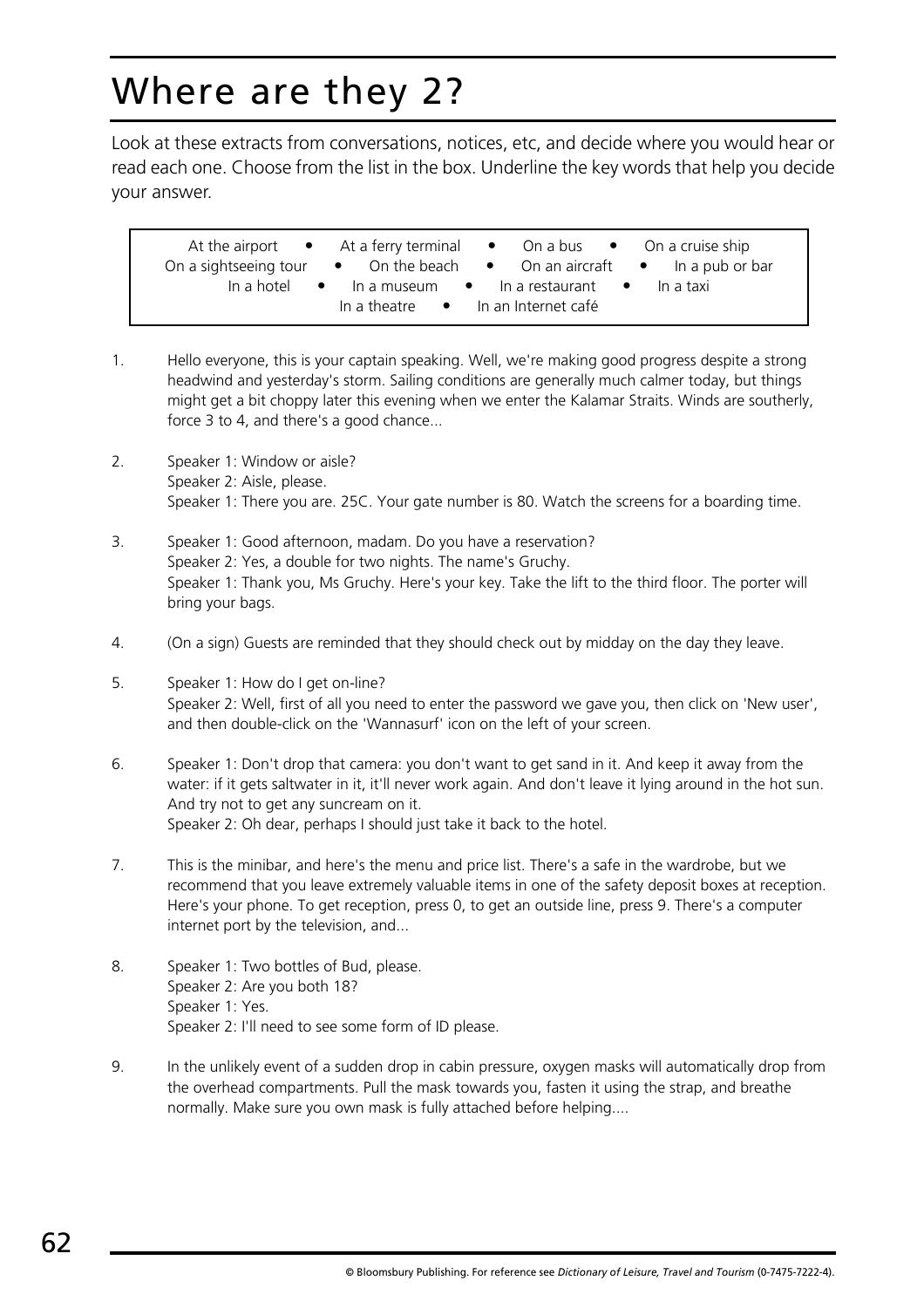- 10. (On the phone) Speaker 1: Would you mind making a little less noise, please? It is rather late and the other guests are complaining that they can't sleep. Speaker 2: Oh, I'm sorry. Of course we'll keep the noise down. Speaker 1: Thank you sir.
- 11. Speaker 1: Do you allow children in here? Speaker 2; Yes, until seven o'clock. After that, there's a special family room at the back. Speaker 1: And do you have a no smoking section? Speaker 2: Yes, the family room is no smoking. And we don't allow it at the bar.
- 12. Good morning ladies and gentlemen. I'm your captain John Grindon, and together with my first officer Tim Rogers I'll be taking you on the first leg of this flight to Wellington. We're currently waiting for clearance for the tower, and despite a slight delay we won't miss our slot.
- 13. Speaker 1: Excuse me, what are all of these extra charges on my bill for? Speaker 2: That first one is a \$5 cover charge, the second one is a 15% service charge and the third one is an 18% VAT charge. Speaker 1: And the fourth one? Speaker 2: That's a special \$10 charge for the spoon you put in your pocket earlier.
- 14. Could I ask everyone to stay together and not to wander off? It can get very busy here at this time of the day. If anyone gets separated from the group, go and wait by the cathedral entrance and I'll come to look for you. We've got a busy itinerary today, so let's get started.
- 15. You have a choice of two crossings. There's a normal roll-on-roll-off service at nine o'clock, and a hovercraft service at ten o'clock. The hovercraft is more expensive, but it's much quicker.
- 16. Speaker 1: Could you put the meter on please? Speaker 2: I'm sorry, it's broken. It doesn't work. Speaker 1: In that case, I want you to stop and let me out. Speaker 2: Oh, I've just remembered. It does work. I had it fixed this morning. Silly me.
- 17. Speaker 1: Please put that back into the display case, madam. We don't allow visitors to touch the exhibits. Speaker 2: But it's so beautiful. Whoops, butter fingers, I've dropped it! Speaker 1: Oh no! That's a Chin Dynasty vase. It's over fifteen hundred years old. Speaker 2: Oh well, at least it wasn't new.
- 18. Speaker 1: This is a terrible seat. I can't see the stage very well from here. Speaker 2: Well, why don't you ask to change before the curtain goes up? Speaker 1: It's already going up. I'll have to wait for the interval now. Speaker 3: Shhhh! It's starting.
- 19. This place is a fleapit. The air-conditioning doesn't work, I can't open the balcony door, there's a horrible smell coming from the plumbing, the walls are paper-thin, the mattress is lumpy, the sheets are damp, the pillow has mould growing on it and there's a dead cockroach in the wardrobe.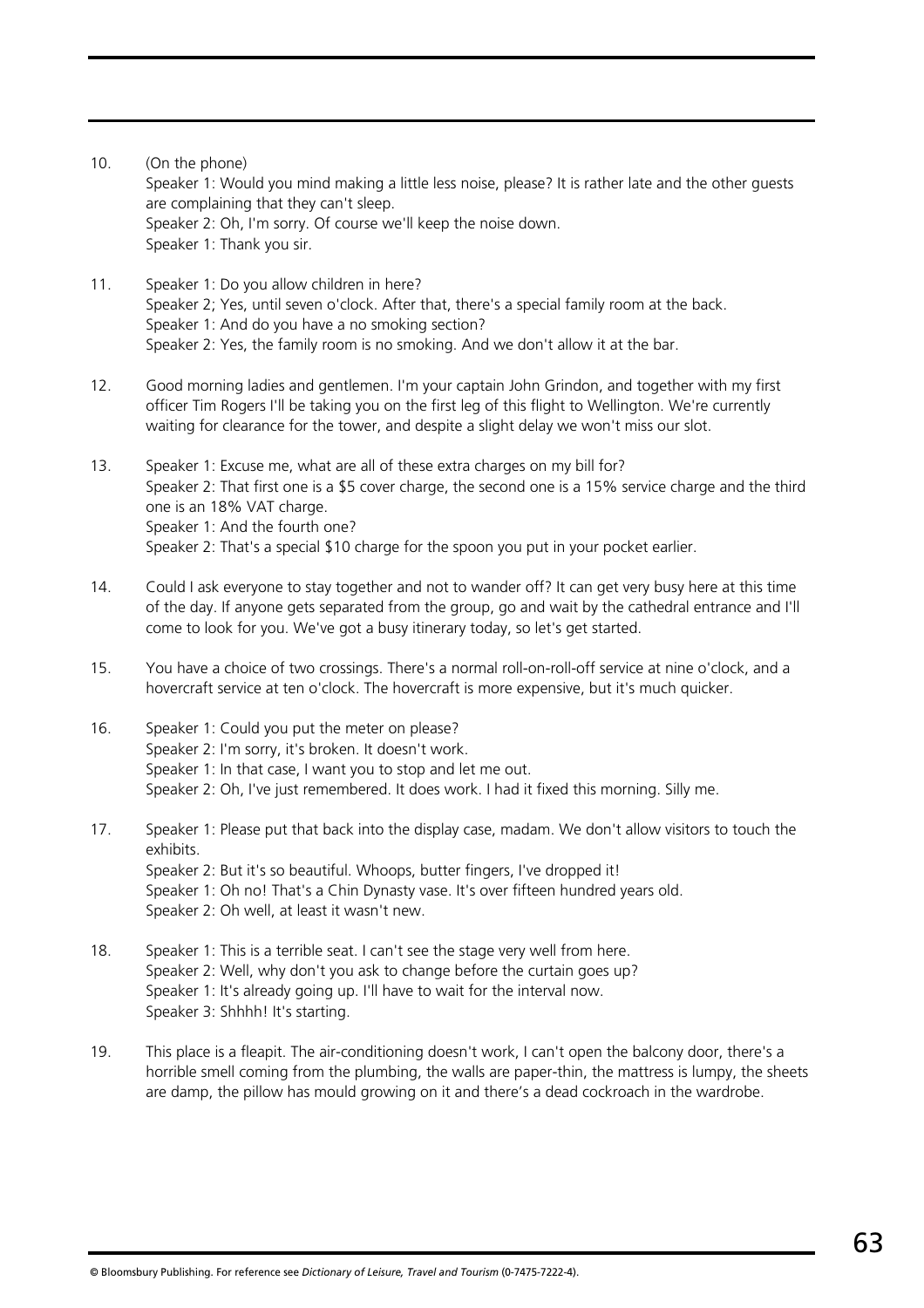## ANSWERS

Several of the answers below are followed by a task for you to do. These tasks are indicated by a  $*$  symbol. Try to do them, as they will give you the opportunity to make productive use of the key vocabulary that you have learnt.

#### *Note: AmE = American English (the English used in North America)*

#### **Abbreviations 1: International organisations (pages 1 + 2)**

Across

4. Hostel 6. Cultural 8.Union 9. Labour 10.Camping 12. Aviation 14. Monetary 17. Tour 18. American 22. Environment 24. Youth 28. Transport 32. Unity 34. Social 35. Standardization 36. Asian 37. Recreation

Down

1. Economic 2. Europe 3. Hotel 4. Health 5. Tourism 7.Trade 11. Agencies 13. Airports 15. South 16. Travel 19. Convention 20. Federation 21. Reconstruction 23. Independent 25. Operators 26. Development 27. Automobile 29. Shipping 30. Africa 31. Industry 33. Pacific

 Choose three or four organisations from this exercise that you are familiar with, and write a brief description of what they do, how they function, who benefits from them, their role in international travel and tourism, etc. Alternatively, choose some organisations from your own country or region, and describe them.

#### **Abbreviations 2 (pages 3 + 4)**

1. ETA: estimated time of arrival 2. F & B: food and beverage 3. PNR: passenger name record 4. FAA: Federal Aviation Administration 5. CCTV: closed-circuit television 6. RTW: round the world 7. CSQ: customer survey questionnaire 8. HAG: have-a-go (an idiomatic expression) 9. BYO: bring your own (customers are allowed to bring their own alcohol to a restaurant - either offered as a cost-saving incentive for the customer, or used when a restaurant doesn't have a licence to sell alcohol. The fee a restaurant charges the customer for opening the bottle is called *corkage*) 10. ETD: estimated time of departure 11. LRV: light refreshment voucher 12. CRS: computer reservation system (also known as *central reservation system*) 13. APEX: Advance Purchase Excursion (an APEX fare is an especially cheap air fare which must be booked a certain time before the date of departure - usually 1 - 4 weeks - and allows a stay of a certain length - usually more than one week and less than six) 14. B & B: bed and breakfast 15. POS: point of sale 16. OW: one way (also called a *single* in British English) / RT: round trip (also called a *return* in British English) 17. PRO: Public Relations Officer 18. RRP: recommended retail price 19. ASAP: as soon as possible (also written *a.s.a.p.*) 20. VIP: very important person 21. 4WD: 4-wheel drive (we also say *SUV*: *sport utility vehicle*) 22. GMT: Greenwich Mean Time 23. IDD: International Direct Dialling 24. FFP: frequent flyer programme 25. ATM: automated teller machine (the trade name *Cashpoint* is often used in the UK, and we also say *cash machine*) 26. EHO: Environmental Health Officer 27. ESA: environmentally sensitive area (conservation areas defined by the EU) 28. FET: foreign escorted tour 29. GDS: global distribution system (also known as a *global reservation system*. These can also be used for hotel reservations, car rental, etc) 30. HQ: headquarters 31. E: electronic 32. ZIP: Zone Improvement Plan (spoken as one word. A *ZIP code* is called a *postcode* in British English) 33. ROI: return on investment (also called *return on capital*) 34. EST: Eastern Standard Time / PST: Pacific Standard Time / MST: Mountain Standard Time / CST: Central Standard Time / AST: Atlantic Standard Time (there is also an *Alaskan Standard Time*) / PST 35: DST: daylight saving time

#### **Abbreviations 3: Holiday brochure (page 5)**

pp = per person pw = per week incl = including VAT = Value Added Tax (a tax, common in all EU countries, imposed as a percentage of the invoice value of goods and services)  $SC = self-catering$   $B & B = bed$  and breakfast  $HB = half-board$  FB  $=$  full board AI = all-inclusive (for more information on these abbreviations, see the exercise on *Accommodation types and tariffs*) n/a = not available *or* not applicable apt = apartments TV = television IDD = International Direct Dialling k = kitchen b = bathroom wc = toilet (= *water closet*, a formal expression) priv = private a/c = air conditioning locn = location nr = near mins =- minutes est = estimated hrs = hours GF = ground floor 1F = first floor 2F = second floor min = minimum nts = nights bkgs = bookings chq = cheque flts = flights dep = depart wkly = weekly Sat = Saturday a.m. = before noon (= *ante meridiem*) Wed = Wednesday p.m. = after noon (= *post meridiem*) Apr = April Jul = July PLC = public limited company mbr = member ATOL = Air Travel Organiser's Licence (a British licence which has to be held by any company or person offering package holidays or charter flights, and includes a bond to protect travellers if the company goes into liquidation) ABTA = Association of British Travel Agents (a British bonding scheme designed to protect or compensate travellers if, for example, the tour operator goes into liquidation while the traveller is on holiday) IATA = International Air Transport Association (an organization which regulates international air travel)  $IIP =$  Investors in People (a British organization: IIP members continually work to improve the quality of their staff so that they provide a better quality of service) FOC = Friends of Conservation (an environmental protection and support group) TC = traveller's cheques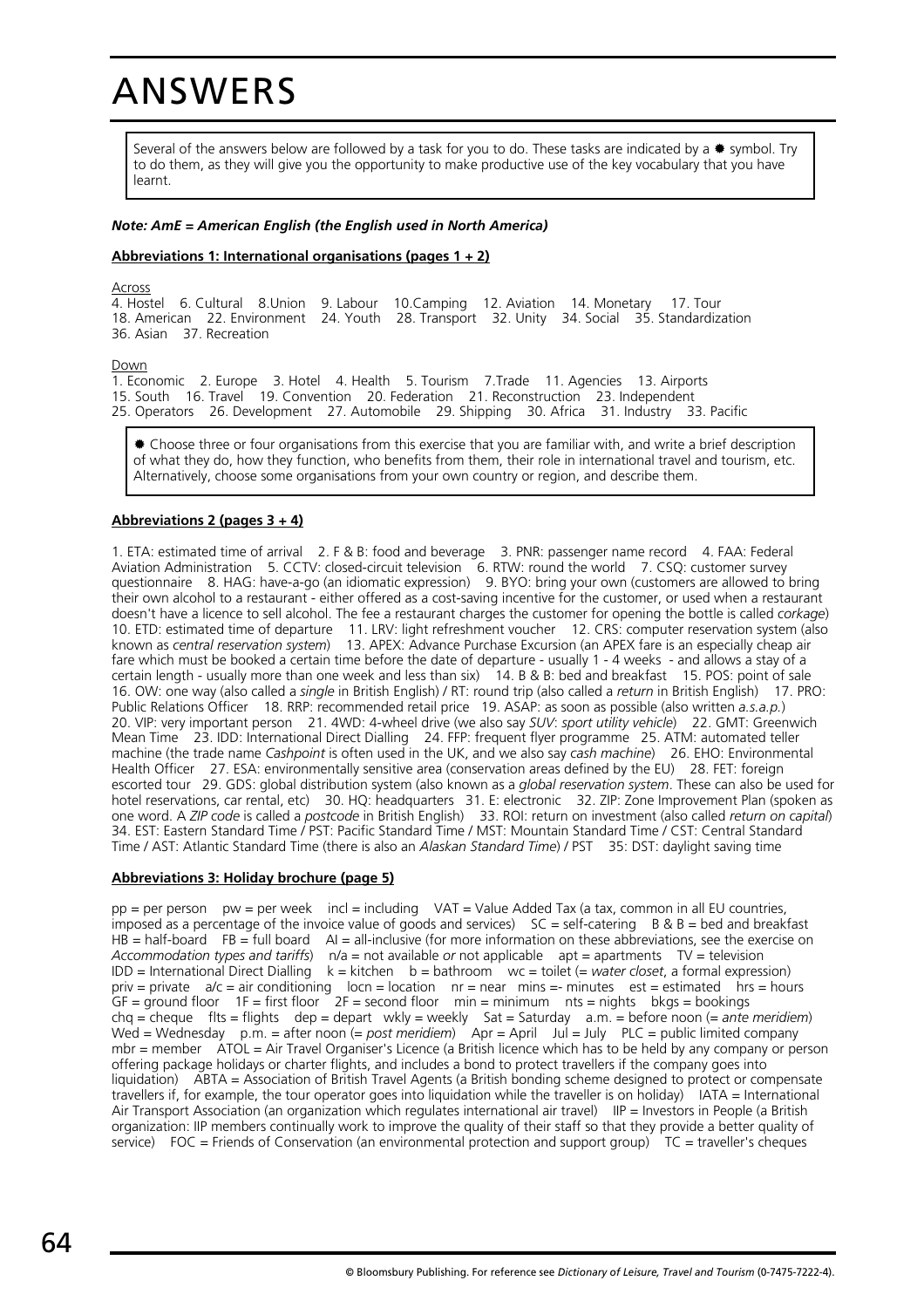#### **Accommodation types and tariffs (pages 6 + 7)**

Exercise 1: (these are the most appropriate answers)

1. villa 2. chalet 3. apartment 4. guest house (also called a *bed and breakfast*, or *B and B*: see note after Exercise 3) 5. boutique hotel (these are usually small-to-medium size hotels, very modern, very fashionable, in interesting buildings, and with excellent service) 6. motel (sometimes called a *motor hotel*, *motor inn* or *travel hotel*) 7. hotel garni 8. hostel (sometimes called a *youth hostel*) 9. commercial hotel (sometimes called a *transit hotel*) 10. apartment hotel 11. luxury hotel 12. tourist hotel

Many countries have accommodation for travellers and tourists that is unique or special to that country. For example, *Gasthaus* or *Gasthof* in Germany, *parador* in Spain, *pousada* in Portugal, *pension* in France, *ryokan* in Japan, *rest house* or *dormhouse* in India, etc.

#### Exercise 2:

1. king size 2. suite (varieties of these include a *junior suite*, a *honeymoon suite*, a *presidential suite*, etc) 3. bunk bed (sometimes just called a *bunk*) 4. twin (a room with three small beds is called a *triple*) 5. single 6. sofa bed 7. Murphy (a trade name. Other types of bed which can be stored during the day to create extra room include *rollaways* and *Z-beds*) 8. double 9. dormitory 10. en suite 11. studio room 12. family room

#### Exercise 3:

A (You pay for the room only):

European plan (EP) self-catering (SC) (this expression is usually used when travellers stay in villas, chalets, apartment hotels or self-contained accommodation on resorts. The accommodation in these places usually includes cooking facilities, with plates, cups, cutlery, etc provided by the owners)

B (you pay for the room and breakfast)<br>Bed and breakfast (often abbreviated to BB or B and B)\* Bermuda Plan (BP) (this includes a *full English* or *American breakfast*, which consists - among other things - of cereal, bacon or ham, eggs, toast or waffles with tea or coffee) Continental Plan (CP) (this includes a *Continental breakfast* of bread, croissants, pastries, etc, with coffee)

C (you pay for the room and two meals)

Demi pension half board (HB) Modified American Plan (MAP)

D (you pay for the room and three meals)

American plan (AP) bed and board full board (FB) en pension

E (you pay for the room, all meals and snacks, and drinks)

all-inclusive (AI) (specific to package holidays in hotels or resorts. All-inclusive holidays also include flights, transfers, taxes, etc)

\* In the United Kingdom and North America, *Bed and Breakfast* also refers to a private house which provides accommodation and breakfast for travellers and tourists. They are very popular, mainly because they can often be found in places which don't have larger hotels, and also because they are considerably cheaper than staying in hotels.

If customers book a hotel room during the *busy season* or *peak period*, they usually have to pay the *rack rate* (the advertised price for the room), but if they book *in advance* or *out of season* (when the hotel is quieter), they may get a *discount* (and therefore pay less).

When hotel charges are calculated on the basis of two people sharing a room, a single person travelling as part of a group might be required to pay a *single room supplement* for *single occupancy*. This is an extra charge on top of what he is already paying. For example, if *two* people sharing a room pay \$40 each, then *one* person using a similar room might pay  $$50 (= $40 + a \n *single room supplement* of $10).$ 

 Think of the accommodation you have stayed in when you have travelled on holiday or on business. What sort of accommodation was it? What sort of rooms did it have? What tariffs could you choose to pay? Write a brief description of three or four places you have stayed in.

Note: *accommodation* cannot be plural in British English, but it can be plural (*accommodations*) in American English.

#### **Airline terminology (pages 8 + 9)**

Across:

2. reissue (this can also be a noun: a *reissue*) (alternatively, if the route remains the same, a ticket can be *revalidated* so that it can be used on another date: a sticker is attached to the original ticket to indicate this) 7. bumping (this usually happens when an airline has overbooked) 9. carrier 11. stopover (passengers on a stopover usually spend a day or two in the stopover city) 14. published (a carrier's version of an *RRP* - a *recommended retail price*) 15. first (a fare code is also called a *booking code*) 17. compensation 18. sharing 20. cancellation (sometimes called a *cancellation penalty*) 21. electronic (also known as *e-tickets*. The piece of paper passengers receive via their email when they book a flight is a receipt, and not the actual ticket for the flight) 25. transferable 26. locator 29. club 31. connecting 32. penalty (and if a passenger cancels his booking, he won't receive all of his money back) 33. direct (note that a *direct flight* is not the same as a *non-stop flight*. Direct flight passengers may or may not be allowed off the aircraft during the first landing)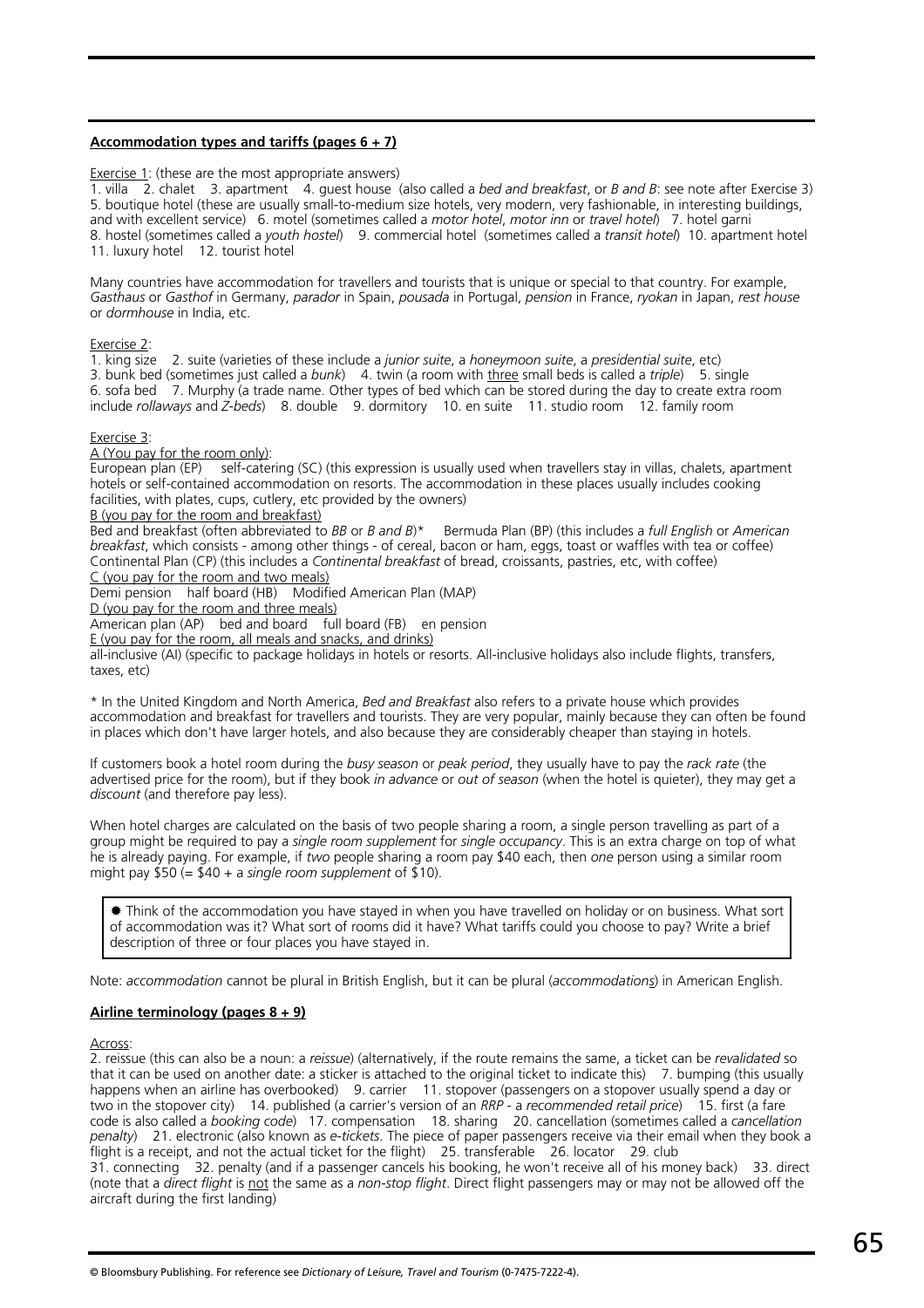### ANSWERS *(cont.)*

Down:

1. leg (sometimes also called a *segment*) 3. standby 4. layover (a layover often involves waiting at an airport *overnight* for a connecting flight) 5. coach 6. business 8. non-stop 10. overbooking 12. allowance 13. peak 16. availability (note that availability refers only to seats *at a certain price*, and does not indicate the total number of free seats on the flight) 19. endorsable 21. economy (note that there are lots of other class codes, depending on how much the passenger has paid, whether the ticket is refundable or transferable, etc. These vary from airline to airline) 22. connection 23. show 24. promotional 27. capacity (the number of capacity-controlled fares may be increased if seats sell slowly, or decreased if they sell quickly) 28. confirmed 30. circle

 Look at the expressions in the exercise, and the answers and other information above, then close your book and try to write down as many of the words and expressions as you can remember. Then look at each word / expression you have written down and try to explain what it means.

#### **At the airport (pages 10 + 11)**

1. transit (expressions with *transit* include: transit *lounge*; transit *visa*; *to be in transit*) 2. terminal (also called a *terminal building*. Note that an *air terminal* is a building in a town where passengers meet to be taken by bus or train to an airport outside town) 3. disembark 4. arrivals (also: *arrivals hall*, *arrivals lounge*) 5. Gate 6. security 7. charter (also a verb: *to charter*. Aircraft are often chartered by several tour companies in a *split charter* arrangement. If these flights are regular over a fixed period of time they are called *series charters*. When just one tour company uses the aircraft over a fixed period of time, this is called a *time charter*. If an aircraft is chartered for one flight only, this is called an *ad hoc charter*) 8. Bagtrack 9. domestic (the opposite is *international*. Many airports have *domestic terminals* for flights within the country) 10. slots 11. landing 12. checked (also called *hold baggage*. The baggage that a passenger takes onto the aircraft himself is called *hand baggage* or *unchecked baggage*) 13. boarding 14. runway (before it reaches the runway the aircraft moves along a *taxiway*. The verb is *to taxi*) 15. duty (note that passengers flying between European Union countries cannot buy *duty free* products, but they can buy *tax free* products) 16. apron (also called a *stand*) 17. control 18. clearance 19. airbridge (when passengers take a bus to the aircraft and board using steps, this is called a *remote stand*) 20. Passengers' 21. Federal (in the USA. The British equivalent is the *CAA*: the *Civil Aviation Authority*) 22. excess (this is also used to describe the money passengers have to pay to take this baggage on the aircraft: '*I had to pay almost £200 excess baggage.*') 23. carousel 24. airside (the area before security, etc, is called the *landside*) 25. Transport (an organisation which regulates international air travel) 26. holding (this is an area between the apron and the runway) 27. claim (also called *reclaim*) 28. codes

The words in the shaded vertical strip are: *Immigration control*\* *and customs*.

\**Immigration control* is also called *passport control*.

#### **At the hotel (page 12)**

1. business centre (or conference centre) / ADSL (= *asymmetric digital subscriber line*) connection (or wireless connection) / tea and coffee making facilities (also found in some hotel rooms) 2. room service (which provides food and drink) / housekeeping (which is responsible for cleaning the rooms, running the hotel *laundry*, etc) 3. airport transfer (usually by minibus or *limo* (= *limousine*) ) 4. rack rate / reservation (the verb is *to reserve*. We also say *to book* or *make a booking*) / vacancies 5. check-out time 6. honeymoon suite / Presidential suite 7. reception / check in / registration card (the verb is *to register*) / key card / lift (elevator = AmE) 8. minibar / tariff (we also say *price list*) / safe (or safety deposit box) / direct-dial telephone / balcony / pay-TV 9. bar / restaurant / (swimming) pool / residents / non-residents

#### **Basic foods (pages 13 + 14)**

Meat and poultry: bacon / beef / chicken / duck / goose / hare / lamb / mutton / pheasant / pigeon / pork / rabbit / yeal / venison

Fish and seafood: cod / crab / crayfish / haddock / herring / lobster / mussel / oyster / plaice / prawn / scallop / salmon / trout / tuna

Vegetables: artichoke / asparagus / aubergine (also called *eggplant*) / broccoli / cabbage / carrot / cauliflower / courgette / cucumber / lettuce / marrow / mushroom / onion / peas / pepper (also called a *capsicum*, *bell pepper*, or *red* / *green* / *yellow pepper*) / pumpkin / sweetcorn / turnip

Note that some of the foods classified under vegetables above are technically fruits, bulbs or squashes, so *vegetable* is used here as a general term to describe how they are normally prepared and / or eaten.

Fruits: apricot / cherry / gooseberry / grape / kiwi (also called *kiwifruit* or *Chinese gooseberry*) / lime / lychee / mango / nectarine / plum / pear / papaya (also called *pawpaw*) / pineapple / strawberry / watermelon Herbs and spices: chilli (also spelt *chile*) / cinnamon / coriander (called *cilantro* in AmE) / cumin / garlic / ginger / nutmeg /

oregano / pepper / paprika / parsley / rosemary / saffron / sage / turmeric / thyme Other basic foods: beans / bread / cereal / cheese / cream / eggs / lentils / margarine / noodles / oil / olives / pasta / rice /

yoghurt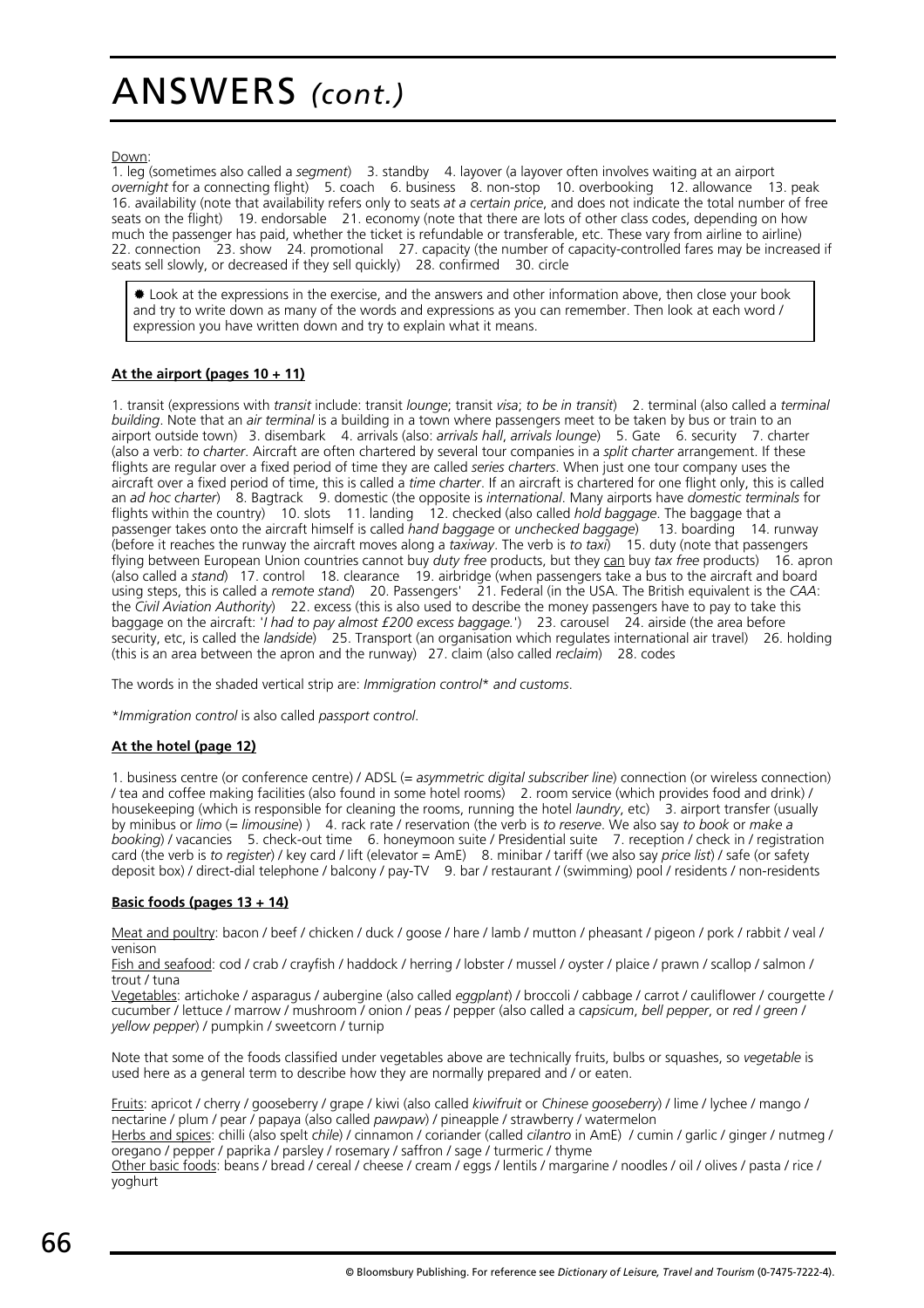Can you add more foods to the categories in this exercise? Which of the basic foods in this exercise are used a lot your country's cooking? Are there any foods in the exercise that are not commonly used in your country?

#### **British and American English (page 15)**

1. angry = mad 2. cinema = theater (or *movie theater*) film = movies 3. porter = bellhop (or *bellboy*) anywhere = anyplace 4. taxi = cab 5. sweets = candy (or *candies*) biscuits = cookies crisps = chips (or *potato chips*) ill = sick 6. ground = first first = second lift = elevator 7. holiday = vacation autumn = fall 8. chemist = drugstore shop = store trousers = pants 9. bill = check 10. note = bill 10. single = one-way return = round-trip 11. car =  $automobile \ crossroads = intersection \ roundabout = traffic circle \text{ lights = signal \ flyover = overpass \ motorway = }$ freeway puncture = flat diversion = detour petrol = gas 12. underground = subway pavement = sidewalk  $subway =$  underpass

Note that there are several words which can have different meanings in British English and American English. For example, in British English, *chips* are fried strips of potato which are eaten hot; in the USA *chips* are fried slices of potato eaten cold out of a bag (hot fried strips of potato in the USA are called *fries*). Some other examples include: *bill*, *mad*, *biscuit* (the American word for a *scone*), *first* / *second* / *third* (etc) *floor*, *holiday* (a public day of celebration in the USA, e.g., Thanksgiving, Christmas, Presidents' Day), *pants*, *gas*, *subway*.

Also note that there are some spelling differences. These include:

Words which end in -*gue* in British English only end with -*g* in American English (*dialogue* = *dialog*, *catalogue* = *catalog*, etc)

Words which end with -*re* in British English end with -*er* in American English (*theatre* = *theater*, *centre* = *center*, etc) British-English words which use a double *l* in unstressed syllables only use a single *l* in American English (*traveller* = *traveler*, *levelling* = *leveling*, etc)

Words which end in -*our* in British English only end with -*or* in American English (*colour* = *color*, *flavour* = *flavor*, etc) Words which end with -*ise* or -*ize* in British-English can only end in -*ize* in American-English (*realise* / *realize* = *realize* only, etc)

Other vocabulary differences include:

aeroplane (BrE) = airplane (AmE) caravan (BrE) = trailer (AmE) flat (BrE) = apartment (AmE) grilled (BrE) = broiled (AmE) nappy (BrE) = diaper (AmE) post (BrE) = mail (AmE) postcode (BrE) = zip code (AmE) pub (BrE) = bar (AmE) public toilet (BrE) = restroom (AmE) rubbish (BrE) = trash (AmE) torch (BrE) = flashlight (AmE)

British people usually understand American-English words, but Americans do not always understand British-English words. People in Australia and New Zealand tend to use British-English rather than American-English words.

 Imagine a conversation between a British person and a North American. The British person uses British-English words, and the American tries to work out what he means. Write your conversation. For example: *British person*: Where can I find the lift? *American*: The *lift*. What's that? *British person*: You know, the box that can take me to the top floor of this building.<br>American: Oh. you mean the *elevator*. **Etc.**.. *American: Oh, you mean the elevator.* 

#### **Currencies (pages 16 + 17)**

Exercise 1:

1. Singapore Dollar / Singapore 2. Baht / Thailand 3. Kuwait Dinar / Kuwait 4. Indian Rupee / India 5. Swiss Franc / Switzerland 6. Yuan / China 7. Pound Sterling / United Kingdom (£) 8. Rouble / Russia 9. Dong / Vietnam 10. Bolivar / Venezuela 11. Hong Kong Dollar / Hong Kong 12. Cyprus Pound / Cyprus\* 13. Won / Republic of Korea (usually referred to as *South Korea*)\*\* 14. US Dollar / United States of America (US\$) 15. Chilean Peso / Chile 16. Iranian Rial / Iran 17. Egyptian Pound / Egypt 18. Yen / Japan (¥) 19. Saudi Arabian Riyal / Saudi Arabia 20. Australian Dollar / Australia 21. UAE Dirham / United Arab Emirates 22. Real / Brazil 23. Czech Koruna / Czech Republic 24. Jordanian Dinar / Jordan 25. Maltese Lira / Malta

\* The Cyprus Pound is used in the southern part of the (currently) divided island. North Cyprus uses the *Turkish Lira* (*TRL*). \* \* The Won is the name of the currency used in both South Korea and North Korea (known formally as the *Democratic People's Republic of Korea*). The currency code for the North Korean Won is *KPW*.

Note that some countries (especially those with 'soft' currencies) use or accept more than one currency. Cuba, for example, uses three currencies: the Cuban Peso, the Convertible Peso (1 Peso = US\$1) and the US Dollar.

Exercise 2:

1. Ecuador 2. Israel 3. Estonia 4. South Africa 5. Lithuania 6. Latvia 7. Slovenia 8. Romania 9. Pakistan (the Pakistani Rupee) 10. Peru 11. Bangladesh 12. Nicaragua 13. Ukraine 14. Indonesia 15. Malaysia

Exercise 3: (*these countries, territories, etc, were all using the Euro in March 2005*): Austria, Belgium, Finland, France, French Guiana, Guadeloupe, Martinique, Mayotte, Monaco, Réunion, St Pierre,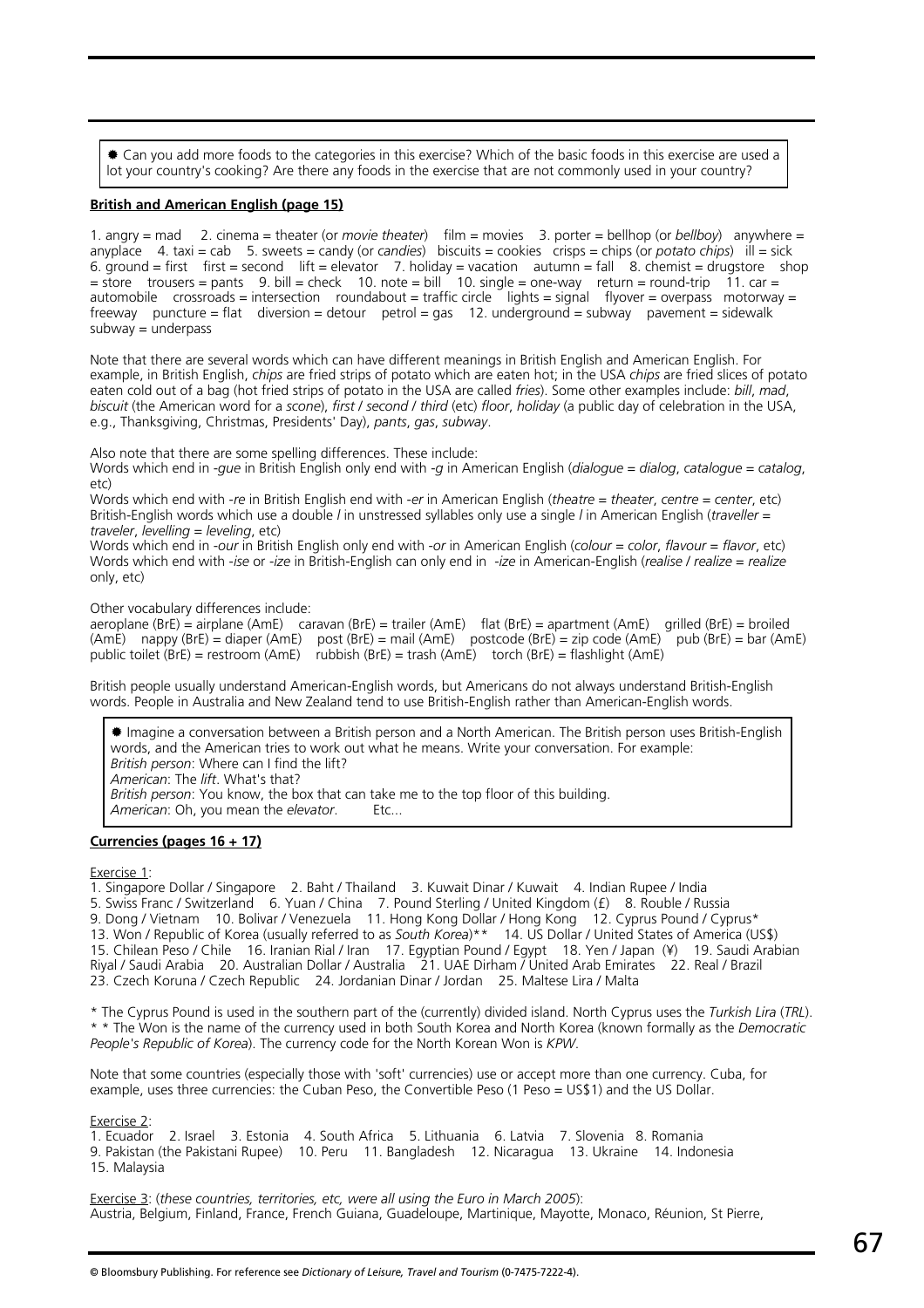Miquelon, Germany, Greece, Irish Republic, Italy, San Marino, Luxembourg, Netherlands, Portugal, Spain, Andorra, Spanish North Africa.

*Euro* is sometimes written *euro*.

 Think of 10 essential items (eg milk, petrol, etc), and 10 luxury items (e.g., DVD player, a meal in a nice restaurant, etc). Make a list of these, then write down the prices you might expect to pay for them in your country or city. If you are using this book in a class with other students from other countries, make your list of items together as a class, then write down the prices individually, and finally compare your prices with the others in your class. Is there a big difference between prices for the same items?

# **Documents and paperwork (pages 18 + 19)**

1. transit visa 2. landing card 3. ticket (*round-trip* = *return* in British English. A ticket that is valid for one direction only is called a *one-way* ticket in American English and a *single* in British English) 4. boarding pass (also called a *boarding card*) 5. hotel voucher 6. travel voucher (also called a *Miscellaneous Charges Order*, or *MCO*) 7. Form E111 8. travel insurance 9. passport / application form (you can *fill in*, *fill out* or *complete* an application form) 10. flight coupon 11. rental agreement / driving licence 12. ID (identity) card 13. work permit (also called an *employment permit*, or - in the USA - a *green card*. In Britain, a green card is an insurance certificate to prove that a car is insured for travel abroad) 14. certificate of airworthiness / certificate of seaworthiness 15. clearance certificate 16. vaccination certificate / health declaration form 17. Property Irregularity Report (PIR) / baggage check 18. food hygiene certificate 19. Customer Satisfaction Questionnaire (CSQ) 20. claim form 21. receipt 22. docket 23. revalidation sticker 24. multiple entry visa 25. exit visa

# Others include:

Bill of exchange / bill of lading / Certificate of origin / certificate of registration / e-ticket / food voucher / hotel licence / medical certificate

# **Employment (page 20)**

1. employers 2. employees 3. salaries (a *salary* is usually paid monthly by cheque or direct payment to the employee's bank account. A *wage* is usually paid daily or weekly, often in cash. Wages are usually paid for *temporary* and / or *unskilled* or *semi-skilled* work) 4. minimum wage 5. rewards 6. benefits (a job usually offers a *rewards package*, or a *rewards and benefits package*, to its employees: this is what the employee receives in return for working for the company, and includes the salary, also formally called the *remuneration*) 7. leave (a formal word for holiday) 8. equal opportunities (called *affirmative recruitment* in the USA) 9. discrimination 10. work permit (also called a *work visa*. In the USA it is called a *green card*) 11. full-time 12. part-time 13. contract 14. duties 15. fixed (= a *fixed-term contract*) 16. open-ended (it has no fixed finishing period. Some contracts are also *permanent.*) 17. casual (casual work is usually unskilled or semi-skilled) 18. on call (= available for work) 19. report (answer to = less formal) 20. seasonal 21. peak 22. permanent 23. front-of-house 24. shift 25. morning shift 26. afternoon shift 27. night shift (also informally called the *graveyard shift*. Evening shifts are sometimes referred to as the *twilight shift*) 28. Back-of-house 29. flexitime (= *flexible working time*) 30. core-time (most flexitime systems have some core-time, where employees have to be at work) 31. split-shift (also informally called a *bookend shift*) 32. allowed time (= free time) 33. break 34. overtime 35. double time (when the employee receives twice his / her usual payment) 36. short-handed (we also say under-staffed) 37. application 38. interview 39. personnel 40. experience

# **Environmental and conservation issues (pages 21 + 22)**

Exercise 1:

1. mass 2. degradation 3. resources 4. depleted 5. deforestation 6. erosion 7. wildlife 8. habitats 9. pollution 10. fossil fuels 11. depletion 12. ozone layer 13. acid rain 14. global warming 15. waste 16. natural 17. overcrowded 18. ecosystems 19. impact 20. audits 21. World Heritage 22. biosphere reserves 23. Environmentally Sensitive 24. Special Protection 25. Blue Flag 26. Green Globe 27. energy management 28. Greenpeace 29. ecotourism 30 / 31. sustainable / responsible (in either order)

#### Exercise 2:

1. recycled 2. subsidise 3. endangered 4. damage 5. protect 6. Earth 7. Kyoto 8. organic 9. genetically (*genetically modified* is often abbreviated to *GM*) 10. conserve

 Imagine that you work for a travel company that is concerned about the negative impact that tourism has on the environment. What advice would you give customers using your services so that they adapt a 'greener' and more responsible way of travelling?

# **Food issues (pages 23 + 24)**

Exercise 1:

1. vegetarian / vegan 2. health / moral / religion 3. allergic / allergy / anaphylactic (the most common *allergy-inducing* foods include *strawberries*, *eggs*, *milk*, *cereals*, *peas*, *nuts* and *shellfish*) 4. intolerant / intolerance (a food intolerance is similar to an allergy, but not as severe) 5. analysis / control / hygiene (the adjective is *hygienic*. The opposite of hygienic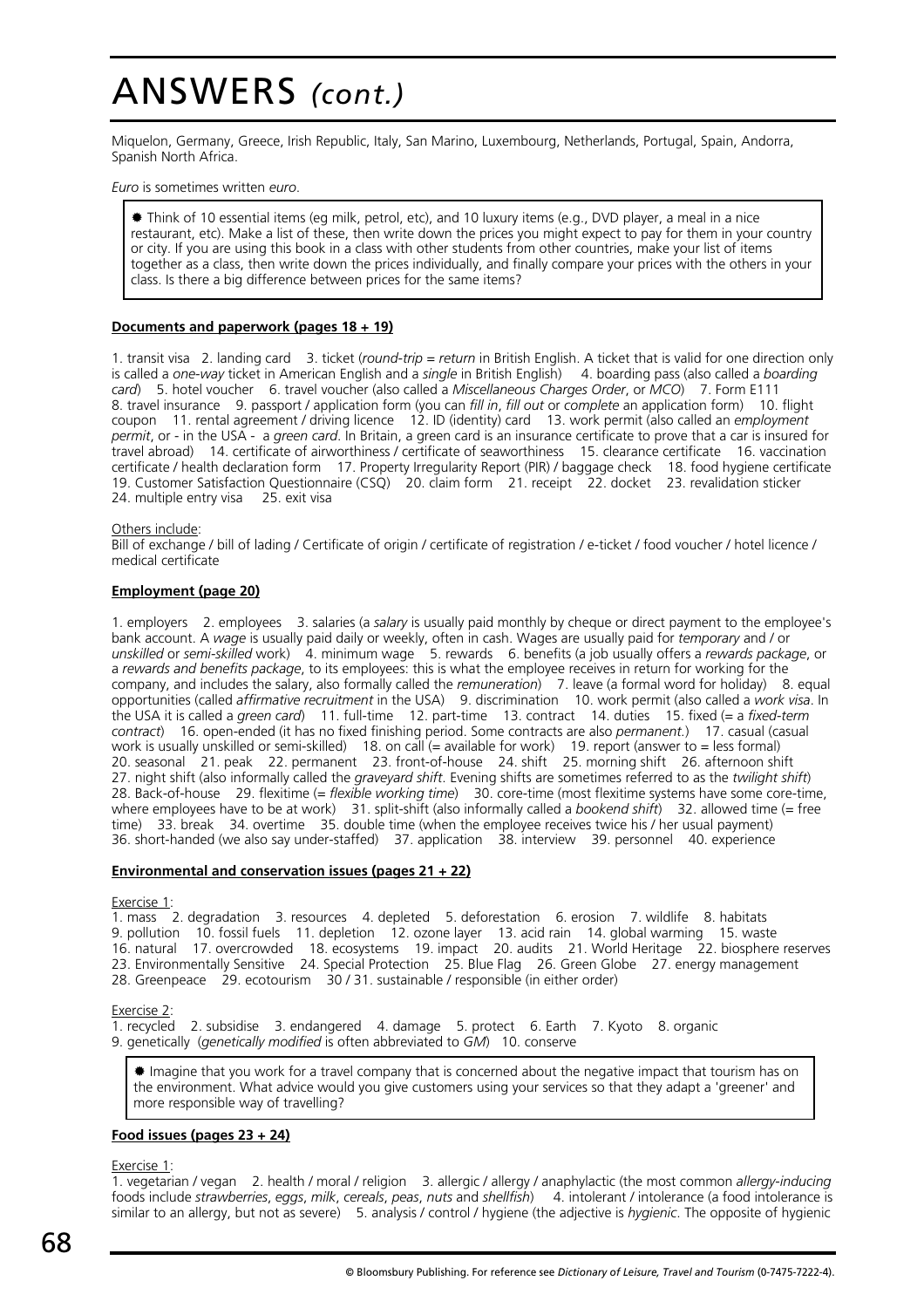is *unhygienic*) / environmental (abbreviated to *EHO*) 6. steaming / minerals / vitamins / frying (frying expressions include *shallow frying*, *deep frying*, *stir frying*, *griddle frying*. The adjective is *fried*) / boiling / roasting (Meat and some vegetables can be *roasted*. Bread and cakes are *baked*) / grilling\*\* 7. halal / kosher 8. rare / medium / medium-rare / well-done / raw / blue (food which is not cooked enough is *undercooked*, food which is cooked too much is *overcooked*. Food which has been overcooked so that it has gone black is *burnt*) 9. organic / free-range / additives (*monosodium glutamate* is abbreviated to *MSG*) / E-numbers<sup>\*</sup> 10. diet / cut down on / give up / calories / fibre / fat (other food properties include: *protein*, *calcium*, *carbohydrates*, *cholesterol*)

#### Exercise 2:

1. contaminated / bacteria / Salmonella / food poisoning (*Escherichia coli* is often abbreviated to E. Coli) 2. use-by date / stale / mould (the adjective is *mouldy*) 3. sell-by date (some foods also have a *best-before date*, which means that they can be consumed *after* that date, but might not be so good) 4. sour / gone off 5. rotten 6. rancid 7. undercooked

\* A lot of people also try to avoid *genetically modified* (*GM*) foods because they think they might be unsafe.

\*\* Other words describing the preparation of food include:

blanch / braise / caramelise / carve / chill / chop / dice / flambé / flavour / fricassee / garnish / grate / grind / liquidize / marinade / mix / parboil / peel / poach / sauté / season / simmer / slice / stir / strain / stuff / warm

# **Geography and geographical features (pages 25 + 26)**

A.

1. city county country continent (*tributary* does not belong here)

2. footpath track lane road (*peak* does not belong here)

3. hillock hill mountain range (=group of mountains) (*shore* does not belong here)

4. tree copse wood forest (*beach* does not belong here)

5. pond lake sea ocean (*cape* does not belong here)

6. hollow gorge valley plain (*waterfall* does not belong here)

7. inlet cove bay gulf (*ridge* does not belong here)

8. brook stream river estuary (*cliff* does not belong here)

B.

*Geographical features associated with water and the sea*:

coast peninsula shore beach cape source coastline tributary waterfall mouth cliff (coral) reef tide wave

*Geographical features associated with land, hills and mountains*:

mountainous ridge cliff summit glacier plateau peak highlands desert

*Words associated with agriculture and rural land*:

depopulation fertile under-developed vegetation irrigation

*Words associated with towns and cities*:

urban sprawl densely-populated industrialised conurbation overcrowding pollution capital congestion cosmopolitan

C.

1. capital 2. densely-populated 3. industrialised 4. urban sprawl 5. city 6. irrigation 7. source 8. peaks 9. range 10. depopulation 11. Valley 12. waterfalls 13. streams 14. lane 15. track 16. Ocean 17. cape / peninsula 18. hills 19. plain 20. mouth 21. fertile 22. waves 23. shore / beach 24. country

Specific geographical and geo-political names commonly used in the travel and tourism industry include:

The Amazon / the Americas (North America / South America / Latin America) / the Arctic / Antarctica / the Balkans / the Baltic States / Benelux / the Caribbean / the Near East / the Middle East / the Far East / the Gulf States / the Pacific Rim / Scandinavia / the West Indies / the South Pacific / the United Kingdom / the British isles / Asia / South Asia / South-East Asia / Australasia / the Antipodes / Europe / Africa

 Imagine that a visitor to your country or region has asked you to describe it to them before they arrive so that they know what to expect. Use the key vocabulary from the exercises to write a description.

# **Holiday activities and equipment (pages 27 + 28)**

# Exercise 1:

1. sightseeing 2. bungee jumping 3. fishing / deep-sea fishing 4. swimming (when we use a mask and a snorkel to see underwater, we often call this *snorkelling*) 5. sunbathing (*flip-flops* = British English; *thongs* = American English) 6. scuba diving (scuba = **s**elf-**c**ontained **u**nderwater **b**reathing **a**pparatus. PADI = **P**rofessional **A**ssociation of **D**iving *Instructors*. *Buddy* is an informal word for a *friend* or *partner*) 7. jeep safari (*RV* = *recreational vehicle*. Also called an *SUV*= *sport utility vehicle*) 8. walking / hiking (hiking tends to involve walking on rough ground, e.g., in mountains or forests, and over longer distances. *Trekking* can also be used for very long hikes that last a few days or longer. Hiking and trekking are known as *tramping* in New Zealand) 9. tennis 10. golf 11. rock or mountain climbing 12. sailing 13. skiing (the speaker has forgotten to mention his *skis*) 14. cycling (when this is done on rough ground, we often call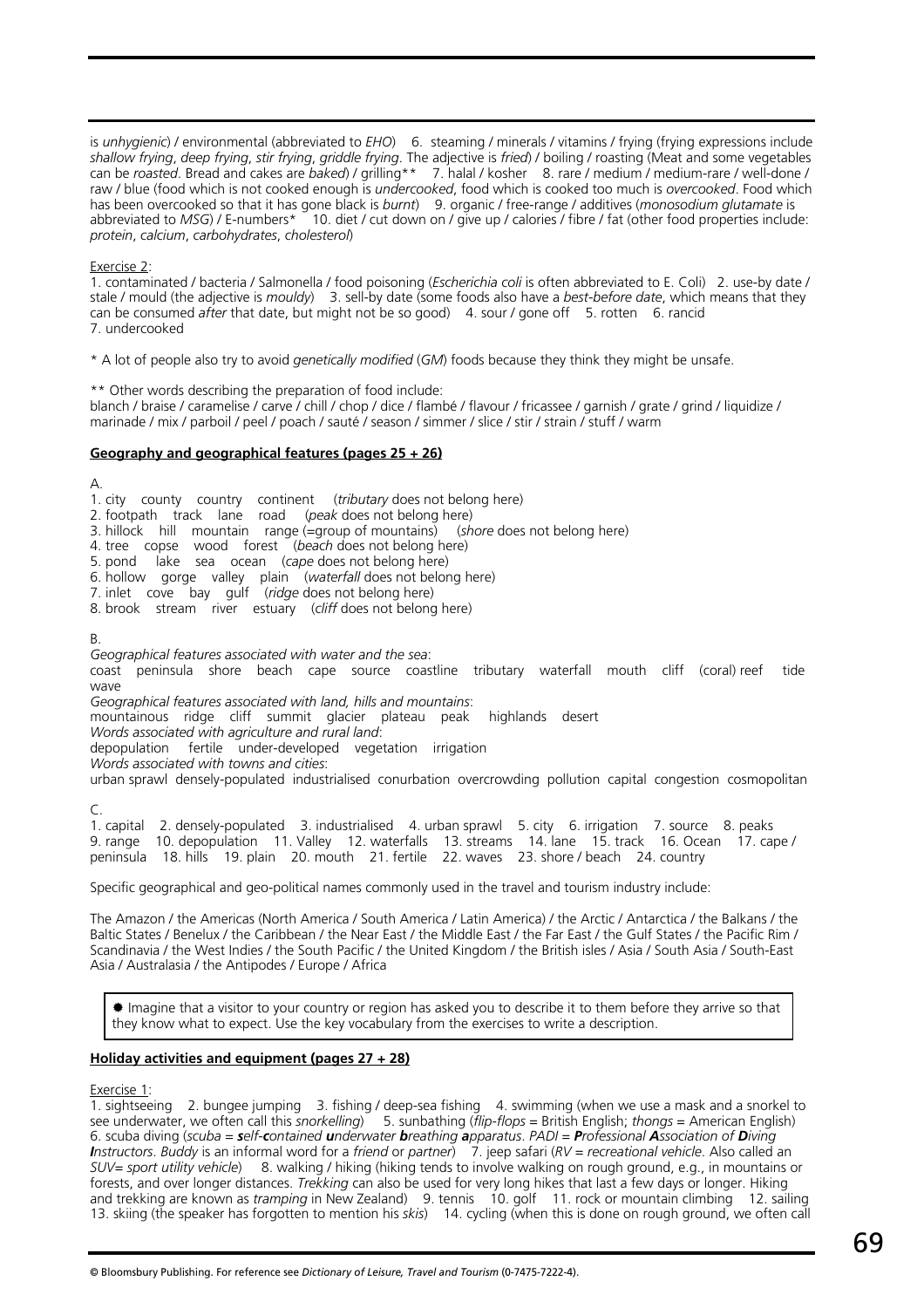it *mountain biking*) 15. eating out 16. clubbing (*the early hours* = very late at night / very early in the morning) 17. photography (*SLR* = *single lens reflex*, a type of camera. *Point-and-shoot* describes any camera which is very easy to use)

Note that the verb which precedes activities ending with -*ing* is *go* (*I'm going skiing this winter*, *Last year we went scuba diving in the Red Sea*, *Let's go surfing now*). Other sports use the verb *play* (*Do you play golf*? *We're going to play volleyball.*)

# Exercise 2:

1. goggles 2. helmet 3. sandals (or *flip flops*, if they are made of rubber) 4. suncream (suncream can be *low factor* or *high factor*. If it is *high factor*, it provides your skin with more protection) 5. waterproofs (*waterproof* is the adjective: a *waterproof coat*) 6. flippers 7. boots 8. tackle 9. life jacket (also called a *life preserver* in American English) 10. rubber ring (compare this with a *lifebelt*, which is carried on ships and boats and used in emergencies: *There weren't enough lifebelts for everyone on the boat*. A lifebelt is also called a *life preserver* in American English) 11. walkie-talkie 12. wetsuit 13. gloves 14. a map (an *atlas* is a book of maps)

 Look at the activities which weren't described, and make a list of the equipment, etc, that is needed for each one. Can you think of any other holiday activities, and the equipment you would need to do them?

# **Idioms 1 (pages 29 + 30)**

1. B 2. A (derived from the expression *road rage*, where drivers suddenly get angry because of the way other people behave on the road) 3. C 4. C 5. A (this is a derogatory expression. We also say *tourist enclaves*, which is less derogatory) 6. C 7. B (if a place is *very* dirty, we can describe it as a *pigsty*) 8. B (there are lots of idiomatic expressions for stomach ache caused by poor hygiene, most of them used humorously. Examples include: *travellers' trots*; *Montezuma's revenge*, *gippy tummy*) 9. A 10. C (we can also say *off the map* or *in the back of beyond*) 11. C 12. B 13. B 14. B 15. A 16. A 17. A (also *off the tourist track*) 18. C 19. C 20. B 21. C 22. A (this can also be a verb: *to rip somebody off*) 23. B 24. B 25. A (we also call this a *jolly*: '*We're going on a jolly to Frankfurt.*')

# **Idioms 2 (pages 31 + 32)**

(A, B, C, etc, indicates which paragraph the idiom can be found in)

1. get your money's worth (E) 2. out of the question (D) 3. dog-tired (F) 4. out of this world (F)

5. shop around (C) 6. a pick-up joint (A) 7. nicked (D) (we also say *pinched* or *swiped*) 8. slept like a log (F) (when you fall asleep very quickly, you can say that you *went out like a light*) 9. went out of their way / fell over himself (F) (we can also say *bent over backwards* or *moved heaven and earth*) 10. in good hands (F) 11. natives (E) 12. misery guts (B) 13. gone to the dogs (B) (we can also say *gone to rack and ruin* or *gone downhill*) 14. bucket shop (C) 15. a stone's throw (A) 16. grub (E) 17. take the skin off your teeth (E) 18. stormed out (D) 19. pulling a fast one (A) (we can also say *trying one on*) 20. a tough customer (D) 21. brought prices down (C) 22. laying down the law (B) 23. an unearthly hour (C) (we can also say *at an ungodly hour*, or *at the crack of dawn*) 24. flew off the handle (D) (we can also say *threw her toys out of the pram* or *threw a wobbly*) 25. picking holes in everything (D) 26. wasn't really up to the mark (B) (we can also say *wasn't up to scratch* or *didn't come up to scratch*) 27. fell short of my expectations (B) 28. pay through the nose (B) (we can also say *pay an arm and a leg*) 29. read between the lines (A) 30. keep the noise down (F) 31. plonk (E) 32. pull his socks up (D) 33. cut price (C) / cheap'n'cheerful (E) 34. a good deal (C) 35. in the back of beyond (A) (we can also say *off the map* or *in the middle of nowhere*) 36. round the houses (C) 37. skipper (D) 38. steep (C) (if something is so expensive that you cannot afford it, we say it is *prohibitive*)

# **In the air (pages 33 + 34)**

# Exercise 1:

1. first officer 2. subsonic 3. dry lease (if the crew, fuel and other provisions are included, it is called a *wet lease*) 4. narrow body 5. wide body 6. turboprops 7. Club 8. flight deck (called a *cockpit* on small aircraft, and sometimes called *the office* by pilots) 9. stacking 10. helicopter 11. aisle 12. cabin crew (also called *flight attendants*) 13. air taxis 14. long-haul (the opposite is *short-haul*) 15. coach 16. executive (*executive* is an adjective that is often used to describe something that is better than usual, for example, *executive service*, *executive class*, *executive lounge*, etc)

The expression in the shaded vertical strip is *Oneworld alliance*.

# Exercise 2:

Add-Collect (also called *Additional Collection*) / Add-on fare / Advance Purchase Fare (or APEX) / airline designator\* (for example, BA = British Airways, JL = Japan Airlines, etc) / airport code (for example, LHR = London Heathrow, ORY = Paris Orly, etc) / airport tax / base fare / blackout period / change of equipment / city pair / commuter affiliate / conditional fare / double booking (also called *duplicate booking*) / fare basis code / gateway city / grounded / hub / interline connection / lowest fare / lowest available fare / maximum stay / minimum stay / minimum connecting time / offline connection / open ticket / open-jaw ticket or trip / passenger facility charge (PFC) / point to point / prepaid ticket advice (PTA) / re-route / restricted-to-airport check-in / Saturday night stay / unrestricted fare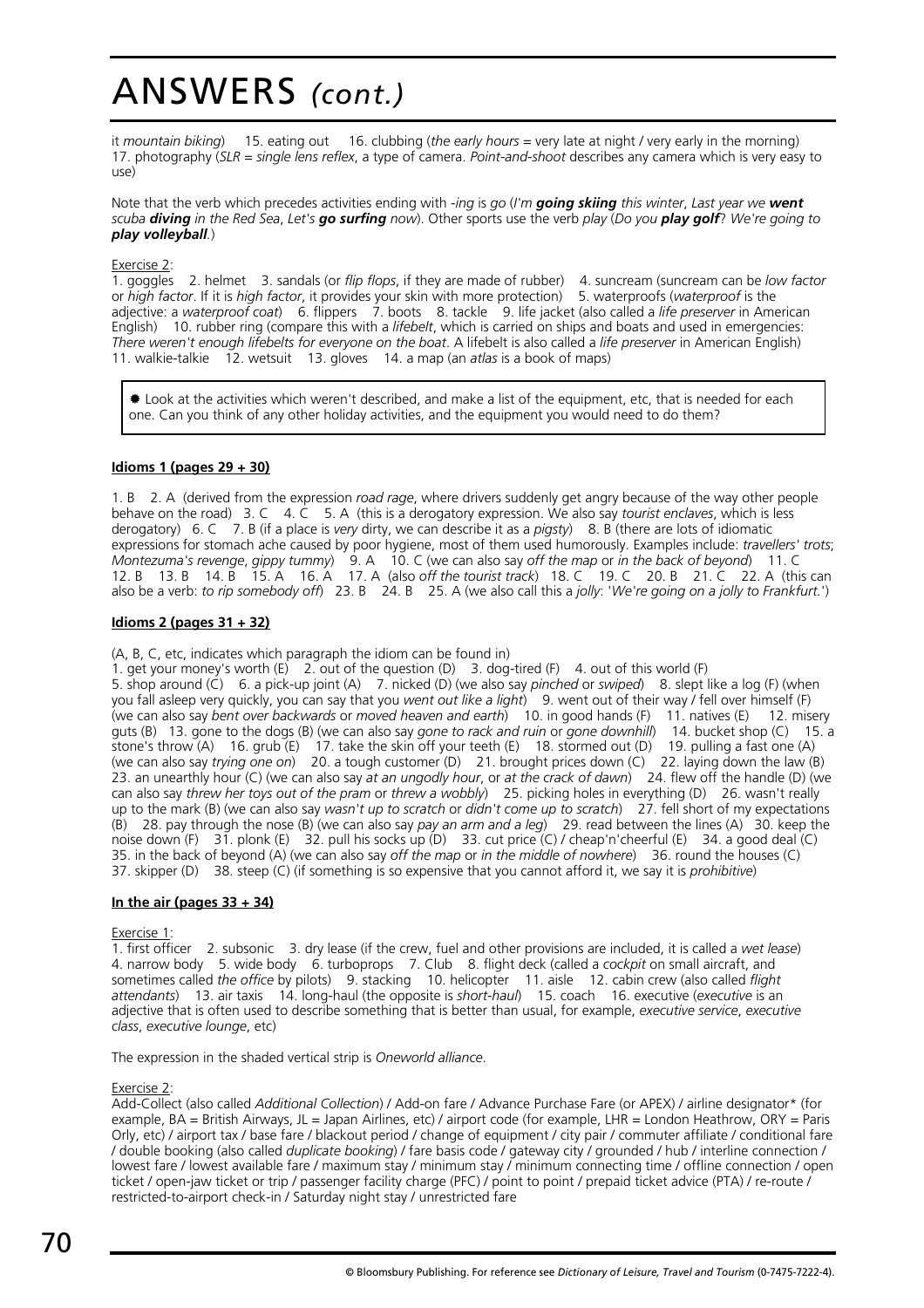\*Note that IATA designators have *two* letters, and ICAO designators have *three* letters (for example, British Airways has the IATA designator *BA*, and the ICAO designator *BAW*)

#### **Money matters (pages 35 + 36)**

#### Exercise 1:

1. cash 2. hard currency 3. soft currencies 4. strong 5. weak 6. traveller's cheques 7. bureau de change 8. exchange rate 9. commission 10. transaction 11. debit card 12. advance 13. credit card 14. interest 15. in the black (= *in credit*) 16. in the red (= *overdrawn*) 17. credit limit

#### Exercise 2:

1. bankrupt (also: *goes broke*, *goes into liquidation*, or *goes into receivership*) 2. refund 3. rack rate 4. discount 5. group rate 6. single supplement (some hotels charge guests for lending them things such as safety deposit boxes, irons, cots for babies, etc. This is called a *supplementary charge*) 7. recommended retail price (abbreviated to *RRP*. Also *MRP*: *manufacturer's retail price*) 8. haggle (= (*informal*) to argue about the price of something in a shop so that you get a good price) 9 / 10 / 11. good deal / bargain / special price (in any order, but *special price* is the best answer for number 10) 12. overpriced 13. overcharged 14 / 15. kickback / backhander (in either order. These are both informal words for an unofficial, sometimes illegal, commission) 16. compensation (also a verb: *to compensate*)

#### Exercise 3:

1. inclusive 2. VAT (value added tax) 3. service 4. maintenance 5. Duty (a tax paid in the UK by air passengers. It varies in amount depending on the passenger's destination and the class of travel)\* 6. penalty 7. surcharge 8. backward pricing 9. price cutting 10. price discrimination (also called *differential pricing*) 11. predatory pricing 12. commission 13. fee-based pricing 14. cost-plus

#### \*Other taxes include:

bed tax departure tax entry tax exit tax hotel tax room tax sales tax security tax

#### **Nationalities (page 37)**

1. Afghan 2. Argentinean 3. Australian 4. Belgian 5. Brazilian 6. Canadian 7. Chilean 8. Chinese 9. Cuban 10. Cypriot 11. Czech 12. Danish 13. Egyptian 14. Finnish 15. French 16. Greek 17. Chinese 18. Indian 19. Iranian 20. Iraqi 21. Japanese 22. Jordanian 23. Kazakh 24. Kenyan 25. Kuwaiti 26. Laotian 27. Libyan 28. Maltese 29. Moroccan 30. Burmese 31. Nepalese 32. Dutch 33. New Zealand 34. Norwegian 35. Oman 36. Peruvian 37. Filipino 38. Russian 39. Saudi 40. Singaporean 41. Slovakian 42. Korean 43. Spanish 44. Sudanese 45. Swedish 46. Swiss 47. Syrian 48. Thai 49. Turkish 50. Ukrainian 51. British\* 52. American 53. Venezuelan 54. Vietnamese 55. Yemeni 56. Zimbabwean

\* The *United Kingdom* consists of four 'countries': *England*, *Wales*, *Scotland* and *Northern Ireland*. A lot of people like to proclaim their national individuality by calling themselves *English*, *Welsh*, *Scottish* or *Irish* instead of British. *Great Britain* is the name given to England, Scotland and Wales but not Northern Ireland. *The British Isles* is a geographical name for the region that includes Great Britain, Northern Ireland and the Republic of Ireland. Note that the nationality for *Scotland* is *Scottish*, and not *Scotch* (which is the name given to the drink). A person who comes from Scotland is a *Scot*.

 What do you know about the countries in this exercise? Do you know the names of their capital or principal cities, the language(s) spoken, principal religion(s), well-known geographical features, famous sights, what their economy is based on, etc? Choose some of these countries and write a brief paragraph about each one.

#### **On the road (pages 38 + 39)**

1. motorway / freeway or expressway (expressways usually run through or around cities)

- 2. toll road / turnpike (a bridge that you have to pay to cross is called a *toll bridge*)
- 3. ring road (also called a *by-pass*)
- 4. scenic route

5. bonnet = hood / boot = trunk / diversion = detour / dual carriageway = divided highway / flyover = overpass / indicator = turn signal / junction = intersection (a junction where four roads meet is called a crossroads in British English) / main road = highway / pavement (for pedestrians) = sidewalk / petrol = gas / puncture = flat / roundabout = traffic circle / subway (for pedestrians to walk under a road) = underpass / taxi = cab / traffic lights = traffic signal / tyre = tire / verge = shoulder (in Britain, the emergency stopping lane on a motorway is called the *hard shoulder*) / windscreen = windshield / wing = fender

6. licence / insurance / road tax (People who are learning to drive have a *provisional* driving licence, people who have passed their test have a *full* driving licence. Drivers put a *tax disc* on the windscreen of their car to show that they have paid road tax. There are two kinds of insurance: *third* party and *(fully) comprehensive*.) / green card

7. A = saloon (called a *sedan* in AmE) / B = pick-up truck / C = motorcycle (also called a *motorbike*) / D = hatchback / E = city car / F = estate (called a *station wagon* in AmE) / G = MPV (*multi-purpose vehicle*, also called a *people carrier*, and known as a *minivan* in AmE) / H = scooter / I = sports car (a sports car with an open top is often called a *roadster*)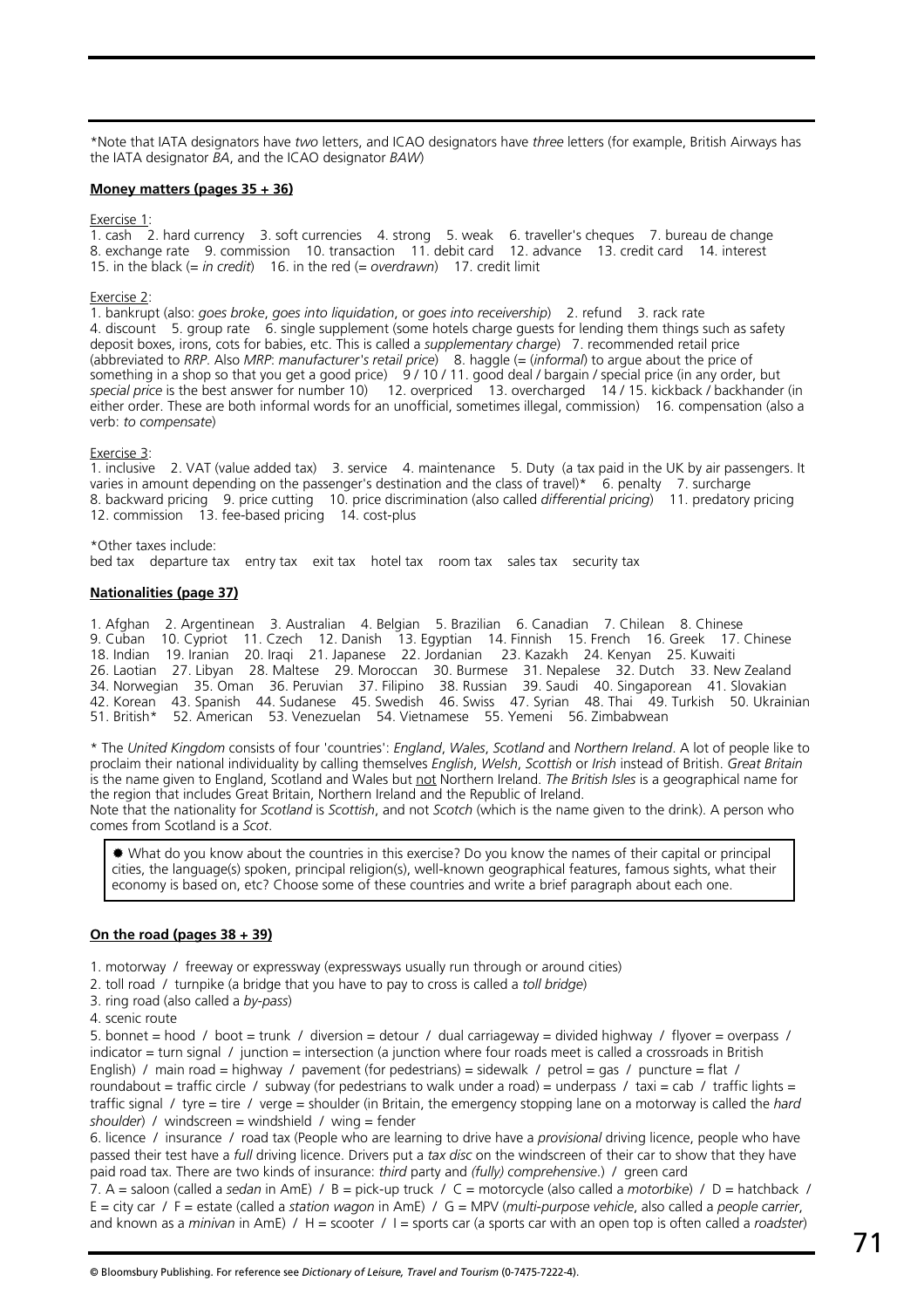/ J = 4x4 (pronounced *four by four*. Called an SUV - *sport utility vehicle* - in AmE) / K = convertible (also called a *cabriolet* or *soft top*) / L = coach (a coach is also a passenger wagon on a train, for example, a *sleeping coach*) 8. A = classes (the main classes are *A, B, C, D, E* and *F*. Cars classed DW, EW and GW are small, medium and large *estate* cars. Cars classed 5M and 7M are *MPV's*. Cars classed BA, CA, DA, etc, are *automatic* rather than *manual*) / B = contract / C = paperwork / D = terms / E = conditions / F = CDW (collision damage waiver) / G = LDW (loss damage waiver) / H = personal / I = unlimited / J = drop-off / K = refuelling

# Other words and expressions which you might find useful include:

airport access fee (for car hire companies) / congestion / city centre congestion fee (money that drivers must pay to enter the centre of some cities in their own vehicles) / pollution / rush hour / traffic-free zone (also called pedestrian zone) / Park and Ride (large car parks found outside many British cities to ease traffic congestion) / one-way street / no-through road / drink-driving / speeding

 Imagine that a foreign tourist visiting your country wants to hire a car for a few days and drive around the country. What advice would you give him / her (for example, rules of the road, tips for safe driving, etc)?

# **On the water (pages 40 + 41)**

# Exercise 1:

1. lifeboat 2. motor boat (also called a *speedboat*) 3. dinghy 4. hydrofoil 5. jet foil 6. yacht 7. ship 8. hovercraft 9. canoe 10. cabin cruiser 11. ferry 12. (ocean) liner 13. gondola 14. bumboat 15. narrow boat (also called a *long boat*)

# Exercise 2

1. False: it is called a *bareboat* charter (When a crew is provided, it is called a *crewed* charter. When crew, fuel, food and other provisions are included, this is a *provisioned* charter) 2. False: it must have a certificate of *seaworthiness* 3. False: it is measured in *knots* 4. False: the bow is the front and the stern (also called the *aft*) is the back 5. True 6. False: it is called the *deadweight* tonnage 7. False: the floors are called decks, the staircases are called companionways, and the captain stands on the bridge 8. True

Note that several words used for ships are also used for aircraft (for example, *port*, *starboard*, *fore*, *aft*, *knots*, etc)

# Exercise 3:

1. marina / berths (berth is also a verb: *to berth*) 2. cabin / berths (= beds) / outside cabin / portholes 3. roll-on-roll-off (*ro-ro* for short) 4. Chamber / Federation / Maritime 5. embark / disembark 6. seasickness (the adjective is *seasick*) 7. crossings 8. convenience

# **Positive or negative? (page 42)**

# *My hotel room was*:

☺: airy bright charming clean comfortable comfy (a colloquial short form of *comfortable*) cosy homely huge luxurious quiet roomy spacious spotless sumptuous well-kept well-maintained /: basic (this word is *not* always negative: cheaper hotels and hostels often advertise their rooms as being basic, but this does not necessarily mean that the room is uncomfortable, small, etc) boiling claustrophobic cramped damp dark dingy dirty disgusting draughty filthy freezing horrible icy noisy pokey pretentious scruffy seedy smelly spartan (= *very* basic) squalid tiny uncomfortable

# *The hotel food was*:

☺: delicious different (although this word could also be negative) done to a turn (= perfectly cooked) excellent filling healthy lovely mouth-watering perfect scrumptious (an informal word) succulent (usually used to describe a piece of meat or fish) sumptuous (usually used to describe a large meal with lots of different things to eat) tasty wonderful yummy (an informal word, often used by children)

/: awful bland boring disgusting fatty greasy horrible inedible indifferent nondescript oily overcooked overpriced (= too expensive) revolting repetitive rubbery tasteless unappetising undercooked uneatable unhealthy vile yucky (an informal word, often used by children)

# *The hotel staff were*:

☺: affable amiable approachable attentive considerate courteous discreet efficient genial helpful kind knowledgeable lovely pleasant polite smart (this word refers to their physical appearance: clothes, hair, etc) warm welcoming well-mannered

/: aggressive discourteous impolite inattentive indifferent inefficient insolent lazy off-hand officious rude scruffy (this word refers to their physical appearance: clothes, hair, etc) slack surly unapproachable unhelpful unpleasant

# *The tour we went on was*:

☺: amazing educational fascinating interesting intriguing riveting stimulating /: boring dull mind-numbing monotonous soul-destroying stultifying tedious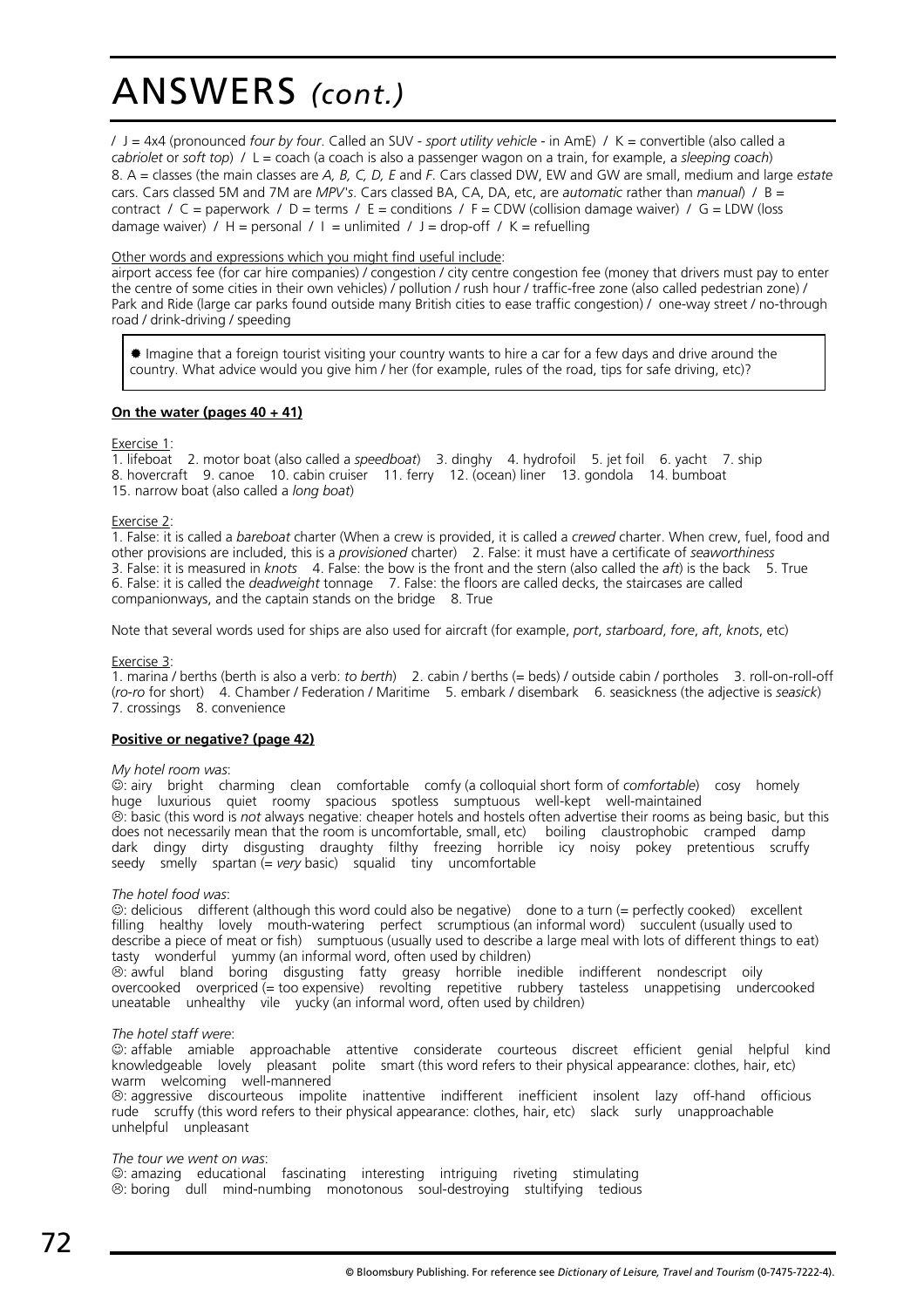*The beach was*:

☺: beautiful lovely picturesque stunning

/: crowded dirty heaving (= very crowded) overcrowded polluted rocky stony (*rocky* and *stony* are usually, but not always, negative when used to describe beaches) windswept

Note that many of the adjectives in this exercise can be used to describe more than one thing. For example, a hotel room can be well-maintained, and so can a beach.

 Think of a holiday or a business trip you have been on recently. Describe your hotel room, the food you ate and the staff in the hotel. Did you go on any trips or excursions? What were they like? Try to describe other aspects of the trip (for example, your flight, the people you met, the places you visited, etc)

# **Prepositions (page 43)**

1. from / to / at / on / during (or *in*) / at / on 2. by / from / to / on 3. at / at / from / through / in 4. into / in / for / in (or *at*) 5. on / by (or *at*) / outside (or *at*) / into (or *inside* or *around*) / for (or *on*) 6. at (or *in*) / by (or *near*) / from (or *to*) / to 7. with / with / of 8. to / with / for / since 9. with / for / to 10. to / in / in / at / with 11. for / to / for 12. for / in / of / to 13. as / like / like / like 14. on / for / in 15. from / on / of / in 16. over (or *around*) / on / to / in

# **Restaurants and bars (pages 44 + 45)**

Wok and Roll = Chinese takeaway Curry in a Hurry = Indian restaurant Wetback's = Tex-Mex restaurant Frank's Plaice = fish and chip shop (usually these are takeaway outlets, but some provide seating for their customers) The Big Munch = fast food restaurant (also called a fast food outlet) Souperman = diner Bar Celona = tapas bar Alhambra = bodega Wasabi-Go! = sushi bar Tastes = food court (also called a *hawker centre* in some countries, e.g., Singapore) The Red Lion = pub Mamma Mia's = pizzeria Pasta Master = trattoria Aux Trois Cloches = bistro Le Poisson d'Or = relais (it could also be a *brasserie*) Silverthorne's = carvery Rosie Lee's = tea room Jimmy's = snack bar (also called a *café* or *cafeteria*. Cafés which serve traditional British foods like English breakfasts, sausages and mashed potato, etc, are known colloquially as *greasy spoons*) The George and Dragon = gastropub Choo choo's = buffet

# Other words which you might find useful include:<br>canteen coffee shop deli(catessen) drive-th

drive-through (often a feature of fast food restaurants) family restaurant sandwich bar steakhouse wine bar

 Recommend some restaurants and bars in your town / city to a visitor. What sort of restaurants are they? What do they serve? Are there any dishes that you would particularly recommend? Are there any places that the visitor should avoid? Why?

# **Services, amenities and attractions (page 46)**

1. ATM (*automated teller machine*. We also say *cash machine* or use the trade name *Cashpoint*) 2. bus stop 3. botanic garden 4. port 5. internet café 6. guest house 7. Mosque 8. art gallery 9. police station 10. market 11. surgery 12. optician

# The words and expressions in the box are:

Cinema (*theater* or *movie theater* in AmE) art gallery park library casino airport shopping centre (*mall* in AmE) market amusement park (also called a *theme park*) stadium youth hostel nightclub police station bus stop station health club ATM restaurant port castle bank guest house (also called a *bed and breakfast* in Britain) zoo pub museum town hall mosque temple surgery (= the place where a doctor works) theatre sports centre taxi rank post office bar chemist (also called a *pharmacy*, and a *drugstore* in AmE) travel agency phone box (also called a *public phone* or *pay phone*) internet café optician botanic garden ice rink (also called a *skating rink*) dentist hospital beach

 What services and amenities are there in your town? What attractions are there for tourists to visit? Write a brief guide aimed at people visiting your town for the first time. Can you add any other services, amenities and attractions to the list in the box?

# **Travel equipment (page 47)**

1. suitcase (the general word for something we use to carry things in when travelling is *luggage* or *baggage*. Other luggage / baggage types include: *rucksack* or *backpack*; *holdall* (see number 4); *shoulder bag*; *suit carrier*; *tote bag*; *trunk*; *pilot case*; *briefcase*. People use *bum bags* or *money belts* to carry money and other small valuables.) 2. torch (called a *flashlight* in AmE) 3. penknife (also called a *pocket knife*. If the knife features other accessories, such as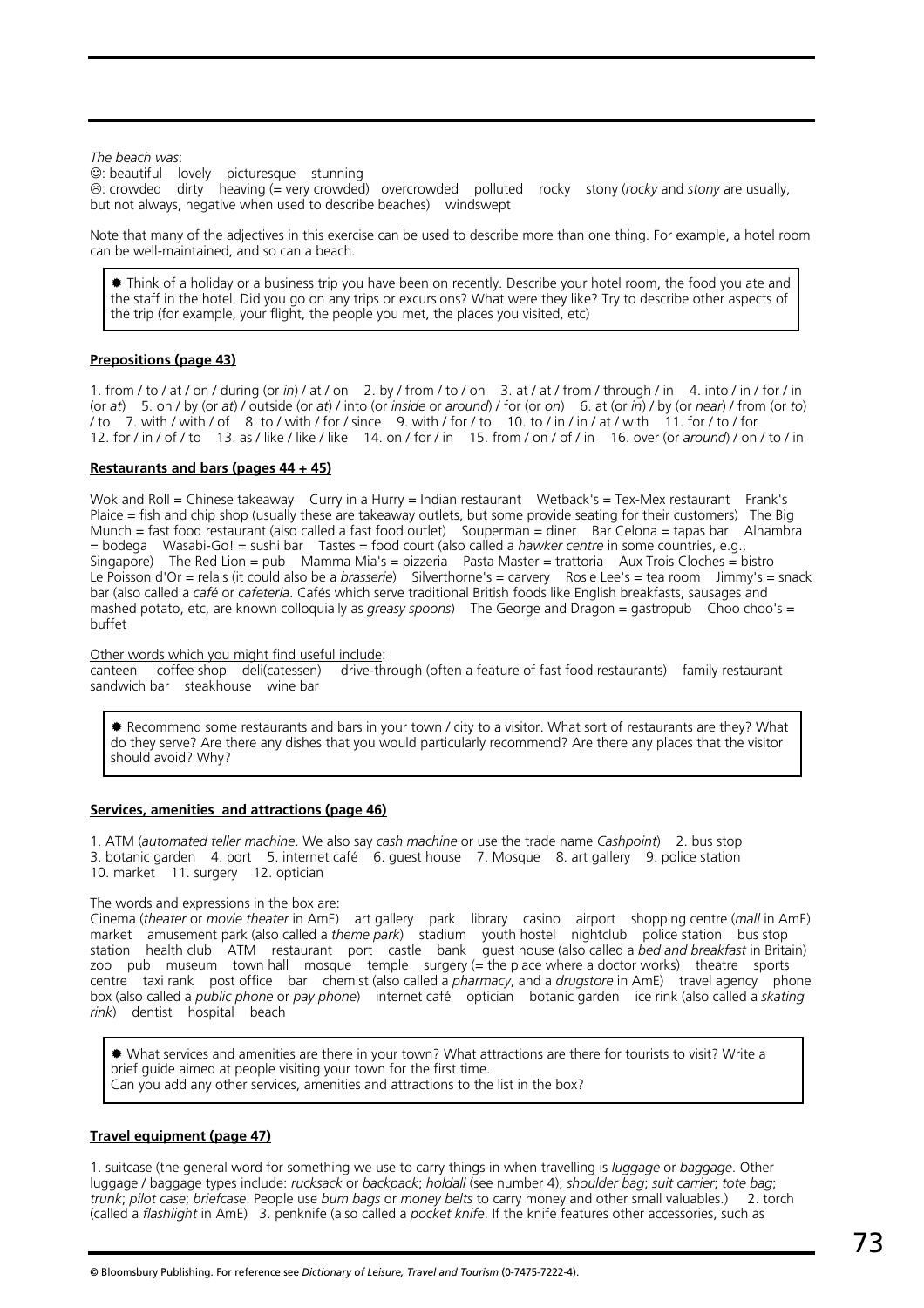scissors, a screwdriver, a corkscrew, etc, we say *Swiss Army knife* (this is a registered trade name)) 4. holdall 5. ticket 6. first aid 7. insurance 8. visa (types of visa include: *entry visa*; *multiple-entry visa*; *tourist visa*; *transit visa*) 9. work permit 10. passport

The word in the shaded vertical strip is *toiletries*.

 Imagine that you are going to another country for two weeks, either on business or for a holiday. Make a list of 20 items you would take with you (not including clothes). These can be a combination of *necessities* (e.g., passport) and *luxuries* (e.g., MP3 player). When you have made your list, try to reduce it to 10 items.

# **Travel health and safety (page 48)**

1. first aid kit / fire blankets 2. altitude sickness (also called *mountain sickness*) 3. fire alarm 4. deep vein thrombosis (also informally called *economy class syndrome*. It can affect anyone who has to sit in a small or confined space for a long period of time) 5. safety announcement / safety card / emergency exit 6. motion sickness (also called *travel sickness*) / air sickness 7. fire doors (also called *emergency exits*. Buildings may also have *fire escapes* that people can use to get out of the building in case of a fire) 8. smoke detectors / carbon monoxide detectors 9. food poisoning 10. assembly point (on a ship this is called the *muster point*) 11. fire extinguishers 12. immunization (also a verb: *to immunize*) 13. health declaration form / contagious (a disease that can be passed from person to person is also called a *communicable* or *infectious* disease) 14. notifiable 15. upset stomach / hygiene

# Some illnesses and diseases often associated with travel include:

cholera / dengue (fever) / diphtheria / hepatitis (types A, B and C) / Japanese encephalitis / malaria / rabies / tetanus / tickborne encephalitis / typhoid / yellow fever

Travellers arriving in a country who are suspected of carrying some contagious diseases may be placed *in quarantine* (where they are kept away from other people to avoid *spreading* the disease). In many countries, all animals entering the country are placed in quarantine. (*Quarantine* can also be a verb, usually passive: '*All animals are quarantined for a minimum of six weeks*')

 Write an article for a travel magazine outlining the different things that travellers should do to remain fit and healthy, and avoid illnesses, while travelling.

# **Two-word expressions 1 (page 49)**

# Exercise 1:

accredited agent boarding pass (also called *boarding card*) cabin crew departure tax entrance charge food poisoning general manager handling charge identity document (usually abbreviated to *ID*) jet lag key card landing card motion sickness no-show occupancy rate (also called *room occupancy*) package holiday (a package holiday that also includes food and drink in the price is often known as an *all-inclusive (AI)* holiday) quality control room number service charge terminal building unaccompanied baggage (opposite = *accompanied baggage*) valet service waiter service youth hostel

# Exercise 2:

1. cabin crew 2. jet lag 3. occupancy rate 4. package holiday 5. entrance charge 6. food poisoning 7. boarding pass 8. service charge (some restaurants also add a *cover charge*, and will also add *tax* is this is not included on the menu price) 9. valet service 10. handling charge (also called *commission*)

# **Two-word expressions 2 (page 50)**

1. Warsaw Convention 2. nature reserve 3. English breakfast 4. transit passenger 5. round trip 6. poste restante 7. excess fare 8.Eighth freedom 9. Mardi Gras 10. sightseeing tour (a tour to another place is also called an *excursion* or a *day trip*) 11. reception room 12. Middle East 13. terminal building 14. ground handling 15. Gulf States 16. sleeper seat

# **Types of holiday (pages 51 + 52)**

Note that the types of holiday mentioned in this exercise are very specific. Many holidays would include elements of several of these holiday types (e.g., people on a beach holiday might also do some sightseeing, and might be staying on an all-inclusive basis).

1. self-catering holiday (this could apply to *any* holiday where the price of meals is not included in the holiday. Usually abbreviated to SC in travel brochures. SC accommodation usually has cooking facilities so that guests can prepare their own meals\*) 2. adventure holiday (sometimes called *activity holidays*, especially if the activities offered are not considered 'dangerous', e.g., canoeing, cycling, horse-riding, etc) 3. beach holiday 4. camping holiday 5. cruise 6. package holiday (people who go on package holidays are often referred to as *package tourists*. Those who prefer to make their own travel plans are known as *independent tourists* or *travellers*) 7. skiing holiday 8. safari 9. hiking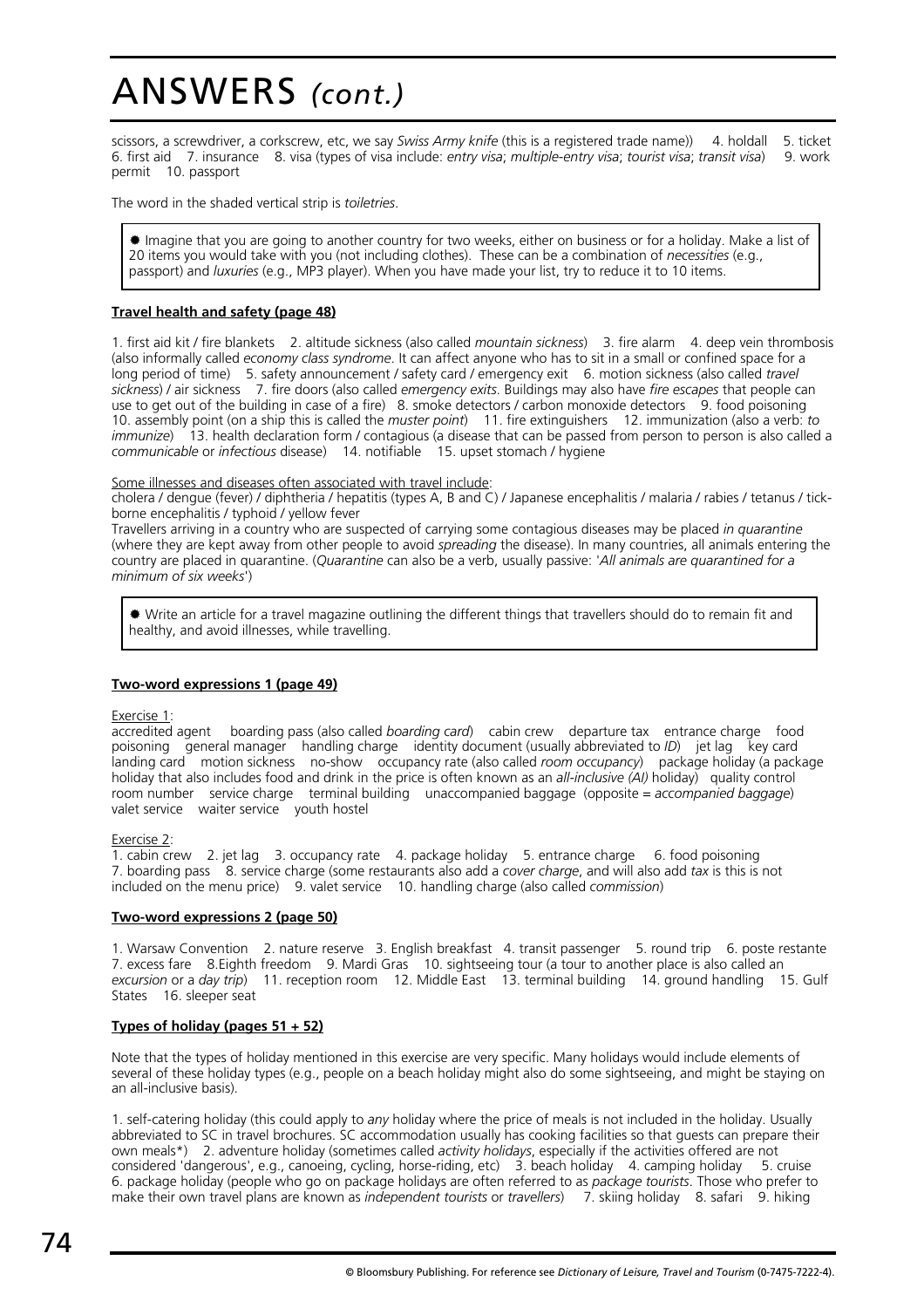holiday 10. all-inclusive holiday (often abbreviated to *AI* in travel brochures) 11. sightseeing holiday 12. sailing holiday (also called a *water-sports holiday*, especially if it includes other water-based activities such as *water skiing*, *windsurfing*, *diving*, *surfing*, etc) 13. environmental holiday (also called a *green* holiday) 14. tour 15. diving holiday (*PADI* = *Professional Association of Diving Instructors*) 16. working holiday 17. special interest holiday

\* Holidays described as *half-board* (HB) include breakfast and dinner in the price of the holiday. Those described as *fullboard* (FB) include lunch as well, and might also include snacks and afternoon tea. *Bed and Breakfast* accommodation (*B and B*, or *BB*) includes breakfast only.

Other holiday types include: backpacking holiday (A *backpack* is also called a *rucksack*. The verb is *to go backpacking*) caravanning holidays fly-drive holidays fly-cruise holidays fly-rail holidays weekend breaks mini-breaks

 Choose some of the holiday types from this activity, and write your own advertisements or holiday brochure extracts. Try to make them sound as interesting and / or exciting as possible. Alternatively, design the 'ultimate' holiday package - one that includes lots of different activities - and write an advertisement for it.

# **Types of tourism (page 53)**

1. responsible tourism (also called *green*, *soft* or *appropriate* tourism: the opposite of *hard* or *mass* tourism: see number 8)\* 2. outbound tourism 3. roots tourism (also called *ethnic* tourism) 4. heritage tourism (similar to *cultural* tourism) 5. health tourism 6. agricultural tourism ( also called *farm* tourism, or *agritourism*) 7. business tourism 8. hard tourism (also called *mass tourism*. Considered a slightly derogatory term, especially as it has a negative impact on the host country) 9. inbound tourism 10. religious tourism 11. incentive tourism

The word in the shaded vertical strip is *sustainable*. Sustainable tourism (also called *development tourism*) does not deplete natural resources or damage the environment, and does not have a negative cultural impact on the host community. In some cases it will even provide long-term benefits to the host community.

\* Tourism which is believed to have a beneficial effect on the natural environment is often called *ecotourism*.

# **What has gone wrong? (pages 54 + 55)**

1. undercooked 2. overcharged 3. delayed 4. lost (or stolen) 5. mugged 6. double-booked 7. misinformed 8. diverted 9. short-changed 10. poisoned (the noun is *food poisoning*) 11. stolen 12. burnt (we can also say *sunburnt*. The noun is *sunburn*) 13. robbed (note: a person, a room or a building is *robbed*, and belongings - for example, money, mobile phone, camera, etc. - are *stolen*) 14. damaged (*not* broken) 15. bumped (passengers are usually bumped when an airline deliberately or accidentally *overbooks* a flight. A passenger who checks in for the flight after other passengers have done so risks being bumped)

Note that when we describe an action but do not want or need to say who did it, we use the *passive voice* (e.g., *He has been mugged*, *She has been overcharged*). All of the gapped sentences in this exercise use the passive voice.

 Imagine you have recently been on a trip where a lot of things went wrong for you. Write a brief description of the trip and what went wrong, using some of the vocabulary from this exercise. For example: *First of all my flight was delayed by eight hours, then my luggage was lost*…..

# **What is their job 1? (pages 56 + 57)**

1. cabin crew member on an aircraft (the words *air hostess* and *stewardess* are occasionally used for female cabin crew staff, but are usually considered old-fashioned and slightly sexist ) 2. tour guide 3. waiter (or possibly chef) 4. pilot 5. check-in assistant at an airport (also called *ground crew staff*) 6. travel agent (the name of the shop they work in is called a travel *agency*. Note that a *travel agency* sells holidays which are provided by *travel operators* or *tour operators*) 7. holiday / travel representative (often abbreviated to *rep*) 8. barman (or *bar person*, to avoid sexism. *Bar staff* is a more general expression. Bar staff in *cocktail lounges* like to call themselves *mixologists*) 9. taxi driver 10. musician (e.g. pianist) in a bar or restaurant 11. police officer (or tourist police) 12. animator (sometimes called *entertainments director*) 13. customs officer

 If you are already working in the travel industry, describe the job you have now and outline your main duties. Alternatively, choose your 'ideal' travel job and write a description of the duties that it would involve.

# **What is their job 2? (pages 58 + 59)**

1. manager 2. commissionaire (also called a *doorman*) 3. porter (also called a *bell hop* in AmE) 4. valet